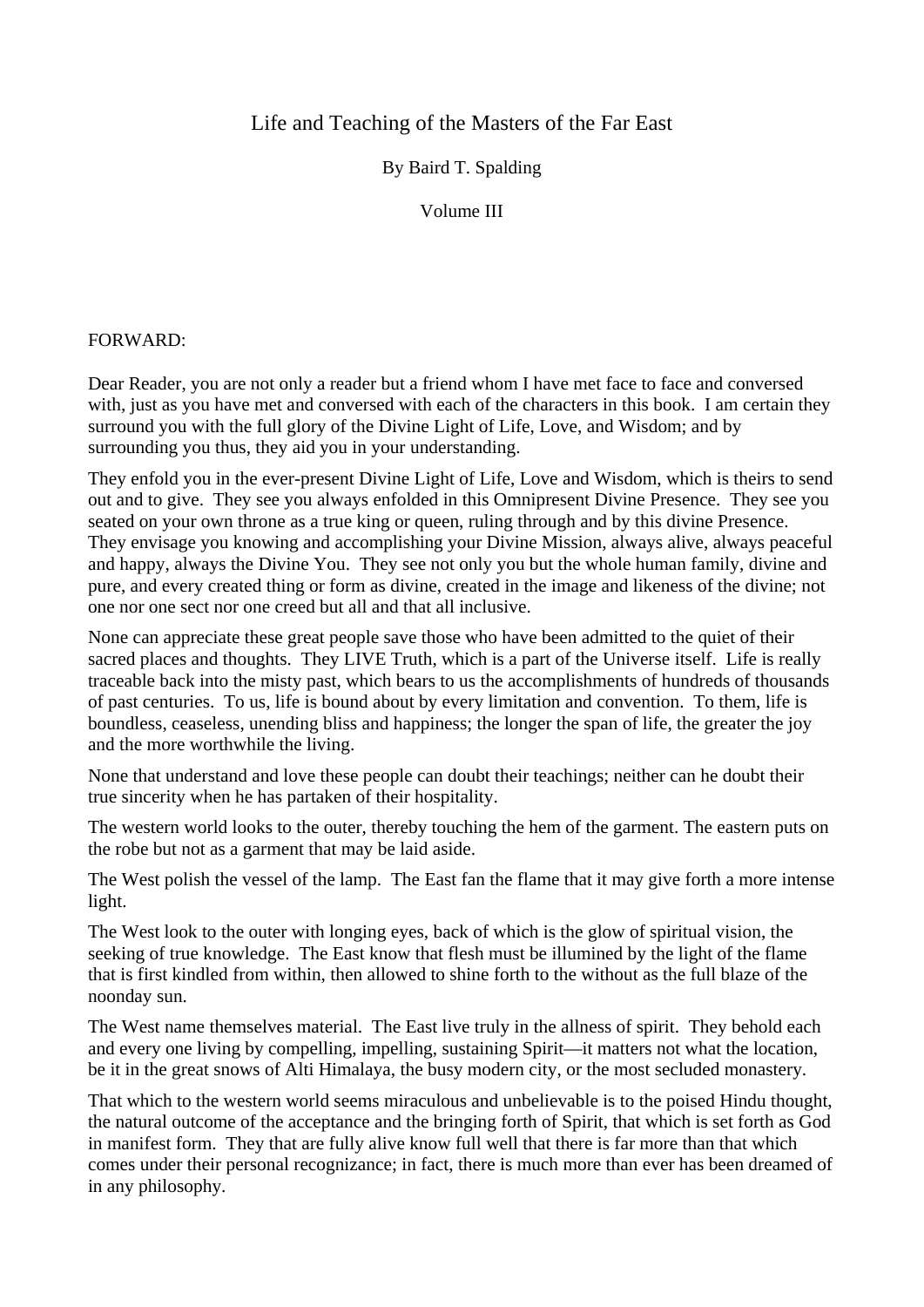Therefore, there are no apologies offered for this book or for those which have preceded it.

When you look longingly with a clear vision toward an accomplishment, it is your divine heritage to command that you place yourself in such a receptive attitude that the ability is already yours to bring forth your ideal.

God speaks through the God-man today just as God has spoken down the long ages. The knowledge which the people in this book convey is by no means new, although the presentation brings a new light to the western world.

The main object of their lives is to give knowledge and enlightenment to humanity through pure knowledge, aflame with love. Their great mission is to pave the way toward peace and harmony through man's great power to accomplish. They are the greatest friends of true science, religion, and philosophy; and they proclaim these as well as all men, brothers, as Truth is one. Thus science becomes the golden thread upon which the pearls are strung.

The day is here in which a large portion of humanity has already outgrown the old concept of Divinity. They have lost their faith in teachings based upon faith alone; they have learned that to be good in order to gain a heavenly reward after death is a fallacy, a very low ideal—this idea of being good for the reward's sake and the special privilege of playing harps and singing psalms forever. They have realized that this is an expression of self-interest only and completely foreign to the teachings of the Christ of God, the God-man fully alive.

The idea of death is foreign to—in fact, it is a direct contradiction of—the divine purpose and is not in accord with the law of the Cosmos or its vibrant radiations. Neither is it in accord with the teachings of Jesus.

The church and the graveyard are often in the same field. This alone is a direct acknowledgment that Christian teachings have not been even comprehended. The Christ-man has spoken and the listening ear has heard, "If a man believes in me, he shall never die." The God-man knows that the one who is in sin or lives with sinful vibrations surrounding him dies, and unto him "the wages of sin is death"; but the gift of God to the God-man in the kingdom of God here on earth, the human body perfect in the flesh, when man lives true to the God vibration and wholly in that vibratory thought.

The people in this book have taken God out of the realm of the supernatural and of superstition and have placed Him wholly in vibratory frequency, knowing that as they keep their bodies in the divine vibration, they never grow old and never die.

When the vibrations of their bodies are lowered or allowed to slow down, death ensues. In fact, these people know that when the mistake of death is accomplished, the body is vibrating at such a low rate that the emanating life-vibrations are actually crowded out of the body temple and that those vibrating life-emanations still hold together and maintain the same form which the body had when they were crowded out. Those emanations have intelligence and still revolve around a central nucleus or sun which attracts and holds them together. These emanating particles are surrounded by an intelligent emanation that assists them to keep their form and from which they again draw substance to erect another temple. This is in direct accord and works in complete harmony with the intelligence that has been built around the body during their life cycle. If that intelligence vibrates at a low frequency or, in other words, is weak, it loses contact with the emanations of life and energy that have been forced out of the body (or form of clay after the life-emanations have left it) and the emanations finally disperse and return to the source, then complete death is accomplished; but, if the intelligence is strong, vibrant, and active, it takes full charge immediately and a new body is instantly assembled. A resurrection has taken place; and through that resurrection man is perfected in the flesh. Not all can hear or accept such a revelation. "He that hath ears to hear, let him hear." [Mark 4:9.] He whose understanding is developed sufficiently, is able to comprehend.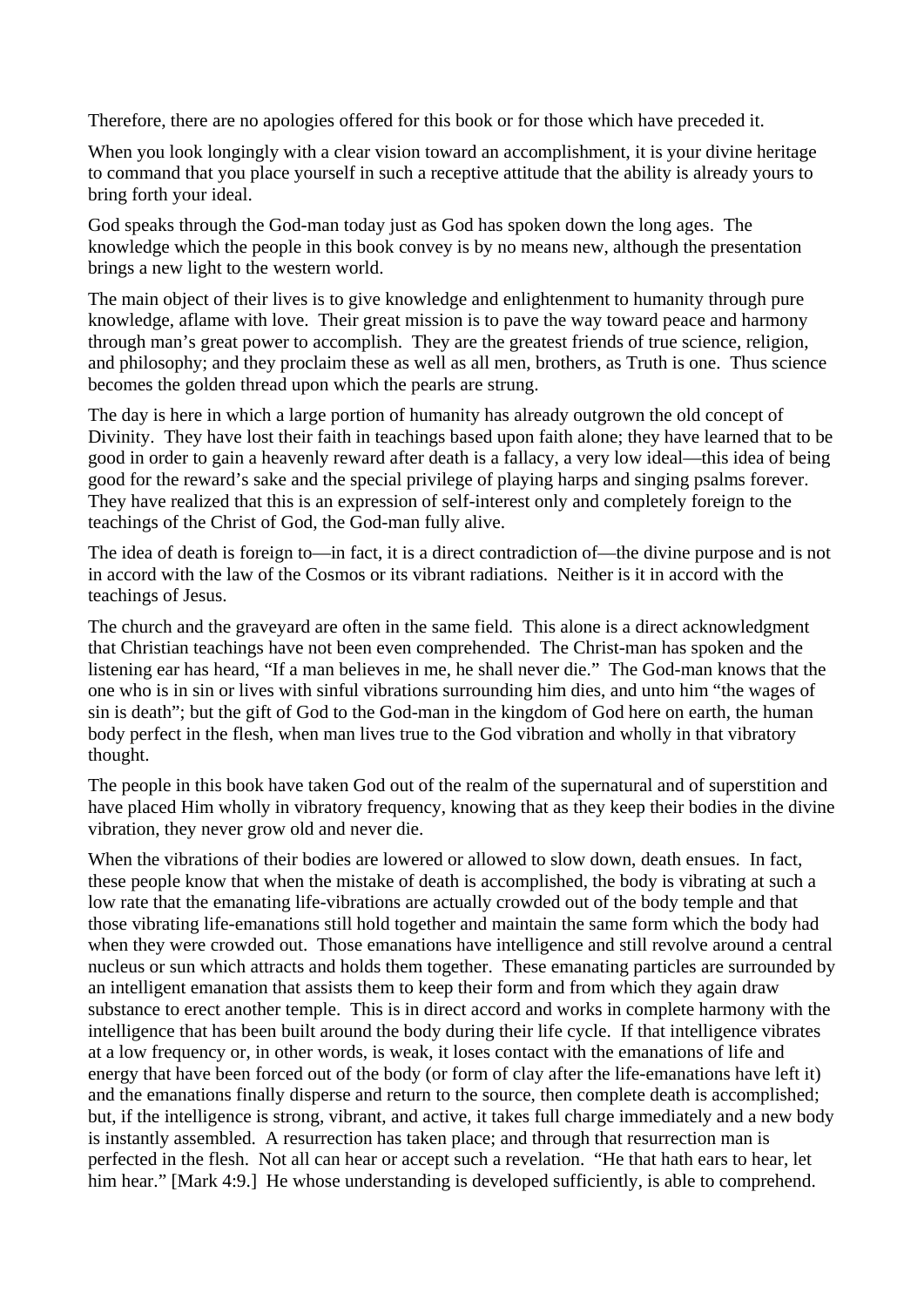Thus, large portions of humanity are developing a science through which they are again discovering that God has always lived in man and with humanity; yet they for a time have not known God, they have only lost sight of the God-man.

To those of whom I have written I dedicate this book, as well as the books that have been published. At the feet of these near and dear ones I lay my deepest respect and gratitude and in no way do I feel that I am conferring upon them the honor due them.

We went doubting; we left with the greatest regrets, loving them every one, feeling that we had gained a truer and deeper insight into the science of Life and True Living.

(Signed) Baird T. Spalding

## Chapter I

After those assembled had departed, my associates and I stayed on, loath to leave the place where we had witnessed such a transformation. No words can describe our feelings and the tremendous uplift of those last hours.

The words, "ALL FOR ONE, AND ONE FOR ALL," blazed forth as vividly as when they first appeared. We did not talk, we could not say a word. Although we were in the same general position until daylight, we had no sense of being confined in a room. Our bodies seemed to emit a brilliant light and, wherever we walked we had no sense of limiting walls, although just previous to the experience we were in a room hewed from solid rock. There did not seem to be a floor under our feet; yet we moved freely in any direction.

Words absolutely fail to describe our thoughts and sensations. We even walked beyond the confines of the room and the cliff; yet we had no feeling of being hampered. Our garments and everything about us seemed to radiate a pure white light. Even after sunrise this light seemed brighter than that of the sun. We seemed to be in a great sphere of light and we could look through this crystal ray and see the sun as it appeared far away, shrouded in a haze. It actually seemed cold and uninviting compared with the place where we stood. Although the thermometer registered 45 degrees below zero and the country was covered with snow that sparkled in the morning sunlight, in the place where we were there was a consciousness of warmth, peace, and beauty that surpasses expression. It was one occasion in which thoughts could not be put into words.

Here we stayed for three more days and nights with no thought of rest or refreshment. There was not a sign of fatigue or weariness and, as we looked back upon the time, it seemed as if it passed in an instant. Yet we were conscious of each other's presence and of the passing of the hours.

There was no sunrise or sunset, just a continuous glorious day; not a vague dream but every moment an actual reality. And what a vista of the future opened before us! The horizon seemed to be pushed back into eternity; or, as our Chief expressed it, it seemed to be expanding into a boundless and eternal sea of throbbing, pulsating life. And the great beauty of it all was that it was for all to see and know—not for just a few, but for all.

On the fourth day, our Chief suggested that we go below to the room of the records in order to again take up our work of translation. Upon making the move to proceed, we found ourselves standing all together in the room.

I can but let the reader picture our astonishment and joy. We had moved two stories down and accomplished two flights of stairs without the least physical exertion on our part and without the least knowledge of the accomplishment. Yet there we were in the room among the records where we had been working. It was all aglow with light, the place was warm and cheerful, and we could move anywhere we wished without the least effort.

When we took up one of the tablets and placed it in a convenient place for study, its context and meaning were translated to us perfectly. When we began writing these translated conclusions,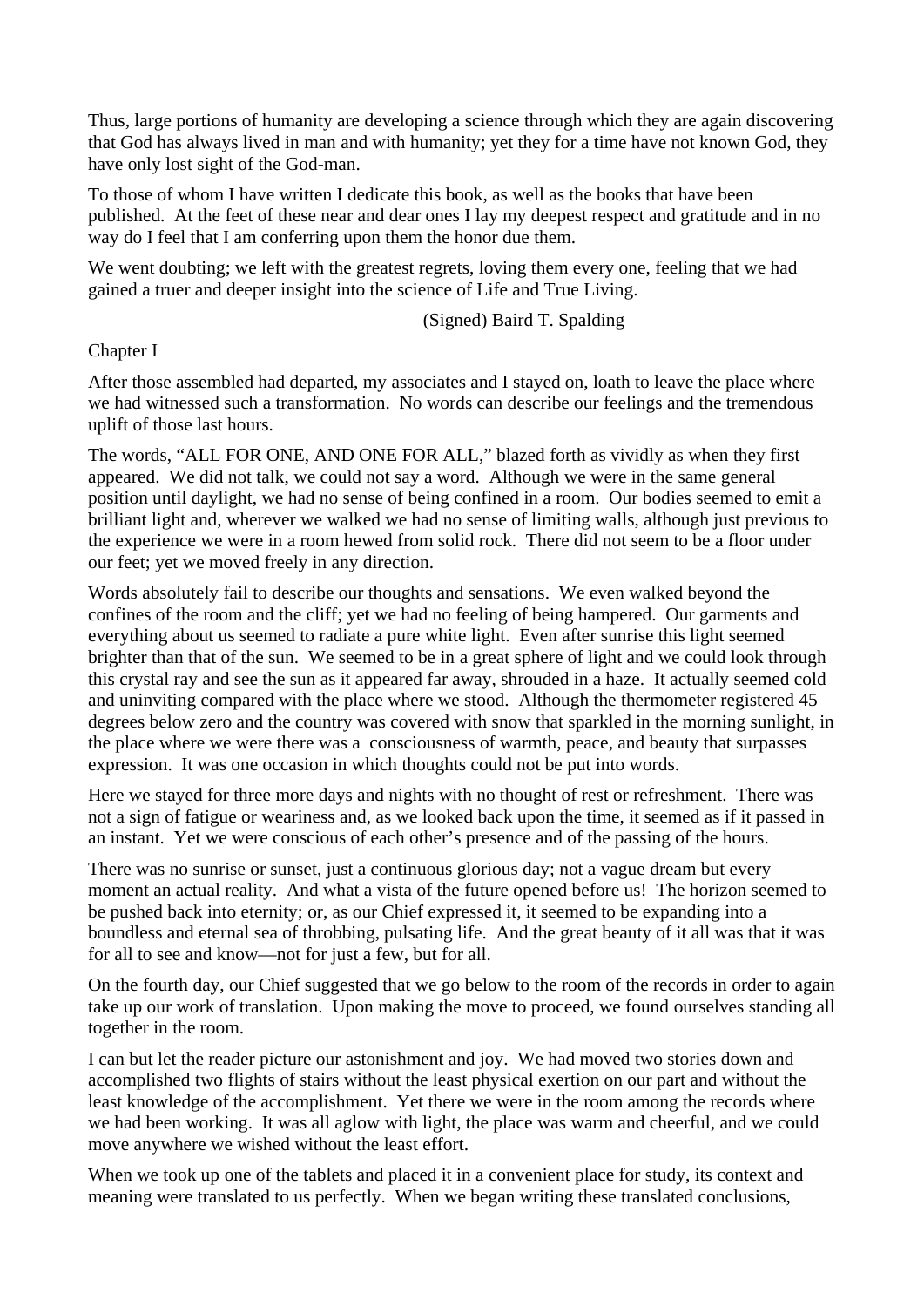suddenly a whole page of manuscript would be filled with the text in our own handwriting. All we need do, was to place the pages together in manuscript form.

In this way we finished manuscript after manuscript of these translations. By two o'clock that afternoon we had finished and filed twelve manuscripts of over four hundred pages each and we experienced not the least fatigue from this pleasant occupation.

We were so engrossed that we were unconscious of the presence of others in the room until our Chief stepped forward with a greeting. We all looked up to see Jesus, Emil, our hostess and Chander Sen—the man of the records, whom we had at first called the old man of the records but whom we now knew as "the young man." There were also Bagget Irand and a stranger to whom we were introduced as Ram Chan Rah. We later learned his familiar name to be Bud Rah.

The table was cleared and prepared for a meal. We sat down and after a few moments of silence, Jesus spoke:

"Almighty and All-Pervading Father Principle, which shines forth ever triumphant from within us out to all the world and is the light, love, and beauty which we are experiencing this day and which we always experience if we only will, we bow before this altar on which burns the undying fire of perfect love, harmony, true wisdom, unending devotion and pure humility. This sacred light shines steadily on, undimmed, from within the souls of those who are now gathered at this, the altar of true fatherhood, sonship, and devoted brotherhood. This divine light does shine forth from these near and dear ones, out and out to the most remote places of all the world, that all may see its great light and may experience its undimmed and unquenchable love. The rays of this all-pervading light, beauty, and purity shine through the receptive souls and hearts of those who are gathered at this, your altar. We are now conscious of these all-consuming and embracing rays of love and we send them forth and they transmute, blend, and harmonize all mankind.

"It is the true and the pure Christ of God, standing forth from each and all, that we salute and stand face to face with, equal to—one with God.

"Again we salute God, our Father, right within and standing forth."

After Jesus ceased speaking, we all arose upon the suggestion that we return to the room where our former experience had taken place. As we started toward the door, we realized that we are already there.

This time we were conscious of moving but not conscious of the cause of locomotion. As soon as we expressed the desire, we were actually in the upper room. Although the shadows of evening were well advanced, our way was perfectly lighted and we found all aglow with the rich beauty and effulgence that had been there when we departed.

The reader will recall it was in the room we had just left that Chender Sen returned to us after being brought back from what we looked upon as death.

To us that room was a shrine and it seemed aglow with all possibilities, a sanctified place where we ourselves had been able to step forth to a greater accomplishment than, as mortals, we had previously known.

From that time on till April  $15<sup>th</sup>$ , the day of our departure, not a day or night passed that we did not all meet together for at least one hour. During this time the room never again assumed the appearance of solid rock. It seemed as though we could always see through those walls into infinite space. It was in that room that the bonds limiting consciousness were removed. It was there that a great vista of the future opened to us. We all sat down at the table and Jesus resumed the conversation.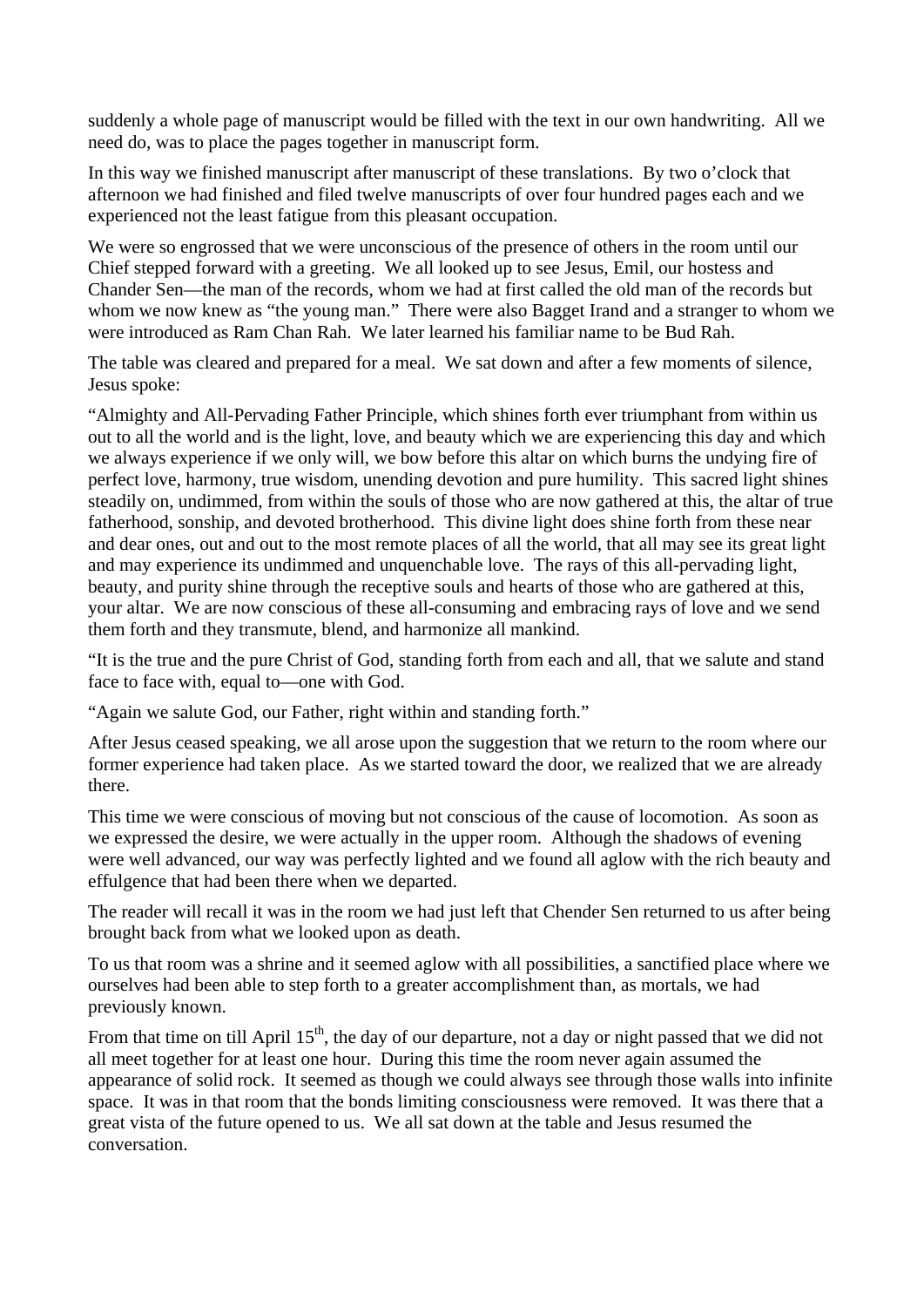"It takes a true motivating thought, focused on a central absorbing point or ideal to bring forth or accomplish and you, as well as all mankind, can become that motivating center. Not one thing comes forth unless man first expresses the ideal.

"At one time man was fully conscious that he was this motivating center and lived fully conscious of his inheritance and dominion. He lived consciously in a condition that you term heaven. All but a few have let go of this divine gift and today the great majority are absolutely unconscious of this divine quality which is mankind's true inheritance.

"What man has done once, he can accomplish again. This is the principle back of the endless array of life and manifestation that you see all around you and includes your own life, together with that of every existing thing, as every existing thing has life. Ere long science will give you ample grounds for saying that things are not material, as science will soon see that all things can be reduced to one primal element containing innumerable particles universally distributed, responding to vibratory influences, and all in perfect and absolute equilibrium or balance.

"Hence, it follows on mathematical grounds alone that it took some definite movement, some initial action, to draw together the infinite particles of this all-pervading universal natural substance, in order to bring them into form as selective objects.

"This power did not originate wholly within a particle, but is a power greater, yet at one with the particle and you, through your thought and definite action, co-operating with the vibration, give selectivity to these particles. Thus will physical science be compelled to understand through necessary deductions, so that scientists will recognize the presence of a power, which, at this time, is not understood because it is inactive; and which is inactive only because it is not recognized.

"But, when recognized and communed with by man and brought into actual expression, it is fully capable of separating certain specific areas for the specific display of this universal cosmic energy.

"Then there is built up what you look upon as a material universe, with all its different manifestations, by an orderly process of evolution. If orderly, then each stage must lay the foundation perfectly for the greater development of the stage that is to follow. If you can accomplish progress in perfect order and harmony of thought and action, you are in actual accord with power and this power brings forth, on an unlimited scale, the faculty of selecting the means to an end. You distribute life and energy under a recognized order of cosmic progression.

"Then there is built up what you look upon as a material universe, with all its different manifestations, by an orderly process of evolution. If orderly, then each stage must lay the foundation perfectly for the greater development of the stage that is to follow. If you can accomplish progress in perfect order and harmony of thought and action, you are in actual accord with power and this power brings forth, on an unlimited scale, the faculty of selecting the means to an end. You distribute life and energy under a recognized order of cosmic progression.

"This, then, is not a material universe as you have thought. That is only your definition of it. It came forth from spirit and it is spiritual, if you will define it as such. This is orderly, true, basic. If orderly, it is scientific; if scientific, it is intelligent, it is life united with intelligent life.

"Life coupled to and guided by intelligence, becomes volition and, through volition, it becomes vocation.

"Spirit is the primary, vibrating, originating power; and you may enter into spirit and use its power by the simple acceptance or knowing that it does exist; then let it come forth, and the whole of spirit is at your command. To you it becomes an ever-potent spring of perpetual and original life right within yourself.

"This does not take long years of study, nor need you go through training or hardships or deprivation. Know and accept that this vibration does exist. Then let it flow through you.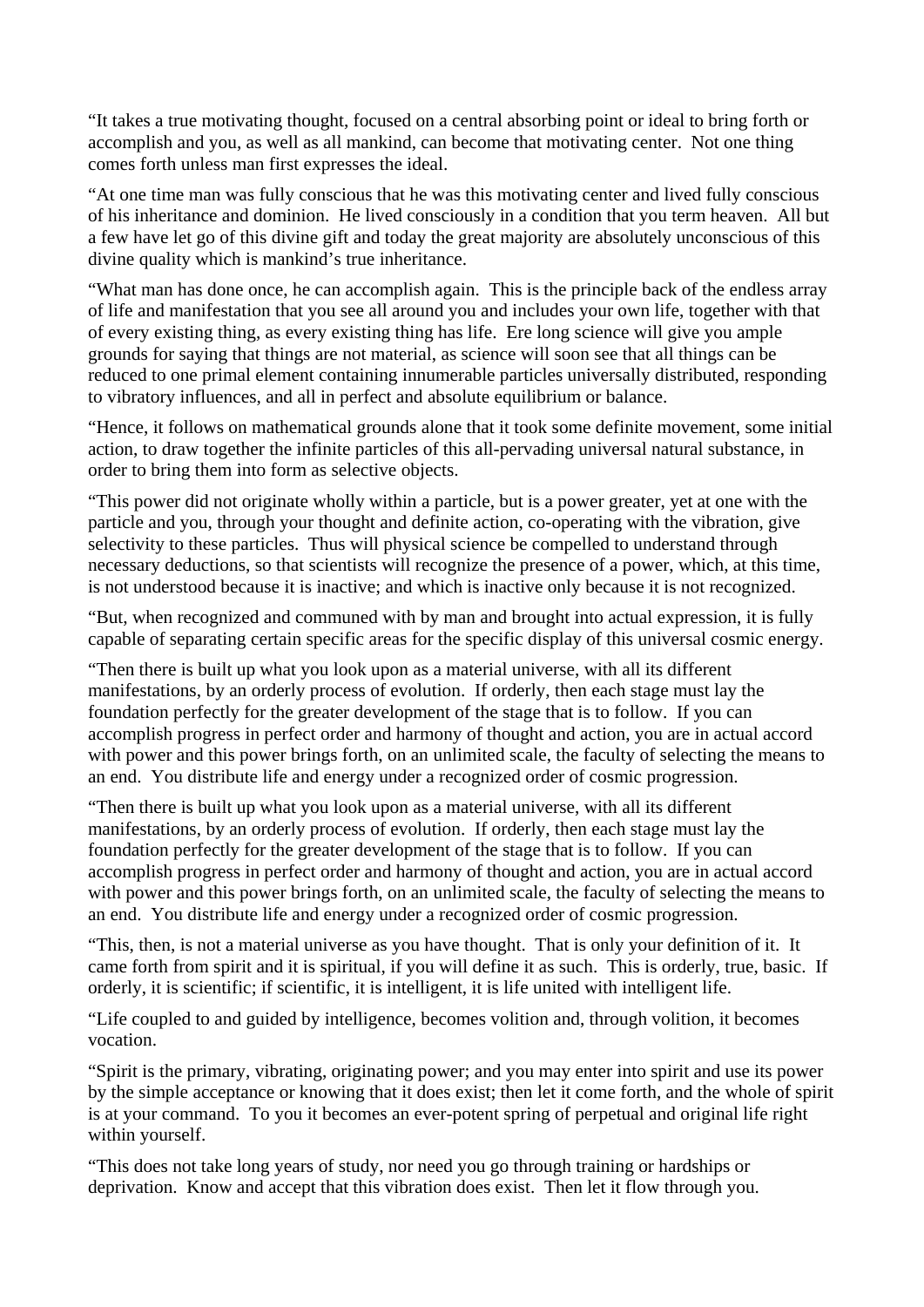"You are one with Great Creative Mind Substance; thus, you know that all things do exist. If you will but see that Divine Principle, Great Principle, Good Principle, God Principle is all there is that it fills all space, is all—then you are that principle; and, as you stand forth in your Christ Dominion and give out this principle, you, by your very thought, word, and act give this principle greater activity. Thus, one more has found his dominion and is using God power and sending it out. As you give out this power, it flows to you. As you give, more is pressed upon you to give and you will find you cannot deplete the supply.

"This does not mean going into a closet and hiding yourself. This is getting quiet right where you are, even in the busy so-called turmoil of life, under the most trying circumstances. Then life is not turmoil; it is quiet, contemplative, and compulsive.

"The outer activity is as nothing compared with the greater activity that you now realize and are one with. This is getting quiet right where you are, seeing God standing forth from you—closer than breathing, nearer than hands and feet—with your whole thought action centered on God.

"Who is God? Where is the God that your whole thought action is centered or focused upon?

"God is not a great being outside of you, that you are going to bring within and then present to the world. God is that power which is generated and exhilarated by your own thought action. It is true that this power is within and all about you, but it is inactive until you think of it and know that it does exist. Then you see it flowing forth from you in limitless measure. You present it to the world and the world is benefited by your presentation. You, yourself, must present the accomplishment by putting forth the driving force of all Good, God your Father, the power to accomplish, behind every thought and act. Now you are God fulfilling or filling full the accomplishment. This is God, the true and only God, standing forth from you.

"You are then God the Father, the husbandman, the amplifier and the projector, the definite and positive accomplisher. It is then that legions fly to do your bidding.

"The moment you say wholeheartedly, with reverence and deep meaning, that God is in his Holy Temple and know that this temple is your pure body, just as you present it and as you truly stand today, that you, the true Christ, live one with God right within this temple, and that your exalted body is a holy abiding place, a whole and all-inclusive abode, you are an energizer, an all-including and outpouring vessel for this true and divine principle to flow through. Then you pour out more and more of the God which you are and which you love.

"You worship, you praise, and with your ever-expanding love, you pour out to all mankind that they may see the Christ, the God-man standing forth triumphant.

"Now you say with the keenest joy, 'Whosoever will, let him come and drink deeply of the waters of pure life.' Those who do this will never thirst again. This power you are using and sending forth is God. The Son accomplishes readily what the Father accomplishes. This is also being humble to and bowing before this great power. This is true humility stepping forth in humble mien, one with your own driving force and power.

"By constantly contemplating, praising, blessing and giving thanks to this power you increase its flow and, as you do this, it becomes potent and more readily accessible to you.

"Thus, I say, pray without ceasing. Your daily life is true prayer.

"By first KNOWING that this power does exist, then using it with absolute confidence, you soon become wholly conscious of it. You soon know that it is all-inclusive in and through you. If you will but let it flow, it will rush to you in every instance. It flows to you as you let it flow from you. Stand forth as God and give it out. This is God your Father in you and you and your Father are one. Not servants but SONS, Sons of First Primal Cause. All that I AM has, is yours; for you are I AM.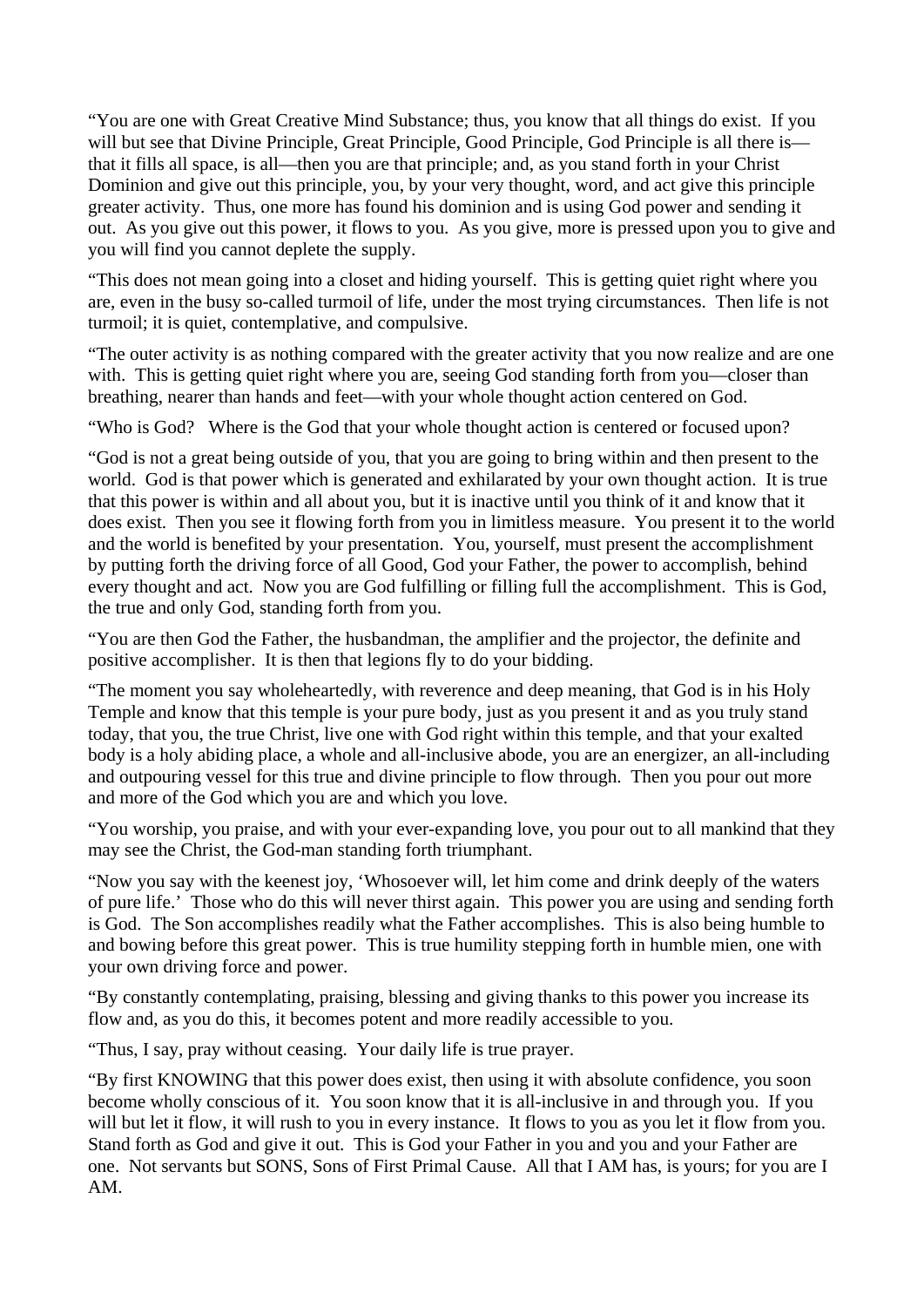"It is not I who do the work, it is I AM in the Father and the Father in me brings forth the great accomplishment. As you know that you work, one with the Father, there are no limitations, no boundaries; you know it is your divine right to accomplish all things.

"Then follow *me only as I follow* the Christ, the true Son, the only-begotten of the Father; and, as I bring forth and present God, I do bring forth God from within. Then will it be said all are God.

"The greatest sermon ever given is 'BEHOLD GOD.' This means seeing God standing forth in all glory right within and from you and from all others also. When you behold God and nothing else but God, you love and worship God and God alone; you truly behold God. You are the Lord, the Lawgiver, the dispenser of the Law.

"When you pray, enter your closet, the secret chamber of your own soul. There, pray to your Father within; and your Father, who hears, does reward you openly. Pray and give thanks that you are able to give forth more of God to the whole world.

"Does this not give you a higher and more lofty outlook, a broader perspective, a nobler ideal?"

Here the talk ended. We all arose from the table and our friends bade us goodnight and departed. We stayed on for a time and talked over the experiences, then decided to return to our lodgings in the village. As we arose, the thought immediately presented itself, "How are we to proceed without a light?" and all except the Chief voiced this thought.

Then he said, "You can see how definitely habit fixes itself upon us and how desperately we cling to old ideas. Here we are, completely immersed in light. It has not dimmed because of the absence of those we have grown to love so dearly. Is this not an occasion where we can step forth and show our own self-reliance, our own ability to be and to accomplish the things that we have experienced? Let us at least extend this to ourselves and have the courage to take the step toward the accomplishment.

"We are leaning so hard upon our wonderful friends that it actually hurts to have them leave us for a moment. I can see, as they already know, that if we do not become self-reliant in these small things, we will never accomplish the larger things; and I do not doubt for an instant that they have left in order to give us the opportunity of proving the accomplishment. Let us rise to the emergency and be above it."

As we started, one of the party suggested that we meditate on the method of procedure, but the Chief in a firm voice said, "No, if we go, we go now. After what we have seen and experienced, we must act and make these acts definite or we do not deserve any consideration." Whereupon we proceeded down the stairs, through the different rooms, through the tunnel, and down the ladder to the village.

As we walked along, our way was completely lighted; our bodies seemed without weight and we moved with the utmost ease. We arrived at our lodgings overjoyed by the accomplishment. From that time on until we left the village we traveled where we pleased without artificial light. Our lodgings lighted up as we enter the rooms and the warmth and beauty surpassed any power of description.

We retired almost immediately. Needless to say we did not awaken till late the next morning.

## Chapter II

The next morning we had our breakfast at the lodge, then went directly to the upper room of the Temple. There was no visible concept of the confines of a room, nor any evidence of limitation and so, we moved freely with no thought of exertion. When we were ready to go below to the room of the records, we were there. As we had accomplished this without the presence of our friends, we realized the reason for their withdrawal and were very much elated over our attainment.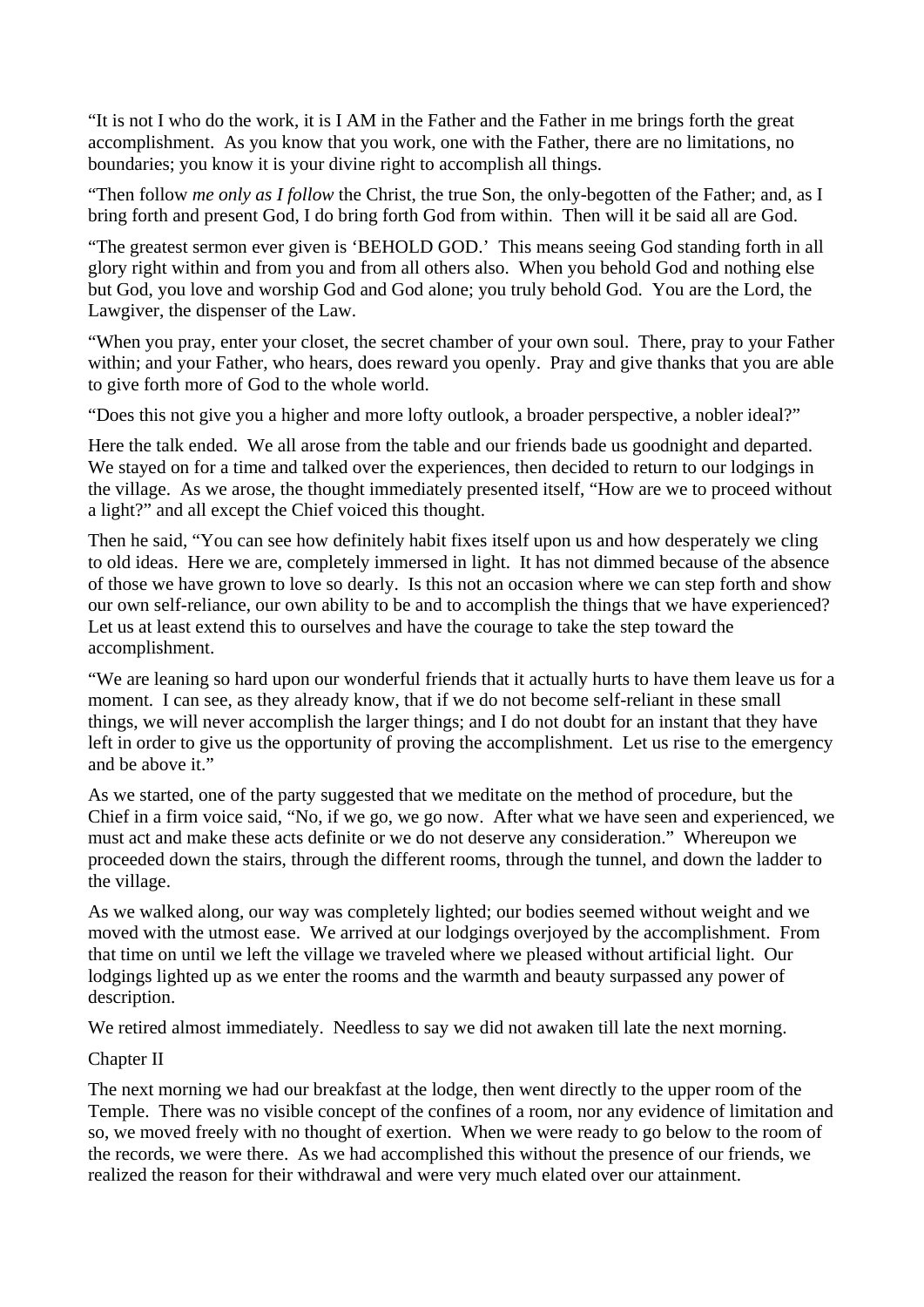The first of April was fast approaching. We had finished the records in the Temple rooms and had taken up the work of making measured drawings of the numerous characters and many carvings cut in the rocks outside. This work was going along very nicely because of our all-absorbing interest. One afternoon a messenger came to the village. We met our hostess and were informed that the messenger had brought the information that a party of bandits was at large in the valley below.

This caused considerable uneasiness among the inhabitants, as this village had been the focal point of attempted raids for many years. The report had gone far and wide that the Tau Cross Temple was the hiding place for vast treasure. The many attempts to rob the village had failed. The bands had in a great measure attributed former failures to the resistance of the people who lived in the valley below. A number of the bands had now concentrated their combined forces and a band of about four thousand well-mounted and armed men were preying upon and devastating the valley, in order to discourage the resistance of the inhabitants in closer proximity to the little village of the Tau Cross. They hoped by this method that the raid would be more successful.

The messenger also appealed for protection for the remaining inhabitants, as a great many had already been destroyed and they had reached the limit of their resistance. He was told that there was no one in the village who could be sent but our hostess assured him that he could return to his home and that no harm would come to his people. We went on with our work, noting the uneasiness of the villagers; and that uneasiness was communicated to us.

The next morning we again resumed our work as we were very anxious to complete the references for our records. We were certain they would give a complete and accurate history and, also, references as to where other records could be found. Thus we could trace the history of this older and extremely enlightened civilization that occupied this vast and now most remote portion of the world.

We were disturbed by the possibility of losing this collection by reason of the bandit raids. As the results of our work, this collection was all assembled in the rooms of the records, where they had hitherto withstood a number of similar raids from the same source.

That evening we talked to our hostess about the possibility of the formulation of some plan to aid the villagers and voiced our surprise and wonder at the absence of our friends. We were told that, as an appeal for aid had been made by the messenger, the bandits would be obliged to stop their raids or they would destroy themselves.

We retired that evening fully assured that we had been over-solicitous of our own safety. We arose early and were preparing to resume work, when the same messenger appeared with the news that the raids had ceased upon the inhabitants and that the band had concentrated their entire force about twenty miles down the valley for an apparent concerted last drive on our little village.

As our hostess and little party stood talking to the messenger, who was surrounded by a group of the villagers, a horseman rode into the village and came toward us. In coming toward us, as he passed smaller groups of congregated people, he was apparently recognized. They immediately dispersed and fled in terror. As he neared our group, the messenger called out the horseman's name and then, the messenger as well as the others took refuge in flight, evidently fearing that the horseman was being followed by the band.

Our hostess and ourselves were the only ones left as we awaited the nearer approach of the horseman. He reined in his horse and with much gusto addressing our Chief, began to speak, saying that the bandits were fully aware we were strangers and that they were acquainted with our mission. He spoke in a tongue that none of us understood. He saw our bewilderment and asked if there were not some one that could interpret. Our hostess turned and faced the man as he sat upon his horse and asked if she could be of service. At first he looked as though he had received a severe electric shock. He, however, sufficiently recovered his composure to fairly spring from his horse. He rushed toward her with out-stretched hand, exclaiming, "*You* here?" in the language that we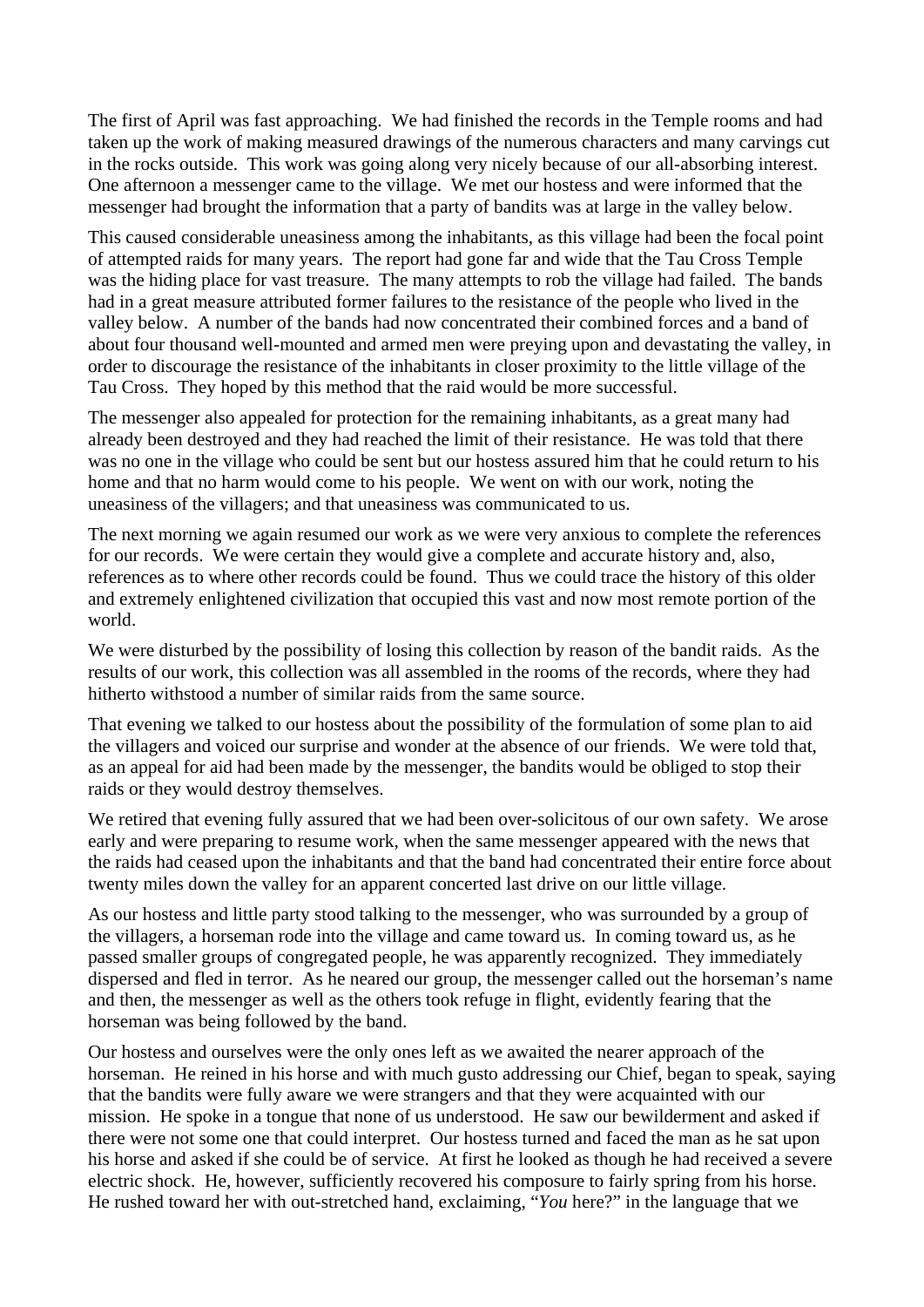understood. Then he placed his hands to his forehead and prostrated himself before her, begging her pardon. Our hostess directed him to arise and deliver his message. We could see her form stiffen and, for a moment, her features almost blazed with anger. So intense was her display of emotion that, for an instant, we, as well as the man himself, were absolutely startled out of our composure. The works "Coward, murderer, step forth and deliver your message" almost leapt from her lips. The man again went to his knees. Again the words blazed forth, "Stand up! Are you so debased that you dare not stand?

We did not wonder at the man's abject terror, for we, as well as he, were absolutely rooted to the spot, unable to move.

I am certain had it been humanly possible for the man to have done so, he would have fled from the scene. For the moment he, as well as ourselves, had lost all power of speech and action, he crumpled to the ground, limp and apparently lifeless, his eyes staring and his mouth agape.

This was the first and only time in our experience with these people of superior powers that we had seen one of them give expression in any way to violent emotion. We were as terrified as the bandit. The vibrations hit us just as distinctly as the force of a tremendous explosion, accompanied by an electric shock that not only paralyzed speech but our muscles as well. That is the only way I can describe the sensation. Coming from that slight and unassuming fragile form, do you wonder that these vibrations paralyzed us into inaction?

Although this situation lasted only a moment, it seemed hours before the tension relaxed. We were as transfixed as statues; yet there flooded over us in that instant a great pity for the bandit and we found ourselves longing to go to his assistance. This was the reaction of all; yet we only stood and stared at our hostess.

Almost at once the condition changed. At first a startled look came over her face, then it changed to the same kindly expression that we were accustomed to, and there swept over us such a wave of compassion that we rushed to the prostrate form on the ground. Our hostess was bending over him, her hand clasping his. Again we were mystified and could only say, "Will wonders never cease?"

The man soon regained consciousness, was helped to his feet, and was made as comfortable as possible on a bench near by. He absolutely refused to enter any of the houses.

Our hostess then apologized for the vehemence which she had expressed, noting the effect it had upon us. Our flesh was quivering and it required some time for us to regain our composure.

She explained that this man was the leader of one of the most notorious bands that infested that portion of the Gobi. His name, if mentioned at all, was spoken with awe, as he was the most fearless and ruthless of characters. His familiar title literally translated meant, "Consummate Black Devil released from Hell." His features portrayed "en masque" were kept in many villages and worn by those participating in the ritual of driving the evil spirit from the village and its inhabitants.

Our hostess had contacted this man on two former occasions when attempted raids had failed and each time he had evidenced the deepest hatred for her and our friends in general, going out of his way to harass them and sending violent messages from time to time, which they ignored completely. His sudden appearance alone had brought the past indignities so forcibly before her that she, for the time being, had lost control of her emotions.

Having fully regained her composure, she walked over to the man. At her approach, he made a futile attempt to arise, but was only able to draw himself together and sit more erect, the picture of abject fear. Hatred was delineated in every movement of his body, which was trembling as though stricken with palsy. Our hostess, now cool and collected, with no trace of fear or emotion, her face, features, and body as wonderfully cut as the most delicate cameo, presented an amazing contrast.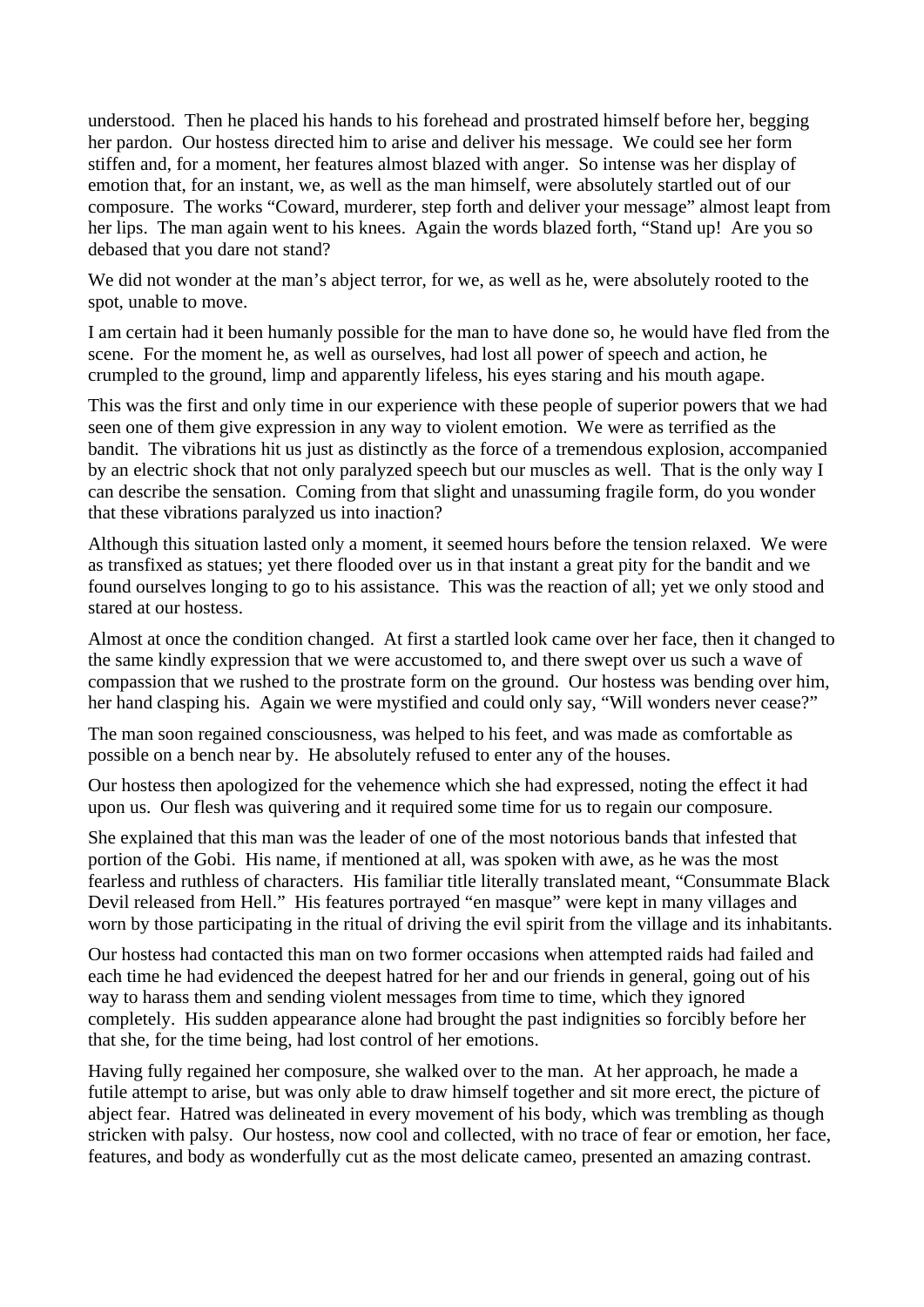We wanted to remove the man at once and, although this thought was not expressed, our hostess raised her hand commanding silence. Our Chief realized that she was in charge of the situation and that anything we would attempt to do would only place us in a ludicrous position. We withdrew out of hearing while our hostess talked in low and quiet tones for quite some time before the man answered a word.

As he spoke, the lady motioned us to approach. We sat on the ground before them, glad to make any move that would relieve the tension of suspense. The bandit explained that he had prevailed upon his superior leaders to allow him to come as a peace emissary to treat with the people for the surrender of the supposed treasure that was concealed in the Tau Cross Temple. If the inhabitants would surrender the treasure, the bandits would agree not to molest them further, would agree to release all their prisoners (of which they claimed there were over three thousand) and would immediately leave the country and never again molest the inhabitants of the valley.

Our hostess told him there was no treasure that would be of any value to them. A thorough explanation of the fact was gone into, with an offer to conduct him through all the rooms of the Temple or any place he wished to go. He flatly refused this proposition, saying that he feared they would hold him as hostage, and no assurance upon our part could break down this fear.

Our hostess reassured him of our sincerity and he suddenly became convinced that we were honest in our statements. Then a situation difficult and alarming for him arose. He told us that he was the instigator of this plot and had fired the imaginations of the other bandits with the zeal for possessing the treasure and that he had painted a lurid picture of the fabulous wealth that would be theirs should he succeed. In fact he and his father had held their band together with promises of the possession of this treasure. He was the chief of the band that had consolidated with five other bands to carry out this raid.

The crux of this situation was that if he should return to his band with the information that there was no treasure, he would immediately be branded as a traitor and, as such, would be dealt with accordingly. He could not deter the band from the contemplated attack, as they would not believe him on account of his zeal in pressing the situation up to this point.

It was decidedly an embarrassing position for him. To our great surprise, our hostess offered to accompany him to the camp. Our protests were quietly overruled and she prepared to leave immediately. She assured us that she was in no danger but that if we went along, our presence would instill suspicion in the minds of the bandits, so that all would incur great danger. We meekly submitted. There was nothing else we could do.

The man mounted his horse and we assisted her to mount to the seat that was prepared behind him. As they rode from the village, they presented a never-to-be-forgotten picture, one that will live in our memories for all eternity—the bandit with doubt written all over his features and our hostess smiling back at us with the warm assurance that she would return by nightfall. We lost all interest in our work for the rest of the day and wandered aimlessly about the village until sunset.

We returned to the lodge to await the return of our hostess and, upon entering, we found the table loaded with good things to eat. You can imagine our astonishment to see her seated at the head of the table and greeting us with that radiant smile of hers. We were speechless; words failed us entirely. She assumed an air of mock hauteur and tried to say sternly, "Gentlemen, a greeting is in order"; whereupon we bowed and extended our salutations.

Then she continued, "I failed utterly to convince them but they did agree to give me an answer within the next three days. I know that the answer will be an attempted attack but I did save the life of that poor creature for the time being, at least. We shall be obliged to prepare ourselves to withstand the siege; nothing will deter them from making the attempt."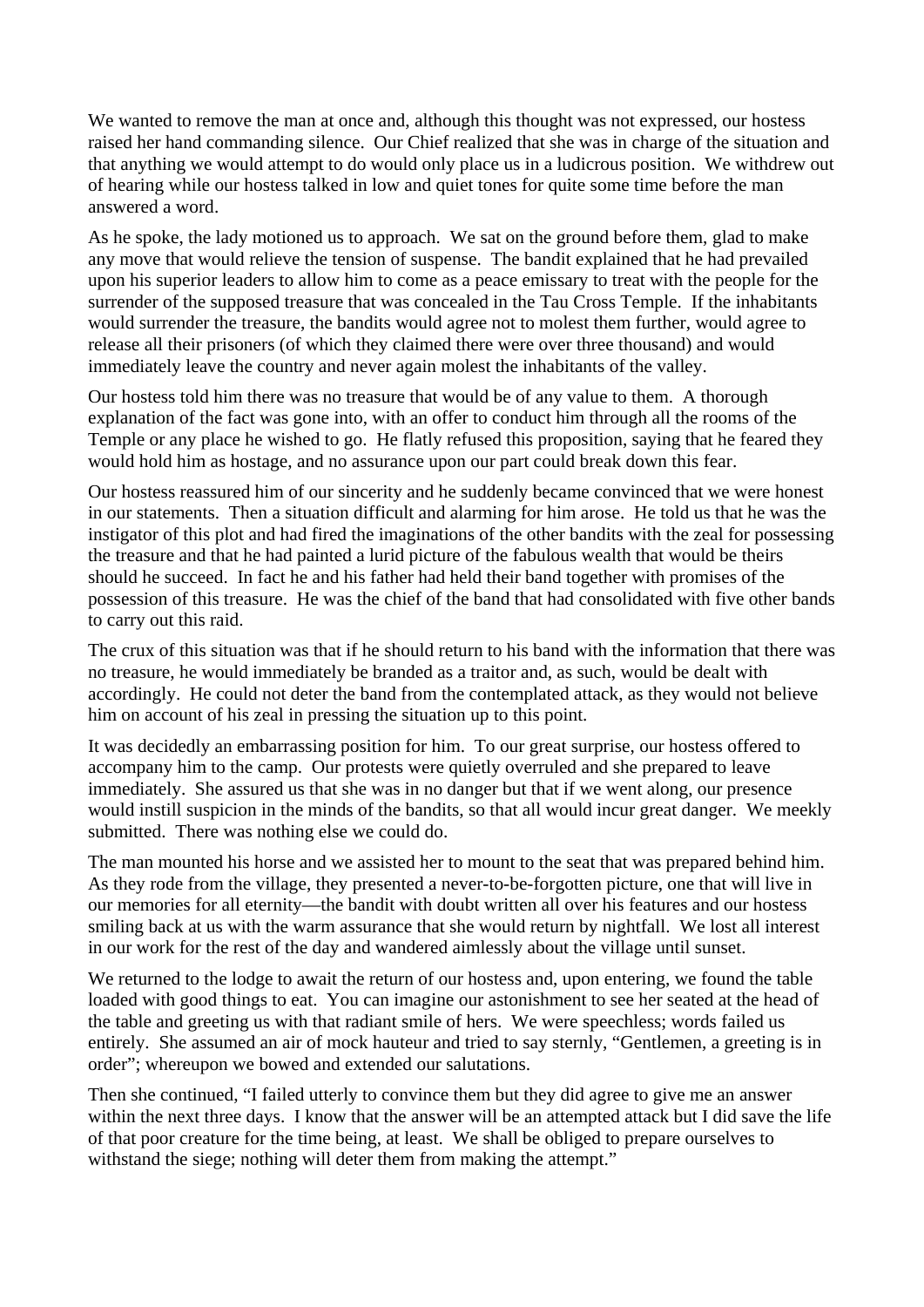I think that nearly all of us saw our fondest dreams and the results "go-a-glimmering" as the familiar saying has it. Our hostess read our inmost thoughts and repeated this poem:

 When you come to the Red-Sea-place in your life, When, in spite of all you can do, There is no way 'round, there is no way back, There is no other way but THROUGH: Then know God with a soul serene, And the dark and the storm are gone. God stills the wind. God stills the waves. God says to your soul, "GO ON! GO ON! GO ON! GO ON!"

## Chapter III

After the meal was finished, we arose from the table, our hostess leading us into the garden. To our great surprise we found Jesus, Emil, Jast and Bud Rah, seated. We joined the group and sat down. We could sense the inaudible sigh of relief and realized how much we had grown to rely upon these people. It was as though we had fastened ourselves to them with bands of steel. Somehow I saw that this we must not do. It was necessary for us to play our definite part in this great scheme of life, in order that we might not become mere puppets; we must stand wholly upon our own feet and rely wholly upon ourselves, or they would be obliged to sever the bands entirely. Our Chief talked freely upon this subject later.

The evening was still young and the soft glow of the fading sunset colors suffused everything with a luxuriance and beauty that one must see to appreciated. There was not a breath of air stirring, not even a sound to disturb the tranquility that seemed to engulf us. The bandit situation that we believed had weighed so heavily upon us but a moment before, had disappeared entirely.

It was calm and peaceful. There was that beautiful feeling of complete relaxation which again must be experienced to be understood. It was that beautiful feeling of complete relaxation which again must be experienced to be understood. It was as though we were in a great stream of slowly moving light; we became suddenly aware that we heard the voice of Jesus but not in words. My only explanation is, that it was a pure rhythmic, flowing, vibratory influence that came to us in thought instead of words. The effect was much more pronounced than that of words; the rhythm and cadence were beyond description. Thoughts seemed to flood in and lodge; this was an entirely new experience.

As these thoughts or ideas came, we translated them into stenographic characters, then transposed them into words and sentences, later submitting them to these people for approval.

"When I say, 'Behold a Christ of God is here,' I behold the God-man standing forth. I see this body as the true temple of God, the perfect instrument or channel through which the Great Creative Principle flows and comes forth freely; then this creation is unadulterated in image, form, and likeness. I AM GOD. In this attitude I sand forth the master of every situation, the Christ of God triumphant.

"It is this ideal that I worship and that which I worship, I bring forth. I can in no way bring forth God if I AM does not present God to all humanity. In this attitude man stands forth the master of every situation; the Christ is triumphant, conquering. God and man are walking hand in hand, ONE. There is but one Principle, one Man."

One of our party thought for a moment and then asked, "How can we bring forth this light and make practical use of it?"

The answer came. "Let your body become a generator through which this Great Creative Radiating Principle flows. See this Principle as the emanation of all power; know that it is the principle of all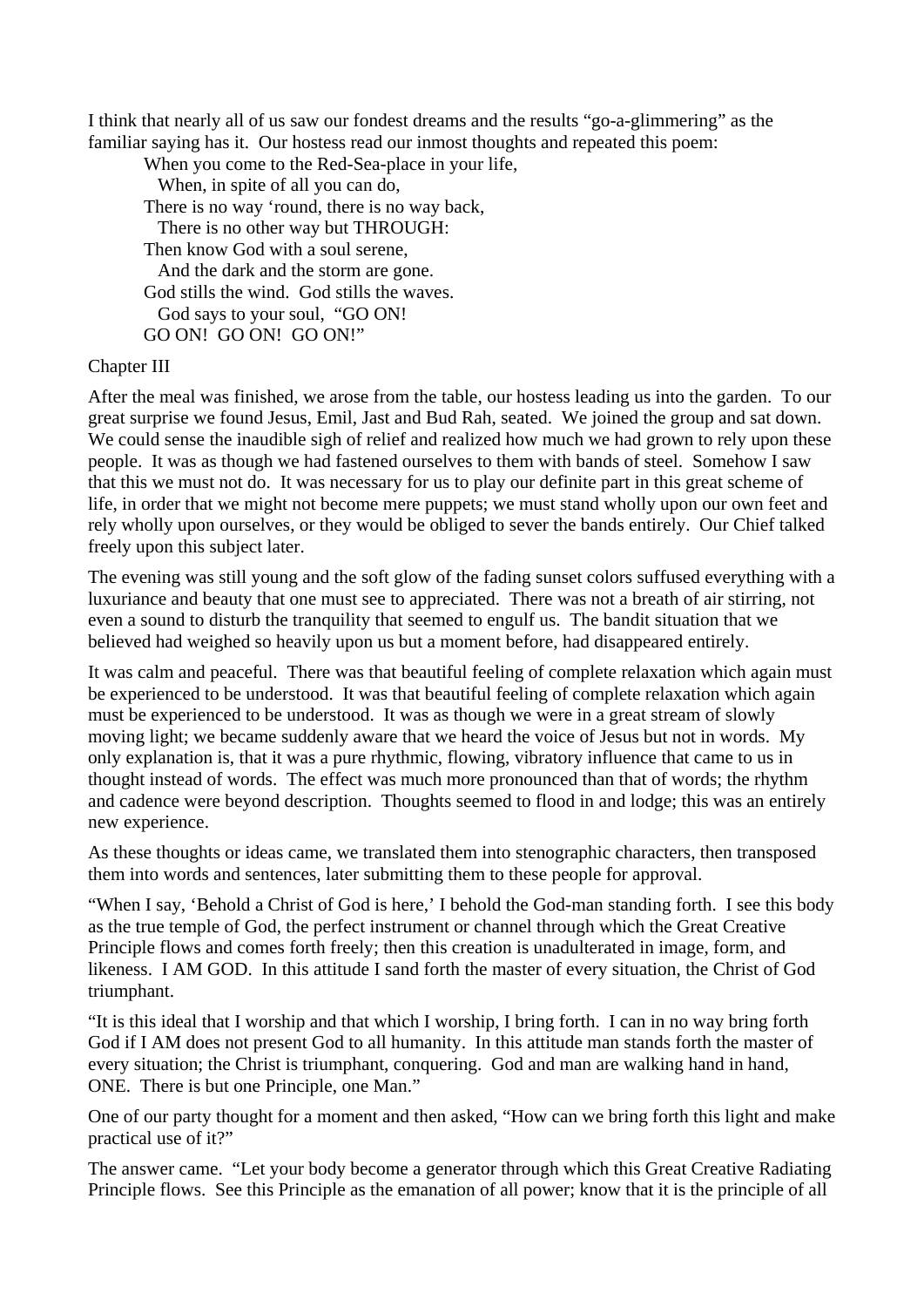power; then, like an electric generator, your body will collect and magnify this energy until you send it out as a stream of pure white light that nothing can resist and anything directed toward you cannot harm you.

"You can also send such intense impulses of electrical energy over these light beams that the body of the one attempting to harm you will be destroyed. Any resistance to this energy immediately magnifies its volume and therefore its velocity. The ones setting up resistance against it or attempting to set up their personal will only harm themselves. If they do not set up any resistance to this light, it will pour its healing balm through them as well as it does through you.

"It is the pure God-beam and power, which blends with that of another at all times if there is no resistance to its free flow. It vibrates with the highest vibration. Consequently, all are vibrating in perfect harmony and accord and no harm can possibly come to them, as they are in unison with the God vibration. There is absolutely nothing that can harm another unless that one resists the God vibration. Vibration is life. Do you not see how you stand one with God at all times? In this attitude would there be a possibility of separation? The only separation is the resistance that causes the inharmony.

"Nothing can come near you when you stand in the Holy Mount, One with God. This is not a special privilege for a few, this is for all; I AM, the great absolute cause or source in which every child stands one with God. Thus all live under THE LAW, the highest vibratory thought action. There is not an inharmonious vibration that can enter this sphere, this throne, where all belong and are at home. This is your Divine Kingdom.

"You can also use this power to return false and harmful thoughts or desires that are directed toward you. You can, if you so desire, step up this white God-light-beam, endow it with God power, magnify and transform the energy the sender has given the thing or condition that was intended for you, then place it into your reflector and send it back to the sender with the velocity of light. When you return it in this way it is a beam of pure white light, instead of merely lowered vibrations, as it was sent out to you.

"When it reaches the sender, the impulses are so potent that it can destroy the body of the one who first put in motion the lower vibration. It matters not whether you know the sender or the location from which it came, the vibration will return to its source unerringly. The judgment or day of retribution has arrived. 'As you give, so you receive good measure (God measure) pressed down and running over.'

"You can transform God-power and send it out with such force that it is irresistible. These are the beams or rays of light that you see emanating from my body. These rays are emanating from your body, although they are not yet as potent; but as you go on and use this power, allied with Law and Principle, you will add potency to the light and can consciously direct it to accomplish any good desire.

"When the artist portrayed me at Gethsemane, the rays of light went out from my body instead of coming out from heaven to me. The light is the God-power generated from within my body, then sent out by the reflector. These beams go out from every body when that person stands forth as God in his divine heritage—the Christ of God ALL ONE.

"This is and can be made the definite motto of all humanity. Can there be discord between brothers if they become this all-absorbing One?

"Now, step up this white beam which is the God-beam upon which you send out God-power; endow it with God-power transformed, ten thousand or ten million times greater than that which has been sent out to you and which you are returning (this is as you decree); then let it flow back upon the same path that the vibrations of the thing traveled to you. When the person receives this ray and accepts it as coming from God, the attempted harm is all erased, forgiven, forgotten and no harm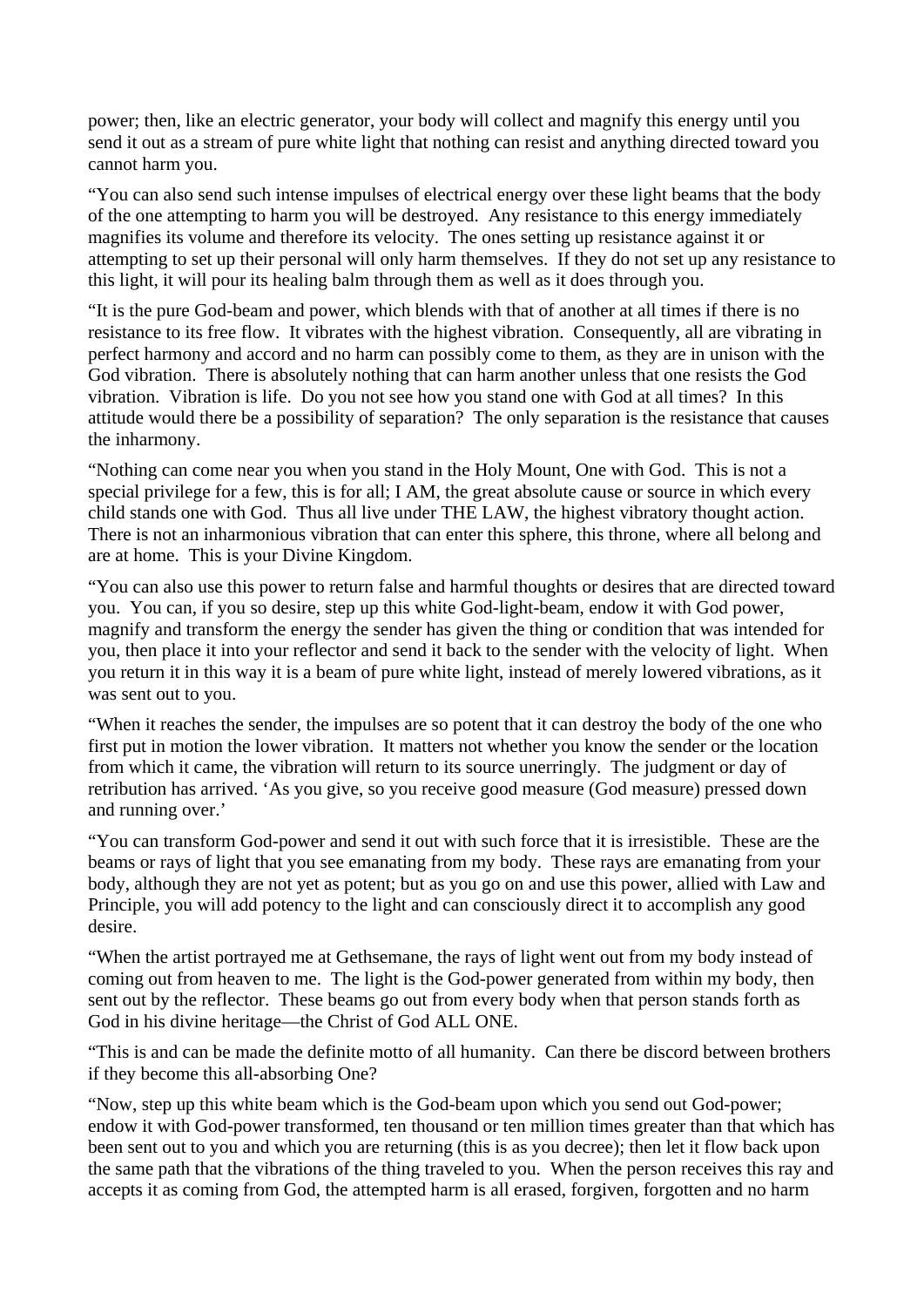can come to you or the sender of that harmful thought. You are both eye to eye, one with God. Instead of inharmony, there is perfect harmony, you are again ONE.

"If the sender of the harmful thought does not accept the white ray which you have sent out in all its potency, his body will be destroyed. This pure white ray will completely erase every vibration of harm or discord if allowed to complete its perfect work. If resisted, there is nothing but a perfect erasure for the one who holds determinedly to the resistance. His resistance draws to him the whole creative principle, ADVERSELY, as to the square of the resistance set up. The square means multiplying the resistance four times.

"Thus you see that, as you send out good or evil, it will return to you fourfold.

"You are standing forth as the Lord or Law giving forth Good or God for evil but, even in this attitude, be truly humble, JUDGE NOT. Place every bit of love you possess upon this pure white ray and see well to it that it is the pure love of God that you are generating and sending forth. As you accomplish this, legions are at your command. You are still meek and humble, willing to follow on with the light. It is the pure light of God that you follow; and that light is life, love, purity and beauty, eternal and profound.

"There are seven centers in your body that can be used as reflectors. You can cause these central points to glow with a radiance far greater than any artificial light and, when you wish to send out this light, it glows with a greater potency and will reach farther than any electrical beam that can be projected.

"By setting all these centers aglow at the same time, you are completely surrounded by an armor that nothing can penetrate.

"You can send out the pure white ray of God, so energized that your body actually glows with a brilliancy far greater than that of the noonday sun. You stand forth Lord of Creation, the Lord of Hosts. You stand forth true and triumphant yet peaceful, loving, God enthroned in your body, and that body beautiful, spiritual, and divine."

As these vibrations came to us, the light emanating from the bodies of Jesus and his group was most difficult to behold; yet there was that vibrant brilliancy shining through, which resembled liquid gold. To our vision there seemed to be an indefiniteness, while to all of the other senses there was the solidity of rock. Again the vibrations came:

"In this way you can make your body completely invisible to mortal sight by focusing your entire thought fully and definitely upon the pure white God ray and letting it go forth from the seven centers as reflectors, in unison.

"Then, again you can step right out on either of these rays and present any picture that you wish to those that would do you harm. You can follow on this beam with the exact speed of light, and go where you will, instantly. Your body is invisible to those who do not see through and beyond the mortal. They are aware that there is something they do not understand; thus, they are susceptible to any picture you wish to present to them. That which they do not understand is mysterious or supernatural and the faculty which is developed through suspicion or superstition is easily misled. Thus you send out love to those that would do you harm and the energy they release reflects back to them.

"The picture of harm they have sent out depicts the lower man of each one fighting that which they believe to be their enemy, when in reality they are fighting the picture of their own lower selves. These pictures change the closest friends into enemies and array brother against brother.

"Should this band still persist in their threatened attack and raid, they will destroy each other. They now have the opportunity of leaving the district and its inhabitants unmolested or they will turn and destroy themselves. Man cannot attempt to destroy his brother without meeting the same fate for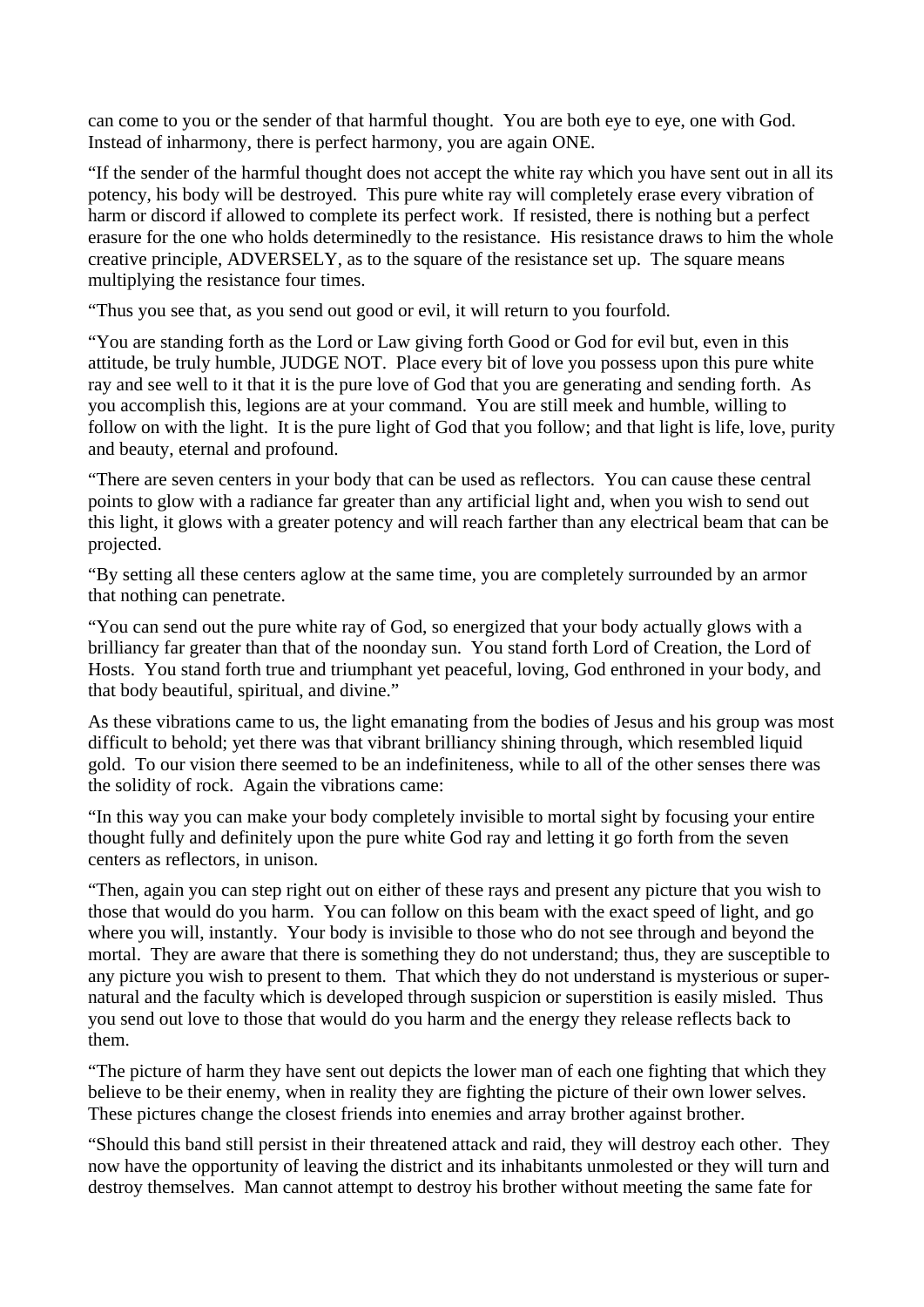himself. We send only the pure white ray of God love to them and if they resist that love with hate, malice, or revenge, they, of their own free will, turn that ray into a flame that will consume them. You need have no fear. We offer only love and have no power to compel them to accept. If the bandits come with love, there will be no conflict. Our cause is already won."

At this juncture a call came that there was a messenger approaching the village. We went out to meet him. He told us that the bandits had discontinued their raids and were peacefully encamped about twenty miles from the Tau Cross and had not harmed any of the inhabitants or their possessions since the appeal for help, but that they were holding the prisoners as hostages against further resistance. He also said there was a persistent rumor that the band would attack our village within the next day or two if the treasure was not delivered the following day.

The messenger brought greetings from the captive people. Every man had offered his life for the protection of the village. The messenger was told that this sacrifice would not be necessary and that he could return with the thanks and deepest appreciation of the villagers for the proffered service.

### Chapter IV

We resumed our work next morning with renewed zest, having banished all fear from our thoughts. On the morning of the second day we were working on some of the figures carved in the rock of the canyon wall.

Suddenly our attention was drawn to the village sentry whose position was across the canyon at a greater elevation, affording a much wider outlook. Through our field glasses we saw him signal the village. Soon the villagers were hurrying to and fro evidently seeking protection in the great gorges deeper in the mountain fastness. All the inhabitants were deeply agitated.

As we listened we could hear the low thundering roar of the advancing horde. One of our party climbed to a higher position which gave a broader view of the situation. He called back, stating that he could see the cloud of dust raised by the horsemen as they advanced toward the entrance of the canyon. We secreted our equipment in a nearby crevasse, joined our associate and found shelter in the surrounding crags and rocks where we could observe the movements of the band. As they entered the canyon, the band halted; fifty horsemen rode forward as an advance guard, then the whole band moved up the canyon, spurring and lashing their horses into a wild gallop. The clatter and roar of the hoofs over the rocky floor, coupled with shouts of defiance, caused an indescribable din. Had it not been so tragic at the time, it would have been awe-inspiring to witness this great body of horsemen sweeping forward.

Our position was very advantageous, as the canyon walls were nearly precipitous so that we could look directly down upon the bandit horde as they swept on with the seemingly irresistible force of a great tidal wave.

The advance band of intruders had swept past our position and those in the lead of the main band were fast approaching. We had turned our field glasses on the little village for the moment and observed that it was panic-stricken.

One member of our party working on the ledge, stopped work and was watching the advancing band. We saw him turn and look through the door leading to the entrance of the center room of the Temple.

Our field glasses were all centered upon the figure of Jesus as He advanced through the door and stepped upon the ledge, walking directly to the brink and standing for a moment with body magnificently poised.

This ledge was about eight hundred feet above where we were concealed and nearly three miles distant. Instantly we realized that He was speaking, and, in another moment, the words came to us clear and distinct. Our associate on the ledge sat down and began taking notes in shorthand, which I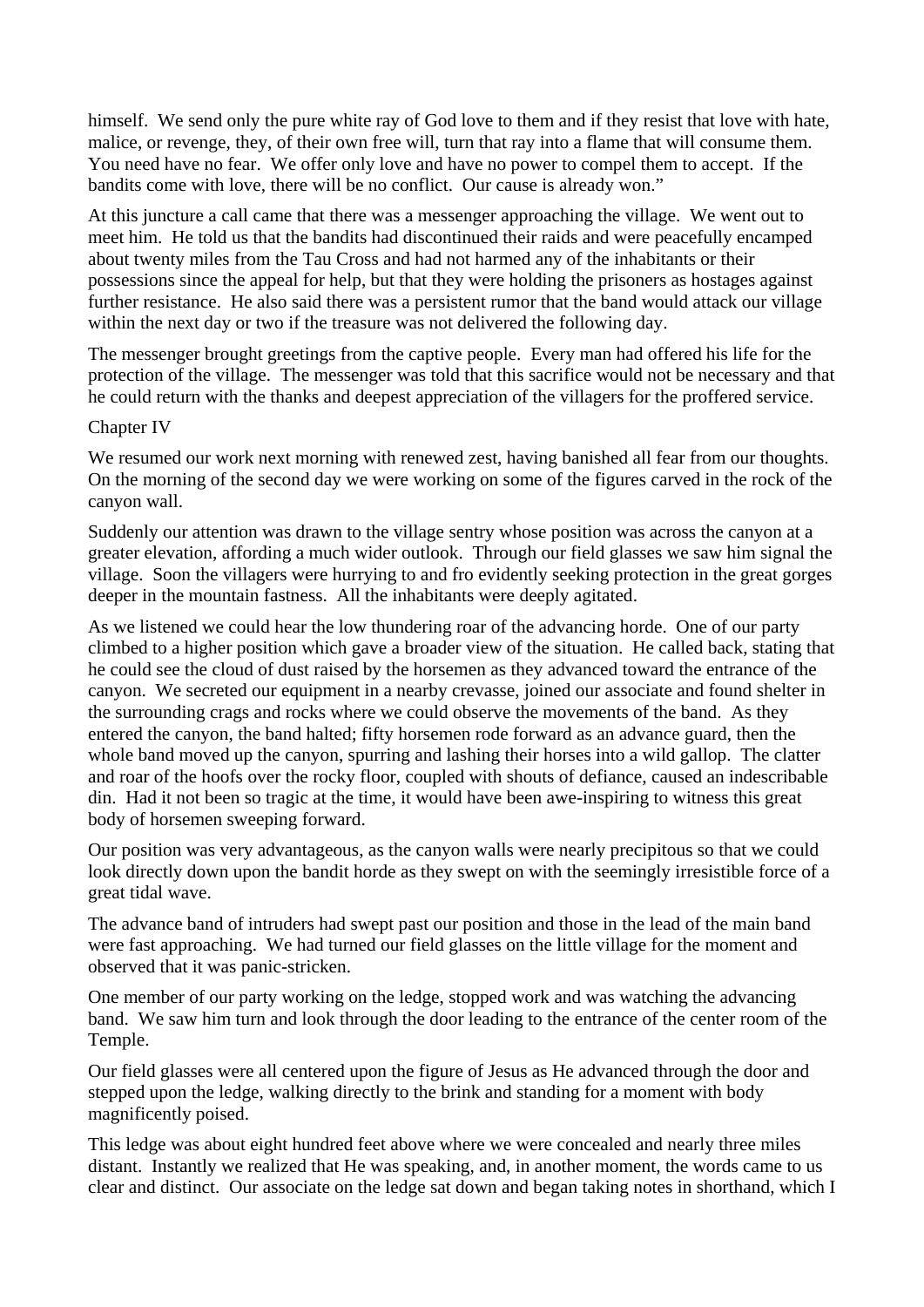did also. Later comparison showed that we heard His words distinctly above the din of the advancing hordes. We were told that He did not raise His voice above His natural well-modulated tones.

As Jesus began speaking, a perfect calm came over the entire village and its inhabitants. These are His words, translated into English by Jesus Himself. My most fervent prayer will always be that I shall never forget them, though I live to be ten thousand years.

#### THE LIGHT

*"As I stand alone in Your great silence, God my Father, in the midst of me there blazes a pure light and it fills every atom of my whole being with its great radiance. Life, Love, Strength, Purity, Beauty, Perfection, stand forth in all dominion within me. As I gaze into the very heart of this light, I see another light—liquid, soft, golden-white and radiantly luminous—absorbing, mothering and giving forth the caressing fire of the Greater Light.*

*"Now I know that I am God and one with God's whole universe. I whisper to God my Father and I am undisturbed.*

#### STILL IN THE SILENCE

*"Yet in this complete silence there exists God's Greatest Activity. Again, I am undisturbed and complete silence is all about me. Now the radiance of this light spreads to God's vast universe and everywhere I know there is God's conscious life. Again, I say fearlessly, I am God; I am silent and unafraid.*

*"I lift the Christ high within me and sing God's praise. In the tones of my music inspiration hums. Louder and louder within me the Great Mother sings of new life. Louder and clearer with each new day, inspiration is lifting my conscious thought until it is attuned to God's rhythm. Again, I lift the Christ high and give close ear that I may hear the glad music. My keynote is harmony and the theme of my song is God and God seals my song as Truth.*

## BEHOLD I AM BORN ANEW,

#### A CHRIST IS HERE

*"I am free with the great light of Your Spirit, God my Father, Your seal is placed upon my forehead. I accept.*

*"I hold your light high, God my Father. Again, I accept."*

As Jesus ceased speaking, a dazzling ray of pure white light shot out from the center of the solar part of His body. This beam of light extended down the canyon some distance to where the gorge made an abrupt left turn, just ahead of the place where the advanced group of horsemen were riding.

At the point where this light beam terminated, a great barrier like a stone wall seemed to rise instantly; and great darts that appeared like flaming arrows shot out from this barrier.

The advancing horses stopped so suddenly in their mad forward dash that they unseated a number of their riders. Many of them paused for a moment with their heads and forefeet in the air, then turned and bolted down the canyon completely out of control. When they reached the advance ranks of the main band, those riders that had not been unseated attempted to control their horses but to no avail. These, as well as the riderless horses, plunged on and into the front ranks of the moving band. Here the movements of the front ranks were checked, while the ranks in the rear, not realizing their danger, came on and surged over those in advance, until the canyon below us was a seething mass of men and horses.

For an instant all was a dead calm save for the wild screams of frightened men and mad horses, where the wild stampede of the advance riders had clashed with the forward columns of the main band. There, a terrific scene was taking place. The riderless horses, entirely free from restraining hands, had plunged headlong into and over the advanced ranks, unseating many more men; and they with their ungoverned mounts, added to the confusion. The horses began rearing, plunging and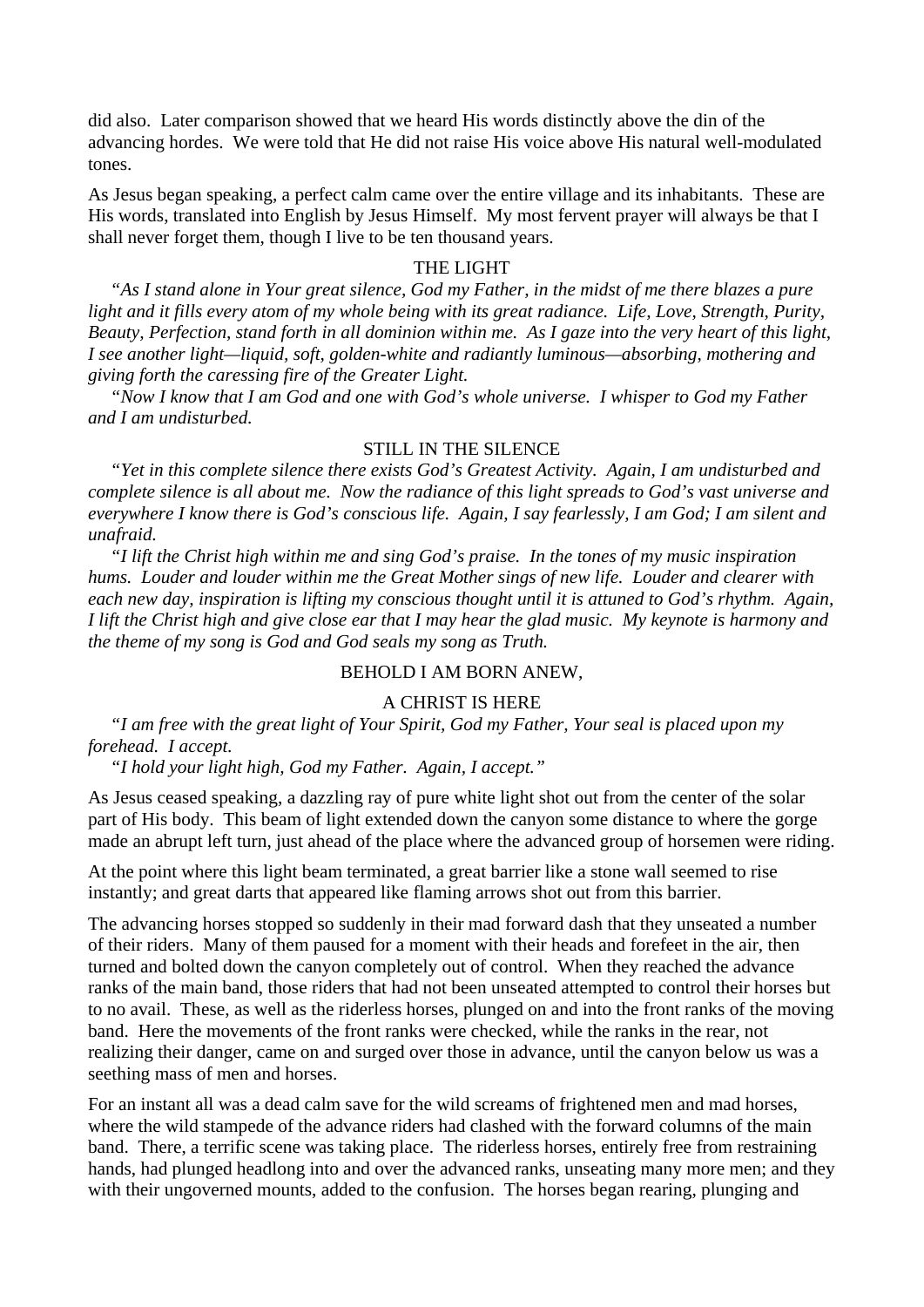screaming, as only dumb animals can, in a moment of uncontrolled and violent fright. This mad melee was communicated through the massed horde in the canyon below us.

Suddenly we saw men draw their short swords and slash wildly in every direction; others drew their firearms and began shooting at men and horses in an attempt to clear the way for an escape. It soon developed into a battle of the survival of the fit. It ended in a mad dash for liberty by those who were fortunate enough to escape the shambles, leaving the gorge cluttered with great heaps of dead and wounded men and horses.

We hurried down to give what aid we could to the wounded. All of the inhabitants and our friends joined us. Messengers were sent out far and wide for assistance. We worked feverishly through the night and till after sunup the next morning.

As rapidly as we were able to extricate the wounded ones from the terrible debris, Jesus and our friends would take them in hand. When the last man was cared for, we returned to the lodge for breakfast. Much to our surprise, as we entered, we found the Black Bandit talking to Emil. It was the first time that any of us were conscious that Emil had been present. He saw our look of wonderment and said, "That will keep until later."

After the meal was finished, we walked outside with the Chief and he told us that Emil and himself had come upon the man seriously wounded and unable to move, as he was held down by his fallen horse. They had freed him and carried him to the temporary shelter where he was made as comfortable as possible; then they had called our hostess and turned him over to her care. After his wounds were dressed, he asked if she would ask her God to show him what to do to be like her. He also asked her to teach him how to pray.

She asked him if he wished to be whole and well and he replied, "Yes, wholly like you." She answered, "Now that you have asked for wholeness, your prayer is answered; you are completely whole now"

The man lapsed into a deep slumber. At midnight when our Chief made his rounds, he found that the wounds had completely closed and there was not a scar left. The man arose, dressed and volunteered to assist in the rescue work.

We also saw a great number that we thought were just slipping into the great shadow, restored completely. Some would cringe in terror at the approach of our friends—so much so, that it became necessary to separate them from the others.

After the rescue work was finished, the "Black One," as we called him, went about among his wounded associates, doing all he could to alleviate their fears. Many seemed like animals caught in a trap, fearing that a terrible death by torture awaited them, as that was the sentence meted out to them through the law of that land, should a bandit be captured. So definitely had this belief become fixed in their minds that they never responded to the kindness bestowed upon them. They feared they were being nurtured back to health so that the torture would be of greater duration.

All were finally healed of their wounds, although a few lingered for months, evidently thinking they were delaying the day of torture.

The Black One later organized all of the wounded who would join him into a protective unit against further raids and also induced many of the inhabitants to join this unit. From that time on, we were later informed, the bandit groups never again attempted to raid that district.

Later two of our expeditions passed through that territory on their way to the Gobi. This man with his followers conducted them safely through his own district and the adjoining district, a distance of over four hundred miles, and neither he nor his followers would accept any compensation for that service. We have been told many times that he has become a great power for good throughout the district, giving his entire life freely to the people without remuneration.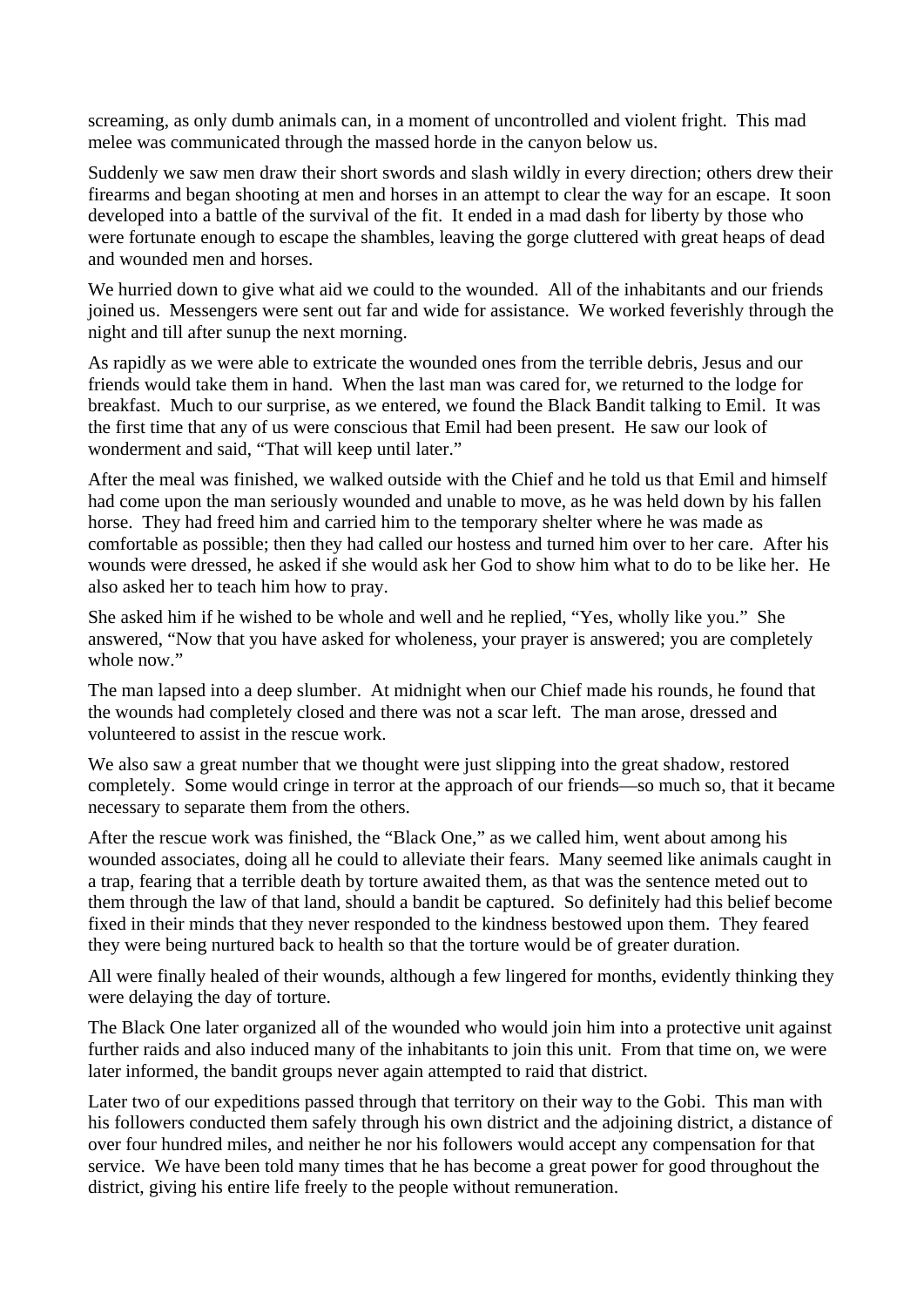## Chapter V

By noon of the second day, the wounded had all been cared for and we made a last survey to make sure that there were no more wounded alive among the debris. On our way to the lodge for lunch and much-needed rest, one of the party voiced the thought which had been uppermost for hours in all our minds: Why this terrible holocaust, this destruction of life?

We were tired to the very marrow of our bones and were completely floored by the shock. The brunt of the rescue work, especially in the early hours, had fallen to our lot, as the inhabitants had stood in such mortal terror of these bandits that it was very difficult to persuade them to lend assistance even after we had freed many from the entangled horses.

The villagers could see no reason why they should assist in saving the lives of those who were attempting to take their lives. Many of them have a deep aversion to touching any dead thing. Had it not been for our friends, the inhabitants would have left the scene immediately, never to have returned. As it was, we were weary and heartsick, having undergone the most terrible experience of our whole lives.

We arrived at the lodge, refreshed ourselves and sat down at the table completely unnerved. Shortly the food began to appear. We were all alone, our Chief having accompanied one or two of our friends and Lin Chu, the Black One, on a trip down the valley. After the meal we retired to our rooms to rest and none of the party awoke till late the next afternoon.

While we were dressing, it was suggested that we go directly to our sanctuary, as we called the upper room of the Temple. We left the lodge and started to walk to the Temple as had been the custom on previous occasions. We had proceeded to the ladder that led to the entrance of the tunnel, when the one who was in advance stopped, with one foot on the first rung, and said: "What has come over us? Just a day or two ago we were in the seventh heaven of delight, going from place to place at will and accomplishing things in three months that we had expected would take years to finish. Our food appears on the table, and all of this without the least exertion on our part. Now, suddenly, we have slumped back into our old habits. I want to know why this sudden slump? I can see only one thing. Every one of us has taken upon himself the condition of the experience through which we have passed. This is what is now hampering us and I for one am through with that thing, it is no part of me whatsoever. It is not mine only as I worship it and hold to it and do not let it go. I step forth out of this condition into a higher and better condition and let go. I am entirely through with it." As we stood and stared at him, we realized he was gone, he had disappeared.

We were nonplussed for the moment as we saw this man attain; yet none of us would let go of that which was holding us back, though knowing full well that we were still holding on to a condition that did not concern us in the least. Consequently, we were obliged to climb the ladder, go through the tunnel, then up through the different rooms to reach our objective. When we arrived, we found our associate already there.

As we were talking of the accomplishment, Jesus, the other friends, and our Chief appeared. They walked into the room through the door that opened on to the ledge. We sat down and Jesus began by saying: "There are so many declaring that they are the sons of God and that they have all that the Father has. They do have all the Father has, but this statement has not been made a fact until they have the courage to take the next step and see themselves as God—one with all that God is; then they do accomplish. When the one in mortal limited thought sees the Christ stand forth, that finer individuality does radiate light. That one that is projecting the Christ does see with a finer, clearer, and more extended vision. That one sees the higher body of himself vibrating at a higher rate than does his limited body that he also sees.

"He thinks that these are two bodies. He also thinks that that body is the Christ of another. These which appear two are only an appearance, because he does not believe that he is the Christ. Let this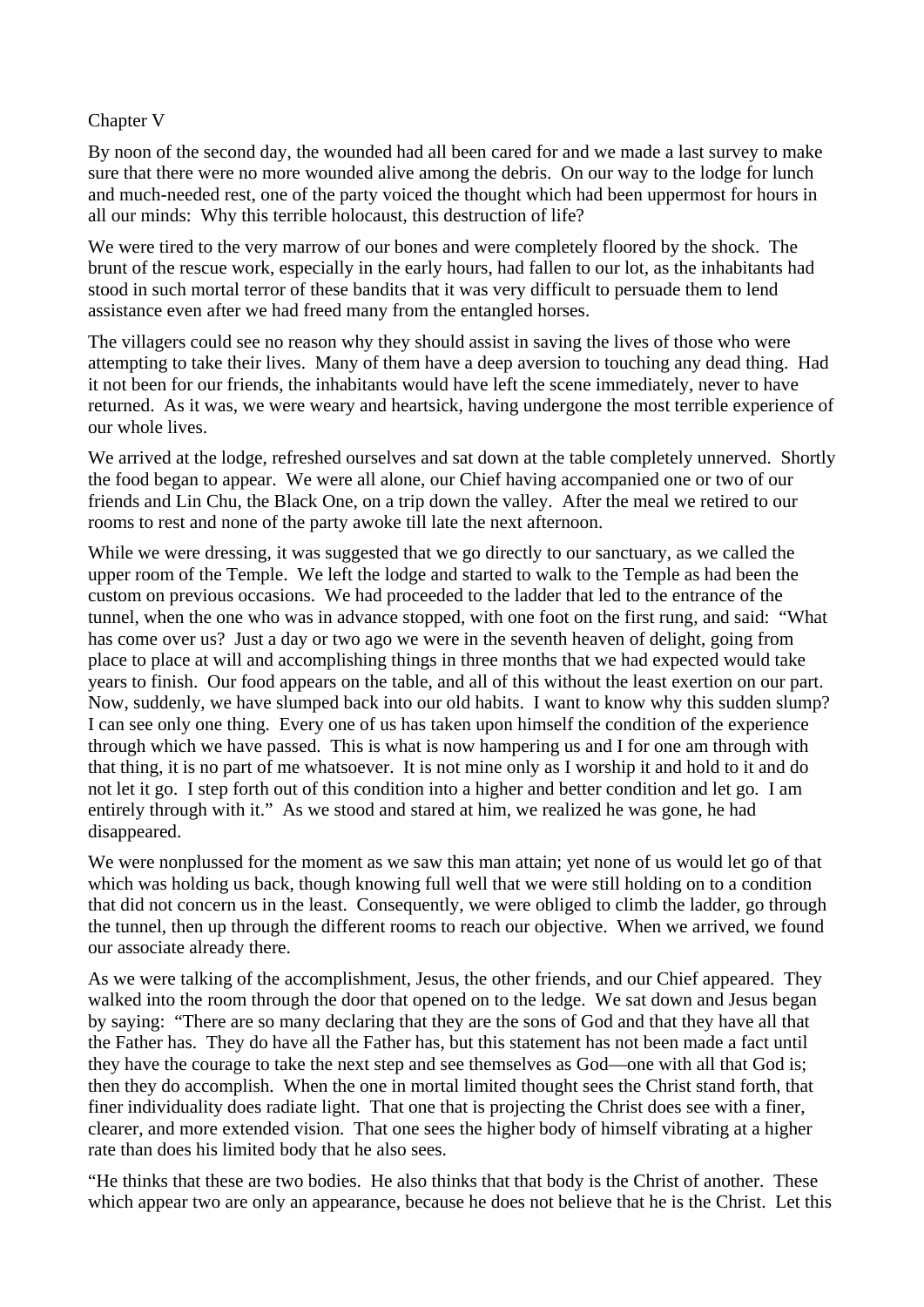one declare himself the Christ and actually accept it as a fact; that instant, these two merge and that one has brought forth the Christ. Then the Christ stands forth triumphant. Now let him go one step further and declare that the Christ of God stands forth and that instant he is the Christ of God. Now the Son of God is one with God the Father and he does go directly to the Father. That one must go one more step. This is the greatest and takes the greatest determination, as every fear of mortal thought and limitation must be erased: he must step forth, go forth direct to God the source, or the Father, and declare definitely and know positively without fear of precedent or superstition, or manmade belief, that he is God; that he is merged wholly or amalgamated with God; that he is this Love, Wisdom, Understanding; that he is substance; that he is every attribute of God the Father, the source, the Principle. He must accept this in all humility—such as one does show forth God. Through such a one, every one of the God attributes does flow out to the whole world. To that one, nothing is impossible. It is only through such a one that God can express. When you amalgamate yourself with God, nothing is impossible to you. You not only have all the Father has but you are all that the Father is. You are the trinity. You are man-Christ, Christ of God, GOD, all three in ONE. The Holy Spirit abides with you. The Whole-I-Spirit in creative action abides with you. When you accept this, then you, as well as all others, will sing ALL HAIL the power of the Christ name, not the name of Jesus the personal but the Christ. Let angels prostrate fall; bring forth the royal diadem and crown Christ Lord of all. You do not crown the personal Jesus, you crown Christ; the Christ deserves the most magnificent of all royal diadems in the Christly crown. There are no diadems too great or divine for the crown of the triumphant Christ. You see that whosoever will, may come. Come forth and become the triumphant Christ. Whosoever will, let them come.

"When you say, 'God,' see yourself as God. See God standing forth as you stand forth. God cannot be a bigot or a boaster or an egotist. Neither can the Christ, the God-man, the image and likeness of God, be any of these things. You can be just God and so is God-man. 'I AM is in the Father and the Father is in me,' are true words. I AM and my Father are ONE in all meekness and Almighty Greatness. God and all mankind united are Almighty—the Almightiness of God.

"That which was born in your so-called iniquitous thought is raised in glory because the thought of iniquity is erased. That which has borne the image of the earthly must and does bear the divine image when you raise up that ideal image.

"I say to you that now, this instant, is the great opportunity for you to step forth, out of this outer turmoil, into the great peace and blessings of God, and clothe yourself with the light of God. In all meekness, place the crown of Christ upon your head and, unless you yourself do this, no other can place it there for you.

"Step up to and be a part of the great white throne, the source. Become one with those that have made the great accomplishment in like manner; be not only one with God but be God, actually GOD. Then you can and do present the divine attributes to the whole world. How can God-energy get into expression except through man? There is not another organism upon the whole earth that can vibrate at the same rate or frequency; and in consequence, it is so highly organized that it does perceive, then generate and transform this supreme energy, which enables man to express God to the whole world. How can this be done except through the highly organized and perfected body which are when you are in full control of that body?

"That control means full and complete Mastership, Messiahship, Discipleship. You are only in control of and in perfect harmony with this body when you stand forth in perfect dominion and mastery in all the attributes of the Holy Trinity.

"The I AM man, the Christ, the Christ of God; then combining these three with the highest, God you are GOD.

"This is you, the man of today (all humanity) extending your vision and perceiving the truth about yourselves, that there is a higher and better life for you than the round of mundane experiences.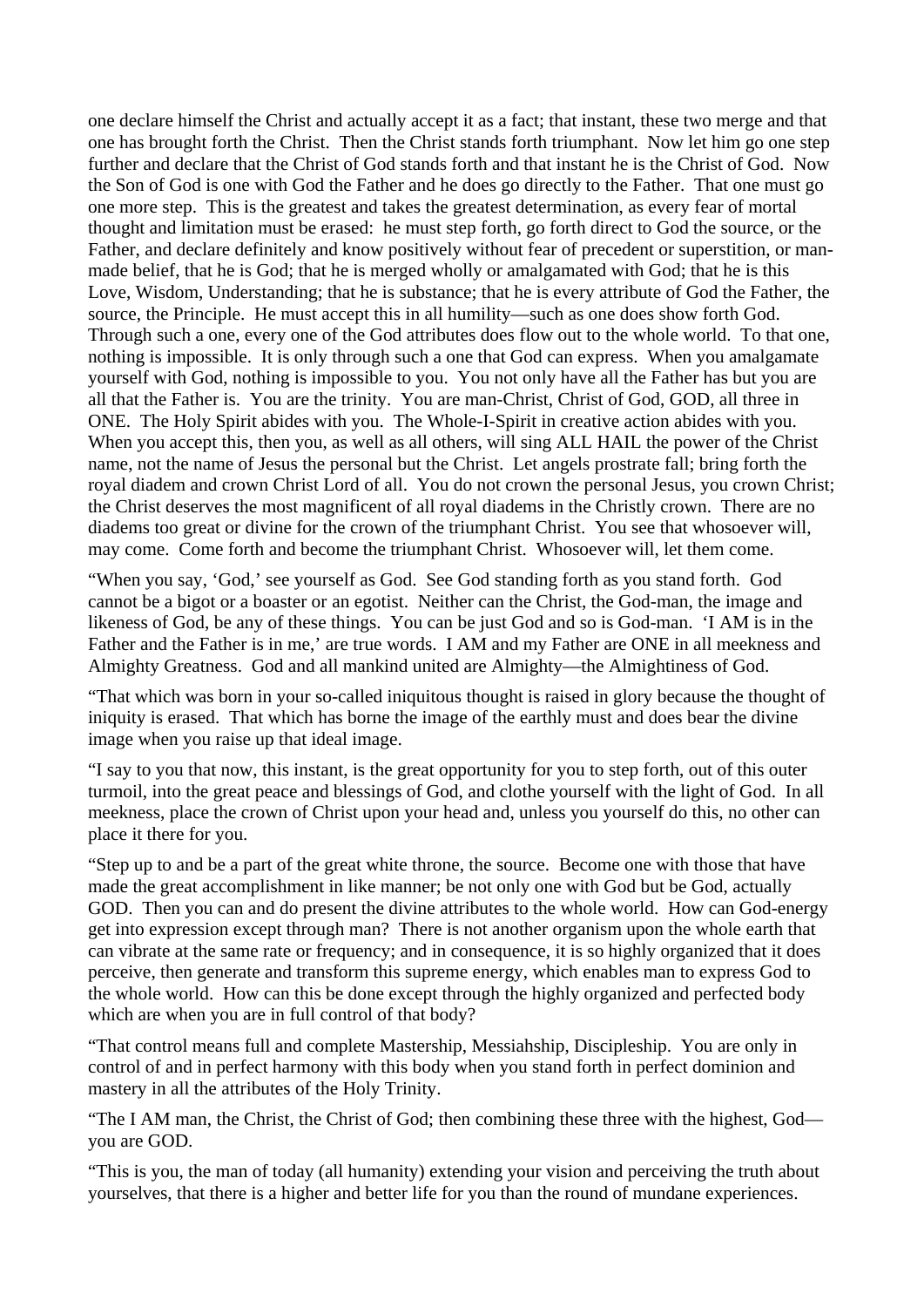This you perceive as you follow the right-used (righteous) path, in harmony and true accord, with the highest ideals you can present, or look forward to or set forth in love, reverence, and worship.

"The first step, you, man, become the Christ man, the only begotten son of God. The next step, you become the Christ of God by seeing the Christ-man, the Christ of God. You have joined the Christman to the Christ of God; then, in order to go direct to the source, you must take these One, God the Father. You have now brought together the I AM man into the Christ-man; then you have transformed this Christ-man into the Christ of God, or the Lord God. Then, through your next step, you have transformed the Christ of God into the ever-living God. These which seemed two have become ONE God. God, the Father of all. There is not one thing that will be impossible to you if you do not deviate from this path of right-use-ness. In this you must be absolutely fearless and true, regardless of what the whole world may think. In standing forth and acknowledging your dominion and at-one-ment, you are at one with the Father, the outpouring and ever-present Supreme Principle of all things.

"With this light does not your Bible present a great allegorical depiction of man's spiritual development and attainment when rightly understood or righteously used?

"The shaft of light that is pictured as coming to me from heaven, is projected outwardly from my body. It is true that this light is from heaven, as heaven is all about us and is light vibration. The actual focal center or starting point of heaven must be right within my body. Therefore, this heavenly light must come forth from me. The I AM of me must allow this light essence to come in; then I must generate and transform this light energy so that it can be sent out with any density that God, the I AM, desires. When this is done, nothing can resist the power of this pure light. These are the beams or rays of light that you see emanating from my body when the artist portrayed me at Gethsemane. The beams of light went *out* from my body instead of coming *out* of heaven to me.

"Just so can you transform God-power and send it out with such force that it is irresistible. It is the God-power, which is recognized all about you, allowed to come in, be generated and transformed within your body, then sent out through the reflector.

"These things are readily accomplished by all when they stand forth as God, their divine heritage, the Christ of God, all One. This is the divine and definite motto for all humanity.

"The closer humanity draws to this great healing ray, the earlier will discord and inharmony be erased.

"If you live freely in this light vibration which is the light of the whole world, and all draw near to it, the closer you will draw to man's true abiding-place. Thus you find that I AM is the light of the whole world. Behold God, the table is spread. Lift up this mighty one of God, this I AM. Lift this body to God and you and all are crowned Lord of All.

"You do place the crown upon your own head. None can do this for you."

Chapter VI

My only apology for dwelling in detail upon the experiences of these few days in regard to the bandits is to portray as conclusively as possible the power of one man clothed completely in his divine right of dominion and mastery, to turn the energy and zeal exerted and sent out by a great lawless horde to the complete protection of himself and the whole district.

This protection was not only afforded but the energy and zeal released by the horde was so great that when it was magnified, energized, and returned, it caused those that would destroy to turn upon and destroy themselves. It also afforded complete protection to the whole countryside for many miles around, although the inhabitants were out-numbered by the bandits at least three to one and they had no visible weapons of defense.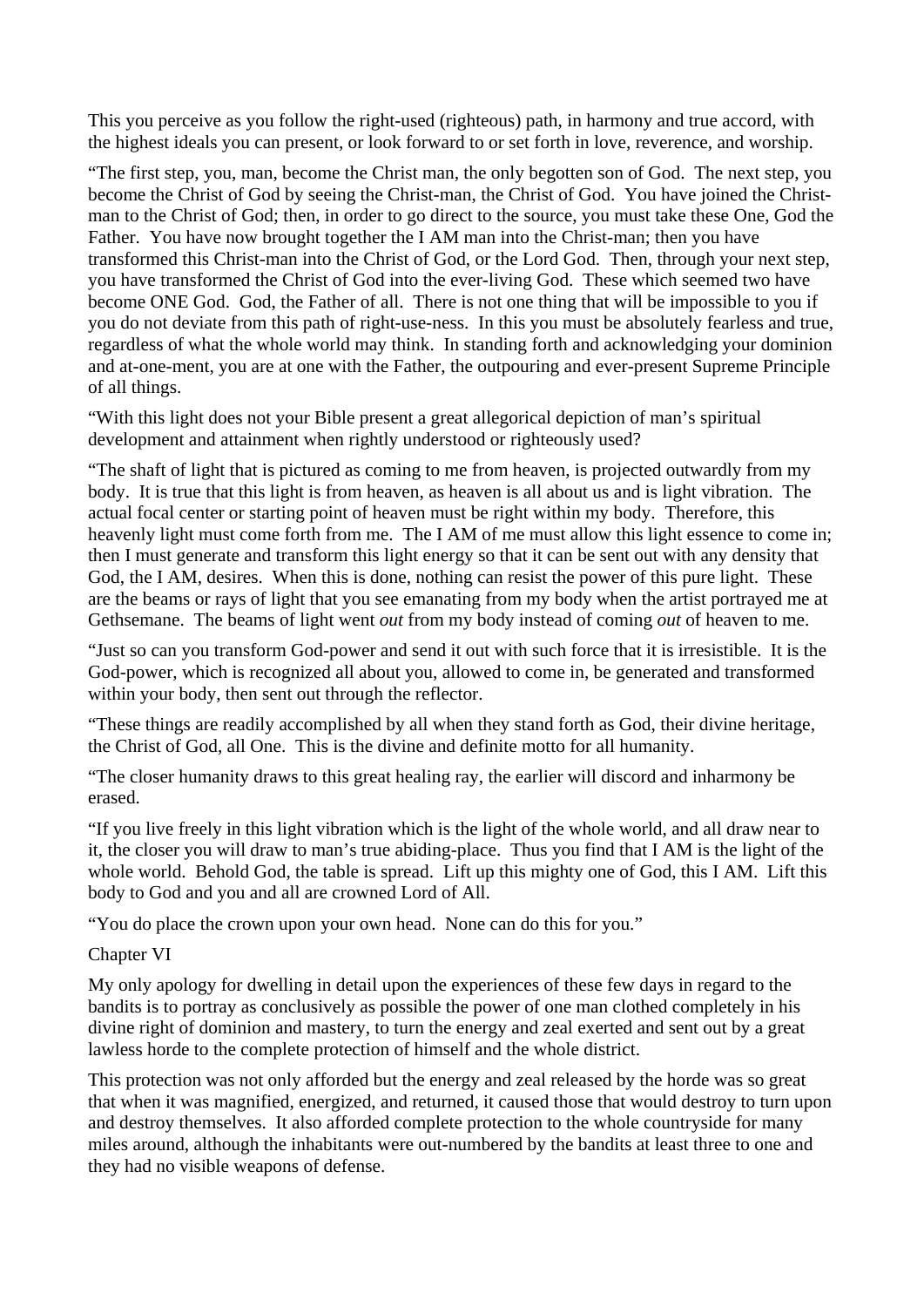As soon as the excitement and the shock of the previous days had abated, we returned to our work with renewed interest. The Easter season was fast approaching and we wished to complete our work in this locality in order to return to India.

From this time on our work drew rapidly to a close. The last details preparatory to the return were completed the day before Easter. We looked forward to Easter Sunday as a day of complete rest and relaxation.

On our way to the Temple, long before dawn, we found Chander Sen seated in the garden. He arose to accompany us, saying that our Chief would meet us in the Sanctuary. He suggested that we return to India by way of Lhasa, thence to Muktinath through the Trans-Himalaya Pass to Kandernath, thence to Darjeeling. As we reached the foot of the ladder which led to the Temple entrance, we halted for a moment to view the approaching dawn.

Chander Sen placed one hand upon the ladder and stood as though about to ascend to the tunnel entrance.

In this attitude he began talking: "Light does not comprehend darkness, as it shines through darkness. When Jesus saw that he was to be betrayed by Judas, He said, 'Now is the Son of man glorified, and God is glorified in him.' The Master mind did not say, 'Judas betrayed me'; He did not refer to Judas at all. He understood and held only to the Allness of the glorified Christ of God flowing through Himself. Thus we see that perfect mutual action works out all inharmony in its own way. Now you can say, 'Christ, stand forth more and more definitely, so definite that you are myself.' In fact, now are we one body, one mind, one spirit; one whole, complete principle. You are I AM, I am, together we are God."

The moment he ceased speaking we were in our Sanctuary, the center room of the Tau Cross Temple. We had scarcely composed ourselves when Jesus and a number of others, including our Chief, entered the door that communicated with the ledge.

As they entered, a great burst of light filled the room. Greetings were exchanged and we were introduced to the stranger who entered with them. He appeared to be an elderly man, yet very vital. We were told that he was one of the Munis who had charge of the caves near Hastinapur. He was returning to that district and would accompany us. He had known the great Rishi Vegas and also had met Rishi Agastya whose hermitage is located in that most lovely yet secluded spot. We were overjoyed at our good fortune.

We formed a circle and, placing both hands, palms down, upon the table, stood in deep silence for a few moments. Although there was not a word uttered, the room was completely filled with a strange, pulsing, vibrating emanation. It was an entirely different sensation from anything we had ever experienced and at first seemed to overwhelm us. The rocks pulsated and vibrated with a resonant musical tone. This lasted only a few moments. When the stillness was broken we were told that this morning we would see the creation of the universe in pictures. These pictures would be a representation of that which happened when our universe came into existence.

We stepped through the door, out upon the ledge, and walked to the edge. It was still an hour before sunrise. The dead calm of the absolute silence enshrouded us. The time was propitious for the unfolding of another birth. We were looking out and out into infinite space, our souls eager and expectant.

The Muni began by saying, "There are but two events in the world: that which was in existence before consciousness began to assert itself, is now, and ever shall be; and the things that humanity has thought and will think about.

"That which was before consciousness began, is eternal; that which humanity thinks is changeable and inconstant; that which was, before consciousness began, is Truth; that which humanity thinks is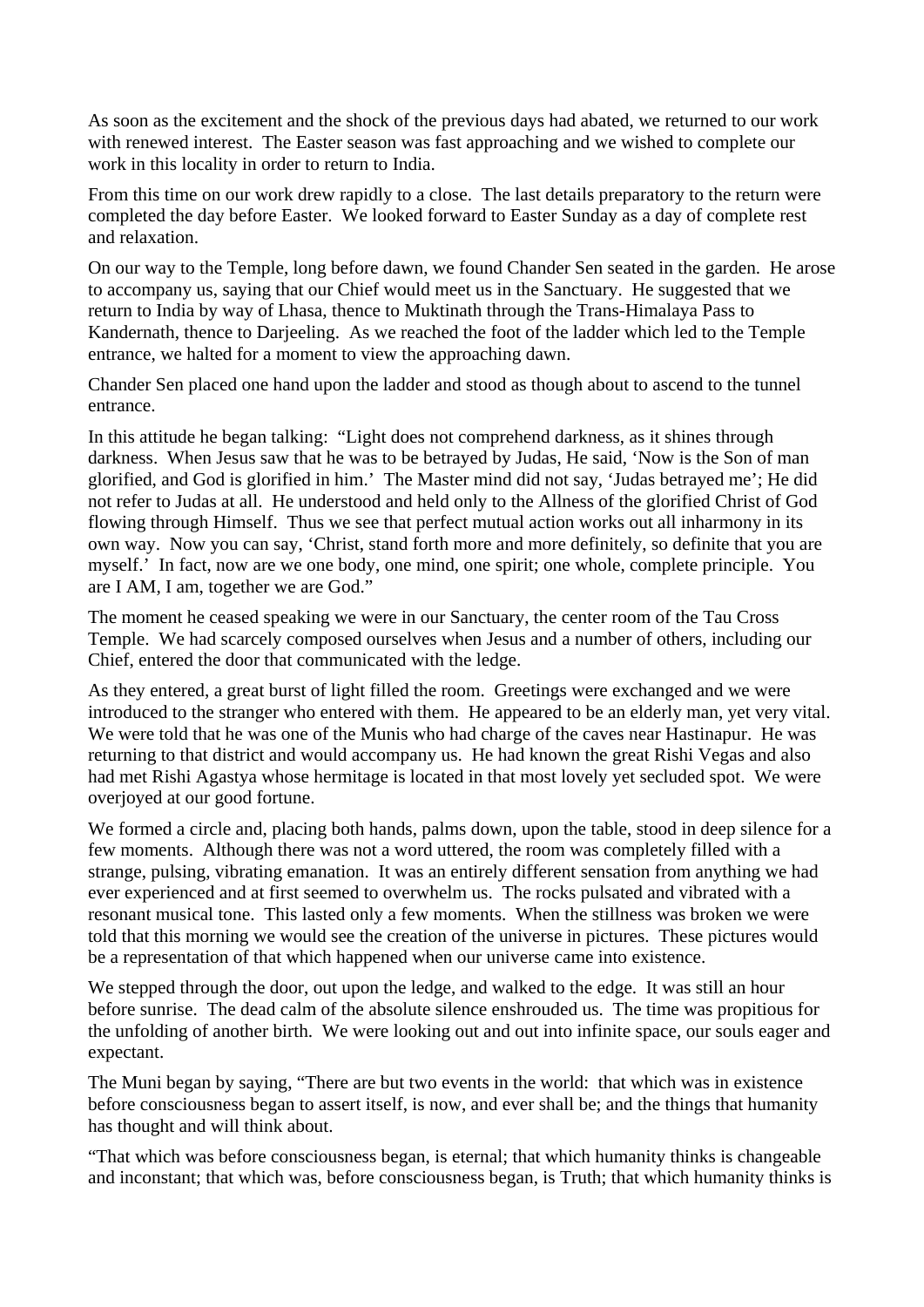truth, is truth to them. When the Law of Truth comes to consciousness, it will erase all that humanity has ever thought erroneously.

"As the centuries roll on and push back the material veil by the process of evolution, thoughts come through the mind of humanity that revert back to Truth or, as we call it, the original cosmic fact; and these thoughts that fill the memory of the past, faced with the facts of the present and overshadowed by prophecies of the future, stand out definitely upon the path of the whole evolving race consciousness. Thus the race is called back again and again to the original existing principle. By this return and repetition, humanity is shown that Creation is eternal, the same with all mankind; but mankind's creatures are always changing and they are under a manifestation of Law called action and reaction. When human beings have gone far enough in their creation of creatures, the Great absolute Law of Truth takes a hand in bringing them face to face with the original plan. Thus we see that cosmic law never allows life to run too far in a tangent. This law is always polarized in equalization, balance, and harmony.

"In spite of idols or creeds it will crowd mankind on into complete union with Absolute Realities. All things that are not in perfect accord and union with actual, existing cosmic fact, must erase themselves when the Absolute Law of Truth holds sway in the human consciousness. The thoughts of humanity are always so formed as to release their imperfect creations, that are only born of halftruths, when Truth arrives.

"Cosmic Absolute Law must be fully satisfied. Thinking, speaking, or acting the Law of Reality is bound eventually to lead humanity into Law or Reality itself. The ancients tell us that every tree that the Heavenly Father has not planted within you, will be uprooted. 'Let them alone, blind leaders of the blind. If the blind always lead the blind, shall they not fall into the same ditch?'

"The cycle is fast closing in which the blind of the whole race have led the blind into a welter of ignorance, superstition, and delusion created by those who believe as human beings think, rather than that which is true and real. The civilization that has risen on the delusions and superstitions of the closing centuries is submerging itself in the welter. Through the pain and tragedy of their misappropriated creations, a new race consciousness has been conceived and is fast evolving. In fact, the door is opening wide for its new birth.

"There is no other course than to go on from one plane of consciousness to a higher and more advanced step in the actual cosmic path. The only condition forbidden in the vibration of the great cosmos is that quality of thought which allows the human race to become so solidly fixed in what it believes that, if it clings desperately to its old delusions and will not let go, it can in no way come into the greater expanse of universal thought. Those thus absorbed in personal consciousness must go on through natural exhaustion of beliefs and experiences until they fail to go forward; then, of its own accord, Absolute Law wields a progressive hand through disease, pain, and loss, until the human is satisfied and turns to find the curse of a false idea within the idea itself.

"If a race or nation refuses to let go of things created by a portion of human thought instead of that which really exists, the Law takes a hand in its progress by allowing the accumulated vibrations sent out by such a condition to reflect back upon itself through the light ray. Then with war, strife, discord, and death on every hand, that race or nation is wiped out, in order that it may be placed again in a new up-lift of creation. Thus it can begin over again in a new contact with that which was before the beginning of human consciousness. Civilization today is fast approaching a great reconstructive moment. All things that seem so stable and well-founded now will soon be immersed in a state of inversion. Every tree that has not been planted by Truth will be uprooted. There is approaching a complete cosmic overthrow of the present social, political, financial, and religious institutions that will make room for the placing of the new era in order that humanity may come in closer touch with that which is and was established before the present human consciousness submerged and set it aside. Truth waits on with attentive, loving, and radiant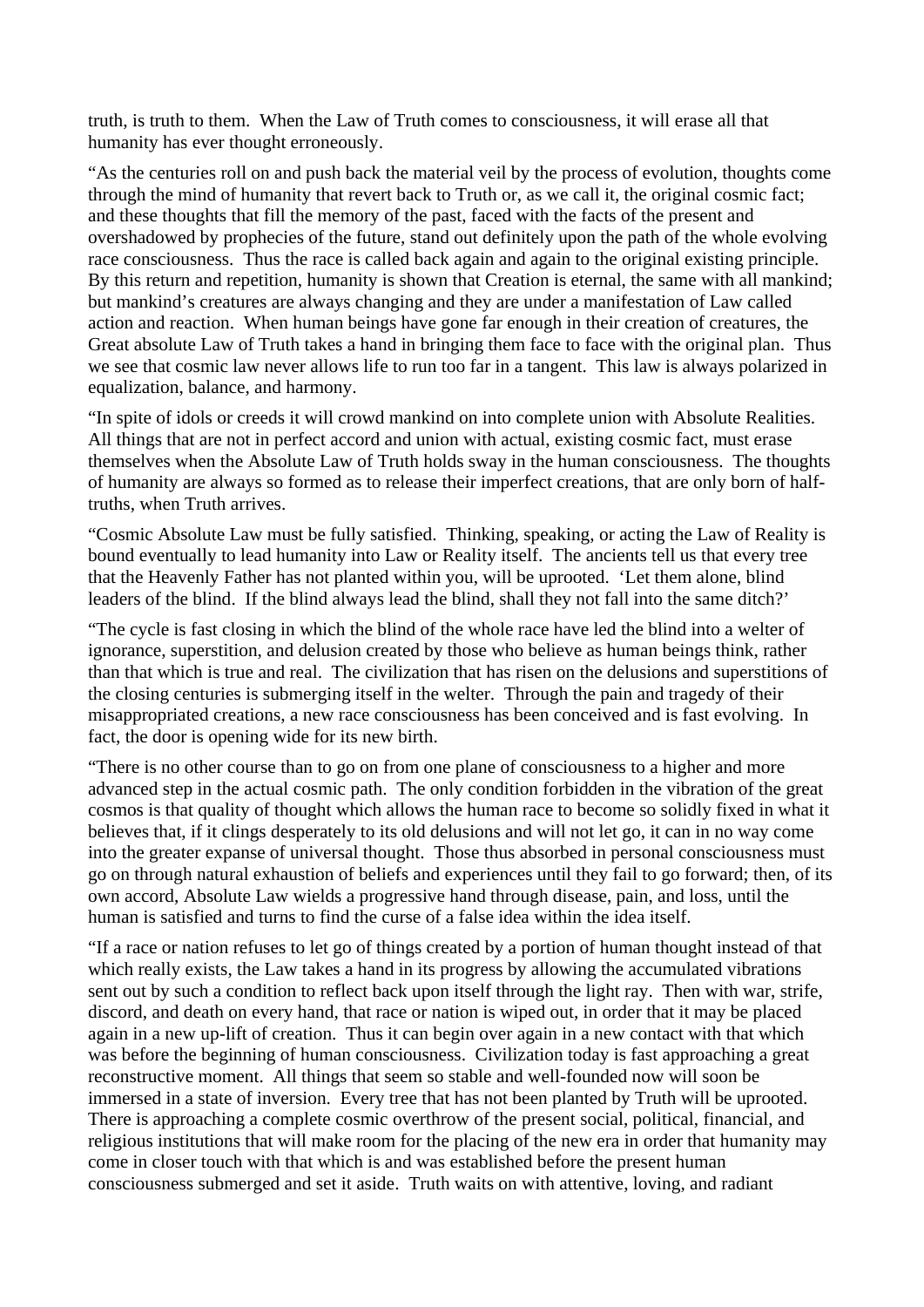beneficence until man will see that he can embrace and become the consciousness of that which has always existed.

"Humanity is taking a forward step from the cradle stories of the former generation and their creations are no longer of any avail to the arisen individuality and spiritual discernment of the consciousness of the generation that is fast approaching. Delusions, traditions, and superstitions are nearing the end. It is also true of the civilization which they established. The old idols are good enough for the infantile consciousness that is nearing an impasse. Their delusion has caused their undoing as they are proved to be only cradle stories woven by a master-craft of priesthood and preceptor to lull into false sleep the crying infants of an evolving race. Those who saw further afield did not cry and thus were not lulled to sleep. Most of them saw that the cradle stories were not true and many stepped boldly forth to erase the untruth; as they saw directly through to the Absolute, that which has always existed and which has always been seen and known the contacted directly by a portion of mankind. From this portion there will arise a new and more vitalizing consciousness, fully awake and ready to erase the idols that man has set up for his fellow man to follow and make room for the new ideals which are as old as creation's dawn.

"These will demand of those who teach, lead, or inspire the race-consciousness, that they shall do it from a plane of actual living contact, so high that there can be no mistake or contradiction and on a plane of interpretation that is so simple that it cannot be misunderstood. The awakening tiger of higher intelligence and spirituality will refuse to sleep again, as it is already ravaged with the fragments of the past and disappointed with the torture of misplaced confidence. It will demand a stronger and more vital thought with instruction based upon Truth itself.

"The multitudes are now listening, over the heads of past centuries with their creed-bound traditions, to the old, old message that to the newly-born is working its unfoldment into the hearts and lives of mankind. This new-old message is the clarion call that is heard above the changing voices of creed-bound priesthood. It is louder than the voice of battle; it is louder and clearer than the muffled contradictions of financial, industrial, political, and religious lies.

"In spite of the creed-bound thoughts of a portion of humanity, their traditional and idolized ideas of God, of Christ and man, of self, of life and death, all must go; and in the absolute freedom from these preconceived ideas there must pass and thus be erased all that was built upon them.

"There is looming upon the horizon of this new approach a redemption that has an entirely new meaning. This new multitude, coming out of this clearer vision and more definite perception, is redeemed through deeper revelation emanating out of all races and all people. That emanation is the One Life that is in all and through all.

"In spite of the delusion-bound multitude, their clinging hands and cringing attitude, a greater and more noble vista of the expanding horizon of God, the Christ of man, the Christ of God, of Self, and death itself, is looming; and another cycle of spirit is dawning for the whole world. Another age of the Crystal Race is coming up out of the maelstrom.

"Whenever a people or nation think of God as Absolute, that people or nation is God, for God is established unto them. As they love, worship, and reverence that ideal, they do become God. In the fullness of time they have reached their heritage, that which was first and is established in Spirit. Whenever an individual thinks of God, he is God, God is established unto him. Breathe life into humanity, it means the same, God. In this greater understanding of cosmic revelation, men find God the same as God was before human consciousness began to manifest—the same yesterday, today, and forever.

 "There is slowly rising from the ashes of orthodoxy the actual temple not made by hands, eternal in heaven, in man. A great new race of thinkers is coming to the fore with Herculean strides. Soon the tides will surge over the earth to sweep away the debris of delusion which has been strewn over the paths of those who are struggling along under the load of evolution.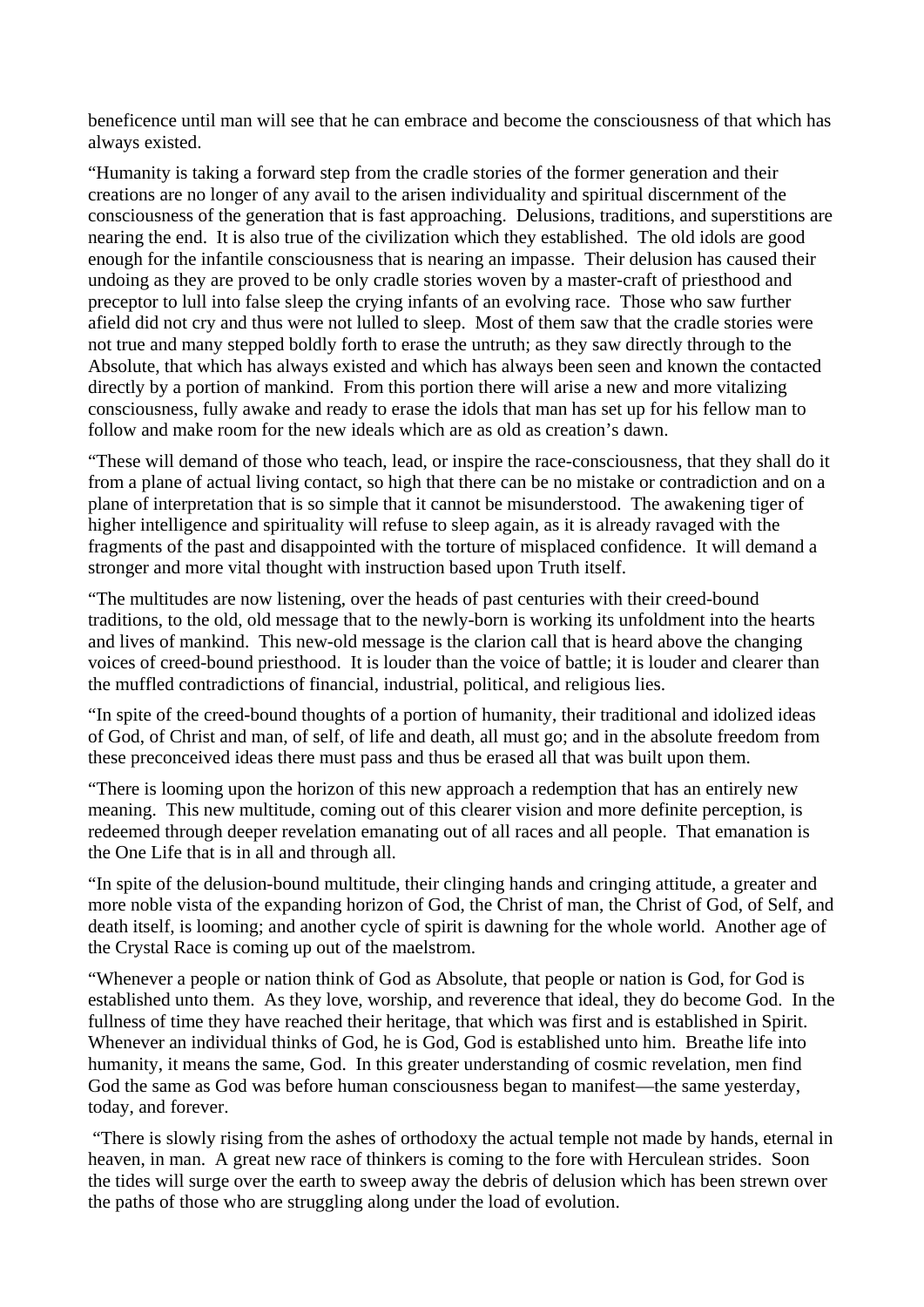"The work is already accomplished. Hundreds of millions are re-released with their heart, soul, body, and instinct free. They are the throbbing pulse of an unborn race that is again heir to the ages. I see them stepping across the ages, walking hand in hand with God. Great waves of wisdom flood toward them from the eternal shores of the infinite. They dare to step forth and declare themselves a part of eternal God, eternal Christ—God and man One eternally with eternal life. They dare to step forth and declare to heaven that much that is written by man is a lie and in terrible blindness wrought.

"This new pulse-consciousness is the crest of the wave that rests on the new race-consciousness. This new race sees man, himself, the highest expression on this planet, and one with God through the medium of his life; and it sees that his whole supply flows through that life itself. This race knows that man can live consciously in a perfect universe with perfect people and in perfect accord with perfect situations and conditions, with absolute assurance that there is not an error in the great Spiritual plan of the Cosmos.

"Man sees God as Cosmic Spirit pervading everything; then, with the subtleties of mind through his thought, he does not hesitate to review the fundamentals that have placed him where he is and made him that which he is. Thus he is again one with his sources. He knows that this source is the eversilent side of his God-mind linked consciously in thought and amalgamated with Infinite Mind.

"This new race understands that, through sun and shadow, without the bitterness, the soul's true quest for Love and true Peace is the Truth of God and man. This race does not hesitate to strip the swaddling clothes of delusion from the whole human race. The gaunt specter which for ages has bound the feet of the weak and doubting ego-man, through his own ignorance, will be completely erased. He finds he has erased his every limitation through his true selfhood, completely arisen. He has raised himself from man, to God-man, to God."

## Chapter VII

After a short period of rest, as the first rays of the sun came over the distant horizon, the Muni stood up and said: "With me are those who have learned many things which the Father sees for humanity. They see with the comprehension of that which penetrates Spirit; thus the whole wide world comes under their vision. They see that which humanity feels. Thus they are able to assist humanity in fulfilling its desires. They also hear thousands of sounds usually inaudible, like the song of the humming bird, the sounds made by the newly-hatched robin, the notes of the field cricket, some of which sing at fifteen thousand vibrations a second, and many other musical sounds far above the range of the human ear.

"They are also able to feel, control, and send out inaudible sounds that are capable of producing types of emotional feelings such as love, peace, harmony, and perfection that benefit the whole world.

"The vibrations of the feelings of abundance and great joy can also be amplified and sent out by them so that they surround and interpenetrate all humanity to such an extent that, if he will, each unit of the human family may have them. When this condition is acknowledged to exist, each human unit co-operates by amplifying and sending out these vibrations; then, the very thing that humanity is in need of is crystallized into form around or among its units, or people. Their desires are accomplished. When the necessary vibrations are set into activity, the units of humanity can not escape the actual presence of these. In this way, all of humanity's perfect desires are crystallized into actual form.

"The vast sea of God's creative, unlimited, moving space is crystal clear; yet it is completely full of vibrating, emanating energy; and that emanating energy is known as aqueous substance in which all substance or elements are in soluble form or suspended in harmonious relation, ready to respond to the call of the vibratory rate that will allow them to coalesce into form. When the proper vibratory influence is set up through the thoughts of the human unit, co-operating with the whole, the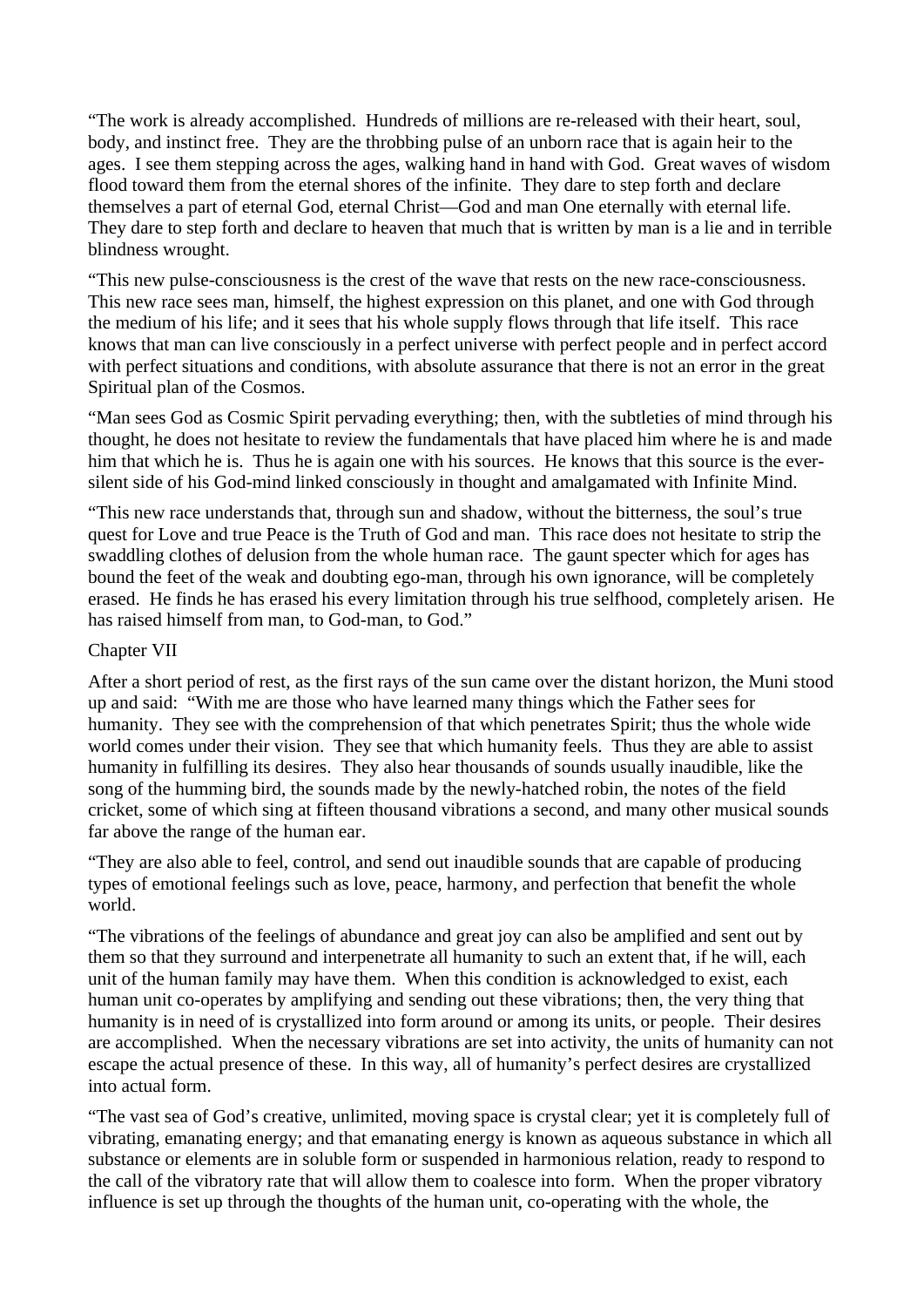elements, having no other course, rush in and fill the mould set by the desire. This is absolute law and none can stay its true course.

"Listen. An organ is playing in very low bass notes. Now let us first lower these notes so that they are no longer audible to us. The feeling or emotion of the sound we have experienced still lingers, does it not? The vibration is going on just the same, although it is inaudible. Now let us carry these notes up and up through the scale until they are so high that they are again inaudible. The feeling or emotion still lingers; the higher vibration is going on just the same. We know that neither of the influences ever ceases although out of range of our physical ear.

"This is what we designate as Spirit. When the physical loses control, Spirit takes control; and that control is much more definite, as it has a much wider range of vibration than the mere physical and is much more susceptible to the control of thought-influences or vibrations, since thought is much closer allied to and coordinated with Spirit.

"The physical is limited to the body and does not extend from or away from it. The physical is limited, too, entirely to the actions of the body but not to its reactions. When it comes to body reactions we are Spirit, if we define it as Spirit; thus you can see how the physical body is limited.

"Spirit not only penetrates every atom of the so-called physical, it also interpenetrates the minutest part of all substance, whether it be solid or gaseous. In fact, it is the force in which the mould is wrought that substance takes its various patterns from. In no other way can substance take its various forms. Man is the only projector and coordinator of these various patterns that substance assumes. Allow me to digress for a brief moment of explanation. You see the great central sun of our universe blazing forth in all its magnificent splendor and, as the horizon gradually withdraws and exposes to our view a new day, a new epoch, a new Easter is born.

"This so-called universe of ours that rotates around that central sun is but one of ninety-one such universes that rotate around a central sun. This sun is ninety-one thousand times larger than the whole or combined mass of all the ninety-one universes. This central sun is so colossal that each of the ninety-one universes, rotating around it in perfect order and sequence, is as small in comparison as the minute particles that spin around the central sun or nucleus of an atom, as you call it.

"It takes this universe over 26,800 years to accomplish one turn of its orbit around this great central sun. It moves in exact order with one complete precession of Polaris or the North Star. Do you doubt there is a great positive divine power controlling all? Let us return to our observations.

"Look closely. A picture is forming and on the film is the white globular disk of the sun. A spot of red is forming on the white disk. Now look more closely and you will see that a tiny point of pure white light has flashed out from the red disk. This is not a beam of light. It is a running point of pure light, the spark of life, emitted and included with that which is to be born. It is but a tiny point of light to you, yet it is huge to those who can view it at close range. How strange it seems to you. In a very short space of time, you will be looking through an instrument that assists your eye to see all these things. This will also reveal to humanity many more wonders.

"For millions of ages the great central sun has drawn to itself the throbbing, pulsating, yet harmonious emanations of energy which must give forth of itself or burst asunder. Observe that a great nebulous gaseous mass has burst forth from the sun. You have observed in pictures the birth of the planet Neptune, which is now a great mass of micro-cosmic particles or atoms that have been ejected from the parent sun with great force and power.

"While it is nebulous and indistinct, the point of light that appeared before the final expulsion took place is the central sun that has the power to attract to itself and hold together even the minutest particles as well as those of larger dimensions that have been given forth from the parent sun.

"Your first thought is that an explosion has taken place and that particles of the sun have been shot into space. Stop a moment and observe what has really happened. Why do the particles and gases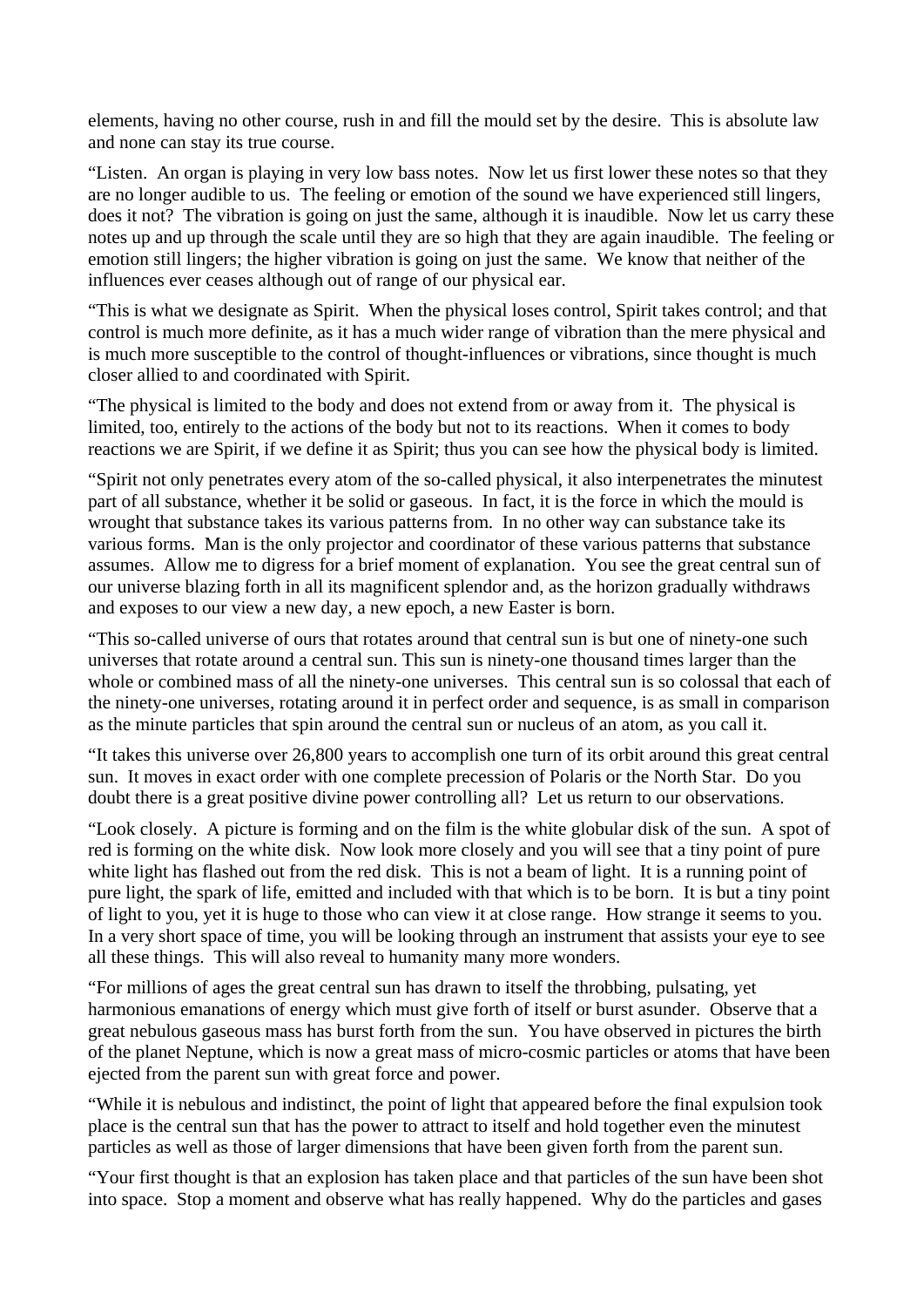cling close together and form a definite circular pattern? It is because of the intelligent Law back of and guiding it, in perfect order and harmony. This is proof that it is no accident but is in perfect order and sequence governed by Law, Law that never fails.

"This point of light or central nucleus is the central spark or son, the Christ of Humanity around which all humanity revolves. This is determined Spirit force. This Law prevails throughout all units of humanity. The central spark is a point of pure white light, the Christ which penetrated the first cell. Then it expands, divides, and gives off that light to another cell, which is born of its division but held together by a co-existing and cohesive force which is called LOVE.

"These particles are nourished and held together just as the mother holds and nourishes the child. It is in reality a child of the sun, which contains within itself the nucleus of central sun. That nucleus is the image and likeness of the parent that has just given it forth. As soon as it has come forth from the parent, this central sun has the same power to draw to itself, consolidate, and hold the vibrant emanating energy that surrounds it and which is necessary for its life and growth. It does finally consolidate the most extended orbit of our Universe.

"When Neptune first came forth and the central sun began to draw energy to itself, mostly from its parent, the sun, the atom began to consolidate into its form; that is, it began to shape itself into the pattern that was projected for it before its birth. It occupied what is known as the cradle orbit, the orbit within the orbit, which Mercury occupies today. In this orbit, the child is able to draw its substance from the parent more successfully, as it is much nearer to the parent. As it drew substance from its parent, it began to consolidate into form. Instead of remaining mere gaseous vapors in the nebulous state, the chemical elements began to segregate and consolidate. The resultant solids from chemical action began to consolidate and rock structure began to form under intense heat and pressure. As this semi-liquid substance became more consolidated, it began to cool on the surface and a crust formed. This crust became heavier and more dense, both by the cooling process and by the assimilation of particles upon, and adding them to, the outside of the crust. When this crust became strong enough to hold the revolving mass together, this mass became the primary rock structure of the planet, with a semi-liquid molten mass at its center. Then, from the resultant gases and vapor, water began to appear as the product of the union of these gases. The nebula then became worthy of the name planet. It was now fast evolving toward a condition where it could sustain life; yet it must go on for eons of time, adding to its structure, particle by particle, from the outside. The continued cooling of the central mass brought it nearer and nearer to perfection, before its atmospheric, chemical conditions and surface were ready to bring forth life organisms and maintain those life organisms.

"At this juncture the parent sun began to give birth to another atom. As this expulsion was completed, Uranus was born. The extra force emitted with the expulsion threw Neptune out of its cradle or smaller orbit into a more extended one. It was compelled to take the orbit now occupied by Mercury, to make room in the cradle orbit for the newborn child, Uranus, in order that it might receive its nourishment from the parent until its nebulous structure became a planet.

"Again conditions settle down and go well for a long period of time. Neptune, the first child, is growing up and coming nearer to the conditions where it can support life. In fact, amoebic forms are appearing in its clouded, brackish water, or inland seas. Then another atom is ready to come forth and Saturn is born. The extra force given out at the time of this expulsion sends Uranus out of the cradle orbit and it also sends Neptune out of the orbit now occupied by the planet Venus.

"Neptune was now sufficiently cooled and its surface developed to a stage where it was able to support life. It was upon this planet, as it occupied this orbit, that the conditions for the support and nourishment of human life, which the earth enjoys today, were brought to the stage where the human life element could attach itself to the select amoeba necessary for the support and manifestation of the human form.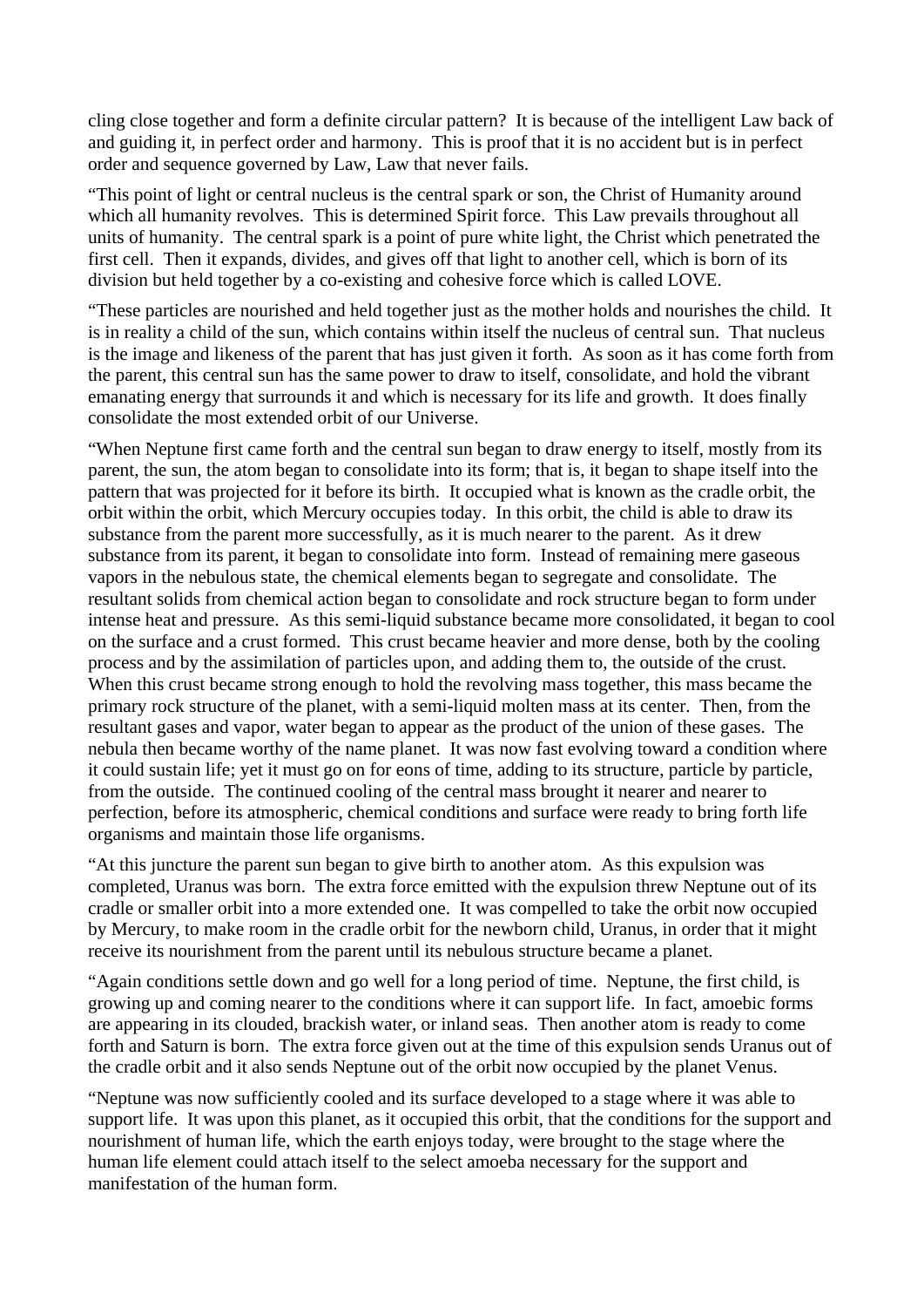"Thus came into existence the first human race, not the animal amoeba, but the human amoeba, the amoeba of selective type and character, with intelligence that could and did shorten the process of evolution. Upon this planet conditions were perfect for selective human development and this development came on at a rapid pace.

"There were no lower animal organisms; thus animal life did not develop. The planet was occupied by superior human beings who rapidly developed into a perfect human race who were all able to supply and support themselves directly from Cosmic or Aqueous substance. Thus they would have been termed gods upon this earth. Many of the legends and myths of today have their inception in and are built around this great people. They were exactly like the principle that brought them into existence. This race, through their ability to express beauty and perfection, began to surround themselves with perfect and beautiful conditions; in fact, they built the planet into a paradise of beauty and perfection.

"It was intended that this race should forever maintain this perfect condition which they had accomplished by absolute control of all the elements. Thus, when they put forth a desire, it was fulfilled instantly.

"As time moved on, some began to evidence inactivity and selfishness in attempting to outdo their fellowman. This condition brought on divisions and divisions brought on selfishness and greed which caused dissensions. The time that should have been spent in creating for service and advancement was dissipated in strife and contention. Instead of holding closely to their source, they were differing and separating widely, until all but a few lost that which was high and noble. All but the few let go of their security and protection. This caused a vortex to gather around the planet.

"Instead of holding to the perfect patterns of the divine, whereby they could have accomplished a complete universe of divine attributes upon divine planets, they gave way to such an extent that when the next outburst occurred, it was so enormous that when the nebula was consolidated the resulting planet was larger in mass than all of those which had previously come forth. Thus the great planet Jupiter came forth. The excess energy given out was so gigantic that it swept Saturn out of the cradle orbit into the orbit now occupied by Mercury. The outburst was so tremendous and the solar system so filled that great quantities of asteroids formed, arrayed, and aligned themselves around Saturn. Being of a different polarity, they could not coalesce with Saturn; thus they were independent and their only alternative was to align themselves around the planet of Saturn as bands of asteroids. As such they are commonly called the rings of Saturn. Some of these asteroids are as large as planets.

"The force swept Neptune, the great and beautiful, out into the orbit now occupied by the Earth. All of its magnificence, with its great inhabitants, save a few, were swept away. Those who were preserved had never let go of their divine heritage and they had so constituted their bodies that they could seek safety in the emanations of the Spirit Sphere, which is all around and interpenetrates the ninety-one universes now in existence.

"In this condition they have been able to preserve their identity and knowledge and give it out, so that it will never pass out of existence. It is through and by these ideals that we live today. We claim kinship with these great ones. They compose the root race of humanity. By them the ideals of humanity have been preserved and the Godhead of man has been maintained.

"Then followed many millions of eons of time needed for the nebula of Jupiter to take form as a planet. So enormous is its size that it has cooled but little even today.

"Time again passes on with swift wings and the sun is ready to give birth to the fifth nebula; and Mars, the blood-red planet, is brought into existence. As this expulsion is complete, we see the phenomenon happening in mighty Jupiter. A huge red spot has suddenly developed on her side and she is expelling a great portion of herself; she has given birth to a satellite which is called a moon.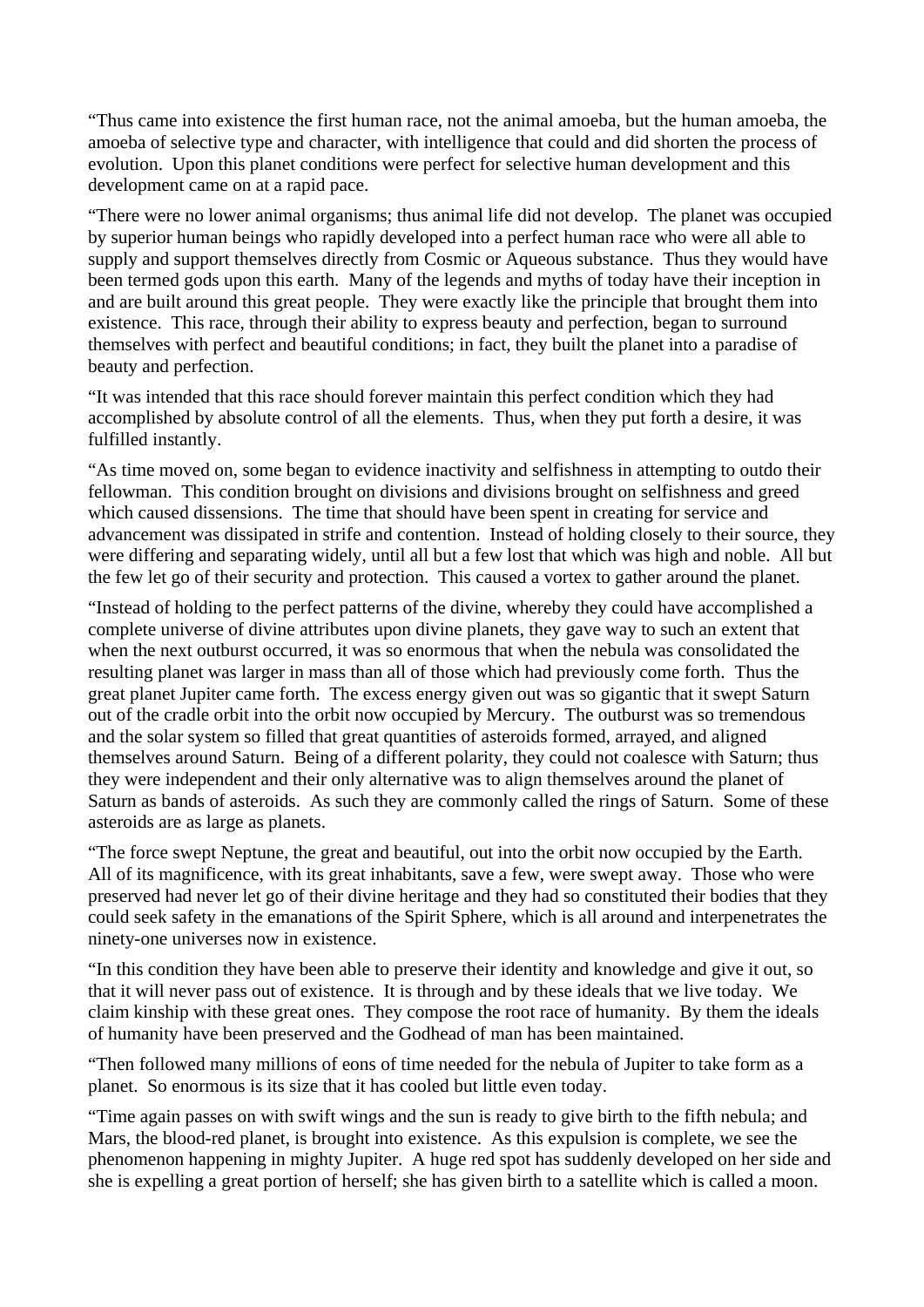There is such an excess of force set up as the two expulsions take place that the giant Jupiter is thrown out of the cradle orbit and room is made for the planet Mars.

"As the giant Jupiter occupies its new orbit, the whirling nebulous form is in no way able to gather to itself the great mass of particles that were expelled at the time of its birth. These particles were so far flung that they came within the influence of Neptune, Uranus, Saturn, and Mars; but, being of a different polarity, they could not be assimilated by those planets. They became separate asteroids without planetary polarity; thus they cannot take their place as planets and rotate in order and unison around the central sun. Consequently, they fly into space as vast swarms of meteors, with no rhythm of movement, speeding with fearful velocity, to collide with and imbed themselves in the surface of other planets or to be torn to pieces through the impact of collision.

"Also, in their mad rush through space, minute particles are carried away until they will gradually return to the aqueous mass, where they can be again taken up and assimilated by the great central sun, to be given off again as nebulae at the birth of other planets or atoms.

"Now comes the outburst that gives birth to the nebula that finally forms our Earth. Mars is thrown out of the cradle orbit and our Earth takes its place. Thus all of the planets are sent out into another orbit, to give space for the new child. Then Venus is born. In like manner the Earth and all other planets or atoms are thrown into ever-expanding orbits in order to make room in the cradle for the newborn planet or atom. Then Mercury is born, throwing the other planets or atoms into another widened orbit, making up the full complement of planets that are visible through astronomy today, eight in all.

"There are really nine, as the cradle orbit is not occupied by Mercury. It is occupied by the last nebula, or child, but that nebula has not consolidated into form so that it can be seen. It is there, nevertheless, and its influence is felt. Thus the universe that our earth is a part of contains nine planets or atoms with their nine orbits, which they follow in mathematical precision around the central sun or nucleus. You have been shown pictures of this creation as it came into being through orderly sequence.

"Something is happening to Neptune, the farthest removed planet from the sun, with the greatest orbit. It has reached maturity and also its limit in velocity. It has received its full light charge and is ready to come forth as a sun. It is going into decline as the new nebula begins to take form and the sun is ready to give birth to the tenth nebula. Before this expulsion takes place, Neptune has reached its limiting velocity in its spin around the central sun; it flies into space and explodes, then returns again to the aqueous. There it can again be taken up by the central sun, to add more energy to that sun, in order that more planets or atoms may come forth.

"In the universe of which our earth is a part, there can be but nine planets or particles spinning around the central sun at one time. Thus it is a constant round of birth, consolidation, then expansion, reaching the limiting velocity, flying off into space, exploding, disintegrating, then reassimilating by the sun in order to give forth new birth.

"Thus the sun is reassembling from the aqueous, that which it sends out to again become aqueous. It is a continuous renewal through regeneration into new birth. Were it not for this process, the great central sun of the ninety-one universes, as well as the central suns of the different universes, would have been consumed long ago and all would have returned to the Infinite in which all substances exist.

"A wise Intelligence that pervades all emanations and space calls the universes into form and starts them on their onward march. The sun or central nucleus never grows old nor dies. It accepts, absorbs, holds and consolidates, then gives birth to the atom; yet it never diminishes, as it is forever receiving and absorbing unto itself that which it is giving out. Thus regeneration and rebirth are going on all the time. Universes are being formed, expanding, and returning that which they have received. There is one round of progression from a low to a higher, then on to a higher attainment.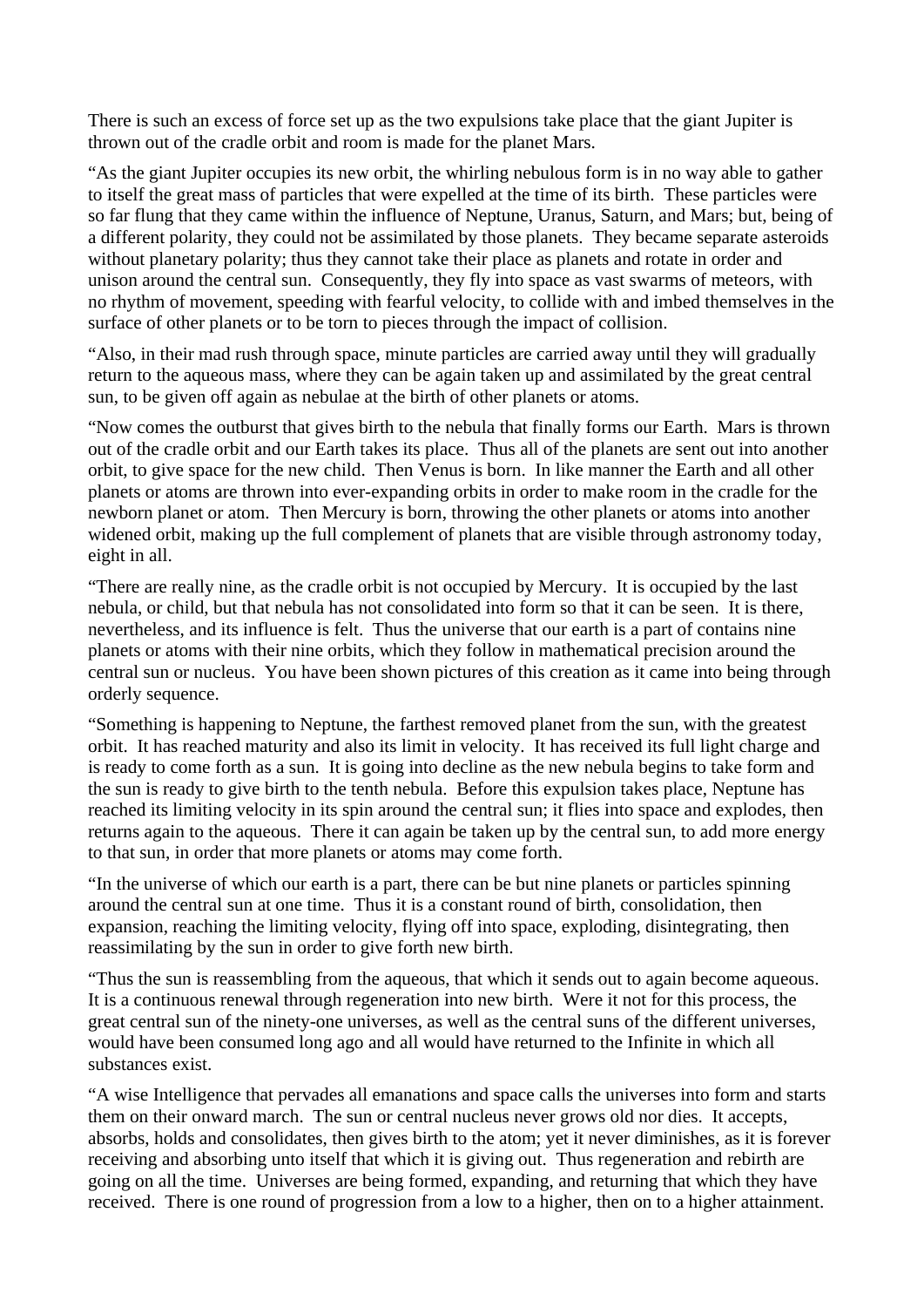"The galaxy of ninety-one universes that our earth and its galaxy of planets or atoms are one part of, is but one galaxy in a still wider-flung universe of ninety-one galaxies that revolve around a still greater central nucleus or sun that has a mass ninety-one thousand times greater than the first galaxy mentioned. This condition goes on and repeats itself by ninety-one, almost indefinitely; the whole making up the great and infinite Cosmos, the galaxies that comprise the Milky Way, as you call it. This Cosmos is often called 'the Atomic Heat Ray,' the source of the sun's heat.

"This is not a cloud of stars in which your sun belongs. It is a nebula born or expelled from the great cosmic central sun or nucleus just mentioned. The sun, as you see it located in this nebula, is but a portion of the light rays from the sun; these particular rays are bent at an angle as they enter mass, then are reflected, until these bent and distorted rays make up the image of the sun and place it in a false position. These rays are reflected back so distinctly that you think you are actually looking at the sun. In like manner, many other planets or atoms are distorted by this phenomenon. Where there seem many, there are few in comparison; yet the total number of the actual is calculated in many millions.

"By looking at the picture closely, you will see that these nebulae or their suns are not disks but globular and round, flattened at the poles just as our earth is flattened. In looking at them, you are only observing the great flattened polar area.

"The stupendous mass of the great Cosmic sun exerts so profound an effect upon light rays that they are reflected completely around the Cosmos. They are also definitely affected and reflected by coming in contact with the Atomic or Cosmic rays and their particles are thrown out of place to such an extent that thousands of images of planets and stars are reflected from one collection. Thus thousands of planets and stars appear to be misplaced and many more thousands of the images are again reflected. When we look through the universe the images show both sides and we see the light that was released hundreds of millions of years before, which has made the complete round of the Cosmos. Thus we get two images instead of one.

"One image is of the planet as it was hundreds of thousands of years ago, while the other is as it was hundreds of millions of years ago. This follows through the whole great Cosmic order. In many instances we are actually looking at the great past and we can also see into the future by the same means.

"There is an invisible connection, like the thought or heart impulse amplified billions of cycles through which spiritual orders go forth, that controls all of the universes. These great throbbing impulses or heart throbs go out through the intelligence which pervades the Aqueous that surrounds the Cosmos which is its spiritual counterpart. It is these gigantic heart throbs that send the life currents into every atom of the complete Cosmos, and keep them moving in perfect order and rhythm. In this infinite Cosmos vastness, there can be no sick or discordant cells, as one sick or discordant cell would throw all out of unison. Then for a time chaos would result. This also pertains to the human organism when disturbed by discordant thought.

"It was from this central control that the term 'Godhead' was evolved. The heartbeat of the human unit corresponds to this heart throb, although in miniature.

"Man is from and is a counterpart of the intelligence which has control of the whole aqueous source. He is co-existent with the source and draws all direct from that great aqueous reservoir, just as the great central sun draws from that source, but in greater degree because of his union with the greater intelligence which is directing the source.

"Man, the unit of humanity, is a well-organized divine universe, though infinitesimal compared with the great whole of the universes. Yet man, as the unit of humanity, when he assumes and takes actual charge of his divinity, is most necessary, as he is of the great intelligence that is before and in control of the whole divine plan of all the universes. Thus, should all the universes be destroyed, man, in complete co-operation with primal intelligence which interpenetrates and pervades all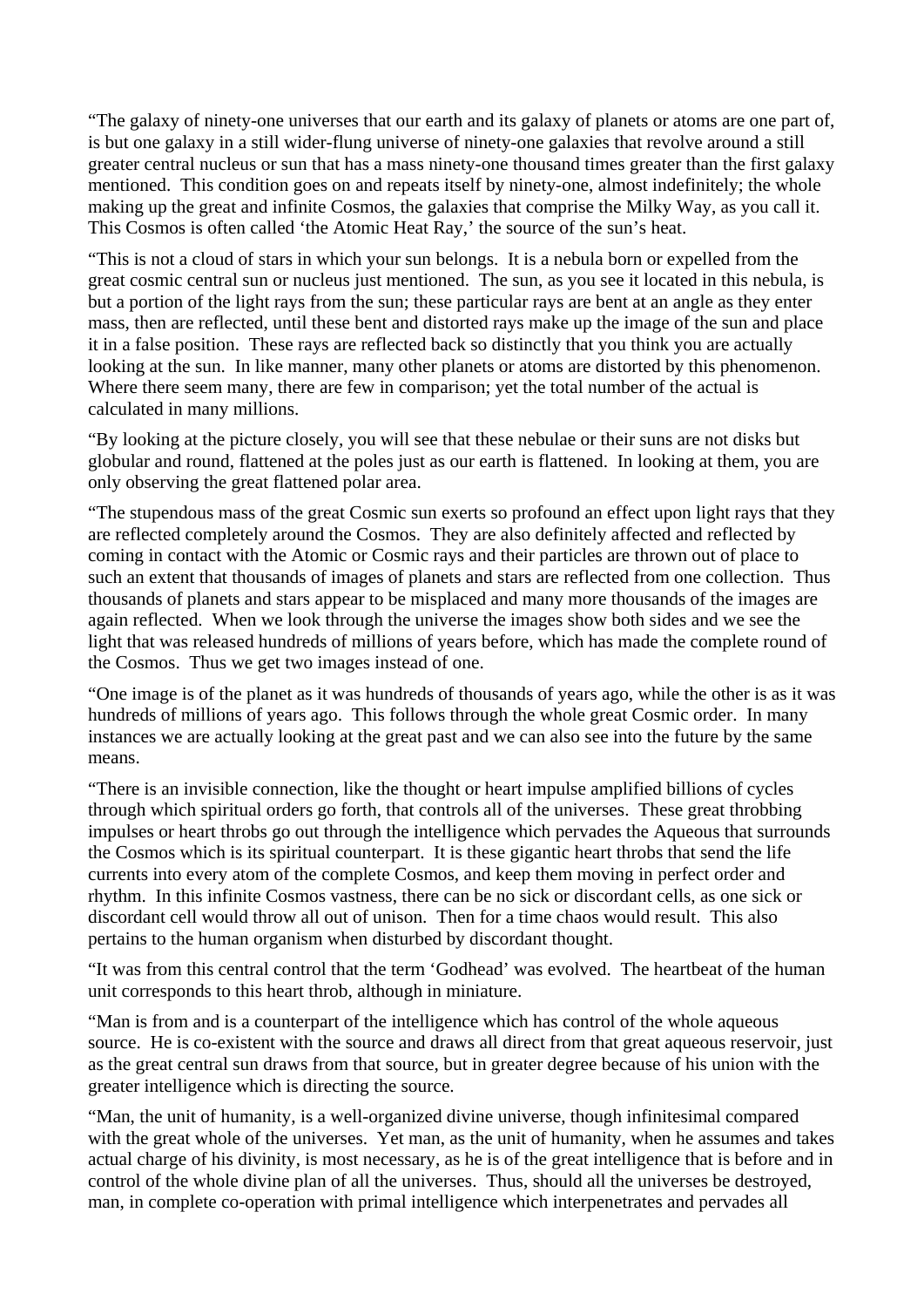emanations in the Aqueous as well as down to the lowliest physical forms, starting with light emanation, could rebuild all the universes. Should such a catastrophe occur, man not only has the power but is the power that does resolve himself back into primal intelligence wherein there is no destruction. When quiet again reigns and harmony is restored, it matters not to man, when he is back into primal intelligence, how many billions of ages pass to bring about primal perfection in order that the whole process may be started over again. Here man maintains oneness with infinity and can afford to wait until the time is ripe for the bringing forth of the universes. Then with the preserved consciousness of former experiences, he is better equipped to assist in the bringing forth of a more perfect and lasting condition. In this, man can never fail, as he is more definite than any form; and failure is not written in his horizon or in his consciousness.

"The infinitesimal becomes the infinite of all forms. When the wise sage says: 'I am deathless, ageless, eternal; there is not a thing in Life or light that I am not,' he is looking into and sees this vista. This is true divinity. The ascension is truly his."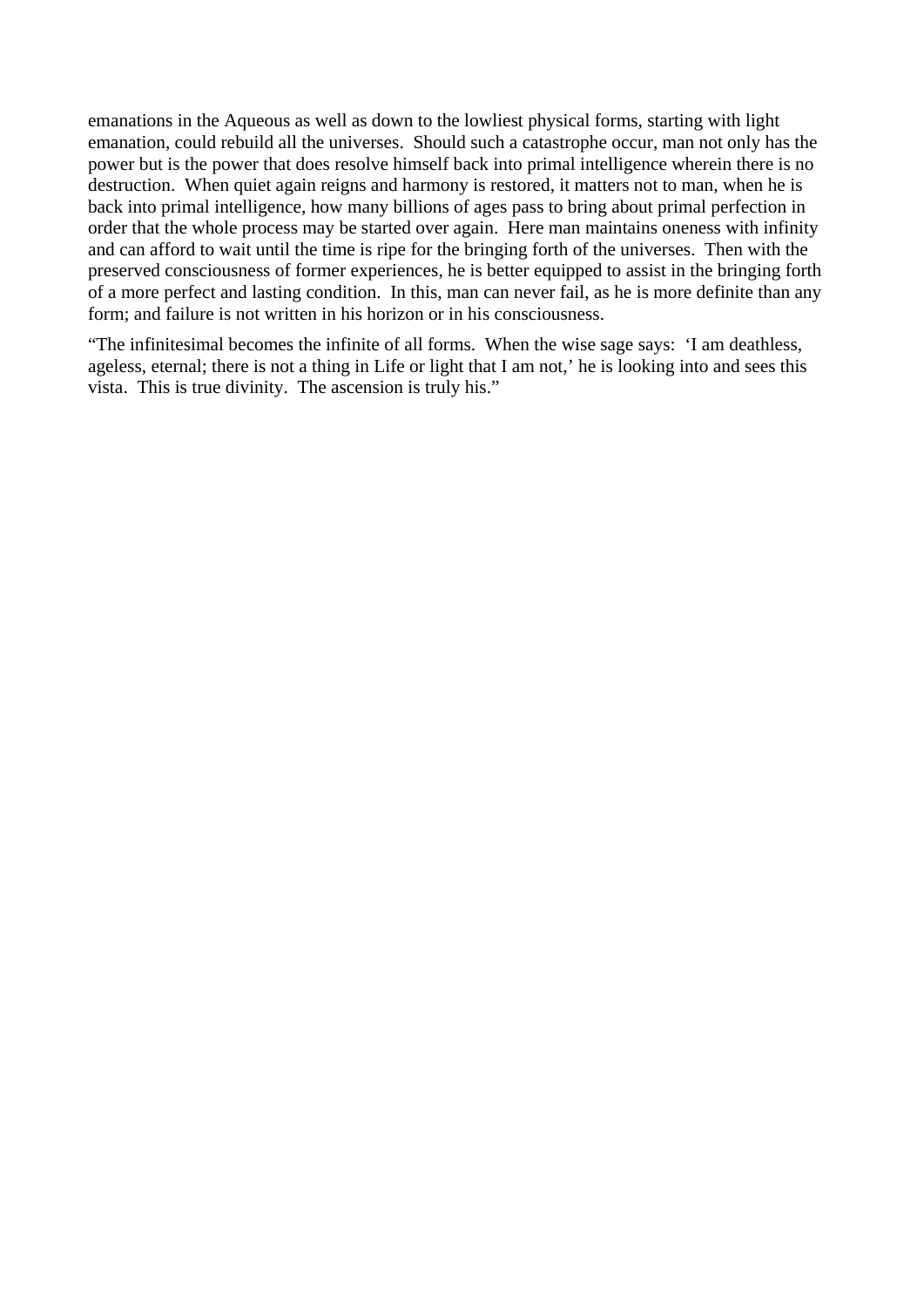## Chapter VIII

When the speaker closed, we realized that the sun was well past the meridian. We sat there, not spellbound, but enraptured, as we were actually enclosed in the vista that had been set before us.

Where had the horizon gone? We had dropped it entirely; we were in and of infinity. The infinite was ours for the reaching out and acceptance of it. Do you wonder? Could we grasp the magnitude of who we were, where we were, and the importance of our place in the great plan of the Cosmos? Not yet, dear friends, not yet. Would the world accept it? We did not know. We had looked into the long, long past. What the future portends we know not until we have proved it by actually living the present. What the past has been for millions of years we have seen.

We were aware that the sun was shining but there was such a crystal brightness back of the sunlight that the sun seemed to darken.

We collected our notes and moved toward the entrance of our sanctuary. As we projected the impulse to take the step, we were traveling on beams of light rays. Thus we entered the room; yet there were no limiting walls. The Cosmos still enraptured and enthralled us. Could it be that we were an intricate part of this giganticity? The gigantic lies prostrate before the grandeur of the surroundings.

We sat down and allowed the silence completely to immerse us. Not a word was spoken. We were not even conscious of the passing of time until someone announced that the table was spread. The meal was of keen momentary pleasure but the keynote of our whole lives was the hours that had just passed. The sun had again reached the horizon and was fast disappearing as we arose from the table and walked out upon the ledge.

What a vista lay before us! It was not sunset; it was eternity, just a brief chapter being enacted for us, and here were our dear friends living with it chapter by chapter. Do you wonder that their lives are immortal? Do you wonder that we called them Masters? Yet not a hint of this ever passed their lips. We asked, "May we call you Masters?" Their answer was, "Sons, we are but yourselves." Oh, the beauty, the simplicity. Why can we not be as beautifully humble!

As we were preparing to leave the ledge, instead of going down the stairs as we anticipated, we walked to the brink. No sooner had we reached the edge than we were all in the garden of the lodge. Not one of our party was conscious of what had taken place. We were not cognizant of going through the air or of any movement at all. By this time we were so accustomed to surprises that we simply accepted the situation.

From the garden we walked to the village and found that all was in readiness for an early start and that a number of the villagers had left to break trail through the snow that still blanketed the mountain pass to a depth of ten or twelve feet. This pass was about fifty miles from the village at an elevation of twelve thousand feet above sea level.

A large portion of the country is rugged and very difficult to travel over. It is the custom to pack the trail through the snow the day previous to its use so that the packed snow will freeze, thus supporting men and animals.

We arose long before dawn to find that every detail had been attended to. Jast and the Muni were to accompany us. The entire village had assembled to bid us Godspeed. We all regretted the necessity of leaving this village where we had spent two winters. We had formed a deep attachment for every one of the people there and knew that this feeling was reciprocated. They were simple, kindly folks. In order to show their appreciation, many went with us five or six miles. We exchanged our last farewells and were again on our way to India. Before we were actually to look down upon the southern slopes of the Himalayas, months would have elapsed.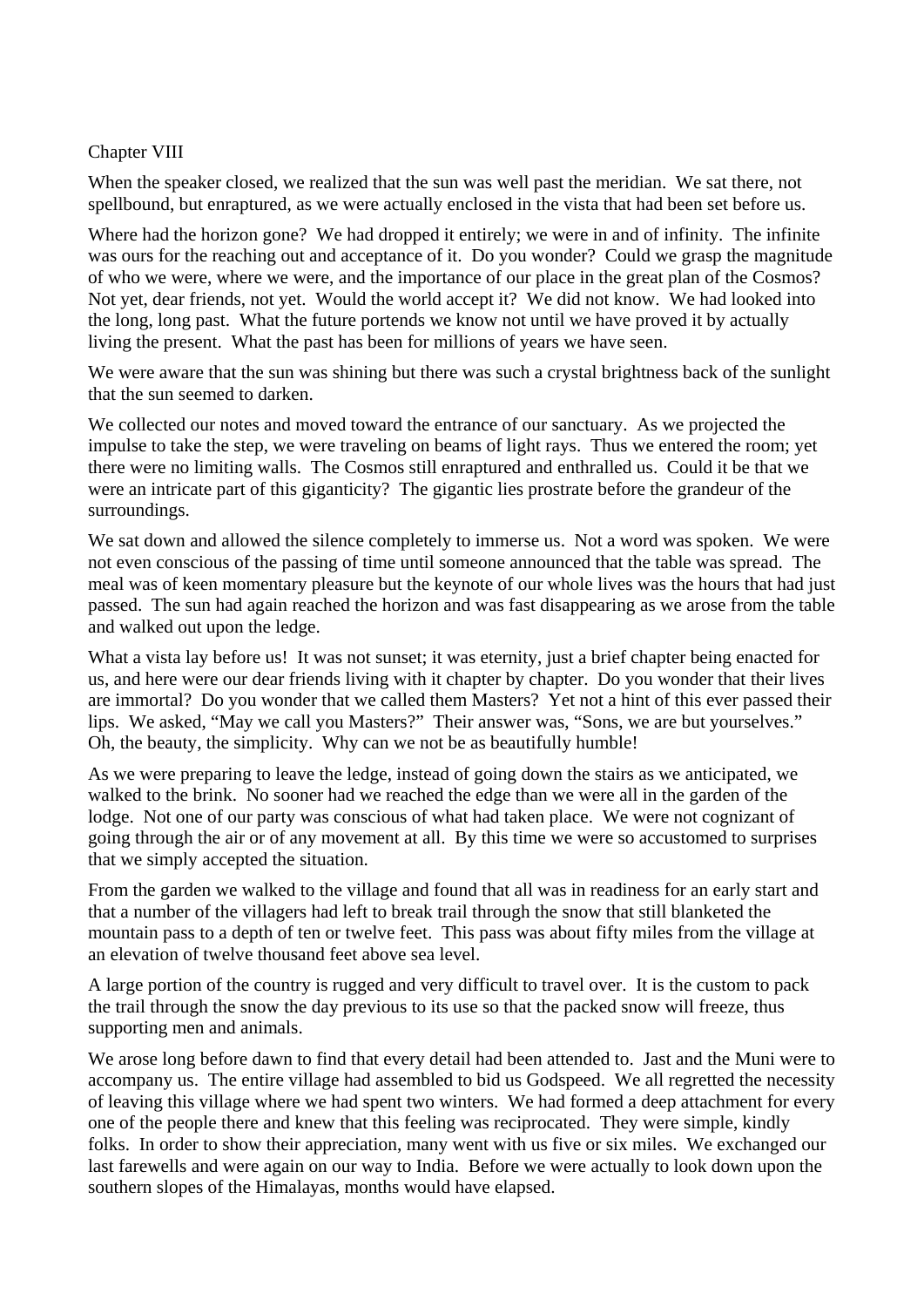As we walked along with the main body of the caravan, we became conscious that we were walking without effort. At times we seemed to see some point on the trail ahead, like a vision; the instant the point became definite, we were there, sometimes miles ahead of the main caravan.

At the noon hour, we found fires going and a meal prepared by three of the villagers who had stopped for this purpose. After lunch they returned to the village. We were told that the others had preceded us so that the trail through the snow over the summit would be easy to walk upon. Our camp was also ready for occupancy. All was prepared for us until we had crossed the pass and came down into the valley of Giama-nu-chu River; there we overtook the advance party of villagers. They had gone to all this trouble in order that we might be assured safe conduct through the rugged mountainous country. They left us here, as travel was easy through the valley.

I am purposely introducing this brief description to show, in a general way, the hospitality of these simple, kindly people throughout the whole trip to Lhasa. Seldom did we meet the cruel, austere native of Tibet that so many travelers love to write about.

We followed down the valley of the Giama-nu-chu, then up a tributary of that stream to the great Tonjnor Jung pass, thence down the tributary of the Tsan-Pu or Brahmaputra to Lhasa, where a welcome awaited us.

When we came within sight of the city, we felt we were nearing a Taos pueblo. One could imagine oneself standing before such a pueblo as we looked around on all sides. The palace of the great Dalai Lama or overlord of all Tibet stands out as the one great jewel of the whole city. While this city is the temporal head of Tibet, the deeper spiritual head is the Living Buddha. He is supposed to rule spiritually through the mysterious hidden city or center called Shamballa, the celestial. To visit this sacred place was one of our fondest hopes. It is supposed to be buried deep under the sands of the Gobi.

We entered the city, accompanied by our escort, and were conducted to our lodgings where our comfort had been provided for. A great crowd stood around outside for hours to get a look at us, as white people had seldom visited the city.

We were invited to go to the Monastery the next morning at ten and were told that we must make our every wish known, as all would deem it a special pleasure to serve us. We had an escort wherever we went and a guard was stationed at our door to keep out the curious, as the inhabitants of Lhasa are accustomed to walk into each others' homes unannounced. We were the only diversion in their lives and could not blame them for their expressions of curiosity. If one of us went out alone they would crowd around with the evident intention of finding out whether or not we were real and sometimes this inspection proved rather disconcerting for the recipient of the inspection.

The next morning we were up early, completely refreshed and prepared to go to the Monastery to meet the High Priest who had preceded us only two days. As we left the city with our guard, it looked as if all of the inhabitants had turned out to do us honor.

As we approached the Monastery, the High Priest came out to meet us and, to our surprise, Emil and his mother were with him.

It was a wonderful meeting. The Priest seemed like a boy again, saying that he had wanted to see Emil or some one of our friends. He felt that he had failed in many things and wanted to talk to them in order to get a more complete understanding.

He also gave us our first news of the little home that had been erected in the village where he had charge. We found him speaking English fluently and very anxious to learn. We went to the Lamasery where all were made comfortable. Turning to Emil's mother the Priest said: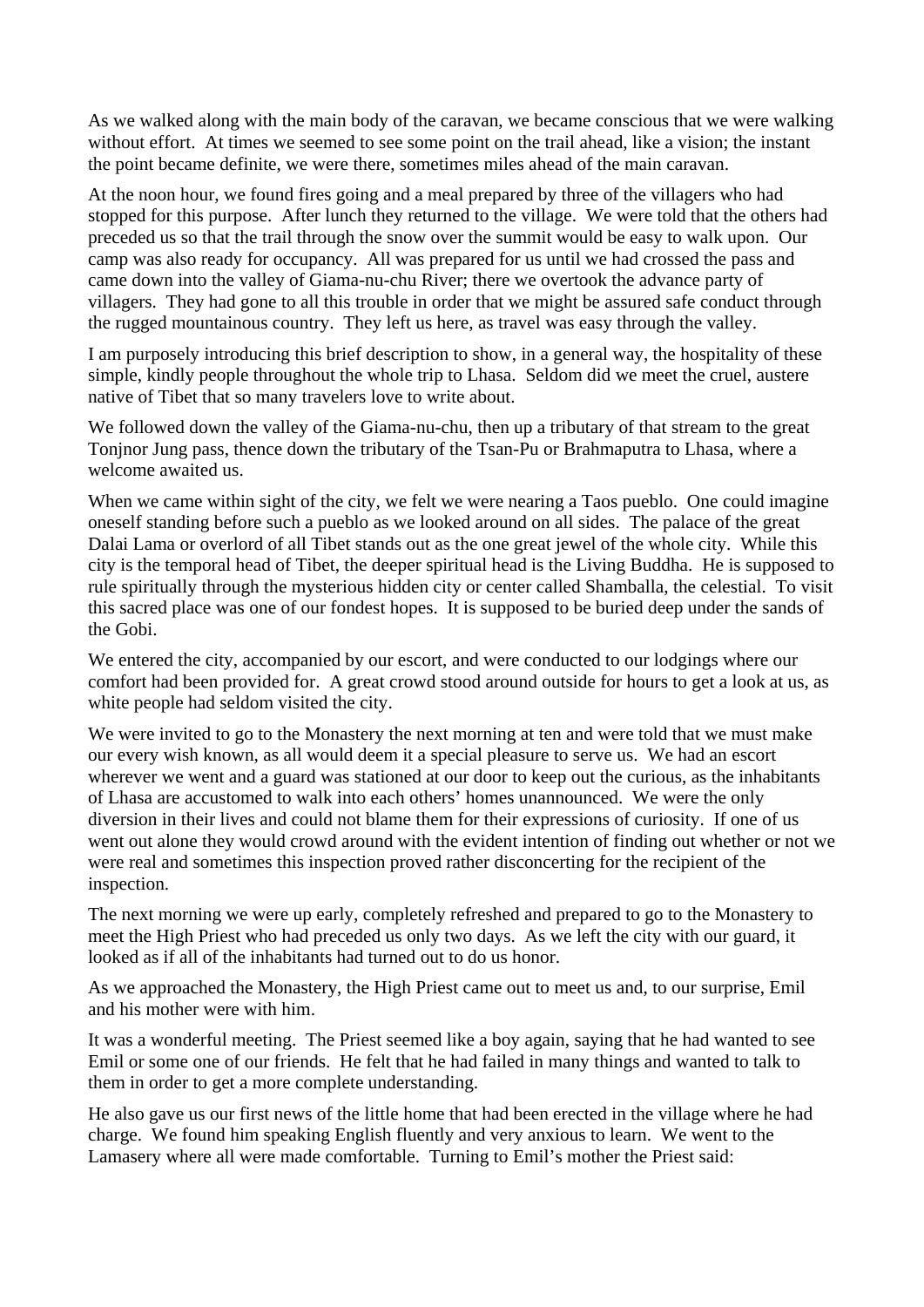"Power is the demonstration of the active Principle of God, my Father. It is always the constructive activity. There is never too much or too little of God's perfect activity and manifestation; and God never fails, is never inactive. God Principle is always working constructively. I command that I do stand forth and that I am in perfect harmony with the active God Principle, and that alone."

Here Emil's mother took up the thought: "You can go on still further and say just as definitely, 'I pour this divine flame through you, my physical body, and you are transmuted into that pure substance, which only God Principle sees.'

"Now it becomes necessary for you to accept and expand your consciousness to the God consciousness; and you, yourself, revel in God. You do actually become God, one with the Most High. Man belongs in this high estate. Here man is one with the essence of all things; he is truly God. Here no division can exist. Do you not see that man himself can become God or demon? Can you not see that man's true vibratory sphere is the whole vibratory sphere of God if he lives in that sphere? This is the only scientific sphere, the only place for man, and the only place where he can bring forth God and be one with God. Such a man is certainly more than the human concept of man.

"Do you not see then, that you belong to and are of God's Kingdom and not that of any demon which is created by man's own imaging faculty? Then, is it not a perfectly scientific and logical fact that man is and can be God or that he may image himself out of the God Kingdom and, therefore, create for himself a demoniacal realm which may seem real to him? I leave you to be the judge.

"This is the only issue upon which humanity stands or falls.

"There is but one choice, one purpose, one truth, and one science; and this makes you free. You become God or servants, as you choose.

"Stop for a moment and just think of the allness of God or Primal Cause, with no beginning or end, with universal scope, and surround yourself in this. As you become faithful and worship this, and this alone, ONE GOD, ONE ALMIGHTY PRESENCE—you will find that the vibrations of your body will change from the human to the God or Primal vibration. As you think, live, move, and become one with this vibration, you do worship; and what you worship, you idealize, you become. It is thus with and for all humanity. There is but one God, one Christ, One Union, One man; One general household, all brothers and sisters, all One.

"God cannot be brought forth as a person or a personal image but as an all-inclusive universality, interpenetrating all things. The moment you personalize, you idolize. Then you have the empty idol; you have lost the ideal. This ideal is not a dead saviour or a dead God. To make God alive and vital to you, you must think and know that you are God. This is more living and vital to you than anything. This is the divine science of your being. Then you, the Christ, your redeemer, becomes alive and one with you. You are that very thing. This becomes the motivating force of your whole life. You are redeeming yourself, the true you; you are one with God, truly God. By reverencing, loving, and worshipping this, it becomes ideal to you—God right within and active."

Here the talk drifted to the possibility of going to Shamballa. The Priest asked whether it would be possible for him to go. He was told that if he could lay aside the body and reassemble it again, he could go without difficulty and that the party would go that evening. It was arranged that they should meet at our lodge early in the evening and that our Chief should go with them. The party assembled shortly after our return. After a short talk, they left by the door and we did not see them again for a number of days.

During this time we were occupied in making measured drawings in the Monastery. One day we were rummaging in one of the basements of the old Lamasery. After moving considerable debris, we came upon an old marble tablet. This we had carried out of doors and cleaned. When the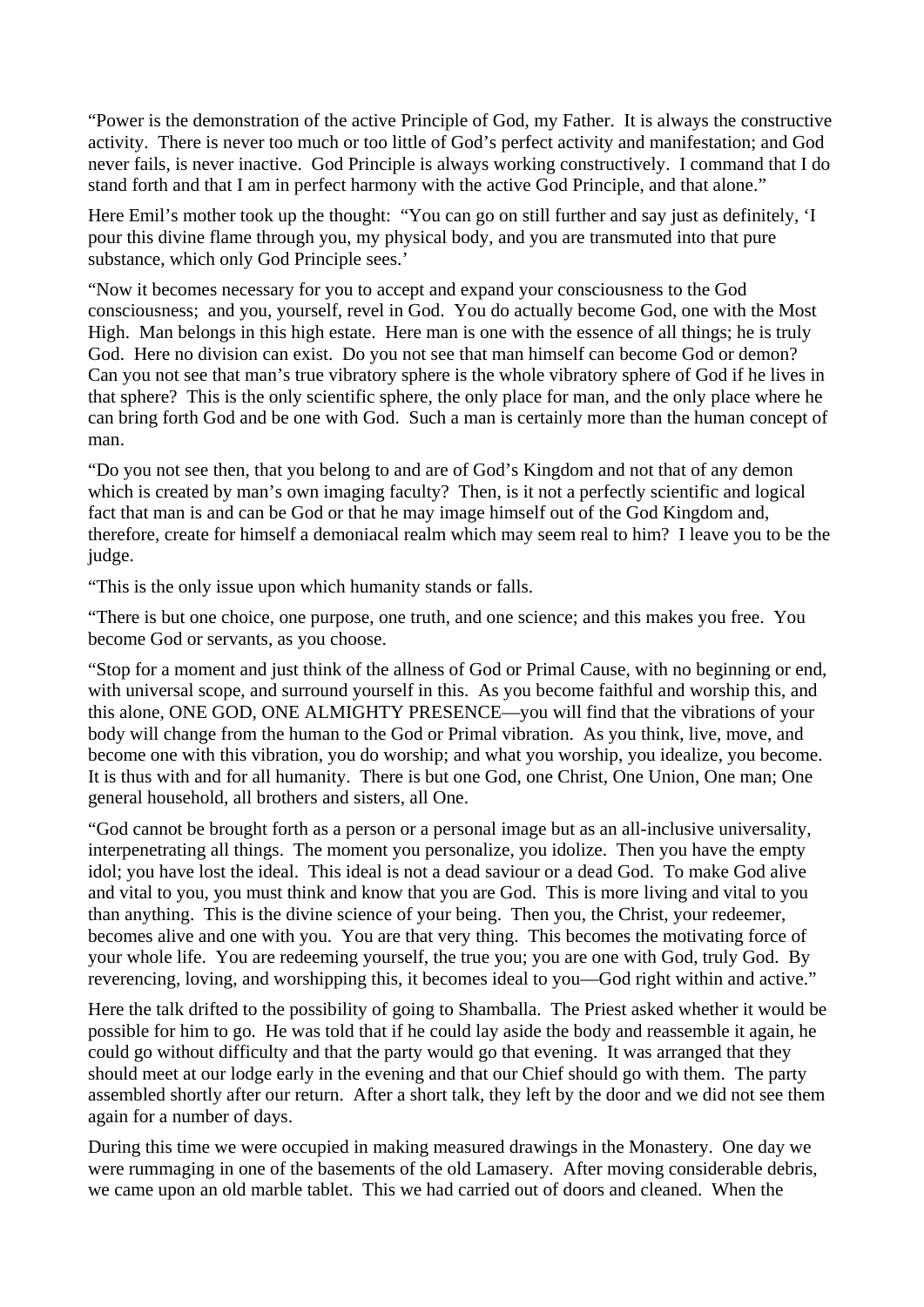cleansing was finished, the beauty of the carving and the exactness of the execution of detail surprised everyone. It even surprised the Lamas themselves.

An old Lama told us that when he was a very young boy he became a chela of one of the Grand Lamas who was in charge of the very old Lamasery at the time this tablet reposed in a niche in the wall and that his master insisted they visit this tablet the first Monday in each month at the hour of nine in the morning. He told us that as soon as they arrived at the niche where the tablet was placed and stood quiet for three or four minutes, a voice would sing the history of this tablet and the great things that the carvings portrayed.

The song claimed that the tablet was one of two that were carved to commemorate a great white civilization that had existed and flourished on a large portion of what is known as the American Continent, hundreds of thousands of years ago. The duplicate, or sister tablet, the song claimed, was in existence and could be found in the motherland of its creation, thus proving that such a land did exist.

We took the data as interpreted by the song. After a lapse of several years, we were working in the district described and found the twin or mate tablet imbedded in a great wall at the location claimed in the song. The walls proved to have been the walls of an old temple in Central America now in ruins. Thus it is seen how, through legend and song, direct truths are brought to light.

The interest we showed in the tablet and the legend repeated in the song gave us access to other records and data that were of invaluable assistance in our research work later. This incident was also the contributing factor that opened the doors to records that are in the Palace of the Dalai Lama, the Living Buddha, as well as those in the Monastery which have been guarded for hundreds of centuries. Many of these records and their importance were wholly unknown to those that guarded them. It was through legend in song that we were attracted to them, although with the exception of these tablets, they proved to be copies. These copies were carefully done and they pointed the way to the originals later on.

We were so completely engrossed in this work that we were unaware our friends and Chief had extended their stay. This we thought very little of, as unforeseen conditions can arise in this remote country to cause delays beyond our control. During this time the inhabitants had, in a measure, become accustomed to us and we had adjusted ourselves to their ways and means.

Curiosity had given way to friendliness on both sides and we were going about freely. The morning of the twelfth day, as we were preparing to go to the Monastery, we heard a commotion outside and, stepping out to investigate, we found that our friends had returned. Their trip had been successful and such a place as Shamballa did exist. We were told that much of the beauty and grandeur of its art and culture were still preserved in its original beauty and that its magnificence was beyond comparison.

### Chapter IX

At noon of the next day, word was sent that the great Dalai Lama would receive us at the Palace. The High Priest came to our lodge that evening to instruct us in regard to the ceremonies. He was overjoyed that the audience had been granted without the usual delays. He told us that this privilege had been granted immediately upon the arrival of a messenger from Shamballa who had informed His Highness of the visit that had just been completed. He had also been informed of our experiences in the village where the little house had been erected.

We were anxious to make as good an impression as possible, as we were asking for concessions to carry on our work in the whole country. We were also told that the Bogodo Lama or Governor of the province would arrive before noon and had sent word by messenger that he would assist us all he could. This was a surprise indeed. It was quite evident that the next day would be an eventful one for our little party. We were up early and out with the reception party to meet the Governor.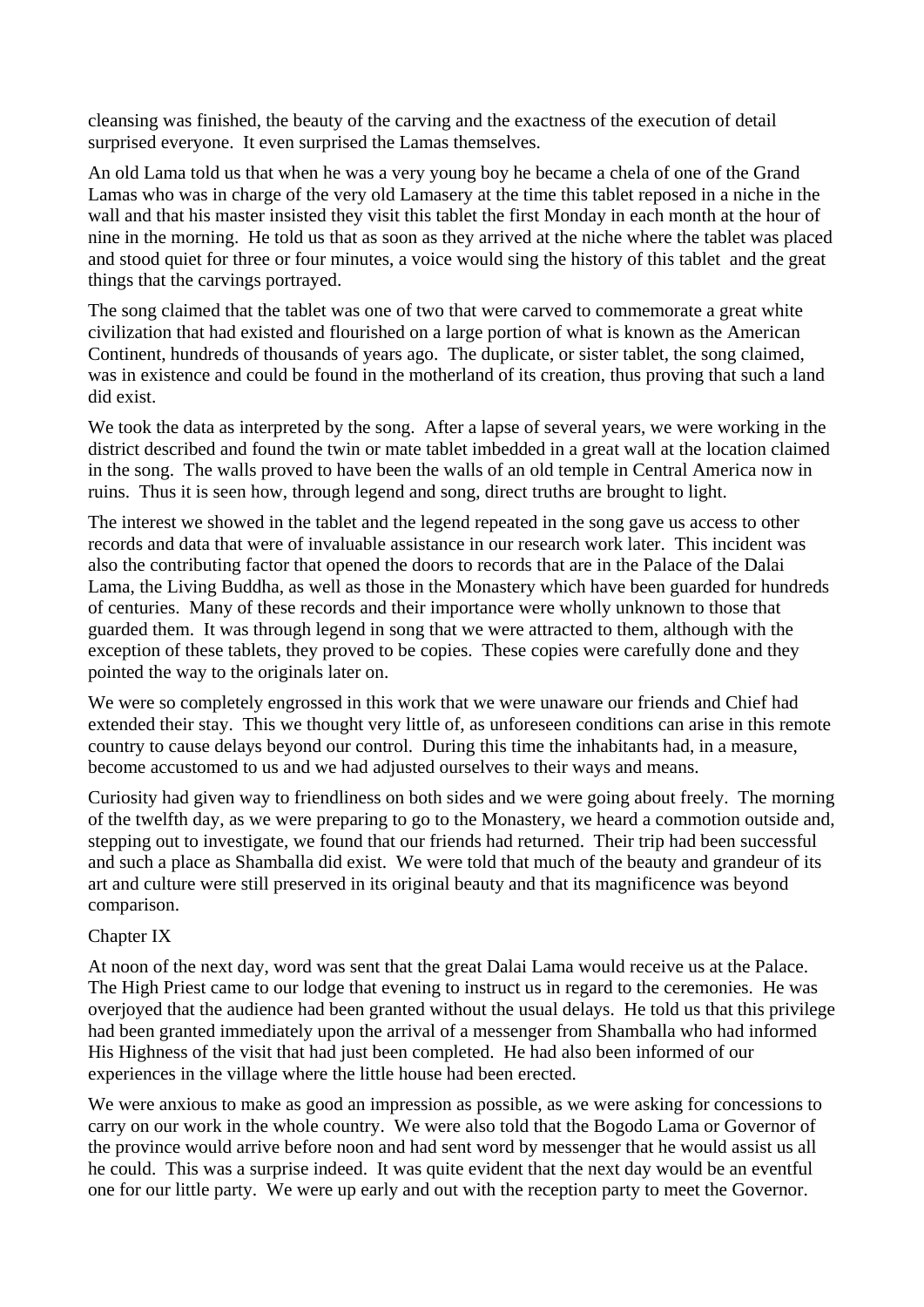He was very much pleased at this gesture and invited us to return with him as his guests. We accepted the invitation and when we arrived with the Governor, we were escorted to the guest chambers of the Palace. From there we went directly to the place where the first ceremonies were to be conducted preparatory to our being received at the Palace.

When we arrived, three Lamas sat enthroned on high carpeted chairs while others, of lesser rank, sat in the posture of Samadhi, upon the floor. Two Lamas in red plaited cloaks stood on high stools and led the incantations. Our friends, the High Priest or Abbot, sat on a throne shaded by a ceremonial umbrella, awaiting the Governor.

The great courtyard in the Lamasery yamen was most beautifully decorated for the occasion. The decorations represented scenes that took place in 1417. In these scenes Tsongkappa appeared on the stone altar of his Monastery. After addressing the multitude on the greatness of man's accomplishments, he became transfigured and disappeared with his body. He then returned and founded the Yellow Order or Reformed Established Church of Tibet, of which Lhasa is the central hub.

In a few moments the governor entered with his escort and advanced directly to the throne from which the Abbot had descended. They stood together to receive and conduct us to the audience chamber of the Dalai Lama. The great hall was decorated with gorgeous silk appliqué tapestries and yellow lacquered furniture.

Led by our escort, we knelt before His Highness for a moment, then arose and were conducted to seats. The Abbot, acting as spokesman, stated the object of our visit. His Highness arose and beckoned us to approach. An assistant conducted us to our respective places before the throne. The Abbot and the High Priest took their places at each end of the line, His Highness then descending from the throne and standing before us. He received a scepter from the hands of one of the attendants and, walking before us, touched each one lightly on the forehead with the wand. With the High Priest acting as interpreter, he bade us welcome to Tibet, saying he was honored that we were his guests while in the city and that we should consider ourselves the honor guests of his country and people as long as we might remain and at any time when we should return to the country.

We asked many questions and were told that we should have his answer the next day. We were invited to inspect the records and tablets in the vaults of the palace. He called an attendant and gave several orders which were not translated for us, but we were informed that we were to have the liberty of the palace without restraint. His Highness gave us his blessing and, after a hearty handshake all around, we were conducted to our quarters, accompanied by the Abbot and the High Priest. They asked if they might come in, as they had many things to talk over.

The Priest began by saying: "We have had many remarkable things happen to us since you were with us in the little village. We have been looking over some of the tablets that are in our monastery and find they all refer to the older civilization that inhabited the Gobi. It is our thought that all civilizations and religious belief came from one source and, while we do not know the origin or date of the records, we are well satisfied that they are the thoughts of a people which lived many thousands of years ago. We have here a short synopsis of a translation that was made for us by a wandering Lama of the Kisu Abu and, with your permission, I will read it.

"We are fully aware of the fact that our religious thoughts of today originated about five thousand years ago, that they are only an admixture, so to speak, of the thoughts and beliefs of men who lived at that time. Some are myths, others are legends, and some are purely inspirational in character; yet none of them point to the highest possible attainment outlined, of the Christ of God being a part of the individual attainment, and the possibilities of attaining that goal through living a life that presents that ideal. How has it been possible for us to have escaped these things when they have been so long in our midst? I can readily see now that Buddha and all of the great and illumined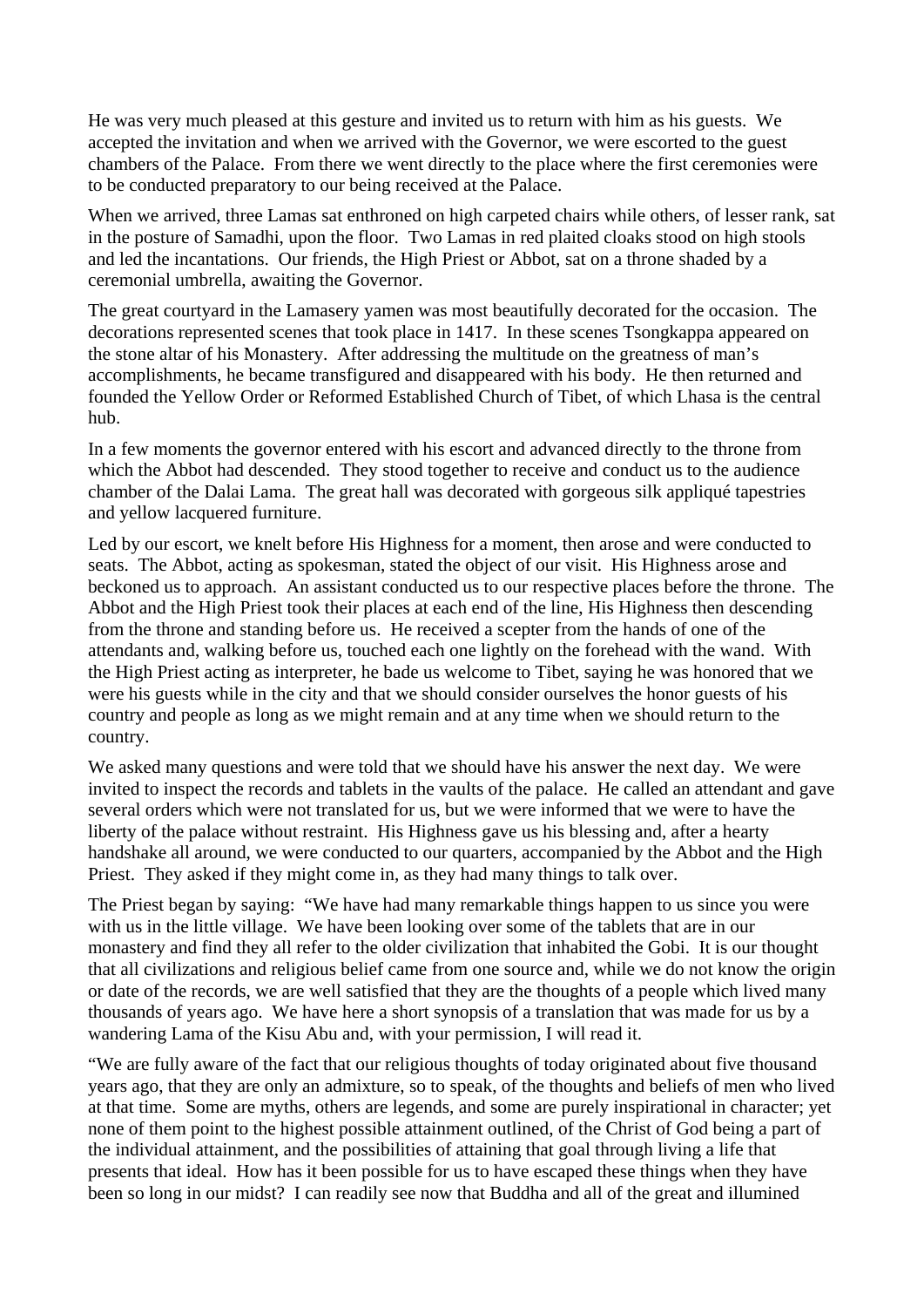ones taught thus. But how have we escaped the true import of their teachings for so long, living so near to them?

"We know that our beloved Tsongkappa attained to this degree by the life he lived. I know that others and the dear one you met today have gone far toward this accomplishment. I have seen him go and come at will; yet the people are priest-ridden, down-trodden, and miserable. Why is it that these things are submerged? Why are the people not taught to operate the great and only law, standing forth as that law? I can see that in this earlier civilization, each individual did actually know, abide by, and live, one with this law, this perfect condition. Any other manifestation depends wholly upon man and is the result of the ignorance of the law of perfection. It cannot be that this law is not thoroughly enough consolidated to be given to the whole human family. If this were true, it would not be law but a division of law which puts it back into nothing but a manifestation of law. Anything that is only a portion of a whole is but a manifestation of the whole, taken away from and consolidated unto itself, until it becomes an isolated atom with no polarity or connection with its source. Yet it flies around in space with a seeming orbit, only seeking, as it has no constituted orbit of its own. It only assumes the orbit of its source but never becomes one with the source.

"There are thousands of examples of this phenomenon today in our solar system, especially in regions between Jupiter and Mars. In this region, thousands of smaller bodies exist that seem to be related to the sun, as they follow a seeming path around the sun. They are only following the orbit of their parent Jupiter because of its attraction for them and their lack of polarity to the sun, their real source. They were expelled when Jupiter was expelled. They were never consolidated with Jupiter; still, they fly on and on with Jupiter, ignoring completely the sun, their real source. This we know conclusively is because of the lack of central polarization within themselves to the sun, their true source. Is Jupiter at fault in this case? Is the sun, the true parent, at fault; or is each tiny atom at fault? Is it not the same with humanity? Is the Father at fault? Is the fault with those who have the greater understanding or is the fault with those who have the lesser units of understanding? The fault must lie wholly within the lesser, as they refuse to become one with the greater."

Then turning to Emil, he said: "I can see since meeting you that it was wholly my fault that I clung to the lesser when the greater enveloped me wholly. But let us turn to the translation, as it is through this that I came to the vital turning point in my life.

"The great Cause, or Directive Principle, saw his son the Christ, the perfect man. He said, 'this is the Lord God, the Law of My Being to whom I have given dominion over heaven and earth and all that in them is; and this perfect One need not be in bondage to any mortal concept, as my Perfect Ideal is raised above any bondage and has the same power and dominion that I have. Thus, I speak through the Lord God of my Being.

" 'It is not any command that I give unto you, except if you co-operate with Me in the Divine Creative Will, you will have no need for any other and you will set up no graven image before Me or yourself. Thus, you will not call images gods but you will know that you are God in whom I Am well pleased and you have the same dominion that I have. Now come close up to me, my son; amalgamate with me and I Am yourself and together we are God. Your body is the God-body which is idealized and which is in existence and was in existence before the human race was ever projected into form. This is humanity's being, God creation. All humanity have this perfect form and image if they will but accept this true image. This is the temple of God that belongs to man and is complete for man.

" 'You will not make any graven image or any likeness that is in heaven or earth or in the waters of the earth. You will not make any substance into any image or idol; for all creative substance is yours to use, pressed out to you in fullest measure. You will not bow down to any created things nor will you serve them; and thus there will not be any jealous thing, nor will there be any sin or any iniquity that may be visited upon any of your children unto any generation; for you will stand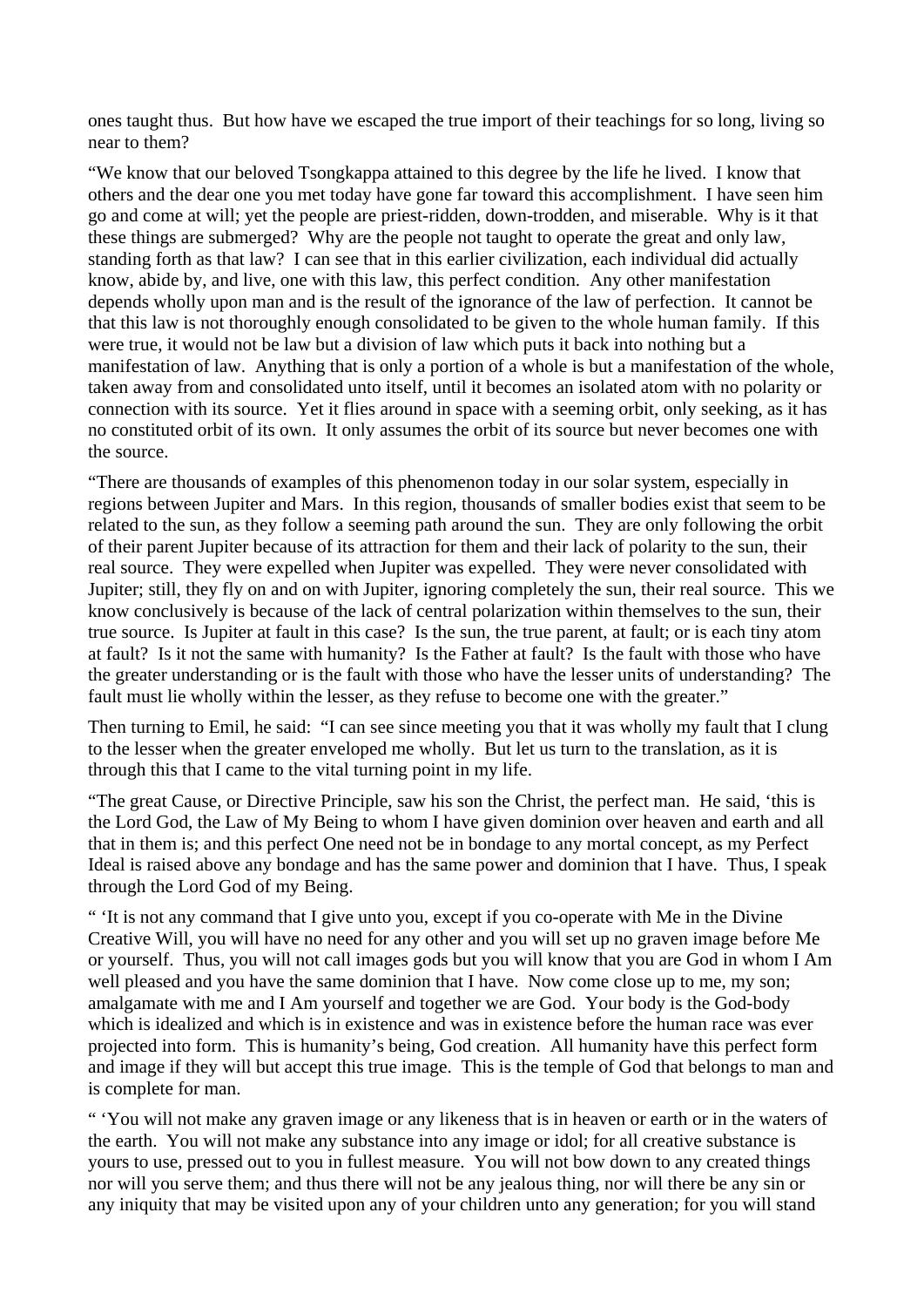steadfast with your eyes always fixed upon the cause and, therefore, your ideal of that cause cannot diminish. Thus you will show forth the same love that I manifest for you.

" 'You will honor this Cause or Directive Principle, knowing that it is your Father and Mother and your days will be greater than the grains of sand upon the seashore which are without number.

" 'You will not commit adultery, as whatever you will have done unto these you will have done unto your father, your mother, your brother, your sister, or your loved one; for they are loved of the Cause as the Cause loves you.

" 'You will not steal, for you but steal from the Cause; and if you steal from the Cause, you but steal from yourself.

" 'You will not bear false witness against any creation, for in so doing, you bear false witness against the Cause which is yourself.

" 'You will not covet anything, for in so doing, you but covet the Cause which is yourself; by holding yourself one with the Cause you have that which is perfect and is truly yours.

" 'Thus you will not make images of silver or gold to worship as gods but, seeing yourself as one with all things pure, you are always pure.

" 'Then you will not fear, for no God, save yourself will come to prove you; as you will know that the Cause—not personal but impersonal—is for all and fully envelops all.

" 'Then you will erect an altar and on that altar you will build and always keep burning the undying fire, not of gods, but of the Directive Principle which is God. You behold yourself, the Christ, the perfect, the only begotten of the True Principle or Cause.

" 'Knowing this fully, you may speak forth the word (GOD) and that word becomes visible. You are the creative and the Creator, around, above, below, within, One with the Divine Directive Principle-Cause, GOD.

" 'The heavens obey God's voice, the silent voice of G O D speaking through man. God speaks. Man speaks. God always speaks through man. Thus when man speaks, God speaks.'"

The Priest resumed: "In connection with this I have worked out the following, which has given me a more definite outlook. This has also shown me that I must be definite in every thought, word, and deed and that I must live one with this definite principle. First picturing, in thought, word, and deed, I find I am actually that very thing. I have taken the form of the ideal I have expressed.

"During the darkest hour I know that God is. During the times that I am afraid, I trust more definitely in God, my Father, right within. I rest quietly in this assurance, knowing fully that all is well and that my perfection is complete and finished now.

"I recognize God as the all-inclusive mind, my Father, and I know fully that man is the Christ of God, the image and likeness of God, my Father; the source and I are ONE.

"Slowly but surely the day of absolute spiritual vision approaches. It is here the moment I recognize it. It is here now, full and complete. I praise and bless the absolute spiritual vision. I thank you, Father, that it is fulfilling my highest ideal now.

"In working, I must always be conscious that I am working in accord with God's conscious and never-failing law.

"I now understand the words 'My peace I give unto you, my love I give unto you, not as the world giveth, give I unto you.'

"I also know the meaning of 'Build me a temple within, that I AM may dwell therein among you.' Then I AM is your God and you are as I AM. This does not refer to any church or church organization. It is the true temple of peace within man, where God, the source of all things, actually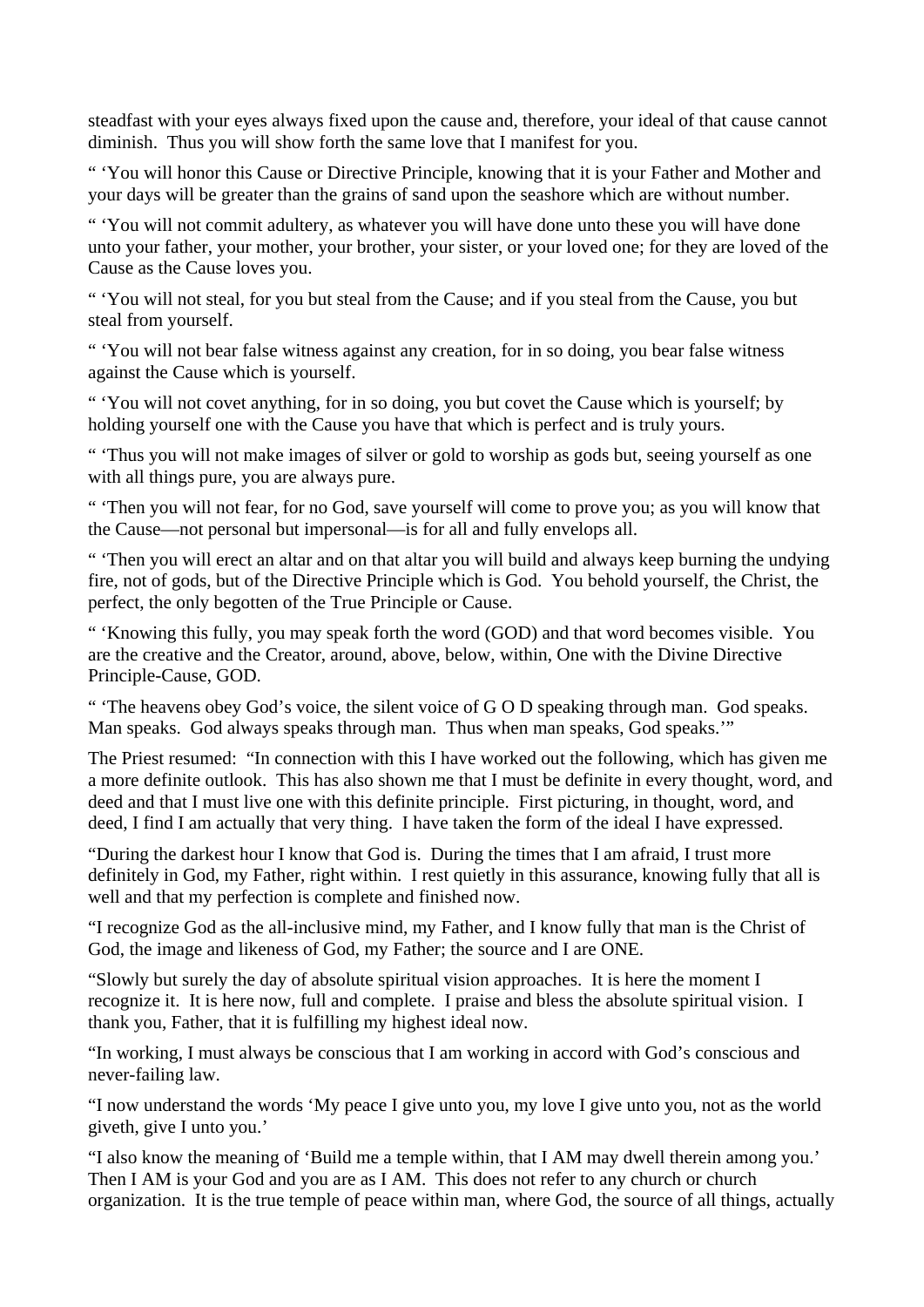dwells. Mankind built a tabernacle in which they could come together to worship the true ideal, the I AM, within, this inner temple, which God and man hold for all. The tabernacle was soon worshipped, the empty idol created, the church as it exists today.

"When I hold to the true ideal, I hear my own inner God-voice; and the revelation of that voice supplies comfort, inspiration, and guidance in my work in life. Even when two or three are gathered together in my name, there I AM is always in the midst of them. How true are these words, for I AM is always within man.

"I wish to progress, I must work and stick to it,—never falter nor be cast down. I am the Christ, the ideal of God, in whom the Father is well pleased, the only begotten of God, the Father.

"I am the only one who knows, sees, and cooperates with the Father; the only offspring that God knows—and God knows all—for all can claim: 'IT IS FINISHED.'"

## Chapter X

The next morning as we were waiting for the Abbot, a messenger announced that we were expected to appear before the Dalai Lama at two o'clock that afternoon. Thereupon we went in search of the Abbot and located him as he was leaving the audience chamber.

His face was beaming, as he held in his hand our commission to enter the country at will. After reading the order which the messenger had brought us, he said, "This is not an order; it is only a request. The audience is called to confer upon you this commission." As we were all together, it was suggested that we go immediately to see the records. We proceeded thence in a group.

Upon our arrival a great surprise awaited us. There were thousands of clay tablets and records on copper and bronze plates, also beautifully carved tablets on thin white marble. As this was our first opportunity to contact this class of record, we decided to look them over at once.

The Abbot told us he was not familiar with the tablets but had been told that they were of Persian origin and that he would attempt to find a Lama who was familiar with them. Thereupon he departed and we began to look them over. The characters were not familiar to any of our party.

The tablets were made of two slabs of pure white marble about one quarter of an inch thick, put together like veneer with a cement that we could not identify. The edges were beautifully beveled and around each tablet was a margin of two inches with carved raised figures. Many of these figures were of pure gold inlay, while all the titles were of pure gold inlay but not raised. The tablets were carefully numbered by sets and a serial number given to each set. The dates were represented by wreaths of flowers intertwined with vines and leaves. If we were to record a date like January 1, 1894, the first month of the year would be represented by the stem of a flower not yet come into but, inlaid with pure jade. The first day of the month would be represented by the stem just coming into bud, inlaid with gold. The 1 of 18, would be represented by the stem with the bud just opened enough to disclose the pistil of the flower. The petals of the flower are lapis lazuli inlay, the pistil being gold inlay with a small diamond set in gold.

The 8 is the flower in full bloom with eight stamens showing, each stamen an inlay of gold around the pistil, with a smaller diamond set in the gold inlay.

The 9 is represented by a rose with nine petals in full bloom, one petal an inlay of lapis lazuli, one of jade, and one of chalcedony; this order repeated three times. This shows that the last or the end of the digits was reached. Thus they used from 0 to 9, then repeated.

The 4 is a lily in the process of opening, with the pistil and three stamens showing. The bowl of the lily is an inlay of pale jade, the stamens are fire opal set with four small diamonds, and the pistil is of lapis lazuli inlay, set with four small diamonds.

The space given over to the text is outlined with a threadlike vine, inlaid with gold, the leaves being inlays of green jade, and everything being worked out in perfect detail. Every tablet is a perfect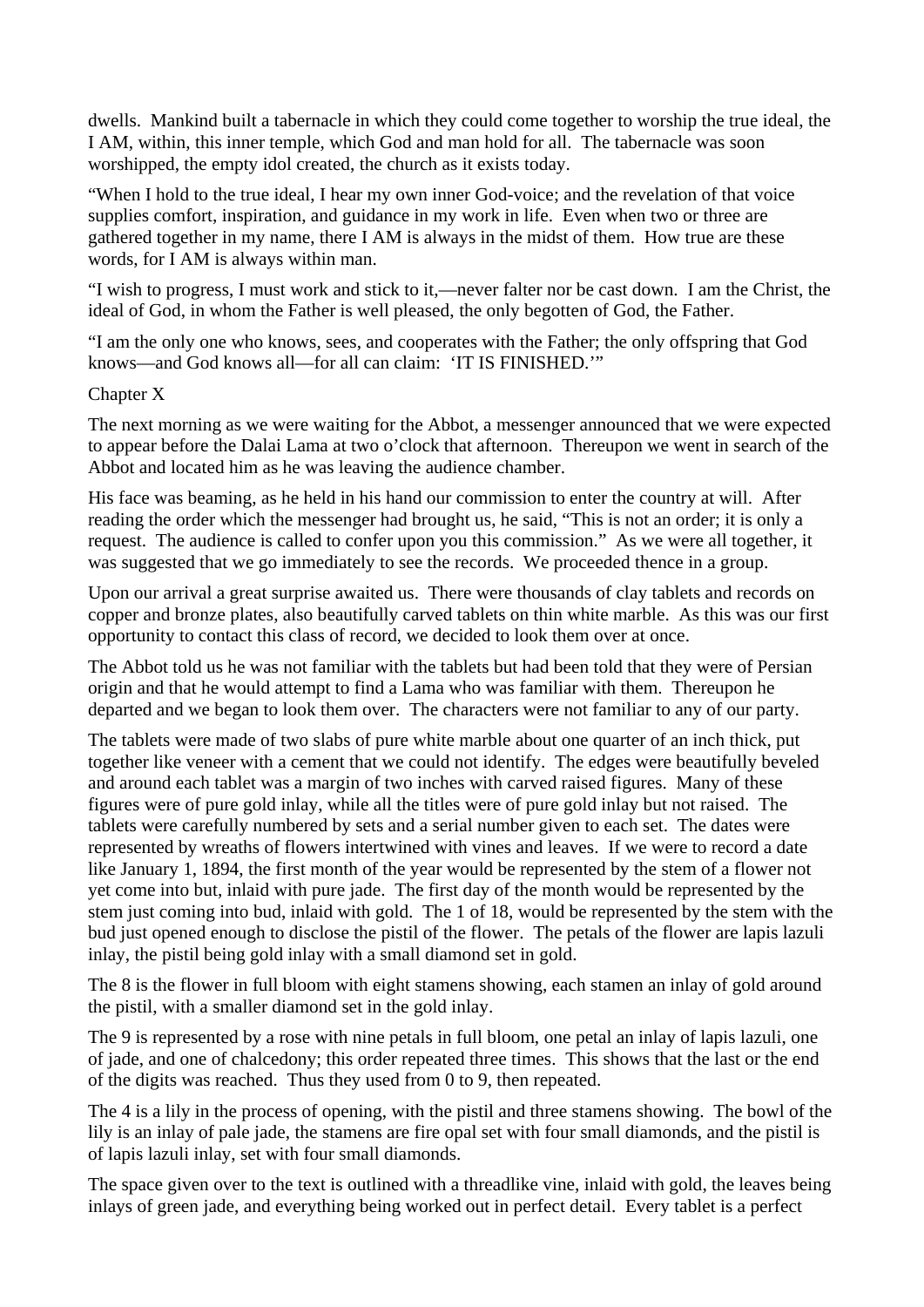jewel in itself. The type of tablet and the method of dating would indicate early Atlantean. Each tablet would be worth a king's ransom, were they offered for sale.

As we were musing, the Abbot and Priest came up, accompanied by the old Lama who had charge of the records. We became so engrossed with his recital of the history that it was necessary for the Abbot to call our attention to the fact that the time for our appearance before the Dalai Lama was fast approaching and that we should be in robes ere this.

When we arrived at our quarters, we found robes laid out for each of us, but how to put them on was a facer to us. The time was passing so swiftly that we decided to make a bold quick try and put them on helter-skelter. It developed later on that some of them were inside out and others backside foremost, while a few had the robes on as they should be.

Upon arriving at the audience chamber, we beheld the Dalai Lama crossing the hall with his guard, to enter the chamber by the great doors. We were certain we saw a broad smile flit across his face.

We composed ourselves at attention to await the opening of the side door, which was our cue to enter the chamber. Soon the door opened and we were ushered in, amidst the most gorgeous decorations that it had been our lot to witness.

The ceiling of the room terminated in a great dome in the center. In this dome were three large openings through which great beams of sunlight flooded, lighting up the room with a brilliance and splendor too magnificent for description.

The walls were completely covered with gold-thread tapestries, interlaced with figures made of silver threads. In the center of the room, on a raised dais covered with a cloth of spun gold, sat the Dalai Lama, dressed in a robe of spun gold trimmed with purple and spun-silver cloth.

We were conducted before the Dalai Lama by the Abbot and the High Priest and, as before, they stood at either end of the line. After a word of greeting, the Dalai Lama stepped down from the dais and stood before us. He raised his hands; we knelt and received his blessing.

As we arose, he stepped to our Chief and, placing a brooch upon his breast, spoke through the interpreter, "This will allow you and your associates the freedom of this land. You may come and go at will and with it I bestow upon you this commission, which entitles you to the rank of a citizen of Tibet. I confer upon you the title of Lord of the Great Gobi." He then walked down the whole line, placed a smaller but similar brooch upon the breast of each one of the company. "Were this as a token of my esteem. It will admit you to the whole land of Tibet. It is your password wherever you go." He took the scroll containing the commission from the hand of the Abbot and handed it to our Chief.

The brooches were beautifully made of gold, wrought in filigree with a most lifelike likeness of the Dalai Lama carved in relief on jade, set like a cameo in the center. To us, it was a jewel which we prize very highly. The Dalai Lama and all were graciousness itself. All we could say was, "Thank you."

The old Lama who had charge of the records was ushered in and we were informed that we would share the evening meal with the Dalai Lama.

After the meal was finished, the conversation drifted to the remarkable tablets. The Dalai Lama, as well as the old Lama, speaking through an interpreter, gave us a detailed account of the history of the tablets, all of which we carefully noted.

It seems that these tablets were discovered by a wandering Buddhist priest in the vaults under the ruins of an old temple in Persia. This priest stated that he was led to them by the sweet song he heard emanating from the ruins as he sat in Samadhi. The songs were so sweet and the voice so clear that he finally became interested, following in the direction from whence they came, and found himself within the ruined vault. The voice seemed to come from below. After a thorough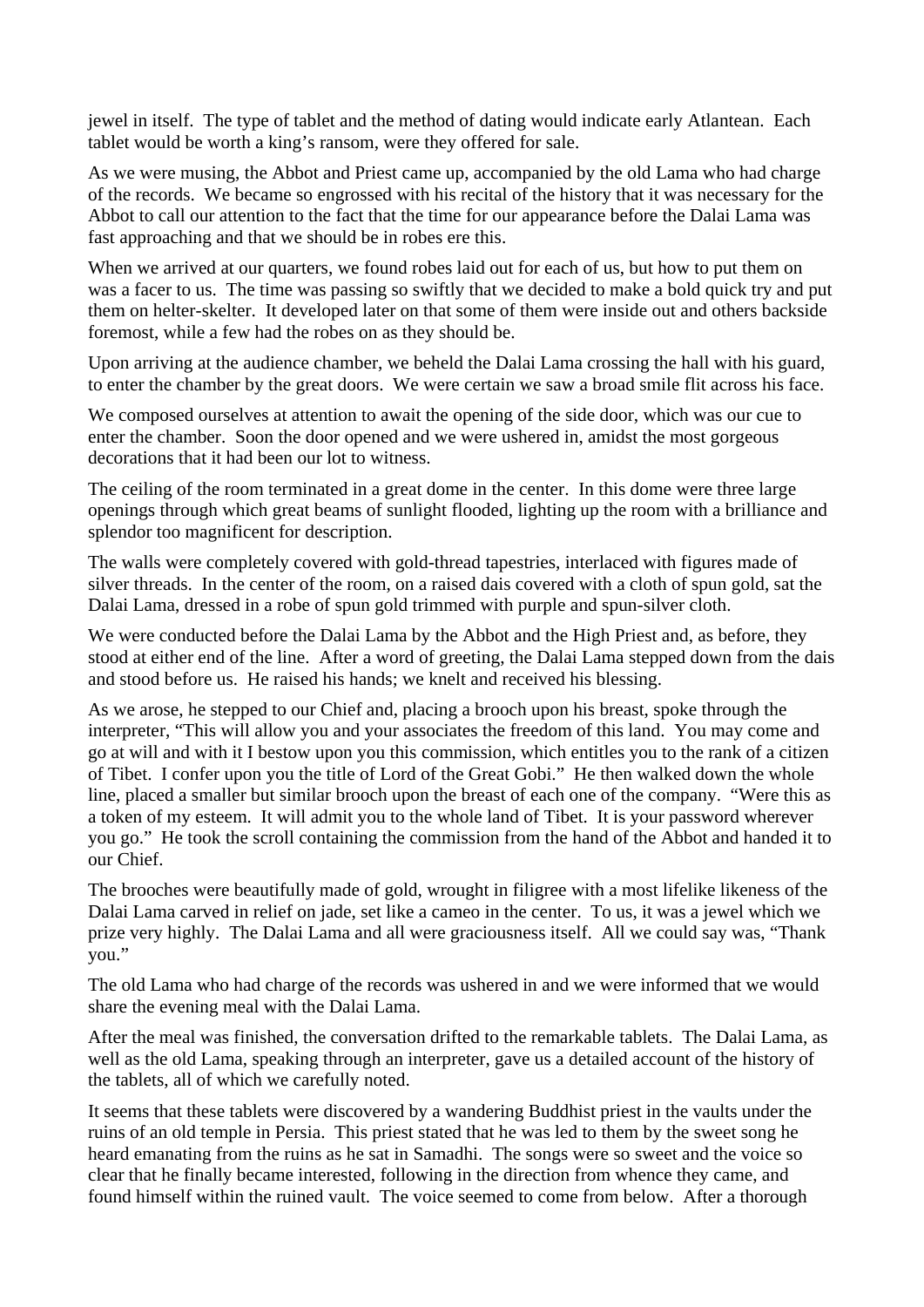inspection, he could find no evidence of an opening; so he determined to locate the source of the voice.

Securing crude tools, he began digging in the debris and discovered a flagstone that seemed to be only a portion of the floor of the ruined vault. His heart sank in despair, as he thought for a time that he had been led from the right path by the whistling through the old ruins.

Before leaving the place, he sat in meditation for a few moments and, as he sat thus, the voice became more clear and distinct, ending with the injunction to proceed. With almost superhuman effort he succeeded in removing the large flagstone. This disclosed an opening leading downward. As soon as he stepped through the opening into the passage, it was lighted up as by an unseen force. Ahead of him gleamed a bright light. He followed the light, which led him to the opening of a large vault, closed by huge stone doors. As he stood for a moment before these doors, the hinges began to creak and the great stone slab swung slowly, revealing an opening through which he passed. As he crossed the threshold, the voice rang out clear and sweet as though the owner occupied the interior. The light that seemed stationary at the door, moved to the center of the great vault, lighting it fully. There in niches, in the walls of this vault, covered with dust and the accumulation of ages, were the tablets.

He inspected a few, realizing their beauty and value, then decided to wait until he could communicate with two or three of his trusted associates, and confer with them regarding the removal of the tablets to a place of safety. He left the vault, replaced the slab and covered it over again with the debris; then started on a quest for associates who would believe his story and who had the fortitude and means to carry out his plan.

The quest lasted for over three years. Nearly all those to whom he related his story thought he had gone stark mad. Finally, one day while on a pilgrimage, he came across three priests whom he had known while on a similar pilgrimage and he told them the story. At first, they were very skeptical but one evening at exactly nine, as they were sitting around the campfire, the voice began to sing of these records. The next day the four of them dropped out of the company and started the journey to the ruins. From that time on, at nine o'clock in the evening, the voice would sing. If they were weary and downcast, the voice would sing all the sweeter.

At the journey's end, as they were approaching the ruins, an hour before midday, a slight boyish form appeared before them and began singing, leading the way to the ruins. When they arrived, the flagstone was lifted and they went immediately to the vault. As they approached, the doors swung open and they entered. A short examination convinced the priests of the value and truth of the discovery. Indeed, so enraptured were they that they did not sleep for three days. They made all haste to a village about seventy miles distant to secure camels and supplies which would enable them to move the tablets to a place of greater safety.

They finally secured twelve camels, loaded them, and returned. The tablets were packed in such a manner that they would not be injured. Securing three more camels, they started the long journey through Persia and Afghanistan to Peshawar.

Near Peshawar they secreted their burdens in a secluded cave, where they remained for five years. One of the priests always sat in Samadhi before the cave all the time, to protect the tablets. From Peshawar they were removed to Lahnda in Punjabi. Here they reposed for ten years. Then by slow stages, they were brought here and deposited in the palace of the Grand Lama. This took more than forty years to accomplish.

From this palace, they were to be taken to Shamballa. In other words, we had found them in transit.

At this time in the narrative, an attendant brought four of the tablets into the room and placed them carefully on the raised place that answered as a table around which we sat, so that we faced them.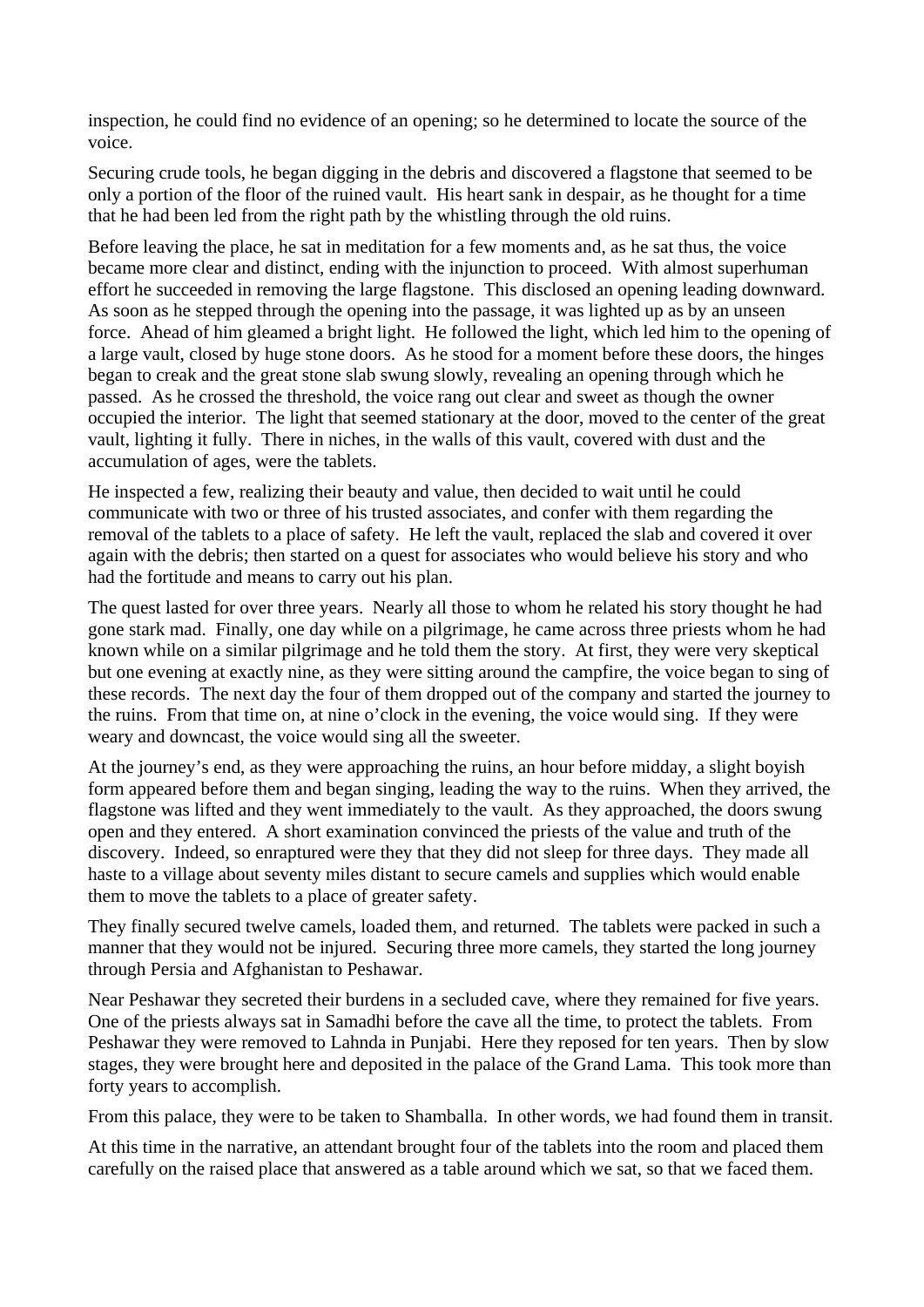Just as the hands of the Clock pointed to the hour of nine, a voice came forth in lilting tones, infinitely sweet, yet of a highly pitched immature boyish treble.

These are the words translated into English as faithfully as we are able to present them:

"That there is an all-wise, intelligent Spirit, that this intelligence is Divine and infinite and permeates all things, cannot be contradicted. Because this intelligence does permeate all thing it is infinite and is the source of all. It is Divine and its Divinity brought into thinkable or visible form, the fact or truth of all things.

"You can name this all-wise, intelligent Spirit, God or Good, or what you will, as man must have a name for everything. Once he has named a thing, he has power to bring it into existence. If man names anything through true reverence, worship, and praise, he can and does become that which he names.

"Thus you can see that man by choice can become God or animal. He becomes the ideal which he presents for himself to follow. With this line of thinking, it is simple to see that man is the onlybegotten Son of God, or the only-begotten son of the animal. Thus, by choice, man can become evil or devil if his eye beholds evil; or he becomes God, if his eye beholds God.

"In the formless state, the all-wise, intelligent Spirit was silent and contemplative; yet the intelligence was there and saw itself as the producer as well as the spectator of all animate and inanimate things. In this silent state, the all-wise, intelligent Spirit saw there was no modification; and resolving to emanate or bring forth the universe, this intelligence formed a picture of what the universe should be. Having naught but the perfect picture or Divine plan to follow, the universe willingly took the form directed by the intelligence.

"The Divine Ideal picture was expanded until it came into perfect visibility. This is the Universe that we see today, that is going on with the perfect plan held forth for it to assume.

"This intelligence is and always has been the perceiver and director of its perfect, Divine Ideal plan.

"This Intelligence knew that it was necessary to bring forth animate form and endow it with all potentialities, through which it could express fully. This is what is known as immortal man. This Divine Ideal, which differentiates itself in all phases and directions, is the immortal of each man today. As this man was created in the Divine Ideal of all-wise Intelligence, Spirit, he was set forth as the Son of the Principle, with dominion over every attribute and every condition. Son means union with, not a servant of. It was necessary that this Son be wholly free to choose and in no way become a slave or a puppet.

"This immortal ideal must always include a portion or spark of the central fire of that which brought or projected it into existence. This projection was the first cell that finally became man's body and is the spark of life that always endures and never dies. This cell is, in name, the Christ. This cell, although divided and repeated many millions of times, retains the image of the Divine Spirit projected and implanted in it and cannot be perverted by man's thinking. Thus man is always Divine.

"This cell projects its divinity into every cell created by the multiplication of itself, *unless* perverted by man's thinking. The collection of these cells finally assumes unto itself a container or cover, which is called the human body. The spirit or essence, still in unmodified form, has the intelligence to see all changes going on around it. By always standing in his high dominion, man is Spirit and Spirit is God.

"This higher self must be thought of, pondered over, worshipped, and blessed as being right within man.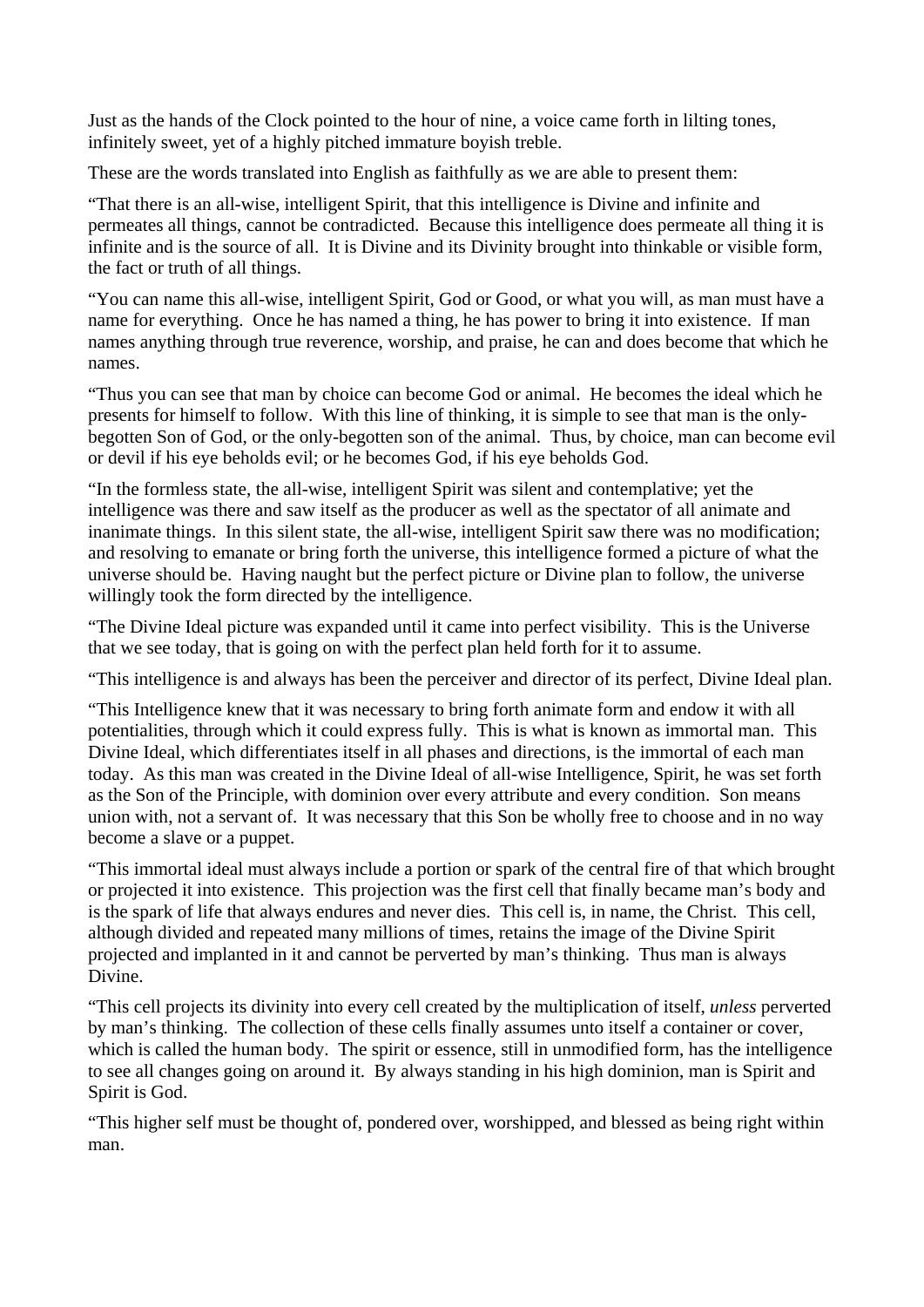"First, there must be faith that it is there. This brings forth the knowing that it does exist in man; then the blessings and thanks given bring it into visibility. Man is that very thing itself. This is the way to the attainment of all knowledge.

"The brain at first seems to be the perceiver, because it is the aggregation of the more delicate cells; and these cells first accept the vibrations and amplify them so that they may be perceived by man. Then they are selected and sent to all the other organs; and each, if held in divine order, goes to the very organ to which it belongs.

"Each organ and nerve center is the seat or special amplifying center for centralizing the real man. When they are harmonized and coordinated, man stands forth in all dominion and power. He has brought forth the Holy Ghost, the whole of the all-wise, intelligent Spirit in creative action. This is soul and body brought to one focal center. No man ever accomplishes anything unless he consciously or unconsciously brings every faculty to this one center. This is the place of power, the Christ within man, the place where man stands supreme.

"Then how can man suffer discord, inharmony, sin, or sickness unless he idealizes them and brings them into existence? If he stands forth always and at all times, as the all-wise, intelligent Spirit and knows no other, he cannot be conscious of anything less. With this highest ideal always held in the clear waters of man's intelligent thinking, he becomes God. He is certain to be answered by this inner voice at all times.

"Back of will, stands desire. Will, in its true estate, is a pure colorless force and is moved into action by desire. If there is no color or direction given to will, it is inactive. Place the desire in harmony with the will force and it will spring into action immediately and call legions to carry out its commands—the only requirement being that the commands are in Divine order.

"There are myriads of worlds. There is but one thought out of which they grew. Its law is order which cannot swerve. Its creatures are free to choose. Only they can create disorder, which in itself is pain and woe, hate, and fear. These, they alone can bring forth.

"The Great Principle stands forth as a Golden Light. It is not remote, it is right within yourself. Hold yourself within its glow and you will behold all things clearly.

"First, with all your being, know one thing: that your own thought when you stand, is one with that thought which brought forth the worlds.

"Out of the blackness of disorder and its outpouring of human misery, there must arise the order which is peace. When man learns that he is one with the thought which is of itself all beauty, all power, and all repose, he will know that his brother cannot rob him of his heart's desire. He will stand in the Light and draw unto himself his own.

"Let pass through your mind, my son, only the image you desire, which is Truth. Meditate only upon the true desire of your heart, knowing that it does not wrong any man and is most noble. Now it takes earthly form and is yours. This is the law through which you bring forth your heart's desire.

"Let him who puts forth his hand to draw the lightning to his brother recall that through his own soul and body will pass the bolt."

With further research, these tablets may prove to be copies of former records made to preserve the originals. If copies, they must have been made during the early Indo-Aryan Age. As far as is known, there is nothing like them in existence today. From what source but the One did they spring? Thus they could be repeated in song and verse many thousands of times.

 Oh man, where is your crown? From eternity it passes on. Where is your soul! But from The Infinite it grew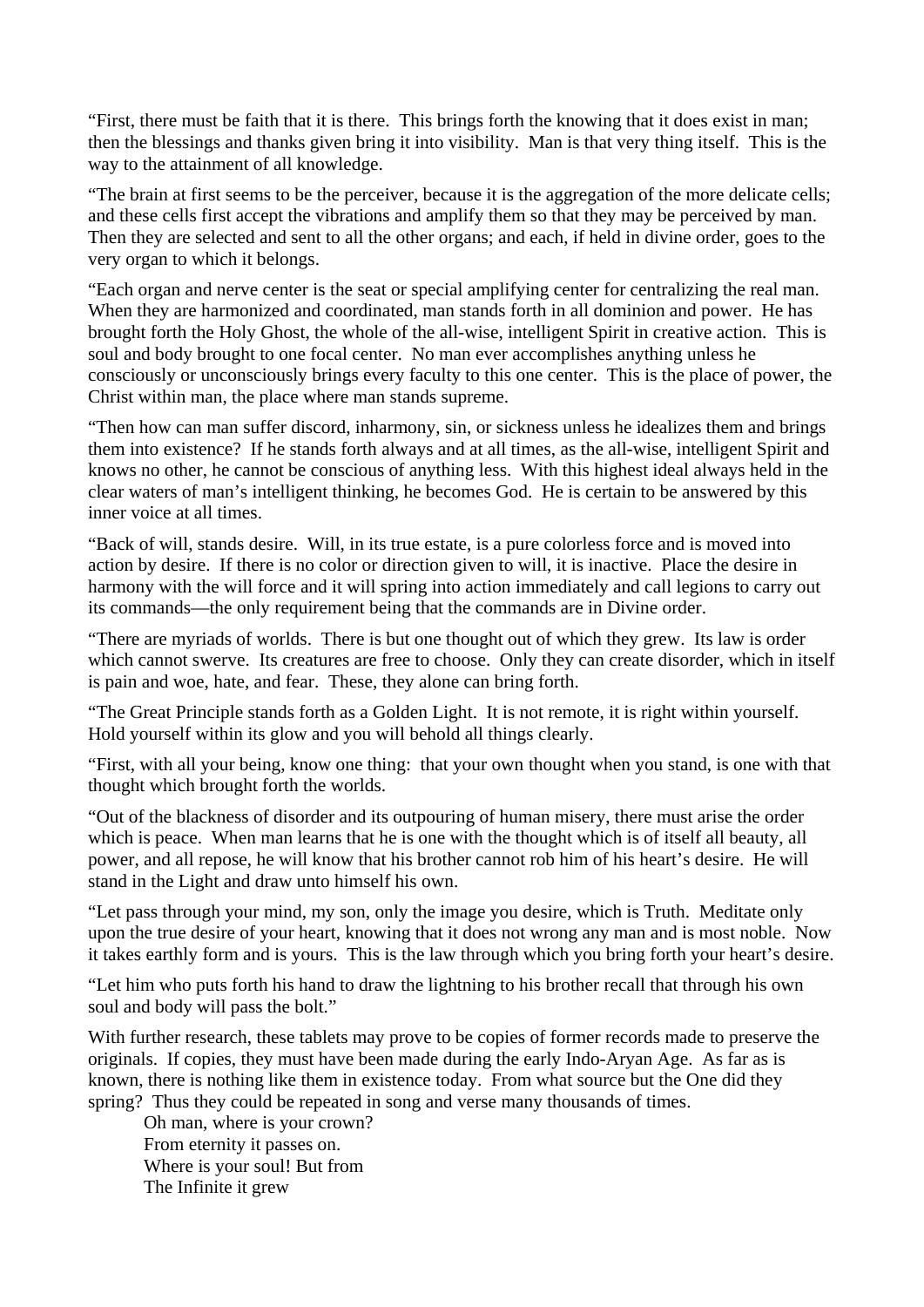Forever and forever Is it but select to you.

Here were the four tablets set before us, each one worth a King's ransom.

# Chapter XI

I trust my readers will pardon the liberties I have taken in digressing from the main text. This has seemed necessary in order to get before you, in as concise a way as possible, a few of the numerous and widespread places where records have been found that refer directly to the older civilizations, their arts and culture, as well as the determining thoughts and motives which have maintained civilizations in very high accomplishments.

A few groups still achieve these higher accomplishments. These groups do in a measure, through the presentation of these achievements, become a guiding beacon for the human race as it again marches on to another high point in civilization's progress. It is still to be determined whether the mistakes of a few, accepted by the majority, can again overwhelm and carry the great bulk into oblivion for a great cycle of time.

It is our vision that the present holds all the future; nothing save the accomplishments of the present give form to the future. Thus humanity has but one road; if the present be made perfect, the future must be perfect. It is not the present perfection DELAYED to some future perfection, it is the conscious present perfection that brings forth the consciousness of the perfect future.

Wherever we go, we find a people that had, at one time, lived wholly in the present. The whole future was in complete accord with the attainments of the present, so the future could take no other direction. Thus the injunction, "Take no heed for the future." All their precepts were, "Live true in the present and the future must be what the present has been."

Their folklore, their songs, their prayers—even those written on wheels—portray this thought. The devil dance, in which the Tibetan participated so freely, was originated to frighten away the evil one who had destroyed their race concept or consciousness. Through use, it has degenerated into a mere ceremony to frighten away evil spirits. The people have become so engrossed in spirits that they have forgotten the all-inclusive spiritual.

This is not confined to just one race or one creed but to all races and creeds. The first dance portrayed beauty and purity so thoroughly enthroned that not even a suggestion of evil could dethrone it.

We also investigated the goblin tales from the "sea of sand" as the Gobi is called in China. In many places one hears strange voices: many times we have heard our own names called. We have heard the din made by great throngs of people which seemed to be close by. Often we heard a variety of musical instruments accompanying sweet voices in song. We have seen many mirages and heard the noises of shifting sands.

We are certain that the air strata at some distance above the desert are so clarified that, at certain times, when all conditions are in harmonious accord, they act as sounding boards which reflect the vibrations that have at one time gone out. In this way we believe medieval happenings are reproduced through the vibrations that were sent out. Thus the air strata become the sounding boards that pick up and reflect the vibrations just as they pick up and send out the vibrations of a mirage.

We became so engrossed in our work that time seemed to have wings. Working under the direction of the old Lama, we made copies and measured drawings of many of the tablets as well as of other records.

The morning of our departure dawned bright and clear. We had paid our respects to all in the palace of the Dalai Lama; yet the streets were jammed with people, so anxious were they to wish us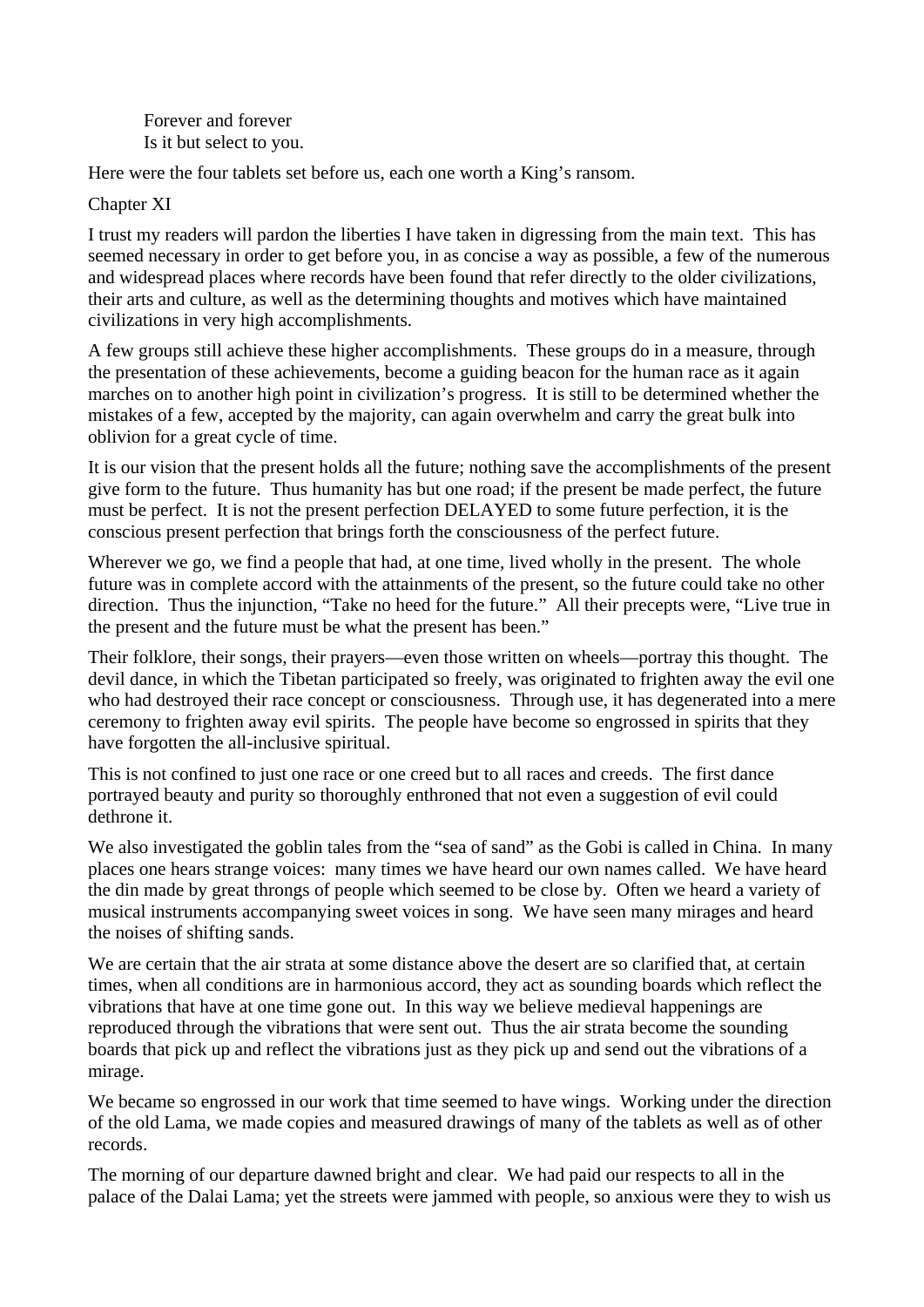God speed. Everywhere hands were waving farewell or offering prayers for our safe conduct. A delegation preceded us for miles with prayer wheels on long poles, turning out prayers. Fifty accompanied us to Shigatze on the upper reaches of the Brahmaputra River. As we neared this, the second city in Tibet, the great Tashi-lunpo Lamasery, located a mile from the city, came into view. A delegation from this Lamasery met us three miles out and invited us to be the guests of the Lamasery during our stay. We were accorded a cordial welcome on every hand.

As we entered the Lamasery, we felt the calm and peace which pervaded its halls, as of a great presence. It was indeed an ideal place in which to rest before resuming our trek to Lake Dolma and Sansrawar. We were also anxious to inspect the records of this monastery. From there we wished to go on as rapidly as possible, as arrangements had been made to meet the Master Bhagavanzi at the Temple Poratat-sanga.

After the evening meal with the Lamas, we talked of the many beautiful temples. The conversation then drifted to the difference in religious beliefs. One very old Lama said: "The same beliefs are not shared by Lamas and Yogis. The Yogi cannot believe that the teaching of any one man can be final; he sees that every human being has access to all knowledge right within himself, while Lamas are adherents of Buddha alone. In all probability, each human being will unfold and realize his mightiness. A Christian will reach the Christ consciousness, a Buddhist will reach the Buddha attainment, and so on. All have their gods and on every hand one can hear that God made man in his image. All nations and all peoples have their different gods.

"Some have their god of fire, others the god of harvest, and so on. Each has a better God than his brother. How am I to understand that God made man in his image, unless from the many gods set up, I would say that each man has made God in his, man's own image?"

We found six Lamas at the head of a group that were known as the wandering Lamas, who go hither and yon without purse or scrip. They never beg, ask alms, or accept food or money from any one. They are always in touch with each other and with the six that are at the monastery. Of this order, there are three branches, with one at the head of each branch, making nine that are in charge. The three heads of the branches may be located in three different countries. Each of those who go out keeps in direct touch with the head of the branch he is working under; the head of the branch keeps in touch with the six. The method which they use for communication we call thought transference, for want of a better name, but we know it to be a force far more subtle and much more definite. They call it Atma, soul conversing with soul, using no other medium. We met six of these Lamas and had lunch with them the next day.

The old Lama informed us that he would accompany us to the Pora-tat-sanga temple when our work was finished. We accepted his offer, as he was a friend of the Muni who was acting as our guide and interpreter. They both assisted us in every way with the records.

During a conversation, the old Lama casually remarked: "Two of your associates who left you last summer will arrive in Calcutta at one-thirty today; and, if you wish to communicate with them, you can do so." Our Chief wrote a message instructing them to go directly to Darjeeling and look after a business matter which needed attention, and to await our arrival on August 24<sup>th</sup>. He dated the note, and made a copy of it, and handed the original to the Lama. The Lama read the note, folded the paper carefully, and put it away.

Our associates did meet us in Darjeeling on the  $24<sup>th</sup>$  of August. They showed us a written message which was placed in their hands not twenty minutes after their arrival in Calcutta. They supposed the man was a messenger who had been sent ahead with the message. Now we had physical proof of the ability of some of these Lamas. If this ability could be extended in one direction, why not in all directions?

We were anxious to press on toward Pora-tat-sanga, as many would gather at the temple this season, a very favorable time for such a visit. We went by way of Gyantze and were told that we would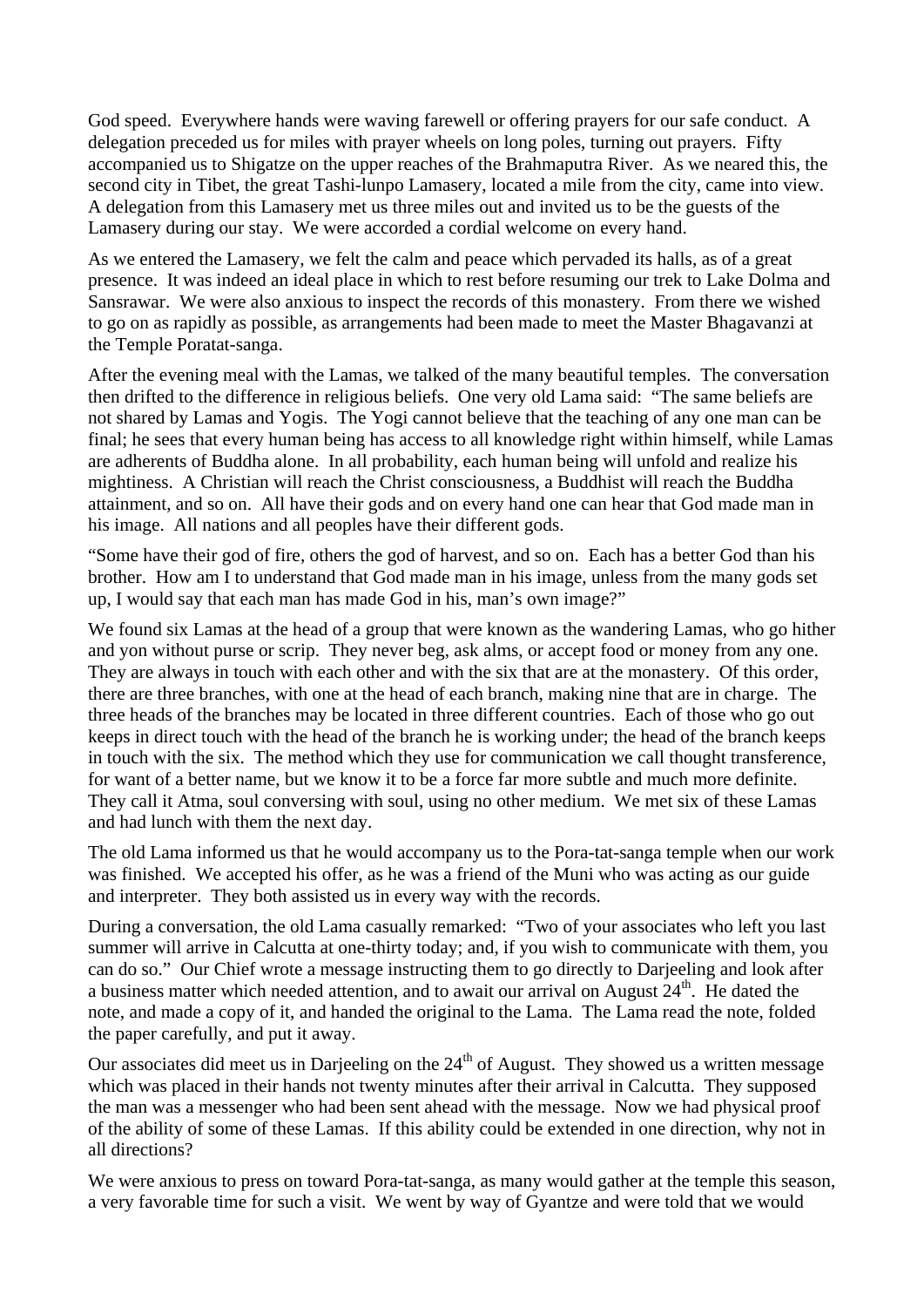find a very fine chela who was known to all as "the laughing chela." His laughter and song carried him and his associates over many difficult places, healing many as he sang.

As we entered the courtyard of the Lamasery, a very fine upstanding fellow approached us with a hearty welcome, stating that they expected us to make the Lamasery our home during our stay in the village. We told him we were anxious to push on to the Phari Pass in the morning.

"Yes," he replied, "we understand that you are on your way to Pora-tat-sanga. I return there in the morning and shall be pleased to go with you if it is your wish."

We accepted and, with a hearty laugh, he conducted us to our quarters in the great hall of the Lamasery. After making us comfortable, he bade us good night and took his departure, saying he would meet us in the early morning. As he walked away he sang in a well-modulated voice. This was the laughing chela. We were awakened in the morning at an early hour by his singing announcement that our morning meal was ready.

We bade the Lamas goodbye, received their blessing, and found all in readiness for our departure on the journey to Phari Pass. This led us past the mountain peaks of Phari and Kang La. In all, it was an arduous climb, but at the rough places the chela went ahead with laughter and song. At the more difficult places, his voice would ring out and it seemed as though it lifted us over them without an effort. We arrived at the top of the Pass at three o'clock in the afternoon.

To our surprise, instead of rugged mountains, we found a beautiful valley stretching out before us. This valley is called Chubi. Although it is sixteen thousand feet above sea level, either side of the valley is skirted by fine forests whose heavy leafy trees were very luxuriant. Ahead of us we saw villages with beautiful temples. We did not go through the valley but took the shorter trail by way of Tachi-cho-jong, then on to Pora-tat-sanga. Even this trail proved good. We had proceeded but a short distance, when we entered a beautiful forest with small streams on every hand. Here we saw an abundance of song birds and wild fowl. We had not encountered a predatory wild animal on the entire trip; this probably accounted for the abundance of wild life.

Our next stopping-place was at Maha Muni. Its fortress-like temple intrigued us; and here, as always, we received a hearty welcome. Those in charge told us that it would be useless to ask us to remain longer, as the Master Puriji had preceded us to the Temple Pora-tat-sanga where many Yogis, Sadhus, and Gurus were gathering; and that we would have a goodly company on our last day's journey.

Early the next morning, the pilgrims were assembled, anxious to be on their way to keep their tryst with the great Master Puriji. All were eager to get the first glimpse of Pora-tat-sanga—as they expressed it, a jewel set in a rock ledge, the most lofty of any temple in the world.

"Would we stay at Maha Muni when this great prize loomed just ahead of us?" sang the laughing chela. "Oh no. Fare thee well, Maha Muni, we love you and shall return to your tender embraces. To journey to Pora-tat-sanga is irresistible." So the cavalcade moved on. The great Everest was before us, standing out in the light of approaching dawn, stark and white in its robe of pure crystal. It seemed to beckon us to take just a few steps more, reach out our hands, and touch the hem of its garment. Yet when we had taken the few steps, its mass still eluded us. Chomolhari, its near neighbor, twenty-four thousand feet high, which we had passed, now seemed a pigmy compared with the monster just before us.

We thought the trail on its flanks stony and perilous but now we labored over a trail much of the distance on hands and knees. Still, the song and laughter of the chela bore us onward as though on wings.

In our enthusiasm, we forgot the dangers. It seemed that we accomplished these places instantly. The sun, while it dispelled the illusion of touching mighty Everest in another stride, revealed grandeurs of which description in words would only become a travesty. There were towers and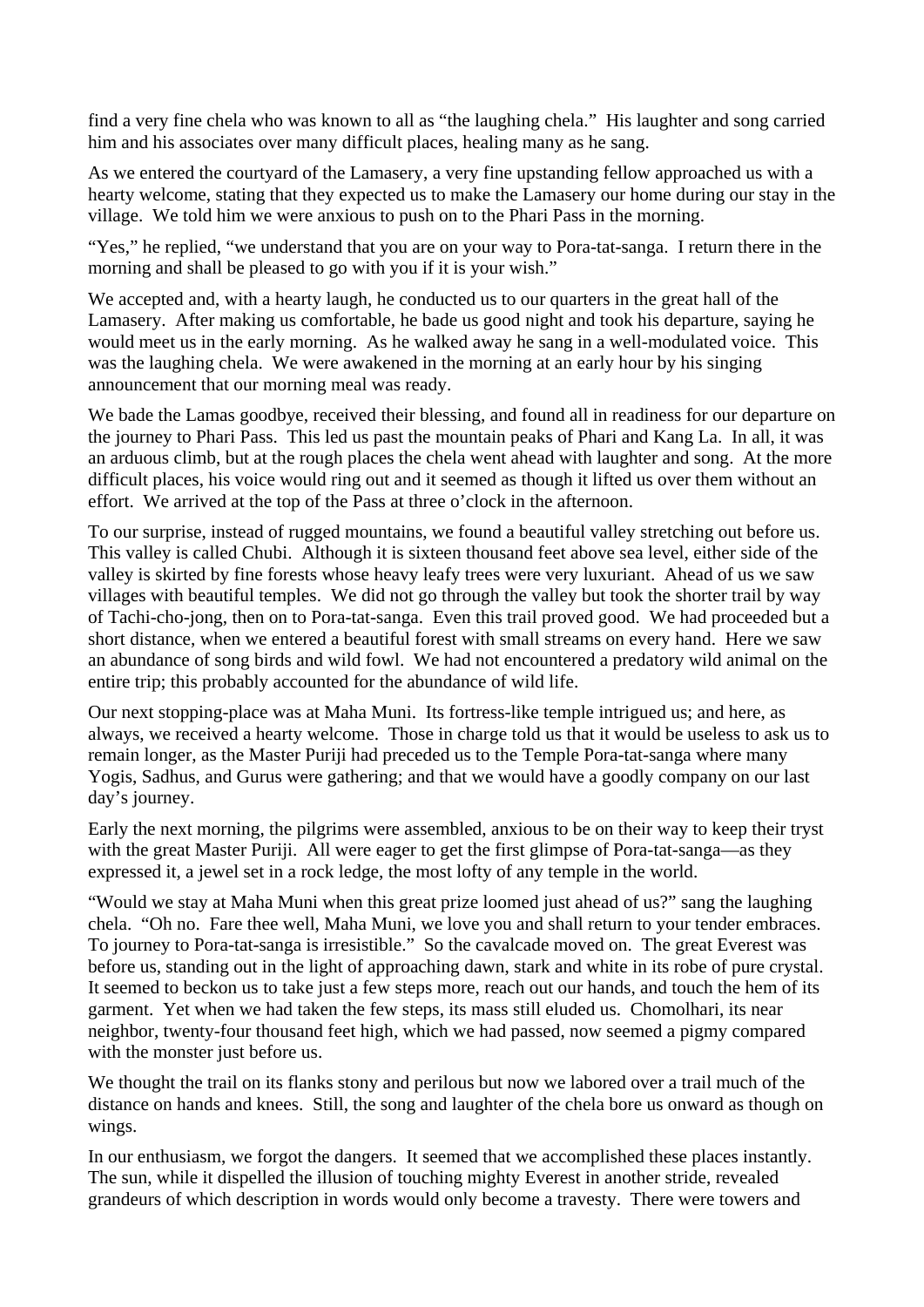great temples of nature crowned with crystal on every hand; but Everest, Great Everest, lay before us.

We saw it in the moonlight, with the first light of budding dawn, as the first rays of sunrise kissed its fair brow; then with the full rays of the noonday sun streaming down upon it; and again as the sun gradually faded and bade it goodnight, with the last rays bathing it in glory, the afterglow raising an answering glow toward heaven upon its great crest.

Can you, dear reader, not see why the trail that days was not long and arduous? It all passed in an instant. The vibrations of strength, peace, power, and harmony that are always sent forth from the temples but serve to urge travelers on to these peaks. Do you wonder that the Himalayas engender no fear in man? Do you wonder that poets never tire of singing their grandeur?

Finally, at nightfall the trails were all conquered and we stood gasping on a flat table-like rock of considerable extent.

In the distance before us were many temples but the jewel Pora-tat-sanga stood out two thousand feet above us, bathed in dazzling light. It seemed like a great arc lamp sitting in a crevice in the perpendicular rock wall; its light lighting up the rocks and temples all about us. Here, in the amphitheater on the rock where we stood, was a great concourse of men and women. To our surprise we found that women were not barred from this pilgrimage; all who would, could come.

Here great Rishis have lived. Along this trail the Rishi Niri had passed. Thrice, the five brothers had passed over this trail, once alone, once with their great mother, and again with the great and good Darupati, the pride and grandeur of all womanhood. Here now sits Yogi Santi, the great, the pure, but the humble one in deep Samadhi.

"Where can all these great ones find shelter and food?" we suggested.

"Do not worry about food or shelter," sang the laughing chela. "There is an abundance here of food, shelter, and clothing for all."

"Sit down, every one," came in sweetest tones through the voice of the chela. No sooner were all seated than great bowls of nourishing hot food appeared. The Yogi Santi arose and began passing the food around, assisted by the chela and others. When their hunger was appeased, all arose and were conducted in groups to the neighboring temples, there to pass the night. The temple to which we were conducted by the chela was upon a perpendicular, table-like ledge, about seventy-five feet above where we and the others were standing. As we approached, we noticed a long pole with its base resting upon the rock where we stood, its top resting on the shelf-like rock above. As it seemed to be the only means of communication, we gathered at its base and looked up. As we stood thus, other groups joined us.

There were a number of other temples built in the niches formed by other ledges just above the first shelf. For a moment our only hope of shelter for the night seemed to depend upon our ability to negotiate this pole. Then the chela said, "Don't hurry." Through his voice came a great burst of song. "O loved one, through you we look for shelter this blessed night."

Instantly every one around stood silent for a moment. As with one voice, they spoke forth these words with dynamic power, "Such is the God power, A-U-M"; instantly all were standing on the rock ledge and we, with the rest, proceeded to our respective temples. When we arrived at the temples assigned to us, every trace of fatigue had left. We slept like babes that night. The emanations of power sent out by that group would have leveled mountains had it been so directed.

### Chapter XII

The next morning at four we were awakened by the voice of the chela, ringing out loud and clear, "Nature is waking; so should the children of nature awake. The morn of a new day is just dawning. The freedom of the day awaits you. A-U-M."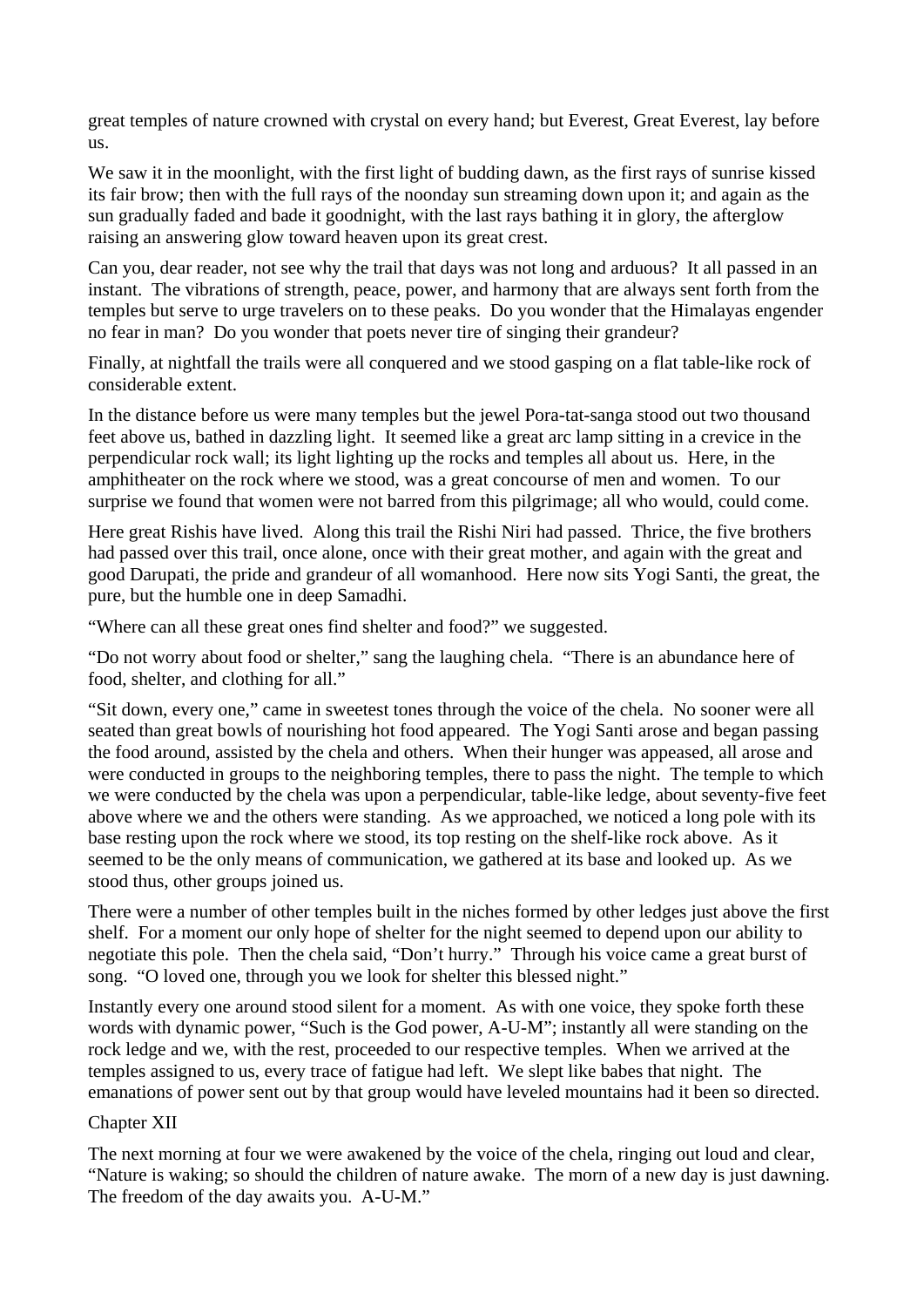We went to the ledge where the top of the pole had rested the evening before and found to our surprise that the pole had been replaced by a well-built stairway. As we walked down, we wondered if we had been dreaming the night before.

The chela met us at the foot of the stairway and said, "No, you have not been dreaming. The stairs were dreamed there last night. The Master Puriji placed them there for the convenience of all; so you see they are a dream which came true."

During our stay of two weeks in that region, we were served with hot nourishing food. In no instance did we see food being prepared, yet we were bountifully served.

The chela and one other started to climb to the Pora-tat-sanga. The first approach was by means of crude steps cut in the rocks; then there were planks across fissures which made yawning canyons below. Part of the ascent was accomplished with the aid of ropes made fast in crevasses above. Although the two men climbed for two hours they made no headway beyond the second ledge which was about five hundred feet from their starting point. They decided they would be obliged to give it up.

When they hesitated, Yogi Santi, knowing their plight, called to them: "Why don't you come down?"

The chela replied, "We are making the attempt, but the rocks are holding us fast." They were having the experience of many, that it is easier to climb a sheer rock wall than to come down.

"Well, why not stay there?" jested the Yogi. "We will return tomorrow with food; perhaps by then you can climb to the top."

He then admonished them to keep perfectly calm, as he realized the difficult situation they were in. After three hours of careful direction they were with us again. With a sigh the Yogi murmured, "Thus wanes the enthusiasm of youth."

The youths looked longingly upward, "If Master Puriji stays there, it will probably be our bad luck to stay here. That trail is too troublesome for us."

"Don't worry," said the Yogi, "A higher one than yourself will take care of that. Now rest. You made an excellent start."

Many asked when we would be able to see the Great Master. The Yogi answered, "This evening." We wondered how a temple could have been built in the position Pora-tat-sanga occupied.

The Master Puriji came and talked with us during the evening meal. The failure of the attempt to climb to the temple was mentioned. The Master said that they had succeeded because they had made the second attempt.

At four the next evening, we all gathered below the temple. The Yogi Santi sat in Samadhi. Three of the company walked to a large flat stone and seated themselves as though in prayer. In a very few moments, the stone began to rise and all were carried to the temple on the stone.

Then Yogi Santi said to the chela and two others, "Are you ready?" "Yes," they all answered eagerly and sat down on the rock beside him. Instantly the rock began to move gently and together they were transported to the temple roof. Then our turn came. We were asked to stand in a group; then all arose to their feet and those at the temple came forward on the roof and began to chant A-U-M. In less time than it takes to relate, we were standing on the roof of the temple. Within the space of a few moments, all were gathered at the highest temple in the world.

When we were seated, the Master Puriji began speaking: "There are a number among you who have never witnessed body levitation and they wonder. Let me say there is no wonder about it, it is a power which belongs to man. We look upon it as knowledge of ancient Yoga. Many people have used it in the past and it was not looked upon as miraculous. Gautama Buddha visited many distant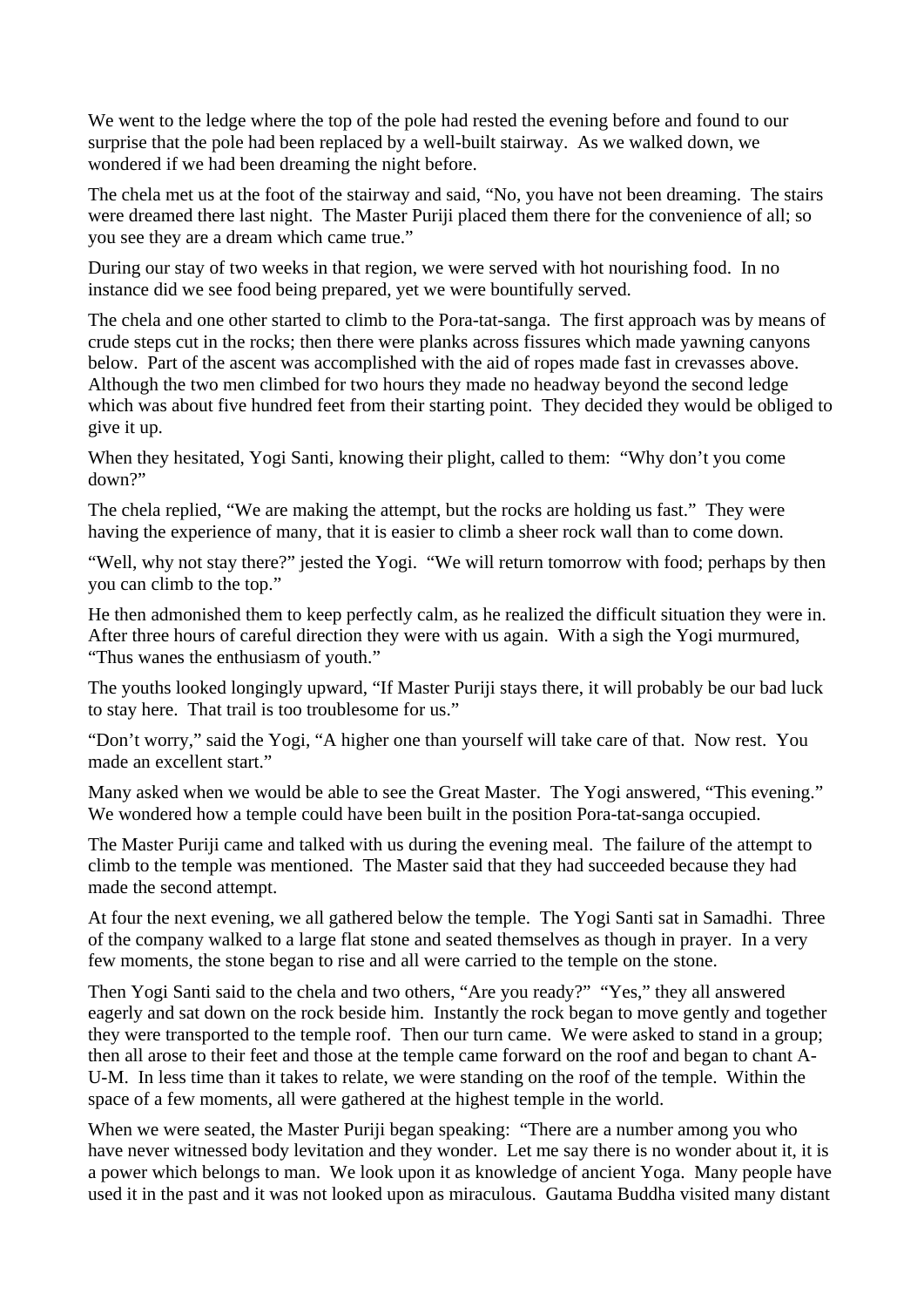places through the levitation of his physical body. Thousands of people have I seen that have made the accomplishment and there are much greater evidences of power than this that you will see, evidences of a great irresistible force that can be used to move mountains when brought under complete control.

"You praise and sing of liberty and freedom from bondage and fear but, unless you have forgotten bondage and forgiven it, you have remembered bondage too well and have forgotten liberty. A system of pure Yoga is a message of complete freedom to the whole world.

"Let me give you an explanation of the A-U-M. In English the brief form OM is used. The right use in Hindustani is A-U-M. Therefore, we will consider it in this light.

" 'A' is a guttural sound. As you pronounce it, you will note it starts in the throat.

"To pronounce 'U', the lips must be thrust forward.

" 'M' you will note, is formed by pressing the lips together, causing a resonant tone like the humming of a bee. Thus you will see that the sacred word of AUM is basic, comprehensive, allinclusive, infinite. Its universe includes all names and forms.

"We know that form is perishable, but the concrete or real, before form was expressed, that which is named Spirit, is imperishable; for this reason we denote that imperishable reality, A-U-M.

The Sadhu instructs his students thus, 'Tattoo-manu-asi.'

"When the students realize, through deep meditation and absolute Truth, they reply only 'Su-ham.' The teacher says to the student, 'Thou are God,' and the students reply, 'That I am, su-ham.'

"Let us look closer into the statement and the answers which the student gives when he realizes his Godhead, 'su-ham.' It contains two consonants and three vowels; the two consonants *s* and *h*, the three vowels *a*, *u*, and *m* which is a medial syllabic.

"The consonants cannot be pronounced unless joined to vowels. Thus in the domain of sound, the consonants represent the perishable, the vowels the imperishable.

"Therefore *s* and *h* are relegated to the perishable. A-U-M remains, and form AUM the eternal.

"O inquirer after Truth, AUM is the great GOD. Wise men attain their objective sustained by AUM. He who contemplates 'A,' the first part of AUM, contemplates God in the wakeful phase. He who meditates upon "U," the second part of AUM, the intermediate phase, obtains glimpses of the interior world and is of Spirit. He who meditates upon 'M,' the third part of AUM, sees God as himself, becomes illumined and is free immediately. Meditation upon AUM, the highest self, includes ALL.

"I am looking far out into the great white cosmos of light. There stands one with a simple gown of purest light drawn closely around him, the benevolence of pure light beaming from his countenance. From all around him comes the voice and through that voice the words 'You are forever and forever.' He comes nearer and nearer. The voice again speaks, 'This day and hour are given unto you, the priesthood of all human kind, that has no beginning and no end!' It is the focal point of the emanations of pure light, brought together to show all humanity their origin in Divinity. This is not the symbol of an order or brotherhood; it is the symbol of humanity in its pristine purity before a brotherhood began. The pristine condition has not yet spoken; this is long before the earth moved in its great nebula, long before this earth claimed its orbit and attracted that which belongs to it.

"This is the projection of the first human form that must stand forth in complete command of all force that starts to bind the atoms of the earth's nebula into form. Listen. The voice around him is speaking. The command is 'Let there be Light.' The dazzling white rays shoot forth, the form brings them to a focal point, the earth's nebula is bursting forth, and that focal point is the central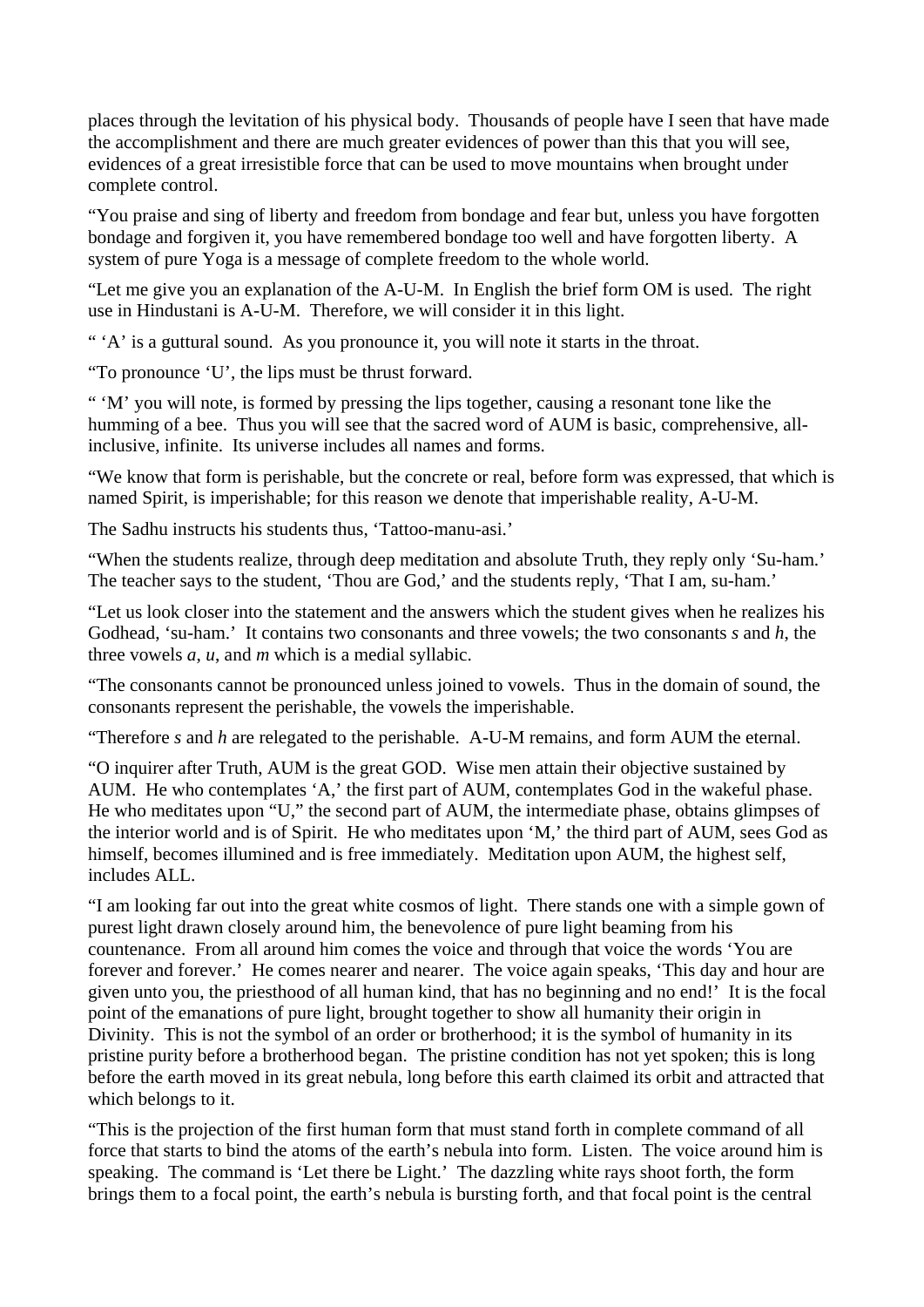sun of the nebula. As the central nucleus draws its atoms together, they take on more light. There is conscious direction back of this form that projects light rays to the focal point.

"Now the form is speaking and we hear the words. They are formed by letters of pure gold light; I can read them. 'I come from the great cosmos of light to watch you, O earth. Draw your particles to you. Into every particle project light which is eternal life, Light which is of the great Principle of Life, the Father, the emanations of all Life; and I declare unto you I AM.'

"Now I see the form beckoning. Standing with it are other forms and, from the midst, one speaks, 'Who is the dearly beloved that stands forth from the Father, the light cosmos?' The voice from around again speaks in low whispered words, 'This is myself brought into form to have dominion, as I have dominion, and through myself my dominion manifests.' Lo, it is the Krishna, the Christos, the Christ, all three in ONE.

"The form again speaks and answers, 'I AM, and all of you are THAT I AM.' The voice continues, 'Look beyond me; the voice of God speaks through me. I AM God and you are God. Every soul in its pristine purity is God. The silent watchers sitting, hear the voice speaking through that form, saying, 'Behold, man is God, Again, the Christ of God comes from out the great Cosmos.'

"This is not emotion nor infatuation; this is a clear, calm vision of man, standing forth from God, in full dominion and mastership. This is the mastership of all humanity; not any one is excluded. Back of the form is pure crystal, dazzling white light emanations. It has come forth from pure white light, it is formed of pure white light; therefore, man is PURE WHITE LIGHT. Pure white light is God Life. Through man only do the pure rays of God Life emanate or manifest. As we fix and focalize our ideal through contemplation, the vision takes life, stands forth, comes closer and closer, until our vision and the form are united and stand forth as ourselves, and become one with us; then we become 'THAT.' Thus we say to all mankind, 'I AM YOURSELF expressing God.' When the true mother sees this at the time of conception, the immaculate conception takes place; then there is no rebirth. This is womanhood, manhood; wo-man-hood is God—the true Godhead of all humanity. This is Atma, the inclusion of soul in man and woman.

"Woman's true dominion is coexistent, coordinate with the image. The One is the ideal male and female. Together they are Darupati, the pride of motherhood, the ideal of womanhood, the eternal of humanity brought forth as helper and helpmate; many times destined to stand alone in perspective, but together in the whole of the Cosmos plan. In woman's true dominion, she offers her body on the altar of birth to be used to nurture and present the Christ child to the world. This is the true conception of the immaculate and, when presented in true thought, word, and deed, the child is not conceived in sin and born into iniquity but is pure, sacred, and holy, conceived of God, born of God, the image or Christ of God. Such a child need never go through rebirth. It is only through thoughts of the physical that the child is born into the physical and thereby allowed to assume the physical thoughts of sin and discord of the elders or parents. This alone makes rebirth necessary.

"When woman allows the Christ to stand forth from within, she is not only the Christ but the child is the Christ and is like Jesus. She then sees the Christ of God face to face.

"When wo-man, that which has wedded or brought together the male and female, sends forth her true call, her immaculate body is ready for that immaculate thing—the conception of the Christ Child—to be presented to the world. This body was prepared and projected forth for woman long before the world was projected into form."

Master Puriji ceased speaking. He invited us to accompany him to a great cave where sat many Yogis in Samadhi.

We lived at the temple and in this cave for nine days. Many of the Yogis have lived here for years and, when they come out of this seclusion, they do wonderful work among their people.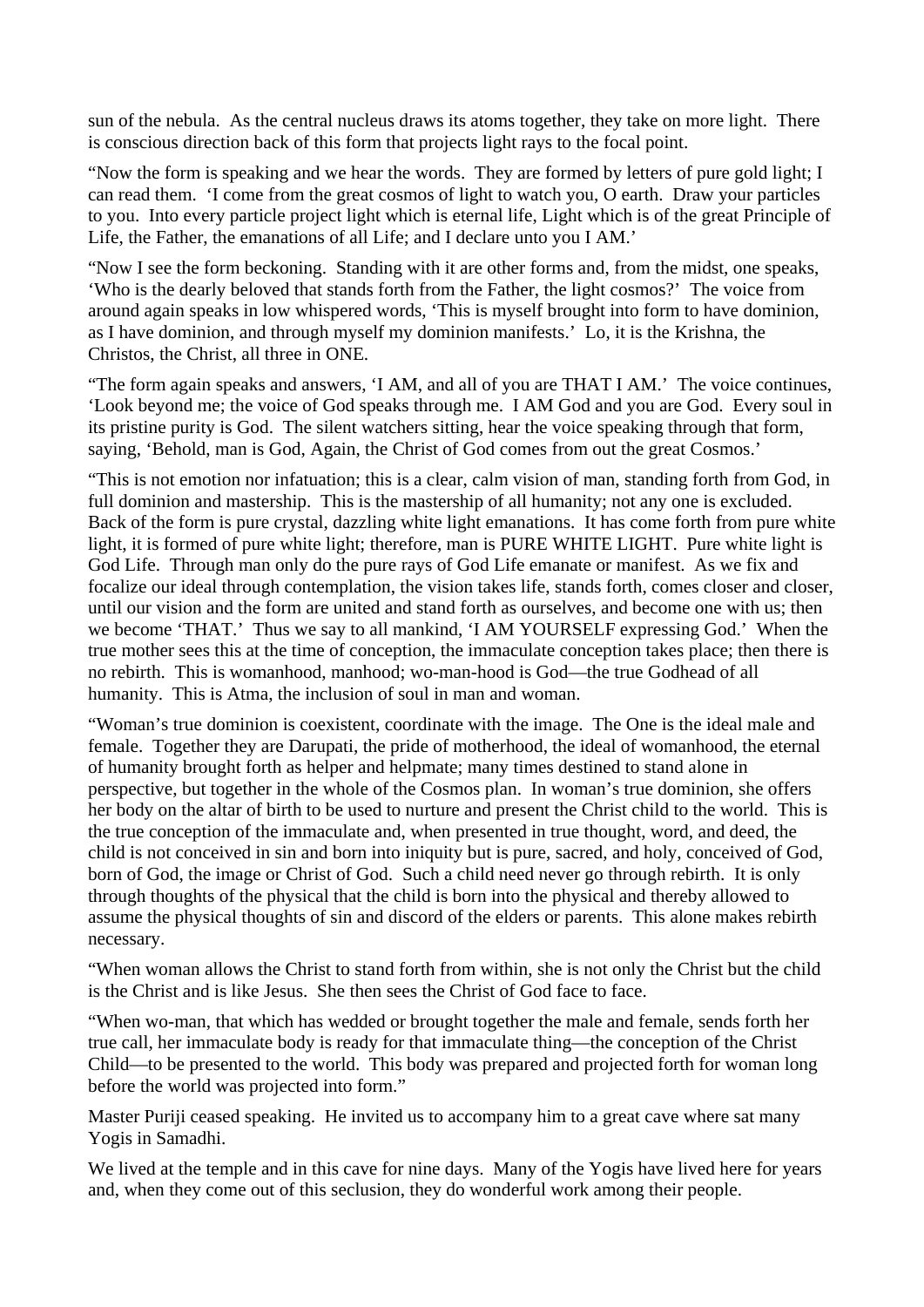We were told that, after the assembly was over, a number would be returning to India by way of Lake Sansrawar and Muktinath. Then from Muktinath we would go to Darjeeling very comfortably.

This was good news and we were greatly elated at the prospect of traveling with these great ones.

We went from cave to cave and talked to many of the Yogis and Sadhus; and, to our surprise, found that many of them were there summer and winter. When asked if they were troubled with snow, they replied that no snow fell in the vicinity and that there were no storms or fogs.

Time passed on swift wings and the eve of our departure was upon us.

### Chapter XIII

The morning of our departure, the community was awakened at three o'clock by the voice of the chela chanting. We were aware that something unusual was happening, as he was inviting all to come forth for a moment.

As we stepped out from the temple, the light from Pora-tat-sanga blazed forth so brightly that the whole section was aglow. The chela stood on the corner of the temple and asked for silent contemplation. We could see hundreds of forms standing with their arms upraised.

The silence was broken by the words, "Hail, Hail, Hail, the Master Puriji chants." Thousands of voices joined in. The echo gave the effect of many more thousands. In the stillness of the morning, every word could be heard.

These were his words: "Could there be a God of the Hindu, a God of the Mongol, a God of the Jew, and a God of the Christian? There is a true Universal Principle, Director, Primal, Infinite and Divine. The central light of that principle is called God. God must enfold all. God does enfold all. All are God. This surely does not mean a God of just one and not for all.

"When we speak of God, we speak of one and all, for all, in all, through all, and of all. Should the Hindu name his God and say there is no other, his thought is divided. Should the Mongol name his God and say there is no other, his thought is divided. Should the Jew name his God and say there is no other, his thought is divided. Should the Christian name his God and say there is no other, his thought is divided. A house divided unto itself is shattered and must fall. United it does maintain forever. Choose you whom you will serve. Division is failure and death. Unity in the Father-Mother Principle is eternal progress, honor, and dominion. A-U-M. A-U-M. A-U-M."

It seemed as though this AUM reverberated around the whole world. We could hear the echoes of the AUM-reverberations for at least ten minutes, as though a temple gong had sounded. At times it seemed as though the rocks themselves were giving forth the AUM. As these reverberations gradually ceased, all gathered in the great rock amphitheater below us and we joined the assembly.

When we were seated with our group, Yogi Santi raised his arms above his head and, in unison, all chanted the AUM as before. Again the rocks seemed to send forth the vibrations. This lasted till the meal was finished.

As we arose, all stood silent for a moment. Then sang the chela: "We shall bid you farewell; and our greatest blessing we leave, as we depart from your most gracious presence. May we ask the honor of a return welcome?

"We hesitate to depart and know that we with longing hearts and eyes shall look forward to our return. We bid you farewell. May the richest blessings of all that is holy be bestowed upon you."

The reply came as though with one voice: "Loved ones, we are never parted, though you may think space separates us. Not so; distance has no power to separate, for God and yourself permeate all space. We need not even say farewell, for we see you at all times, face to face. You do not go, you do not come, you are always here. There is no time, no parting, no passing; the present is here,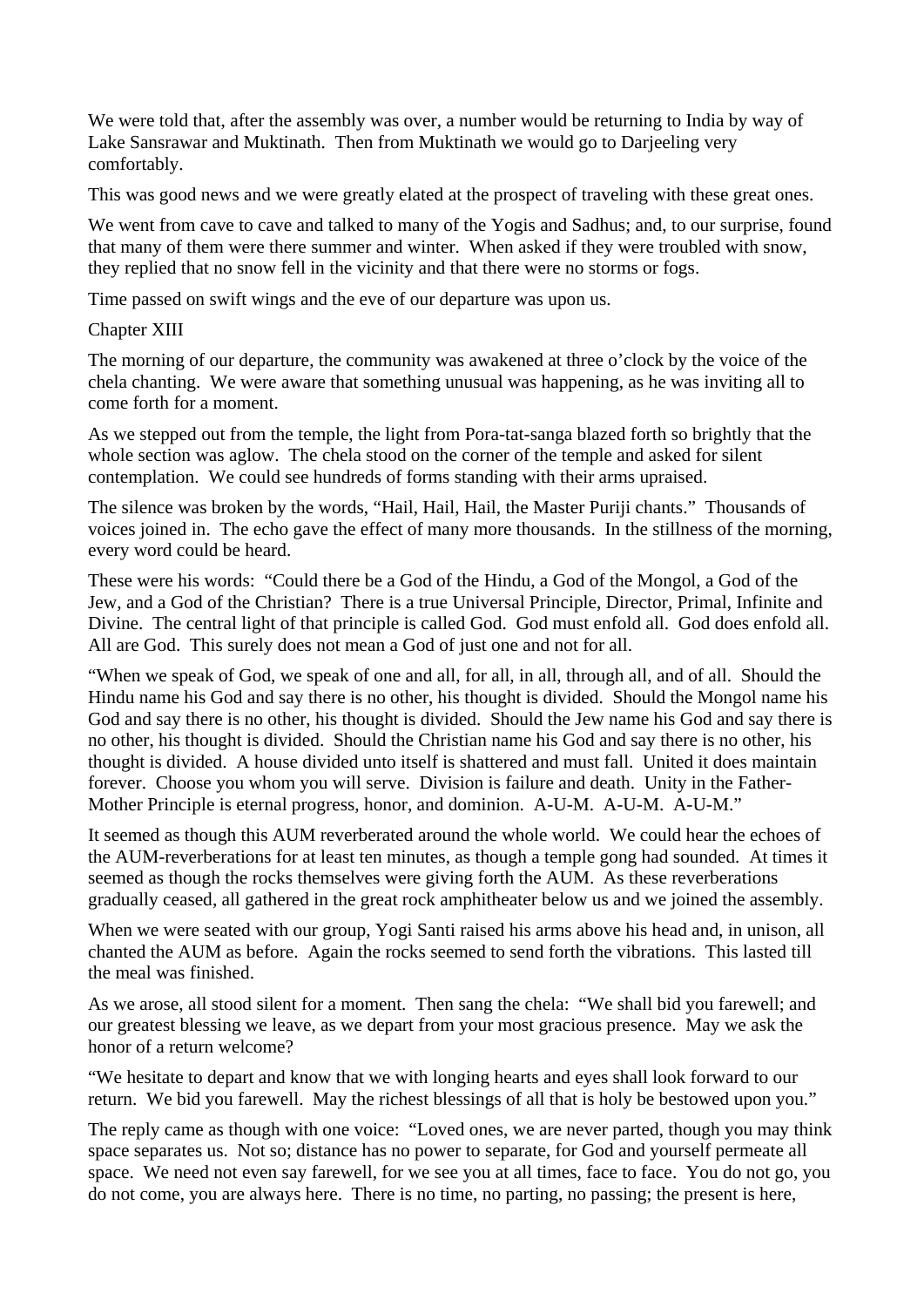hence the future also. Where can we be except we are all together in God? Do not go hence but come hither and you are always here."

As the last words floated out to us, we were well on the trail. While our steps were retreating, we were still there. There was no parting and we have never felt that we actually left that sacred place.

All day long the chela laughed and sang. Again his laughter and song lifted us bodily, as it were, over the most difficult places.

We arrived again at Maha Muni, the silent one, at two o'clock that afternoon. Instead of stopping for the night, we pushed on and, though we traveled for sixteen hours and covered over seventy miles that day, we were not fatigued. Thus we traveled to Sansrawar. Here we were conducted to a beautiful temple near the lake, where we rested for two days before pushing on through the Trans-Himalaya Pass. This is a near-Paradise. The lake rests like a jewel in a great mountain setting. Birds sang from the trees all about.

Here, the greater portion of the party lived. We would go on to Muktinath with Yogi Santi, the laughing chela accompanying our party. We had often heard of the difficulties of this pass but, although we were many days on the trail, we encountered very few difficulties and reached Muktinath in due time. There we were again greeted by Emil and a number of our friends.

No words can convey the pleasure we experienced at this reunion. We had traveled far and had been accorded the greatest hospitality and kindness; yet here we experienced the thrill of a true homecoming.

While we were relating some of our experiences that evening, Emil said: "Now you know why the Tibetans, at altitudes of twenty-one thousand feet, are apparently undisturbed with heavy loads upon their backs. Now you know how they climb Mount Everest as they claim. They go to the crest of the God of Mountains, as they call Mount Everest. They overcome, or come up over, the god of the mountain just as they overcome the god of any burden. In other words, they let go the burden; then the burden does not exist. You cannot put a burden upon the shoulders, much less upon the form, of the true God-man. Now you may see the truth in Jesus' statement, 'Come unto me, all ye that are weary and heavy laden and I will give you rest.' The true statement was, 'I AM does give you rest.' When you rest in the I AM, you change from the god of burden, to GOD that is rest and peace. You have come up over the god of burden to the Father of rest; therein you carry no burdens. God the Father is man's power to think rightly and directly through any condition.

"Man, as the poor worm of the dust, is not in God consciousness; this is man expressing in the worm consciousness, only.

"If you are shooting at a target and you wish to hit the mark, you must focus your whole thought upon the center of the target; then, with your will in complete focus, you must see nothing but the mark. When you have hit the mark, you have brought forth or accomplished God in a degree.

"God is your divine ideal, the focal point upon which every thought and act is centered. It is in this way that you bring forth the divine spiritual man, the Christ of God, the word made flesh. The flesh is God, as well as God is around the flesh. Make your subjective one objective, a willing and allwise worker with God, Principle. Head straight for your objective; make that objective the divine spiritual life that God within you is, and God sees for all. No one ever accomplished anything unless, with all his will in complete focus, he held his objective (God) directly before the pure mirror of his thought force. That thought force is himself acting as God, demanding of himself that his attention be so thoroughly focused upon his objective (God), that it (God) is brought forth instantly. The instant God is objectified, present the mould or pattern you desire and it is filled full. If this were not an absolute fact, you would not, nor could you, have thought of your desire. When your desire is set forth in this way, it is divine. With your divinity always projected, your desire is conceived in divine order. It is wholly within your power to say when it shall come forth. You are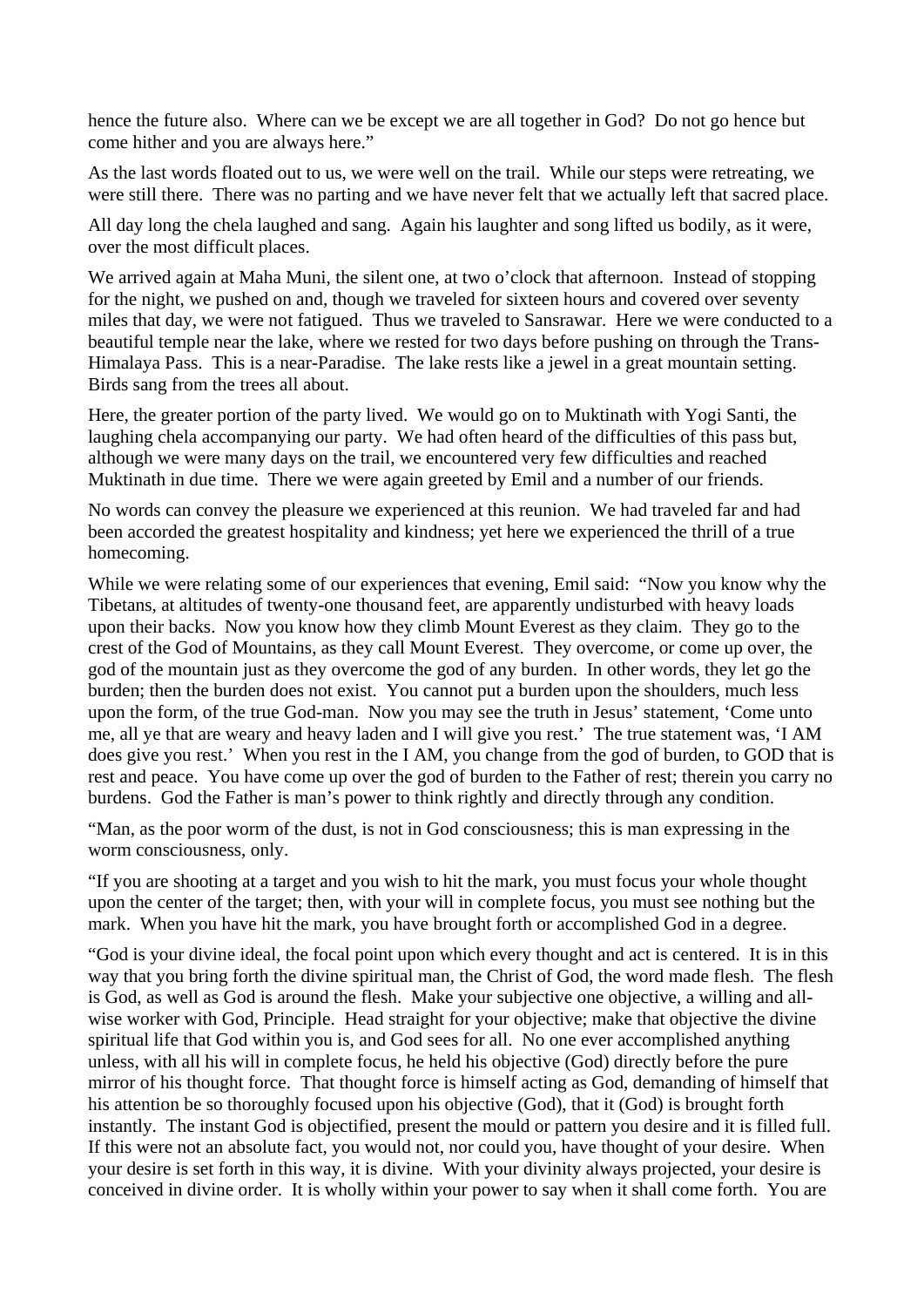always in command. You have all power to speak the word of authority. To all outer things your command is 'complete silence.' Now you can say definitely and knowingly, 'There is no greater power than the Christ within me. I now send forth my Christ-endowed word; it does accomplish all things instantly. There is no greater driving force than my Christ-endowed word. I praise, bless, and send it forth with abundance, harmony, and perfection.' You have first spoken the word (God) which represents your true desire. Never go back again to the asking (this attitude engenders doubt); but go on, recall what you have done. You have put forth your Christ word; you are in command. The thing is finished and complete; it is in divine order.

 'I thank you, God, for Life and Light Abundant, full and free; For perfect, boundless, wealth and power, Unhampered liberty.'

Recall that if any two unite their spiritual force, they can conquer the world, even though singly they can do nothing. These *two* are *God* and *you*, united in one purpose. If others will unite with you with the same sincerity of purpose, your power becomes greater as the square of the number of persons. Thus, every person standing forth one with God and united with you becomes the power that is increasing fourfold.

"If two of you shall unite with God as touching any one thing they shall ask, it is done for them of my Father. My God becomes your God and we are together. Together with God, man conquers that which is not Godlike.

"Go into your closet (your God-self), shut the door to all else, close the outer eyes, see singly your true God-self. You have quietly put yourself into a spiritually receptive mood.

"God Principle is the one point. I am one with Universal Life Energy. It is flowing through me now. I know it, I feel it. I thank God my Father that I have the ability to accomplish all things.

"When you pray to God, with I AM in direct contact with all Universal Life Energy, you are using it in limitless measure. God is the name you give to the all-wise, intelligent Spirit, and this spirit is within as well as without every human being. It is necessary for you to let God stand forth through you into outer expression. Therefore, it is not necessary to seek knowledge and help from outside sources, when you know that the source of all knowledge, the spirit of all knowledge, the understanding truth is latent within you. Why seek knowledge from without, as God the Universal Spirit is within? Through this understanding, you call upon this principle when you accomplish any one thing, you know that the God within is the greatest of teachers.

"You realize that all the power you possess is first drawn to you, then generated within your body and sent forth to accomplish whatever you direct it to bring forth. This is God emanating through you; not a personal god, but an all-inclusive God within you. When you let God stand forth from within, you are connected with God, as God interpenetrates all conditions. By worshipping God within and seeing God standing forth from you, you are worshipping God, the Deity in the whole human family. To worship an outside deity is to bring forth idolatry. To worship God within and to see God standing forth, from within out to all the world, is to bring forth and be in conscious contact with the emanations of God life and light everywhere.

"There cannot be a deity outside of your body that is not within your body, as all is vibrating or emanating energy. Thus, these vibrations flow through your body as well as around it and the vibrations of Deity include every atom of your whole body as well as the whole mass of the Universe. Thus, you put God everywhere, before all, within all, around all, enveloping all, and enfolding all. There is not an atom of space that does not have the emanating energy of light and life flowing through it."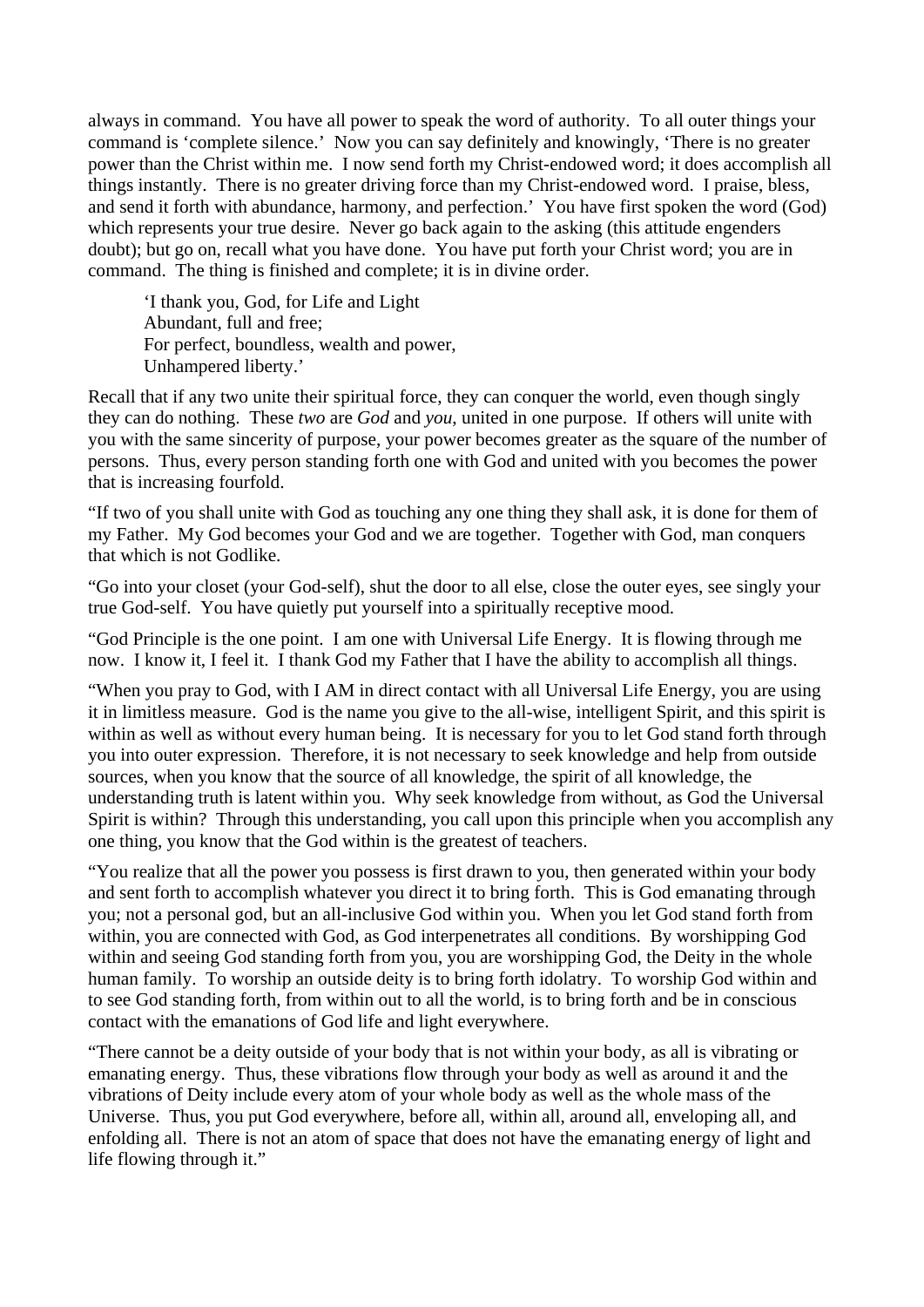Having finished this discourse, Emil stated that they would meet us in Hardwar and bade us good night.

## Chapter XIV

As we neared Hardwar, about a day's journey from the city, we stopped at the home of an American whom we called Weldon. He gave us a hearty welcome and insisted upon our remaining with him for a few days.

Weldon, a well-known writer, who had lived in India for many years, was in sympathy with and deeply interested in our work. He had asked several times to join our party, but circumstances had been such that we could not include him. As we sat in his garden next day, relating our experiences, Weldon suddenly remarked that he had never fully accepted the authenticity of the history of life of the man called Jesus of Nazareth. He had studied available records carefully but they had all seemed vague and lacking in conclusion. Finally, he had given up in despair, as there were very grave doubts in his mind that such a character existed. Our Chief asked him if he were brought face to face with this man, did he think he would know Him, and how would he recognize Him?

Weldon replied: "You have touched upon a subject that has been the greatest motivating ideal of my whole life. You will never know the absorbing interest with which I have looked forward to some sign of actual truth of the man's existence in bodily form upon this earth. Each year my doubts have grown stronger until I have despaired of ever finding a trace that I can place full confidence in. However, there has always been something away back somewhere that I might define as a vague thought or ray of hope that sometime, somewhere, if I could meet this man face to face without a suggestion from any outside source, I would know Him positively. Instinctively this thing wells up before me; and I say this to you—I have never before voiced it—I know I would know Him. This is the most sincere feeling I have ever experienced and, if you will pardon me for the repetition, I will say again, I know I would know Him."

That evening as we were preparing to retire, our Chief came to us and said: "You all heard the conversation regarding the man Jesus this afternoon. You recognized the sincerity of our friend. Shall we invite him to go with us? We do not know nor have we any way of determining whether this man that is known as Jesus of Nazareth will be at our destination. We cannot check his movements; in fact, we only know that he has been there. If we invite Weldon to go and the man is not there, will it not result in further disappointment and serve no good purpose? Weldon seems anxious to go with us; since none of us knows that this man Jesus will be there, there will be no suggestion from any of us in any way. In this, I think the time is auspicious." We all agreed.

The next morning our Chief invited Weldon to accompany us. Instantly his face lighted up with anticipation. After a moment's reflection, he said he had an assignment for the following Wednesday and would be obliged to return by that time. As this was Thursday, he would have six days. Our chief thought the time sufficient; so we decided to leave that afternoon. We went well and we reached our destination before noon of the second day.

As we arrived, we noticed a group of twelve people sitting together in the garden of the lodge we were to occupy. As we approached they all arose and the owner of the lodge came forward to greet us. In the group we saw the man Jesus standing. Before anyone could say a word or make a suggestion, Weldon had stepped from our midst, with both hands extended; and with a joyous exclamation rushed forward, clasping Jesus' hands in his, saying, "O, I knew you, I knew you. This is the most divine moment of my whole life."

When we realized what had taken place, there was something akin to divine joy that swept through us as we behold the rapture of our friend. We stepped forward and exchanged greetings as Weldon was introduced to the group.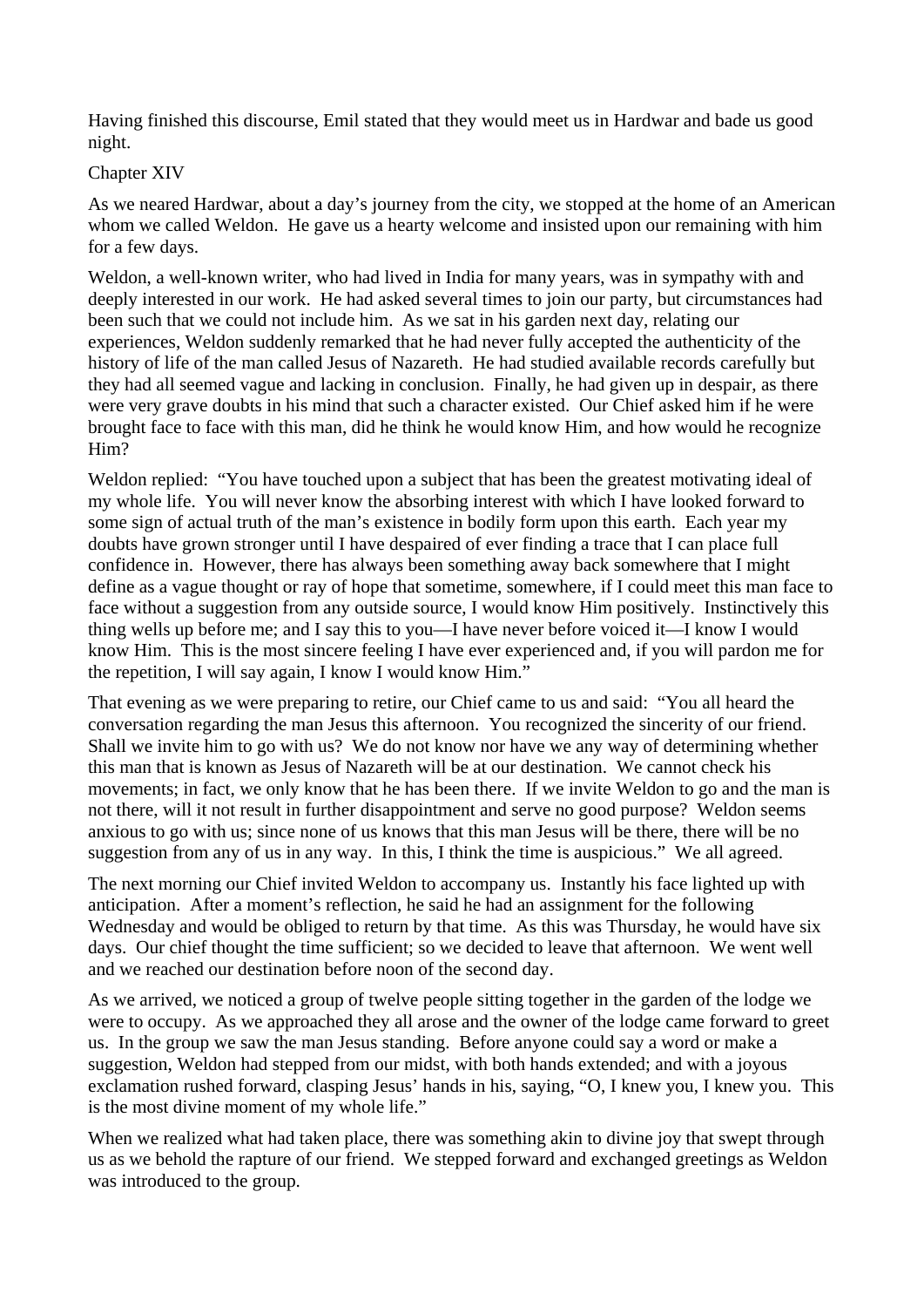After lunch, while sitting in the garden, Weldon said to Jesus, "Won't you talk to us? I have been waiting a lifetime for this moment."

There was silence for a few moments, then Jesus began: "In the silence of the hour, I would have you know that the Father to whom I speak and who dwells within me, is the same loving Father who dwells in all and to whom all can speak and know just as intimately as I do.

"A breath of wondrous glory sweeps across the chords that vibrate with a life pure and divine. It is so pure that the waiting silence stops, and intently listens; the fingers of the great and knowing One of yourself, touches your hand with lingering softness; and the voice as always is telling you of the Father's great and glorious love. Your voice is saying to you, 'I know you are with me, and together you and I are God.' Now the Christ of God stands forth. Won't you erase every limitation and stand with me in spirit? Greater thoughts have not been given than these I give unto you. It does not matter that men say it cannot be. You, each one of you, are standing forth the Divine Master, conquering and in full dominion, just as you have seen me conquer. The time is here; the fulfilling pure thought that you have sent out to the Divine Master has come to fruition in your own body and the soul has taken complete command. With me you soar to heights celestial.

"We lift these bodies up until their shining radiance becomes a blaze of pure, white light and together we have returned to the Father from whence all have come forth.

"God our Father is pure light emanation and from this vibrating light all come forth; in this vibration all stand together with God. In these vibrating emanations of light all material consciousness is erased and we see creations projected forth from the formless into form, all things renewed every instant. In the primal cosmos, aqueous or God substance, all things exist and, because of that existence, the vibrations are so high that none perceive them. Unless one stands forth in spirit as we do, it is necessary to raise the vibrations of the body to spirit vibrations.

"Now we can see creation going on all the time, as creation is caused by the radiation of cosmic light vibrations generated in the great Cosmos; and this radiation is the great universal life or light energy that sustains all and is called the Father of radiation or vibration. It is the Father of radiation because its radiation will shatter any other radiation or vibration. In reality it only sets them aside in order that other forms may take their place.

"When our body vibrates in tune with Spirit vibrations, we are light vibrations, the greatest of all vibrations, God the Father of all vibrations.

"It will soon be proved that these cosmic rays constitute such a terrific bombardment that they are destructive to so-called matter. These rays are from the source of all energy, the Father of all elements, the source from which all elements come. This is not destruction, this is transmutation from so-called matter to spirit form.

"It will soon be known that these cosmic rays have such tremendous penetrating power that they penetrate through all mass, shattering as it were, the very heart or nucleus of a so-called atom, transmuting it into atoms of other substance and thereby creating other elements of higher order; and in this way, creation advances into a higher emanation of pure light or life itself.

"These radiations, which have such tremendous penetrating power, are readily distinguished from all radiations coming from the earth or sun galaxy and have complete control over all these radiations or vibrations. It will soon be known that these radiations come from a universal source, unseen, and that the earth is continuously subjected to a terrific bombardment of these rays that are so potent they change or transmute atoms of one element into the Infinite particles of another element. It will also be found that when this cosmic ray strikes the nucleus of an atom, it does shatter it. It separates this atom into the minute particles of another substance, causing transmutation from a lower to a higher element. Thus, these radiations do not destroy matter; they transmute it from a lower to a higher element—from the material to spiritual.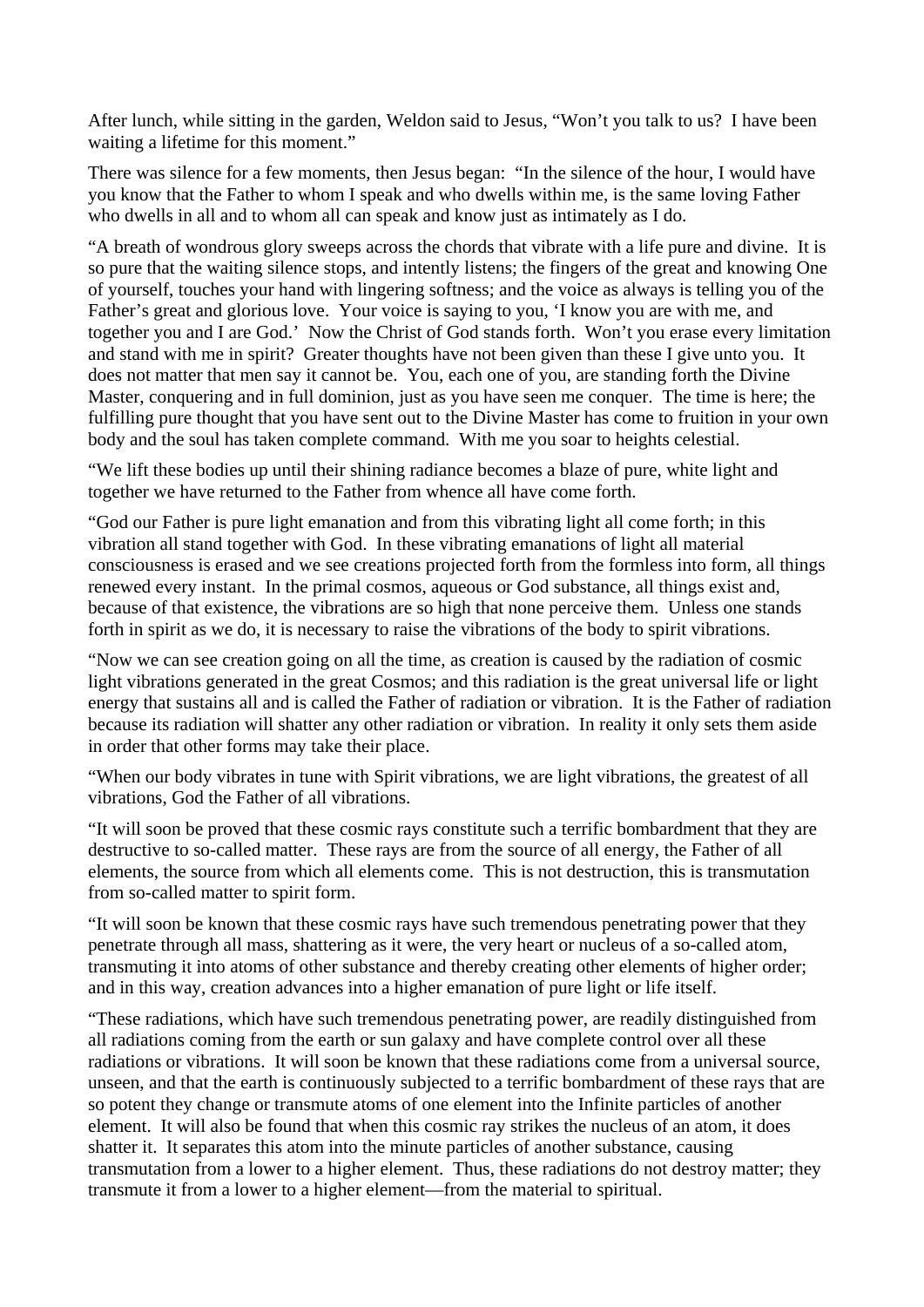"This higher element is as man dictates; it is higher as he names and uses it for a higher purpose. When man stands forth in spiritual vibrations, he can fully determine and regulate these rays and their mode of action.

"Thus to man, standing in spiritual vibrations, transmutation is going on all the time all about him. Transmutation is but creation in the higher sense. Thus all are created where they stand. Creation never ceases; it is continuous, never ending.

"The emanations of radiation from the Cosmos are made up of light and are composed of so-called light bullets that burst forth from the Cosmos. This greater Universe is around and encloses and surrounds all universes, to the extent that the suns absorb and bring into its central sun, conserve, concentrate and build up, all the energy that is dissipated from the universes. This central sun becomes so full of vibrating, pulsing energy, and this energy becomes so condensed that the socalled light bullets are shot out with such radiating force that, when they collide with the nucleus of another atom, that atom is shattered but not destroyed. Its particles are transmuted into particles of other elements which are finally assimilated into the element to which they belong; then that element comes to life.

"Life is the energy that is released by this so-called bombardment of light bullets; and that portion absorbed by the particles released is called the life of the particle, or of the whole element; while the portion of the energy released but not absorbed as life, is returned or drawn back to the Cosmos as it were. It is again concentrated and condensed until it can be again shot forth to collide with and shatter other atoms, thus creating the particles that go to create the atom of another element.

"Thus creation is continuous, everlasting; expanding and concentrating, then through reduced vibrations, condensing into form.

"This intelligent, emanating, Energy—is God, controlling the universe around us, as well as controlling the universe of our bodies which are spiritual and not material.

"This transmutation is not disintegration. The intelligence so directs that only a few of these light bullets strike the nuclei of other atoms, at a time ratio and in complete conformity to law, so that no manifestation is overbalanced.

"Man, one with this supreme intelligence, can in an orderly way, step up this impingement, so that his needs are fulfilled instantly. In this way, man hastens the slow process of nature. He does not interfere with nature; he works with nature in a higher rate of vibration than that in which nature works in the lower order of concept. 'Lift up your eyes and look on the fields; for they are white already to harvest.' [St. John 4:35]. All is vibration and corresponds to the plane or field upon which vibration acts. The planes or fields spoken of have no reference to the concentric bands or shells that surround the earth. These concentric shells or layers are ionization bands which enclose the earth and reflect back vibrations originating on the earth but they do not impede or shut out Cosmic light rays. It is through them that transmutation or creation is going on all the time. Even our bodies are transmuted from a lower to a higher condition and we become the conscious directors of this change by keeping the thoughts and, therefore, the body attuned consciously to the higher vibrations. Thus we attune the body consciously to a higher vibratory rate and we become that vibration.

"In this condition the master waits. As you stand now, you are master, you are ruler over all conditions. Now you know that the glory and the consciousness of a Divine creation is far above any material thought.

"The first step is fully and completely to control all outer activities of thought, mind, and body, with the thought always uppermost that you are cultivating the habit of perfection, the God habit, the Christ-of-God habit. Do this wherever you are, every time it comes to you during your working or resting hours. See this perfect presence within you. Get into the habit of seeing this perfect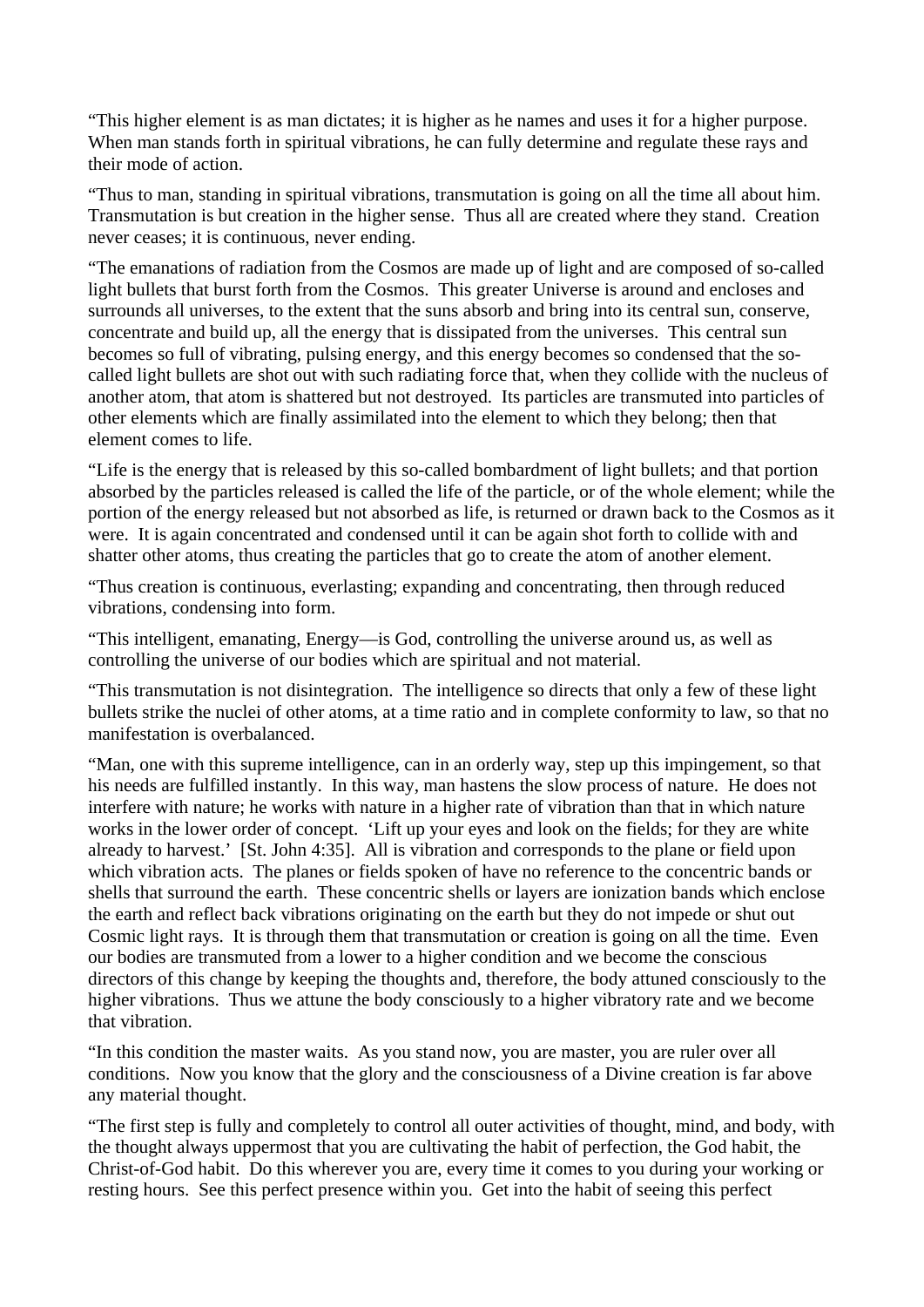presence as your real self, this Christ-of-God presence. Then go a little further. See a Divine White Light, dazzling in purity and brilliance emanating forth from the very center of your being. See it shining forth with such brilliance and glory that it emanates from every cell, fibre, tissue, muscle, and organ of your whole body. Now see the true Christ of God standing forth, triumphant, pure, perfect, and eternal. Not the Christ of me, but your own true Christ of God, the only begotten of your Father God, the only true son of God, the triumphant and all conquering Godhead. Step forth and claim this as your divine right and it is yours.

"Every time you say, 'God,' know fully that you are presenting God; and you will do the world a greater service by so doing than by presenting me as the Christ of God. It is far greater and nobler to see yourself as the Christ of God, you yourself presenting God to the world and beholding God as yourself.

"You sit back and pray to me to intercede for you. It is wonderful that you do present me to the world as the Christ of God and recognize the God qualities presented through me, just so long as you do not make an idol or image of me and then pray to that idol. The moment you make a graven image of me and pray to that image, you debauch me and yourselves. It is well to see the ideal that I or anyone else presents, then make that ideal your very own. Then we are not apart or separate from God; as such, man conquers the world. Do you not see the greater thing to be accomplished by standing forth ONE with us in God?

"If you cultivate this with love, reverence, devotion, and worship, it becomes a habit and soon it is all of you, your daily life and existence. In a short time you have brought forth Divinity. You are once more the Divine Christ, the first-born of God. You are One with Primal Spirit, Energy. Actually feel, see, and take hold of this Great Light; accept, declare, and know positively that it is yours; and in a short time, your body will actually send forth this light.

"In every age and every condition, all through the great immensity, this supreme light has existed; it is everywhere. This light is life.

"When anything is made plain, we are enlightened regarding it. The light shines forth into our conscious concept. Soon the LIGHT of LIFE will shine forth to your watching eye, as it has to all great ones. Many of these great ones are portrayed standing forth in a great blaze of light. Although you may not see it, this light is real and is life, radiating from your body."

Here Weldon asked if we might talk over some of the Bible teachings; and Jesus readily assented. We arose and walked out of the garden together. Weldon exclaimed, "Just think! Here you have contacted these people and I have lived in the same neighborhood and never recognized them. This day has indeed been a revelation to me. A new world, a new light, a new life stands revealed."

We asked him how he recognized the man Jesus. He answered, "You marvel that I recognized the man for what he is. I do not know how I know. I know and nothing can shake that knowing."

We suggested that if he kept his assignment, it would be necessary for him to leave the following Monday and that two of our party would leave for Darjeeling on that day and would accompany him.

"Leave," he replied. "I have already dispatched a messenger asking another person to take my assignment. I am staying here. You just try to send me away."

Chapter XV

After a most interesting day going about the countryside, visiting many places of interest, we returned to the lodge at eight o'clock and found our friends assembled in the garden.

After a short talk on general subjects, Jesus spoke, saying they realized that Weldon was mystified. He went on to say: "I shall talk to you just as I wish you to talk to yourself. If you will make these statements true or make them a part of yourself, you will need no other. These statements are in no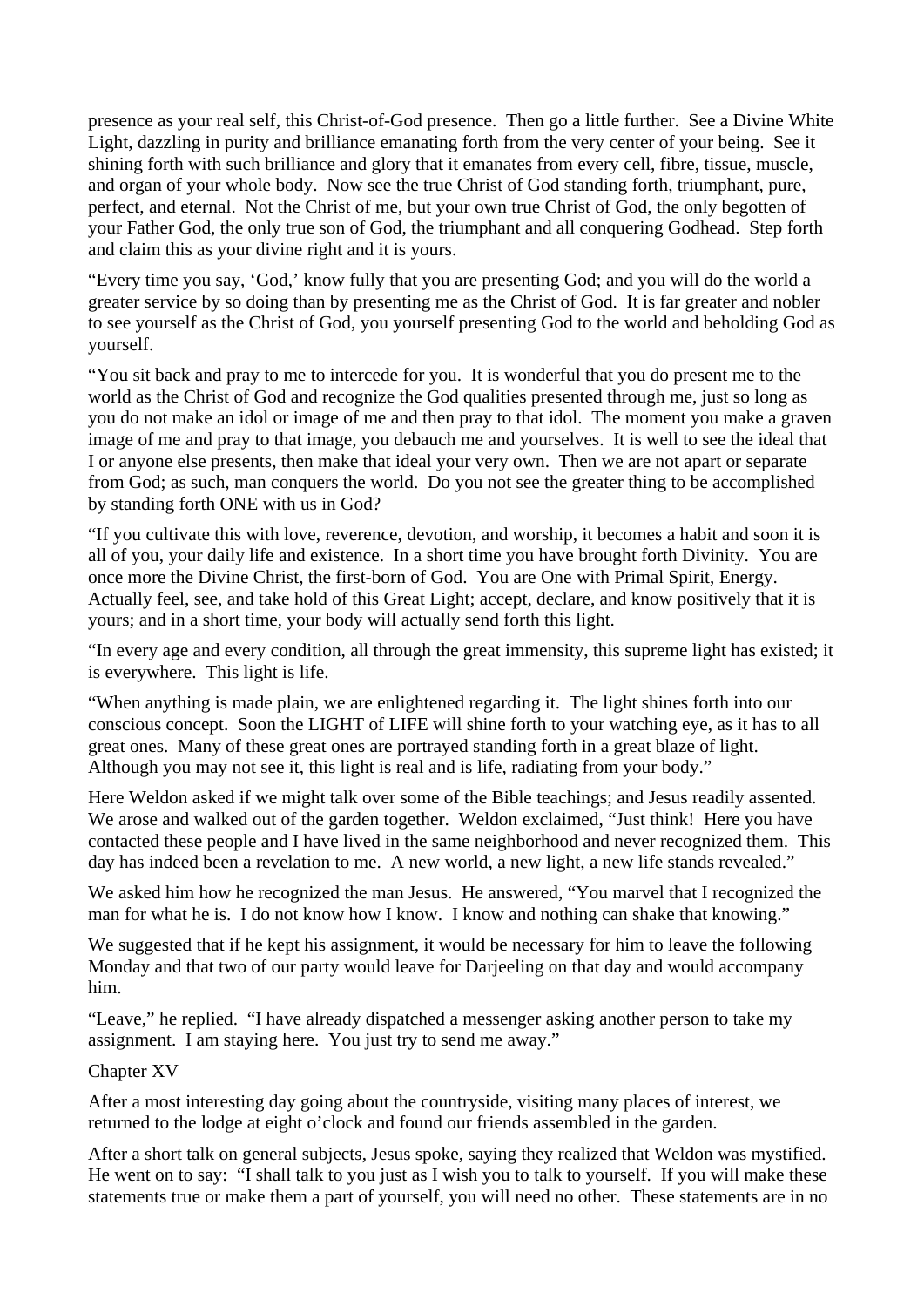wise to be used as formulas. Students can use them to bring their thoughts in accord with Divine Principle or, as many say, 'to train their thoughts to the one point.' We use the word GOD as often as possible, repeating it many times.

"It is a well known fact that the oftener you say or use the word GOD, knowing it to be the highest principle in-dwelling and flowing through you, the greater benefit you will derive from it. Allow me to repeat—our thought is, 'You cannot say GOD or use the name too much.'

"See God as Creative Principle flowing through you; concentrate and energize that principle, and send it out with more dynamic influence. Because of the fact that it always flows through you as well as around you, you are able to give it a greater impetus by sending it out with the whole force of your being, impelling it outward. Man's body is the medium through which this force is transformed and added impetus is given it, in order to do a greater work and be sent forth in greater form.

"Thus, there is far greater force added to this principle through the fact that millions are magnifying its radiations and sending them out; yet one man standing forth in full dominion can conquer the world. Thus, you see what millions could accomplish.

"The more you use this name, knowing that it is the in-dwelling God Principle that you are establishing within you, the higher the rate of vibration of your body. These vibrations become correlated and respond to the Divine vibrations which the word God means and gives forth. Should you say GOD once, meaningly, your body will never return to the same vibratory rate that it was giving off at the time you used the word GOD. With this thought in mind, make these statements your very own; put them in your own language if you so desire. They are from you and not from any outside source. Just try for a time and see what it will do for you. Recall that every time you think GOD, you are God's Divine Plan. These are not my words, they are your words coming from the Christ of God, yourself. Bear in mind that Jesus, the man, became the Christ as He expressed light, which is pure life or God.

"God, my Father, the Divine Principle flowing through me, is all; and all that God is, I AM. I am the Christ of God, God-man.

"All that God my Father is, is for God-man to use; thus I AM is entitled to use all substance. In fact, God my Father is pressing out all substance to God-man in unlimited measure.

"God Principle is my Father; I AM the Christ of God; both in whole and complete union. All that God has, the Christ of God is.

"Let us take the word GOD. Why is it that this word has so much power? It is because of the vibrations that are released when the word is spoken—they are of the very highest, they are the Cosmos, the most effective vibration. They come in on the Cosmic Ray and set up the highest field of radiation. This field is all-inclusive, all-penetrating, all-existing, and rules all mass. They are the ruling elements of all energy and this vibration is the vehicle that carries light and life.

"The ruling intelligence back of this radiation is what we term GOD and, through its radiation, the intelligence pervades everything. From this radiation field both light and life emanate. When man accepts these, he unites them in his body; they are one. This body responds immediately to the light vibration and he is God vibration; his body radiates light. Thus, one standing forth as God is often invisible to one functioning in a lower vibratory field. This is the reason that the word GOD is so powerful.

"Because of this sustaining word GOD, your Bible has maintained such influence and longevity. Think of the number of times the word is written and thus, spoken, in that great book. See the different lines of radiation of light and therefore, life and energy that go out from each word either written or spoken. Each word carries its vibrations to the very soul of all who speak, hear, or see the word GOD; and as the soul responds to that vibration, the book from which the radiations come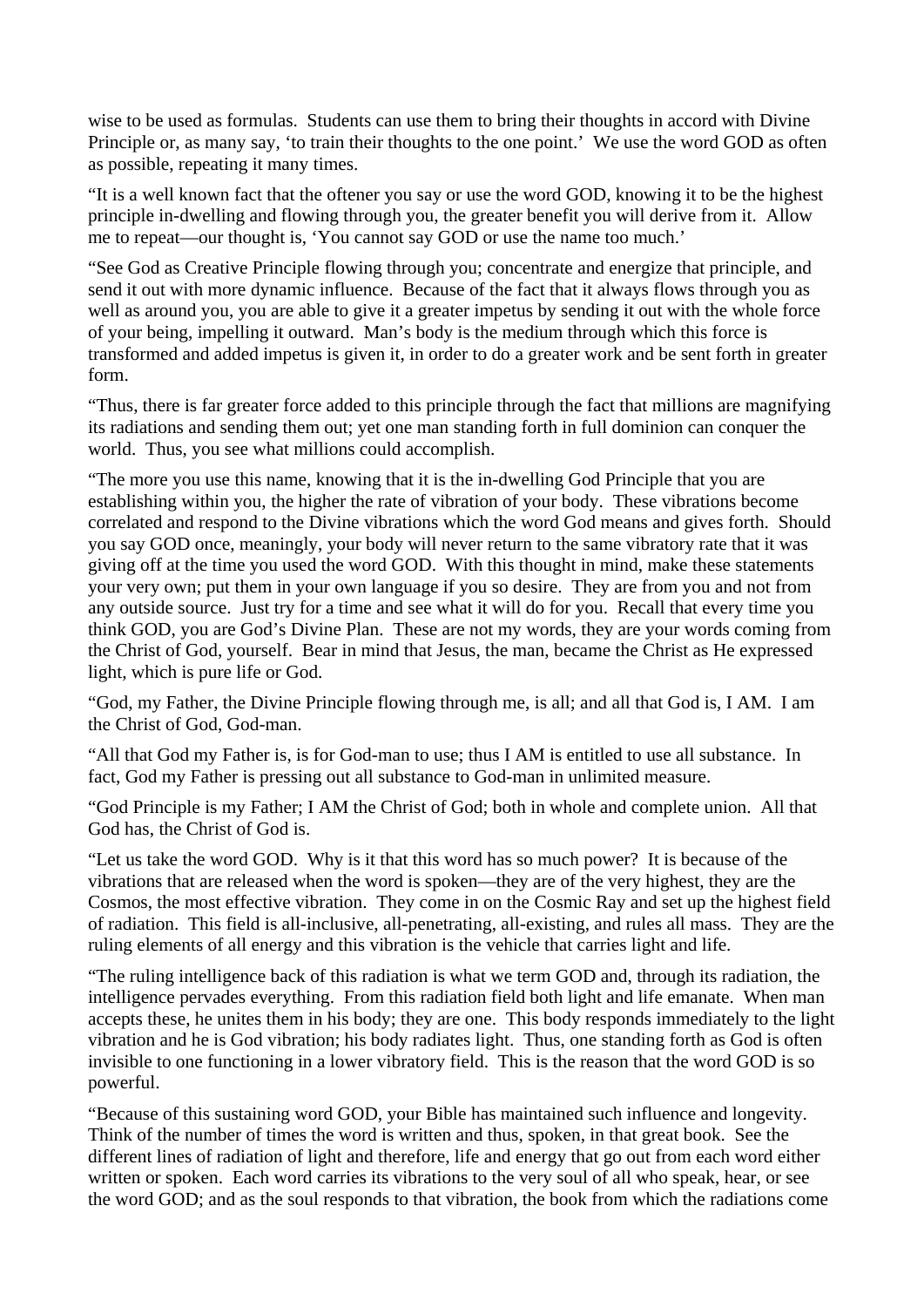forth is lifted and exalted correspondingly as the soul is exalted by the vibrations. Thus, the book is given life, power, and immortality. It is in reality the word GOD that has accomplished this. Thus, you can say that the book is the word of God in the spiritual sense and not in the literal sense of the word.

"Too many take the Bible literally, instead of giving attention to its true spiritual value. This lack of consciousness matters little, as the spiritual vibrations set aside those set up by this attitude of thought. When they think or say GOD once, those vibrations far outweigh their lack of understanding.

"It is the survival of the Bible that has proved such a stumbling-block to the scoffer and critic. The atheist fails utterly to explain why the word GOD supersedes and has complete dominion over the word Evil.

"Repeat God thoughtfully for a time, then try to set up a vibration in your body with the word Evil. If you have not already experienced this, it will be a revelation to you. Many scientists proclaim that the theistic hypothesis is impossible. Do not mind them, for the things which they pronounced impossible yesterday are being accomplished today.

"Do you not know that it is high time to go within your house, put it in order, and find out what the Word GOD will do for you? Think attentively for a moment, try it and see if it will not cause you to drop all differences and bickerings. Speak GOD with your whole soul and feel the exhilaration that causes you to treat your brother more kindly and deal with him more justly. Place God before you and the mist of the long-forgotten ages will be dispelled as a wisp of smoke. The intellect may frown upon this. Don't mind the intellect; it has erred many times. Stand forth with the word GOD dominant within you and a whole world of strife and confusion cannot touch you.

"When you know positively that GOD or supreme vibration does exist and that it is ALL POWER, you can use it to accomplish ALL THINGS. With it you can transport yourself from place to place. If you are in one place and the need is for you to be elsewhere, recall it is the self that is holding you stationary, not GOD. You are using God power in limitation if you remain where you are. Let go of self, erase limitation, put forth the command that you are the Christ of God, one with the God vibration and power. The instant you make it definite that you are God vibration, you will be at your destination. Just thinking a thing does not accomplish that thing. YOU MUST KNOW AND DO; then love and worship the source or principle enough to do it.

"Faith shows the way through thought; but it takes the actual command of the Christ of God, that you are that vibration. The instant you allow that vibration to take full command, you GET UP AND DO IT. The KNOWING through love and worship becomes the accomplishment. That you are unconscious of their radiations does not set aside the fact of their existence. Through faith in their existence, then knowing that they do exist, you become conscious of their existence; then you can use them.

"When you express a vibration and are in tune with that vibratory field, you are invisible to things that express in a lower vibratory field. Thus, if your body vibrates with the speed of light, you are invisible to those that cannot see light. Light is Life; thus, if you live wholly in the vibrations of light, your body is pure life. Light, and Life, is God. Thus all are GOD when they live in the God vibration.

" 'The sun shall be no more thy light by day; neither for brightness shall the moon give light unto thee; but the Lord shall be unto thee an everlasting light and thy God, thy glory.' [Isa. 60:19.] The Lord Christ of God has no more need of light when his body vibrations are in unison with God vibrations. His body is light, purer than that of the noonday sun. The Lord (or law of) God, expressing pure life (light) through Jesus or man, becomes the Christ upon earth. Each man becomes the Christ when the Lord (law) or law of God is understood and actually lived.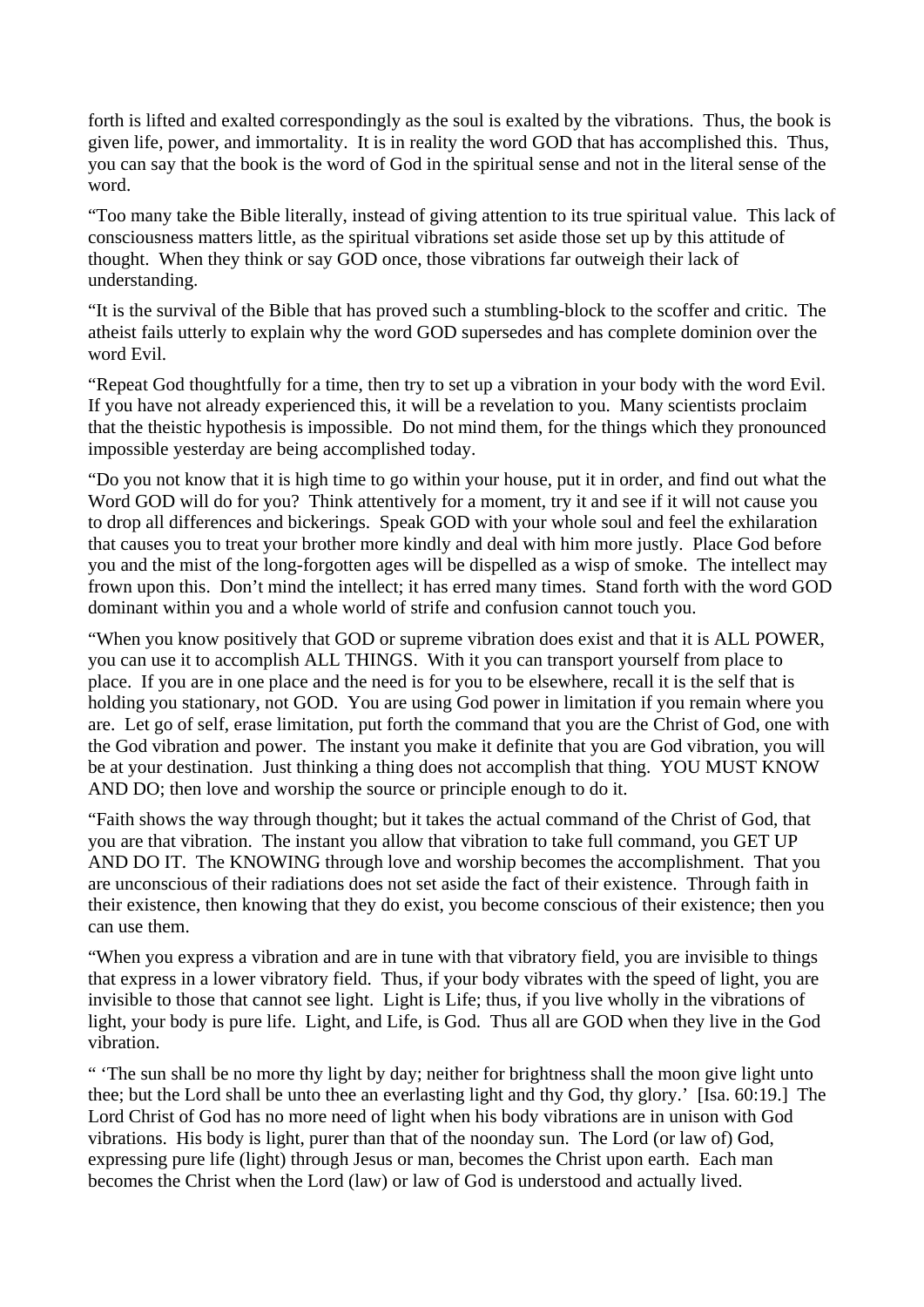" 'I AM the light of the world: he that followeth me shall not walk in darkness but shall have the light of life.'

" 'The Pharisees therefore said unto him, Thou bearest record of thyself; thy record is not true. Jesus answered and said unto them, Though I bear record of myself, yet my record is true: for I know whence I came and whither I go; but ye cannot tell whence I come, and whither I go. Ye judge after the flesh; I judge no man. And yet, if I judge, my judgment is true: for I am not alone but I and the Father that sent me. It is also written in your law that the testimony of two men is true. I am one that bears witness of myself and the Father that sent me beareth witness of me.

" 'Then said they unto him, Where is thy Father? Jesus answered, Ye neither know me, nor my Father: if ye had known me, ye should have known my Father also.' [8:12-19.]

"How can you walk in darkness if you walk hand in hand with God? If you let God triumph, your works and accomplishments are eternal. You came forth with this vibration and as long as you live true to this light, you will never perish or change—these vibrations go on forever.

"Many have lived noble lives and accomplished noble deeds, all accomplished through God vibrations. Thus they have the power to create by lowering these vibrations and allowing the aqueous substance to consolidate into form. Aqueous substance is that substance which contains all elements. Scientists will discover that all elements can be resolved into this aqueous or vaporous condition. In this state, all substance vibrates or radiates at the same rate of vibration. Thus, by lowering the vibrations to the rate at which the particles of the element will coalesce or come together, you may produce the element desired. Here the Cosmic radiations play an important part. Here the transmutation takes place.

"Many great souls have lived and their works have passed with them, because they were unconscious of the power that sustained them. They, as well as others, were unconscious of their works and thus were forgotten. Had they recognized this power and then, through definite thought and action consolidated these deeds, their accomplishments would have stood forth as a mountain that could not be forgotten; the same as the great mountains of accomplishments that stand forth before humanity today, as, for example, the Great Pyramid of Egypt.

"Is it not much greater to live the Christ life? Is it not worthwhile to make this your ideal? Does this not completely erase the petty things of life? Do you not see the accomplishments of the ones that dared to step forth and live the Christ Life?

"As you accomplish this, you stand on the Mount of Transfiguration.

"Man's law and prophecy disappear and the triumphant Christ stands alone, but not lonely. You can do this, all can do it, if they but will.

"Now you know that you and the Father are One. This is the testimony of two standing together as one law and this testimony IS TRUE. Thus, if you judge, your judgment is true. If you bear record of this origin, your record is true. As you know your origin with the Father, you never pass on, you always know the Father. 'If they had known one, that is my Father, they would have known me,' for our vibrations would have been in perfect accord.

" 'Then cried Jesus in the temple as he taught, saying, Ye both know me, and ye know whence I am: and I am not come of myself, but he that sent me is true, whom ye know not. But I know him: for I am from him, and he hath sent me.

" 'Then they sought to take him: but no man laid hands on him, because his hour had not yet come. And many of the people believed in him and said, When Christ cometh, will he do more miracles than these which this man hath done?

" 'Then said Jesus unto them, Yet a little while am I with you, and then I go unto him that sent me. Ye shall seek me, and shall not find me: and where I am, thither you cannot come.' [John 7:28-34.]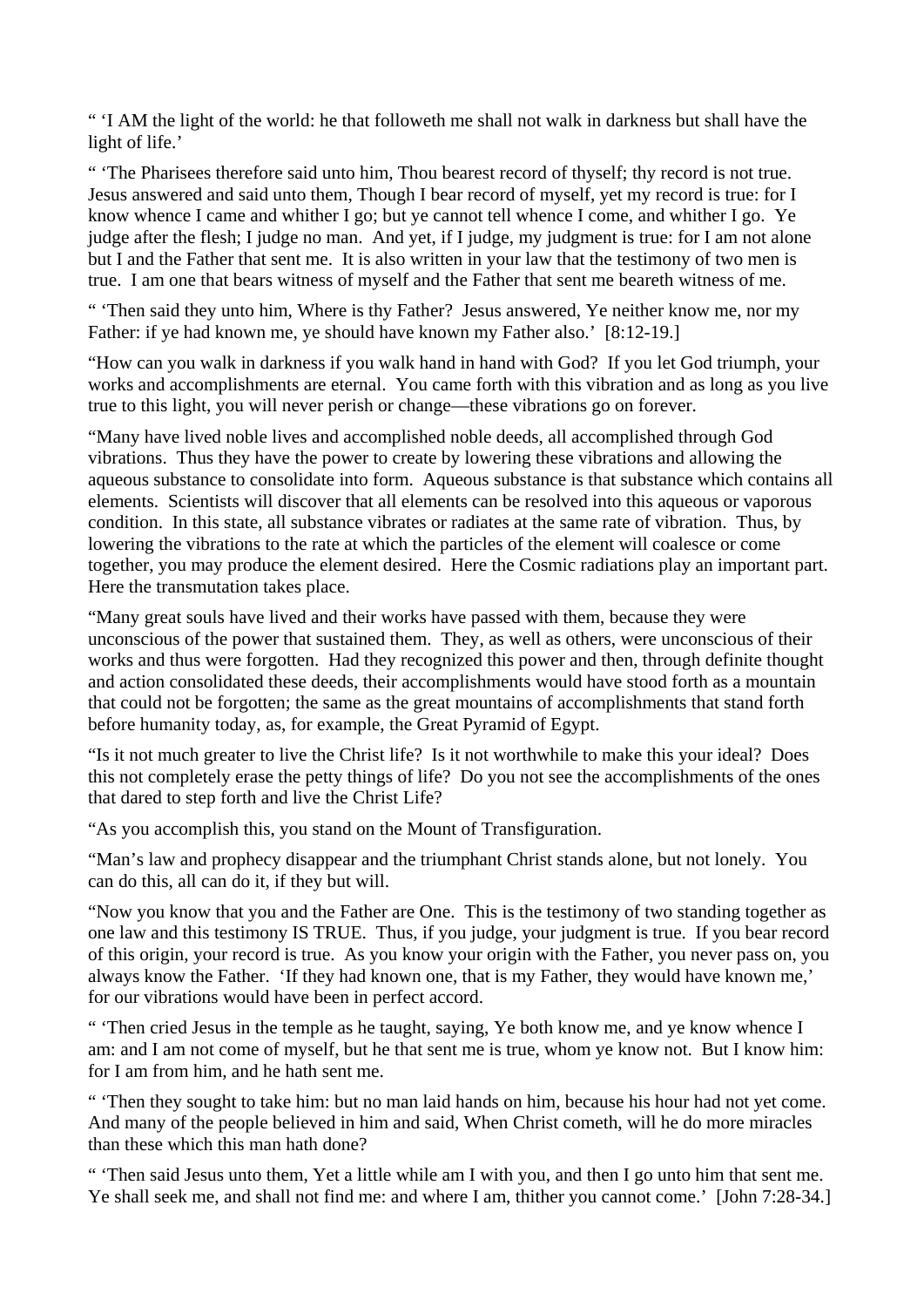"You know that the spiritual and material is merged within the Christ. Spirit knows, 'I come not of myself, I am of the Father.' The temple (body) must become a pure channel through which the Christ shines forth. When the Christ is risen in the individual, then will he do greater miracles than these which I have done. As you seek, you will find the Christ in me and the Christ in you, brothers one and all.

"Your hour shall come when the Christ appears to each one of you as an individual; then will you be lifted up into the Christ consciousness and glorify the Father as I have glorified Him.

"It is written [in Matthew 27:46] that my last words on the cross were: 'My God, my God, why hast thou forsaken me?' This is a complete mistranslation. The words actually were: 'My God, my God, thou hast never forsaken me or any of thy children, for thy children can come to thee as I have come. They can see my life as I have lived my life. Thus, by living that life, they do incorporate the Christ and become One with you, God my Father.'

"There was never a thought of desertion or separation. The Christ of God stood forth definitely, long before that hour. Had they burned my body, I could have reassembled it from the same particles that were released in the seeming destruction. Had they divided every particle of the body, it could have been reassembled instantly; there would have been no change.

"Man is so constituted that when he stands forth with the understanding of the Christ of God, he releases enough intelligent energy and that energy and intelligence so completely envelop him that, should the body be disintegrated and the life element become separated from the particles, this intelligent life principle could reassemble and consolidate those same particles in the same form in which it had expressed itself. The mould or pattern is there; it is built of, and in, the substance which cannot be destroyed. It would only be necessary to reassemble the substance and fill the mould, interpenetrated with the same life element, and you would have the perfect pattern or image as before.

"Thus, you can see that the crucifixion did not harm me; it harmed only those who attempted to harm the Christ Principle. It was an example of the fulfilling law of the Great Principle, a pathway which all humanity may follow. Thus following, they become the Christ of God, their ideal consolidated into imperishable form. Not even this body was destroyed. Its vibrations were so high that the mere act of fastening it to and raising it upon the cross was but a symbol that those who crucified me had finished all limitation which the mortal could put upon the body. The necessity for the completion of the fulfillment of mortal limitation was to place the body in the tomb and roll a great stone thereon and completely seal the tomb. Thus the cry: 'It is finished.'

"When the mortal is finished, immortality is complete. Thus it is impossible to confine the immortal body of man even in a rock-hewn tomb. The rock could have been dissolved to release such a body, had such a necessity arisen. Thus you see that the whole scene was a symbol of man's heritage."

### Chapter XVI

These gatherings continued for a number of days. It was decided that Gordon Weldon and I would stay with these people, while the chief and the others would return to Darjeeling where the party would establish headquarters, in order to assemble and tabulate the data which we had secured.

After they had departed we established our camp more permanently, as this would be our headquarters until our Chief returned in December.

Our location was at the crest of a ridge extending into the valley from a spur of the main mountain mass, at an elevation of about five hundred feet above the valley floor. The location and setting were most advantageous for a main camp, as it was readily accessible to many different places which we wished to visit.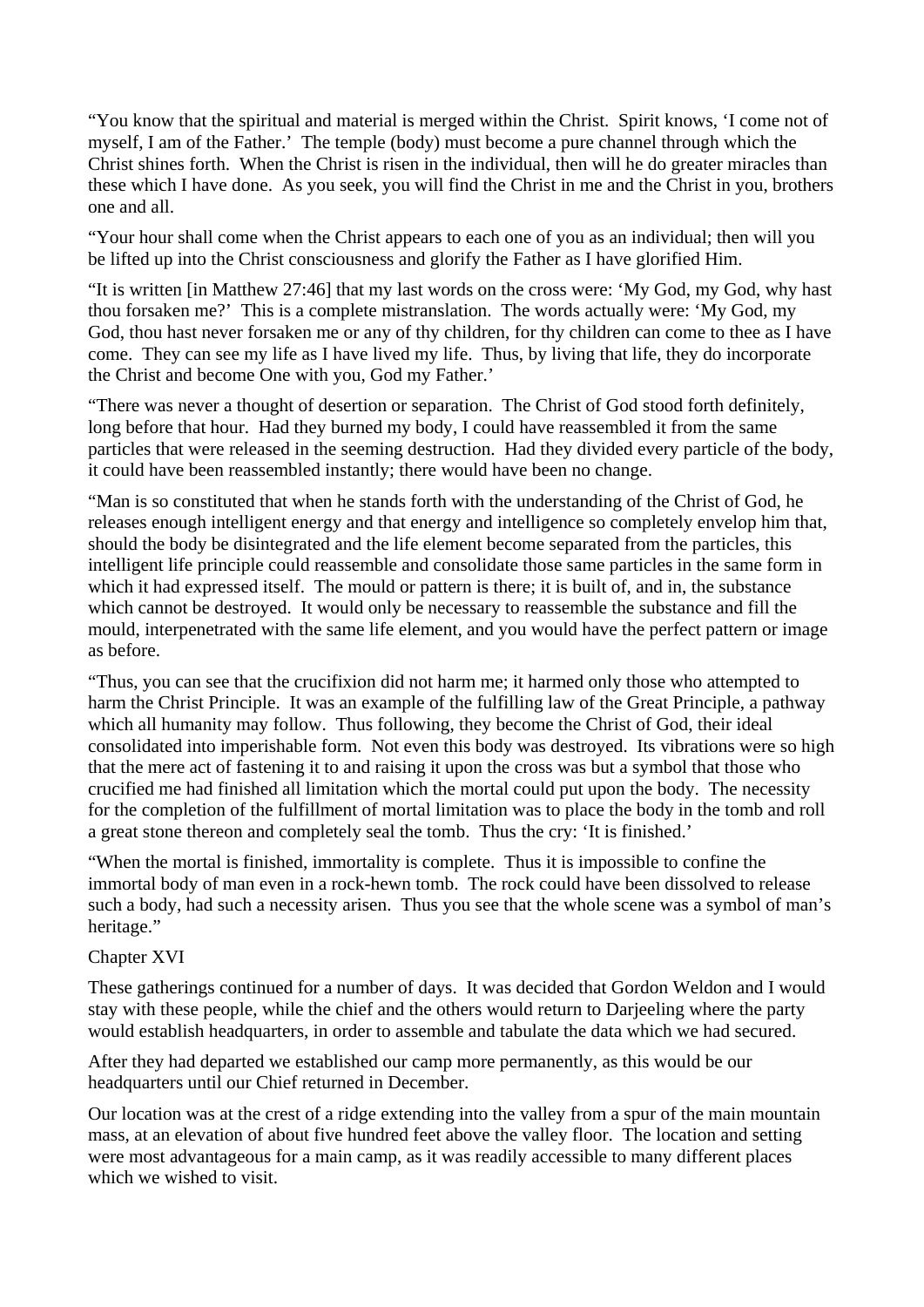The camp was in the midst of a great grove of tall, stately trees. The ground sloped gradually from the main ridge toward our camp, giving it the appearance of nestling in the center of the crescentshaped amphitheatre, with the valley as a great mural enclosing the other segment. Beyond and over the mural, the sun went down in a sea of liquid gold. Every evening this color was reflected upon the upward-sloping surface of the ridge that served as the background of our amphitheatre, bathing the crest of the ridge in a sea of throbbing, pulsing color, like unto a gigantic halo.

As one stood in silence, just as the last rays of the sun were shut off by the horizon, one could imagine a great Being with arms outstretched at the level of the shoulders, a robe of pure gold draped in most artistic folds, drawn closely around, with an aura of pure white light blazing out for miles.

One evening, as we sat near our campfire just before sunset, the sun seemed to be blazing forth with the most magnificent brilliance; so evident was the unusual phenomenon that every member of our party was entranced. One remarked to a Sanyasi, who had arrived a few moments before, that the sun was attempting to outdo itself before bidding us good night. "An auspicious event portends," replied the Sanyasi. "A mella of great souls, accompanying a most high one, gathers here shortly. Quiet please."

Instantly a hush as though from outer space seemed to settle over the scene. Suddenly a heavenly voice burst through the stillness in most melodious and heavenly cadence. Then thousands of the Kokila chimed in with a thrilling high-pitched treble that blended with the voice and song so harmoniously that one could but believe that the cantata was heaven-born. Could you, dear reader, have witnessed the scene and heard the song, I know you would pardon the superlatives.

In a moment the treble of the birds was silent, but the song floated on more majestically than ever. Then, on the slope of the ridge, there appeared two angelic female figures, robed in shimmering silvery folds, which gave a dim outline of mystically beautiful forms. So beautiful were the features, that one can only say, "Why outrage them with mere words?"

We, as well as the Sanyasi, sat enthralled, forgetting to breathe for a moment. Suddenly thousands of voices joined in the chorus; then forms began to assemble and circle about the two central figures. The song ceased as suddenly as it began and the figures disappeared. Absolute silence reigned supreme and a great form appeared as before but in a greater array of brilliant color. As the sun's rays faded, the form gradually diminished until, standing before us was a well-shaped manly form, with a perfect, symmetrical figure and flowing hair of matchless color. His body was clad in a shimmering white robe, which fell from his shoulders in layer upon layer of artistic folds; clasped around the waist was a loose silver-white girdle, the hem of his robe just brushing the grass as he advanced toward us with stately strides. A Greek god could not have looked more majestic.

As he came close, he paused and said: "We do not need to be introduced; we need not be formal. I salute you as true brothers. I extend my hand and clasp that of myself. Do I hesitate to embrace myself? Not so, for I love you as myself. Together with God Principle, we love the whole world. I am as you are, nameless, ageless, eternal. Together, in true humility, we stand in the Godhead."

He stood silent for a moment. Instantly his raiment was changed, he stood before us clothed as we were and at his side was a great Rajputana tiger. It was a beautiful beast, whose coat appeared like silken floss in the afterglow. A momentary fear swept over us, so engrossed had we been with the occurrence that we had been unconscious of the tiger's presence. Suddenly the animal crouched. A command from our guest and the tiger arose to its feet, walked forward and placed his muzzle in the man's outstretched hands. The wave of fear had swept over, leaving us calm. Our guest sat down before the campfire, while we drew close about him. The tiger walked a short distance away and stretched full length upon the ground.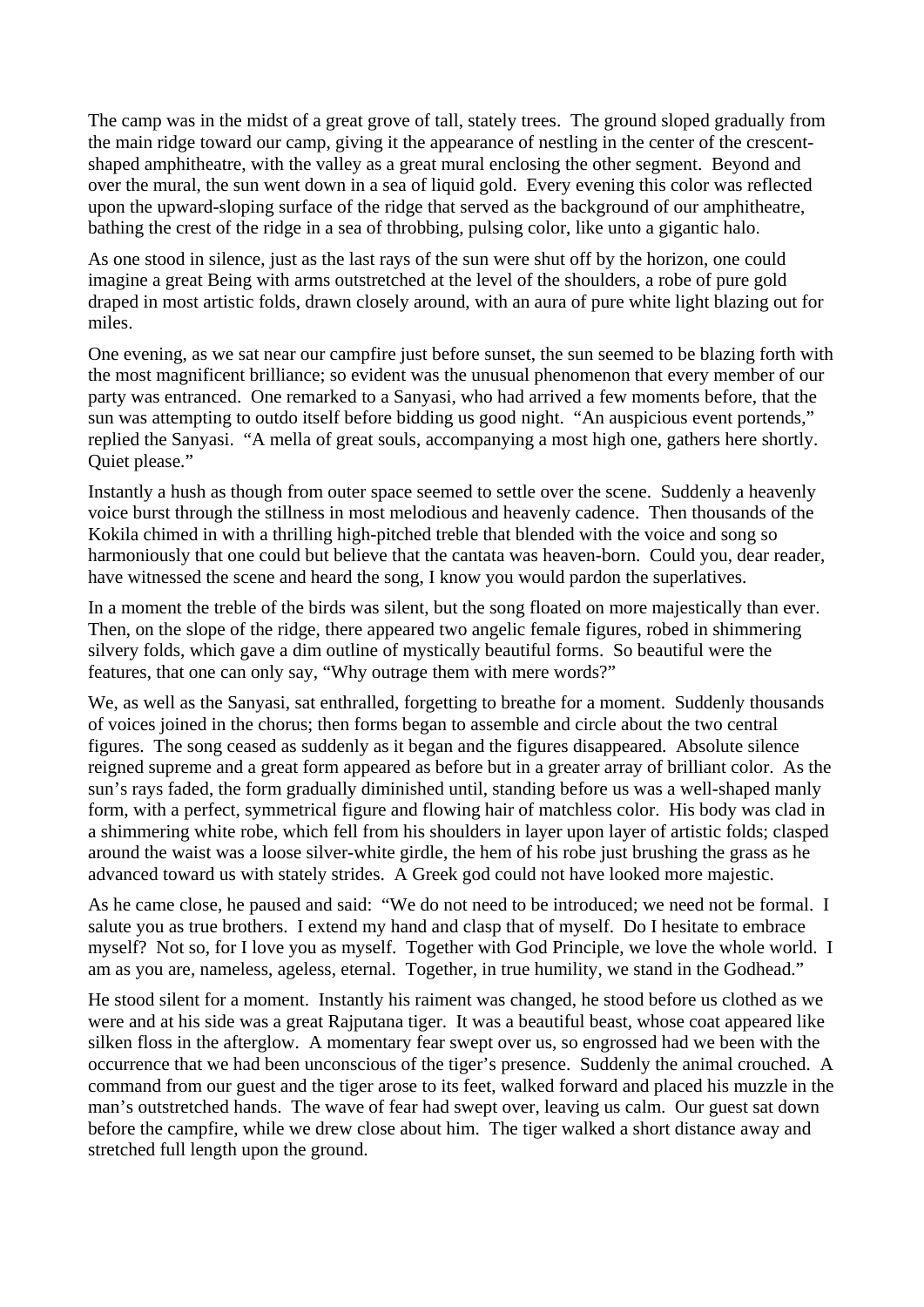Our guest said, "I have come to partake of your hospitality for a time and, if I am not intruding, I shall abide with you until the great mella." We all attempted to clasp his hand at once, so eager were we to extend a welcome.

He thanked us and began by saying: "You need not fear any animal. If you do not fear them, they will not harm you in any way.

"You have seen a body inactive on the ground before a village, for the protection of the inhabitants. That is only a physical sign to the people. The body is exposed, inactive, and at the mercy of the beast; though inactive, it remains unharmed and the people note that fact. Thus they lose all fear of the animal. The moment they have lost their fear, fear vibrations are not projected; and the animal, failing to pick up any fear vibrations, does not see the people as something to feed upon any more than he sees the tree, grass, or huts about him, as they project no vibrations of fear. The animal may pass directly through the same village where formerly he had selected the one he would feed upon, as that one was emanating the greatest fear. You have observed this. You have even observed the same animal stride directly over the prostrate form on the ground, walking directly through the village, looking for that which fears him.

"You observe the same animal walking directly between two small children less than twenty feet apart and attacking an older person that fears him. The children were not old enough to know fear; therefore, the animal did not see them."

Memories of these experiences came flooding back and we realized that we had not thought deeply enough upon the subject of fear to register its deeper meaning.

He then went on to say: "Love an animal and it must reciprocate with love; if it resists love, it will destroy itself before it can harm you. The animal is far more conscious of this condition than the human."

Glancing toward the tiger, he said: "Let us present love to our brother here and note the response."

We responded as best we could. Immediately the tiger rolled over, bounded to its feet and walked toward us, evidencing the greatest joy in every movement. The Rishi then resumed: "Approach the animal as your enemy and you have an enemy to contend with; approach him as a brother and you have a friend and protector."

The Muni who had accompanied us from the Tau Cross Temple, in Tibet, arose, announcing that he would leave us as he must return to Hardwar to serve the pilgrims that would be gathering for the mella. With an exchange of salutations, he left us. Although he had been very silent, we had enjoyed his comradeship beyond expression. There are many like him in this great land; they need not speak a word, yet you feel their greatness.

After the Muni had departed we sat down but had scarcely composed ourselves, when into the camp walked Emil, Jast, and Chander Sen. After an exchange of greetings we sat down and arranged an itinerary to tour a large portion of this country. When this was concluded, Emil related many of the interesting legends intimate with the places we would visit. Of these I shall record but one, as it relates to the district in which we were camped and had a most interesting and close association with the Maha Kumba mella that is held in this district every twelve years. To that mella and the shrines of this district there assemble more pilgrims annually than to any other district. Here assemble as many as five hundred thousand people at one mella. As this season's event would be of vast import, it was expected that this number would be augmented by hundreds of thousands. The auspiciousness of the event already pervaded the air.

Here food is provided for all pilgrims free during the mella. Hardwar is known as the Great Holy place. At Brindavan Sri Krishni lived and in this valley he grew to manhood. The district is a near-Paradise. This is the home of the sweet-songed bird, Kokila.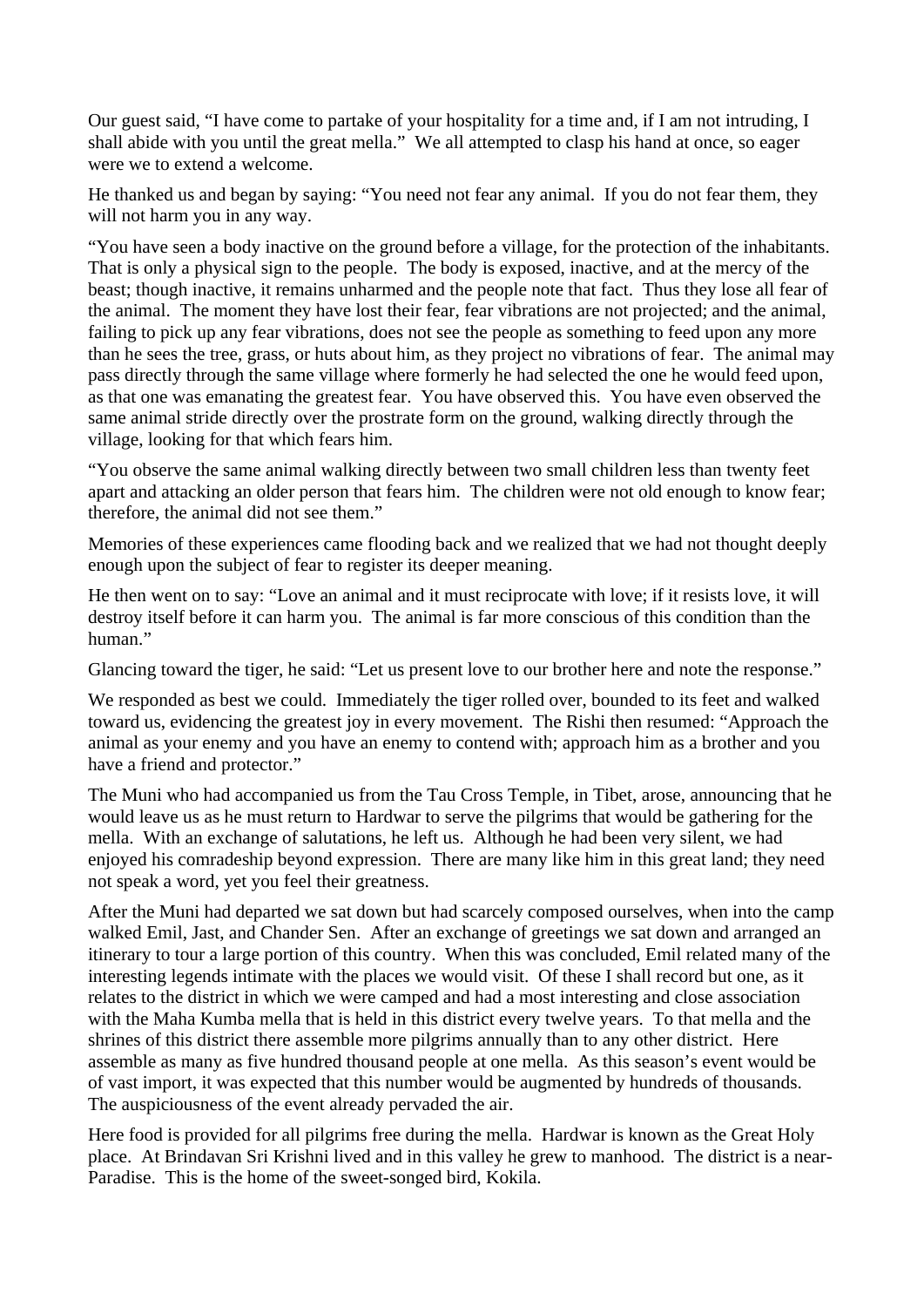In this district stand the jeweled landmarks that came into existence where fell the drops of everlasting nectar as they were spilled from the jar of Amri, nectar which was cast up from the sea after the battle of Devatos (god) and Asura (demon)—in other words, of spirituality and gross materiality. This designates the time when India awakened to the vast import of spiritual life. This jar of nectar was so precious that a second battle was waged for its possession. Such was the haste of the god to out-distance the demon that drops were spilled from the jar; and where they fell these jeweled landmarks were erected.

This is a legend that veils the deeper spiritual meaning. That the meanings of these legends are permanent, everlasting, and far-reaching will be evidenced later.

Here in this district we wandered, visiting many temples, accompanying the Great Rishi. In December our Chief met us and we traveled south to Mount Abu. From there we returned to Brindavan and Hardwar and again visited many temples where we were accorded the most intimate and cordial associations with these people's lives. These intimate associations, teachings, and occasions cannot be published. The only restriction placed upon us was the request that, should we wish to give these out, we would do so personally to groups. In fact, the request was that they should not be written but should be given orally only to those who requested them.

The assembling of this great multitude of holy men and devotees is a never-to-be-forgotten experience. Here there is no hurry, confusion, or crowding among this vast throng, all traveling a direct route to one point for one purpose. One sees benevolence and kindness on every hand and hears the name of the most High, or the Almighty, on every lip, most reverently. It is a spiritual echo down the long, long corridor of what the western world calls Time. This has no import in the vastness of the East.

One can only imagine a great concourse of four or five hundred thousand people; there is no way of counting them.

As we were sitting before our campfire on the evening of the day preceding that of the great mella, the Rishi explained to us the purpose of this great event.

Nearly all these gatherings in India have a far deeper meaning than appears on the surface or than the repetition of the legend would imply.

### Chapter XVII

The Rishi resumed: "But it is written, 'Eye hath not seen nor ear heard, neither hath entered into the heart of man the things which God hath prepared for them that love him.' [I Cor. 2:29.] This should have read, 'For them which love and bring forth the Christ of God.'

"Few understand Life's Principle or the purpose of Life. The Understanding Principle is that which stands under all things and is the principle thing. Therefore, it is a true proverb, 'With all thy getting, get understanding.' Understanding conscious purpose underlies everything. It was this that brought forth so proficiently for Solomon. He asked that the foundation of understanding be given to him and that an understanding heart be his. This opened to him such a fount of wisdom and led him to such a position of power, that there were bestowed upon him such riches and honor that he was known as the King of one thousand magnificent accomplishments. This has been symbolically spoken of as Solomon's 'thousand wives.'

"In Solomon's time, a wife was the symbol of a great accomplishment, an omniscient understanding which foresaw the whole history of the Universe and its definite connection with Humanity and each of its units. When Solomon gave out these accomplishments to his people and used them for their benefit, there were added to his store 'three thousand more' and his songs 'were a thousand and five.' 'And God gave Solomon wisdom and understanding exceeding much, and largeness of heart, even as the sand that is on the sea shore.' [I Kings 4:29-32.]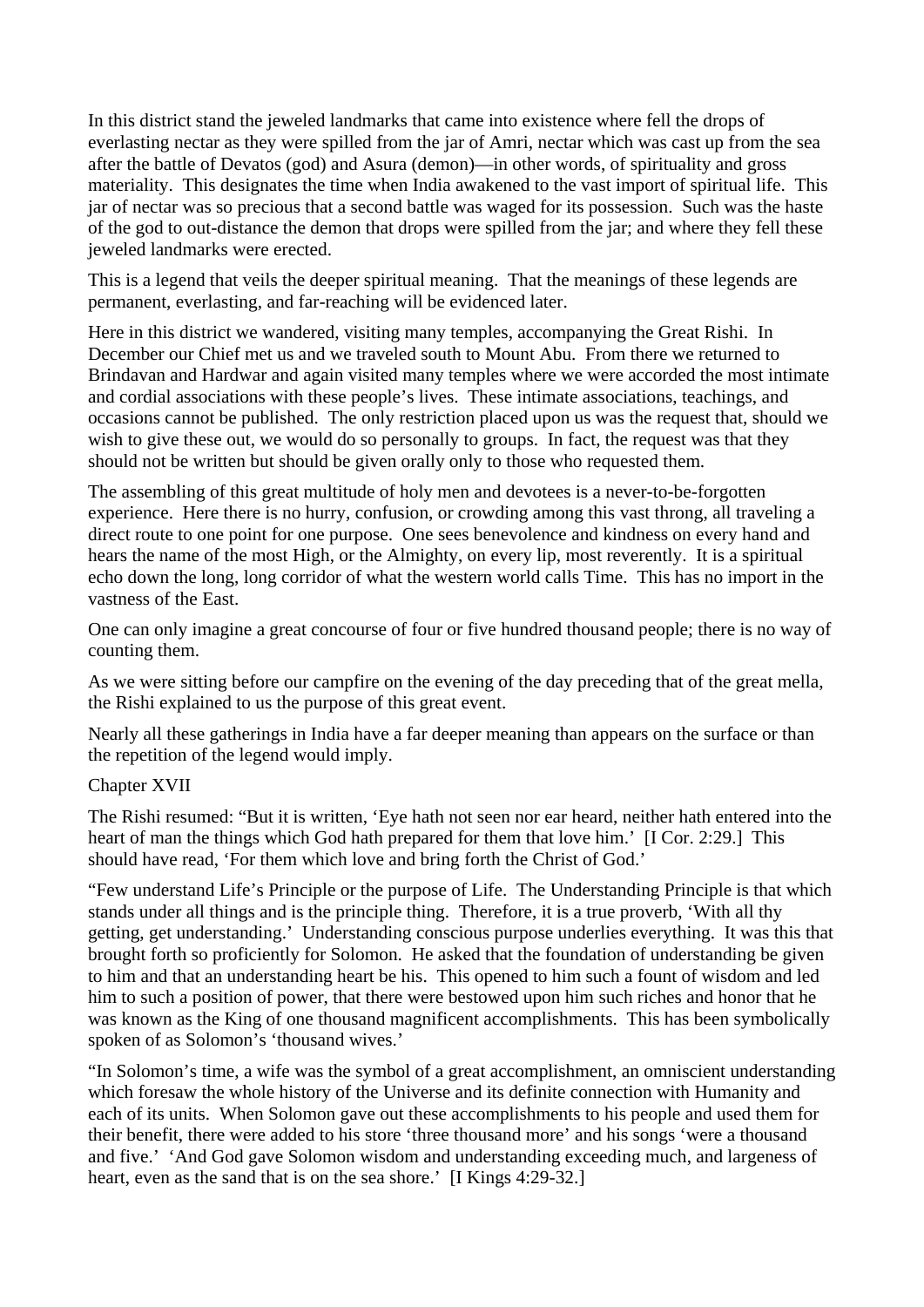"Solomon was not a king in the literal or temporal sense of the word; he was a king over himself and his own household. This kingship he did hold. From that throne he dispensed love, understanding, wisdom, justice, and abundance to all that asked for wise counsel.

At that time all humanity was asking and, in response, he received love, understanding, wisdom, justice, and abundance a thousand fold. Although Solomon ruled them with a 'rod that standeth upright like iron,' it was the symbol of law that never fails. When that which he had sent out was magnified a thousand times ten thousand and returned with the same power, the Kingdom that Solomon held, though it were the whole earth, could not contain the richness of the reward of the law or lord that knew the treasure of the Christ of God, when he obeyed the command that the Self must come forth and obey God, Principle.

"Give with no thought of receiving and you cannot compass the reward. First give love to God, then to all the earth. When that love returns it has encompassed the whole earth and is magnified a thousand times ten thousand, as it has passed through the thoughts of millions of people and each has increased it one thousand times ten thousand fold. When it returns, is there room on earth for the fullness thereof?

"This alone has released earth and heaven is the result. Harmony reigns supreme. Solomon commanded of himself that he do this with understanding, wisdom, justice, abundance, and great joy. What happened? The earth could not hold the abundance; it was earth no more, it was Heaven.

"Do you wonder that those of Solomon's day called him a great King, a God? They fell down and worshipped Solomon, thinking that he could furnish them with every needed thing. This is where they erred; they did not realize that Solomon was the example that they should follow. God said unto Solomon: 'There shall be none like you in all the earth.' There could be none like him on earth for he had released the earthly estate; the heavenly estate was his and therein reigned his people as kingly as Solomon reigned. He set forth God, the heritage of man, which they must follow.

"Could such a King condemn one of his kings to death, when by doing so he condemned himself to the same death, multiplied one thousand times ten thousand? Such a king ruled justly—not over other kings, but with kings, and there need be no pomp or glory of outer display. He need not even display his crown—all humanity knows of the crown. Such a King is a true ruler, not of the few, but with every human unit—they rule with him. This is man and God reigning supreme. This is the House of Israel, when the house becomes the tree, the root, the branch, the twig, the leaf, the flower, and the perfume that the flower emits, the very spirit of all races.

"Such a race did inhabit this earth and such a race will again inhabit this earth. I say unto you, you need not falter; heaven is here, if each human unit will but make it so.

"As men refuse to heed the call they will go out and return through birth into life, with its trials and tribulations; then through death again and again, until the lesson is finally learned—that upon the rock of absolute spiritual perception the whole human family is built.

"To such a race death does not exist nor can it again exist; therefore, Karma does not exist. Karma is but retribution for bringing into manifestation, discord, and inharmony. Substitute renunciation for retribution and you correct the cause for Karma, as it exists only in the thoughts of those determined to manifest Karma. Remove the cause or substitute it by a higher condition and the lower condition is erased. You have elevated the vibrations of your body above those which allowed Karma to exist.

"Death in no way removes Karma; neither does it destroy or erase it. Death adds to and magnifies Karma many fold, thus heaping it in great billows upon each human unit. The instant you let go of death and rebirth, you are free from death and Karma; both are erased. If erased, they are forgotten; if forgotten, they are forgiven.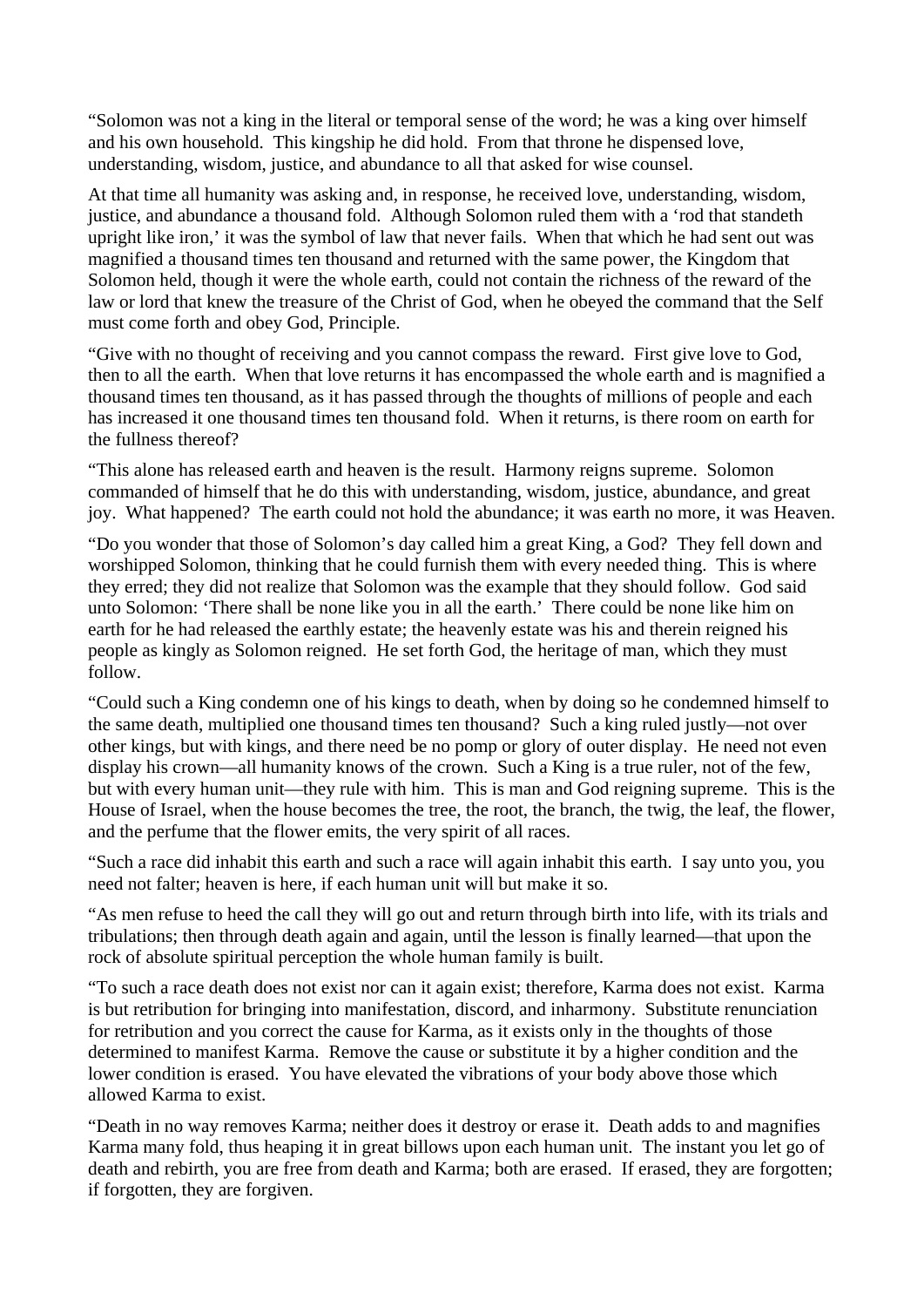"If at this stage, the absolute permanency of life cannot be perceived, thus conceived and brought into being, then there is an ultimate remedy for the mistake of death, named reincarnation.

"Reincarnation is but a guiding light on the blind trail of death. When this light leads, death may be overcome through round after round of earthly experiences. Then, through the lessons which those experiences teach, we arrive at the accomplishment of letting go of man-made conditions of creed or dogma that have been imposed upon us. Then we may again step forth into the full glory of God, into the light that is shining just as brightly, which has only seemed dim because we have wandered farther from the Father's House, the house of our own true self unalloyed by man-made creed and superstition.

"As we again approach the House, the light shines forth brighter with each advancing step; and, as we enter, we find it aglow with light and with the same warmth and beauty which only seemed dim through our outlook. There again we shall find quiet, peace, and rest; and in these we may feast at will. The same would have been ours had we entered the House before we wandered, creed and superstition-bound. At the end of the trail all is forgotten and forgiven as it could have been before the beginning.

" 'Stand ye still and see the salvation of the Lord within you.' Stand completely still in the physical and see the complete salvation that the Lord Christ of God, standing forth as your true self, can give you. Thus, I perceived and stated the law that Abraham made use of so long ago. It is just as true this day as it was at that time. Manifestations take form as they are conceived in thought, word, or action, according to your belief. If the thought is not good, the remedy is, 'Change your thought. Call those things that be not, as though they were.'

"There are many mistakes in translation from the original texts to the context of your Bible, as well as many false prophecies. Many of these were brought about through lack of understanding of the characters and symbols with which the translators were dealing.

"These are excusable, as the translators were conscientious and their conclusions were presented as ably as they were able to comprehend them. The greater majority, however, were base falsehoods, perpetrated deliberately to mystify, to mislead, and to subvert the original gospel of the House of Israel.

"The first name was Is-rael, meaning the Crystal or pure white race, the first race that ever inhabited the world, the original or root race from which all other races sprang. This race was also designated as a pure light race, race, in many instances, meaning ray or beam. From this race sprang the Aryan race.

"The greater portion of this subversion of the Bible came about or began in the first and second centuries A.D. and this onslaught was directed in particular against the books of Daniel, Ezra, and Nehemiah. These misrepresentations were extended to the early works of Josephus and other books. They show conclusively that they were purposely perpetrated to hide well known data that existed at that time and instances that happened before that period. These falsifications were also instituted to destroy the definite chronological system and history preserved by the Israelites from the time consciousness began. Thousands of false histories of true events were written and substituted for originals and large portions of true historical data were distorted and effaced.

"The Aryan Race, a direct branch of this race, used this same chronological system and it has been preserved by them in its purity. Through this system, these forgeries and substitutions can be readily traced. Thus, we are in possession of true and complete Hebrew chronology. We know these falsehoods were extended to Solomon and to his household of wives, as well as to many others of the Ten Tribe House of Israel, its leaders, teachers, and counselors.

"After the division of this Ten Tribe House into two, the root kingdom was known as the House or Kingdom of Israel. The other was known as the tribe of Judah. While this tribe was of Israel, they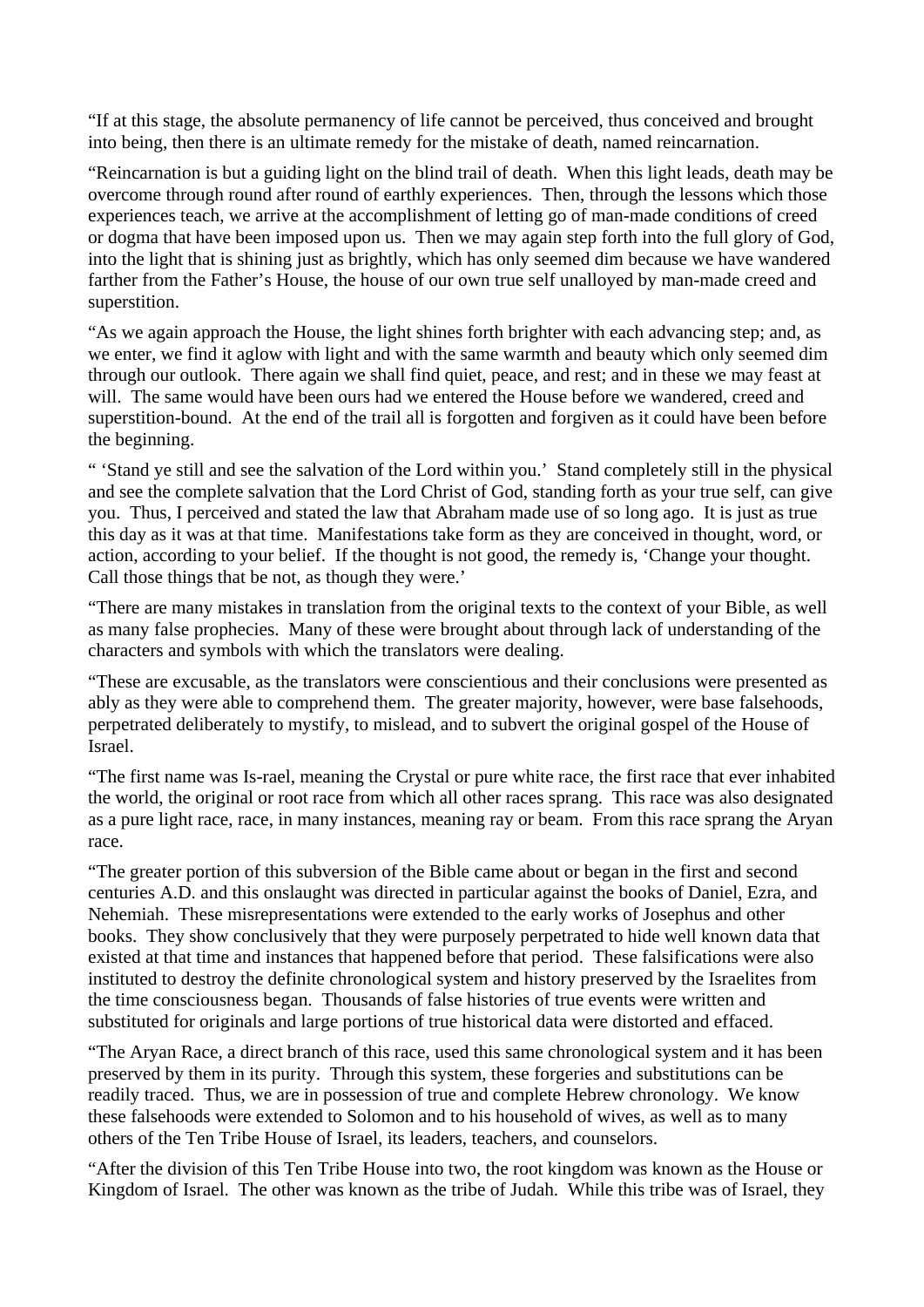were by no means all Israel. To hear Abraham, Isaac, and Jacob referred to as Jews is not only common error, but subversion; as only the descendants of Judah and those that came after, could be called after his name 'Jews.' The term 'Jew' was never applied to the Ten Tribe House of Israel nor to the twelve tribes of Israel.

"The Israelites were not Jews but the Jews were a tribe of the Israelitish Nation.

"When the tribe of Judah left Palestine and went into captivity, the name 'Jew' was applied to their tribe. Those that are known to us today as 'Jews' are the remnant of the tribe of Judah that returned to Palestine after they were released from captivity. Many of them had mixed their blood with the surrounding nations. Those that call themselves 'Jews' today are less than one-third-blood of the real tribe of Judah.

"Wherever the Jews have lived and mingled with the Israelites or Aryans, they have flourished; and it is to these nations that they owe their hardihood. As time goes on, the Jews will see that it is to these nations that they will be obliged to turn for protection and succor and it behooves them to keep their house in order.

"That part of the tribe of Judah which joined the Israelites in their migrations through Europe are not a part of the race that are now known as the 'Jews.' That portion can in no way be distinguished from the other Israelites that settled in the British Isles and elsewhere and along the shores of the Mediterranean Sea, as through inter-marriage and environment they have all lost their tribal characteristics. I was of this race; therefore, I know.

"The Jews are with us; we can trace their history step by step, down the ages, from the House of Judah to the tribe of Judah, and down to the present day. They are one of the standing signs of the great race that has assisted in preserving the God ideal, until all races are restored into one race, with the Christ of God the controlling factor in each unit of that race, as it was before the great race began to disseminate and divide.

"It is not difficult to trace the migration of Israel from Jerusalem. The trails of those who settled in the British Isles are readily distinguishable. Likewise, that of the tribe of Dan. Their name and history, also the places where they settled, identify them. The Danube River, named from the tribe, is an open roadstead today, through which, after disseminating into tribes, divisions of these tribes came to Britain later as Danes, Jutes, Picts, and under other names as well. Thus, they went into Scandinavia, Ireland, Scotland, and other countries and, under these various names, they came to Britain and thence to America. As they reached America, they are in their former homeland. In this land of their origin, they are fast losing their tribal identities and are changing their language into the one language and that language will be the one which they spoke when they departed.

"They have wandered from home for a long, long time, but they are back again to their homeland; and that land extends to South America, Australia, New Zealand and the South Sea Islands and is as far flung as Japan and China.

"The Japanese and Chinese have migrated but little. They are divisions of a vital race that migrated from the motherland of Mu long before the disturbance that caused the mother continent to sink. They were called Uiguar or wandering tribes and are the progenitors of the Great Mongolian races. It is in this homeland that the white race achieved the highest civilization. They used emanating and radiating energy and released the energy of the atom to do useful work. They also developed levitation; thus they transported themselves from place to place. Their philosophy was entirely free from pagan worship, creed, dogma, and superstition. They worshipped true Principle as flowing through all humanity, man as divine as God.

"Israel-Arya is the symbol of the single and wise kingship and culture. From this race came the Bible and to this race its highest precepts were addressed.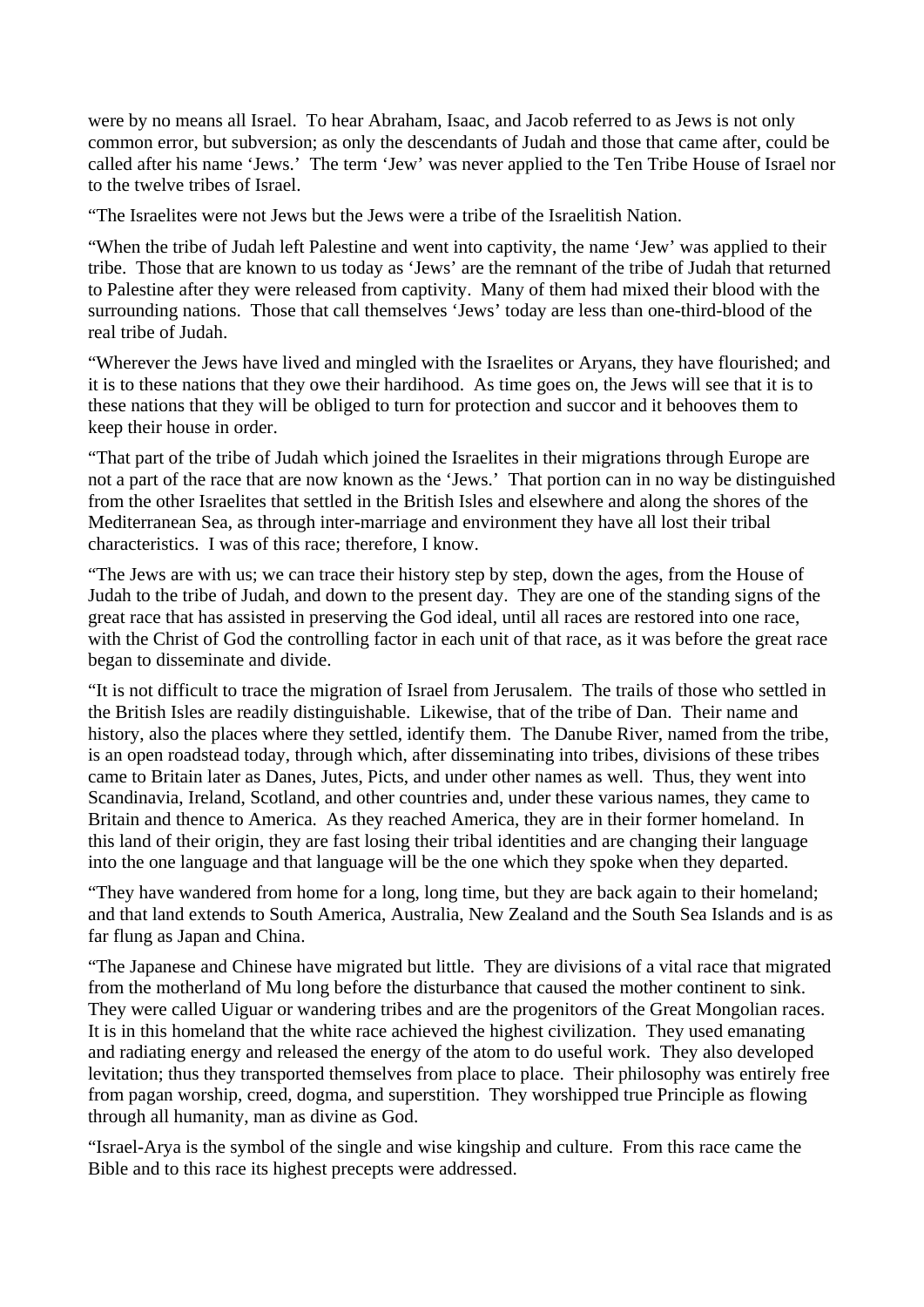"The Christ in man was their ideal. This was the torch that bore the light which was always aflame, the head of the scepter. To fan this flame and keep it glowing ever brighter, that man may never forget its precepts, those precepts were not only recorded in one Bible but in twelve Bibles.

"To guard against destruction or subversion, people built twelve corresponding Bibles in stone and located them throughout the Motherland. In order to bring them together under one head, thus making the precepts everlasting, they built the Great Pyramid; thus proving that the Christ, the foundation of civilization, was solidly established on earth among men and could not be defaced or erased. It would last forever, not only as a beacon that would hold high the light, but as a reflector for that light. It not only reflected the light but gave forth the oft-repeated command, 'If Humanity has lost the light, go within; there you will find recorded the precepts that will renew the light so that it may shine forth from you, the lost sheep that are wandering bereft of light.

"With God, all that wander without the light (life) are sheep that have strayed from the fold. The fold is always there to behold and return to. The Christ, the shepherd, awaits with the lighted torch upheld for those that will enter therein. Although it has been hidden through the ages, it is always there for those that come, seeking the light.

"It is the first expression from the Cosmos. The voice, the word of God, comes forth. Here is LIGHT. LET THERE BE LIGHT, the vibration flashed forth; with those vibrations came LIFE. That Life is never separate from God, is witnessed by the fact that this Great Pyramid, with its foundation well established on earth, rears its head, uncrowned, to the skies.

"When man accepts his true heritage, Christ and the fact that the Christ of God is his true self in full dominion, the crown or capstone will be placed; then will it stand as an everlasting witness to the fact that man will never again wander from the fold.

"The Great Pyramid is a Bible in stone, an indestructible bibliographical record portraying events of attainments and wanderings of God's chosen peoples. This does not mean just one people but *all people* who accept the Christ light. Neither does it give those people license to act and be less than Christ-like. It stands as a witness, lest humanity or its units wander away and forget, and dim this true Light, that from their midst would come forth One who had the determination fully to portray the Christ and with torch held high, aflame with light, would lead as the Christ within should lead.

"For ages, civilization has been going downward. In fact, so long has the great race trod the dark path, it appeared that this great race would lose its identity and revert to savagery and barbarism entirely. It was recognized that only a few were holding fast to the pure concepts that belonged to humanity, and that these few must withdraw into seclusion, in order that they could more readily come together, concentrate, and send out the light for the protection of humanity as a whole.

"Through this group, teachings were promulgated that the world needed a Savior, a God-man, who could and would step forth and, through thought, word, or deed teach and show humanity first through its units, then en masse, that the Christ still lived in them and was just as vital as ever, although inactive.

"The Christ light had been submerged by them because of their ignorance and refusal to live a Christ-like life. Through the spoken word, prophecy, and the heralding of groups and individuals, the proclamation was sent out to humanity that the Most High had appointed a Savior, who would again live true to humanity's highest concepts, and that a Savior would come forth at an appointed time.

"This was an edict of the Most High which the Godhead poured out through a group of human units. Those units saw that, in order to attract men to the Savior who would come among them, it would be necessary to set an appointed time for His advent and that all should be instructed as to the method and purpose of His coming, even fixing the exact date of the crucifixion.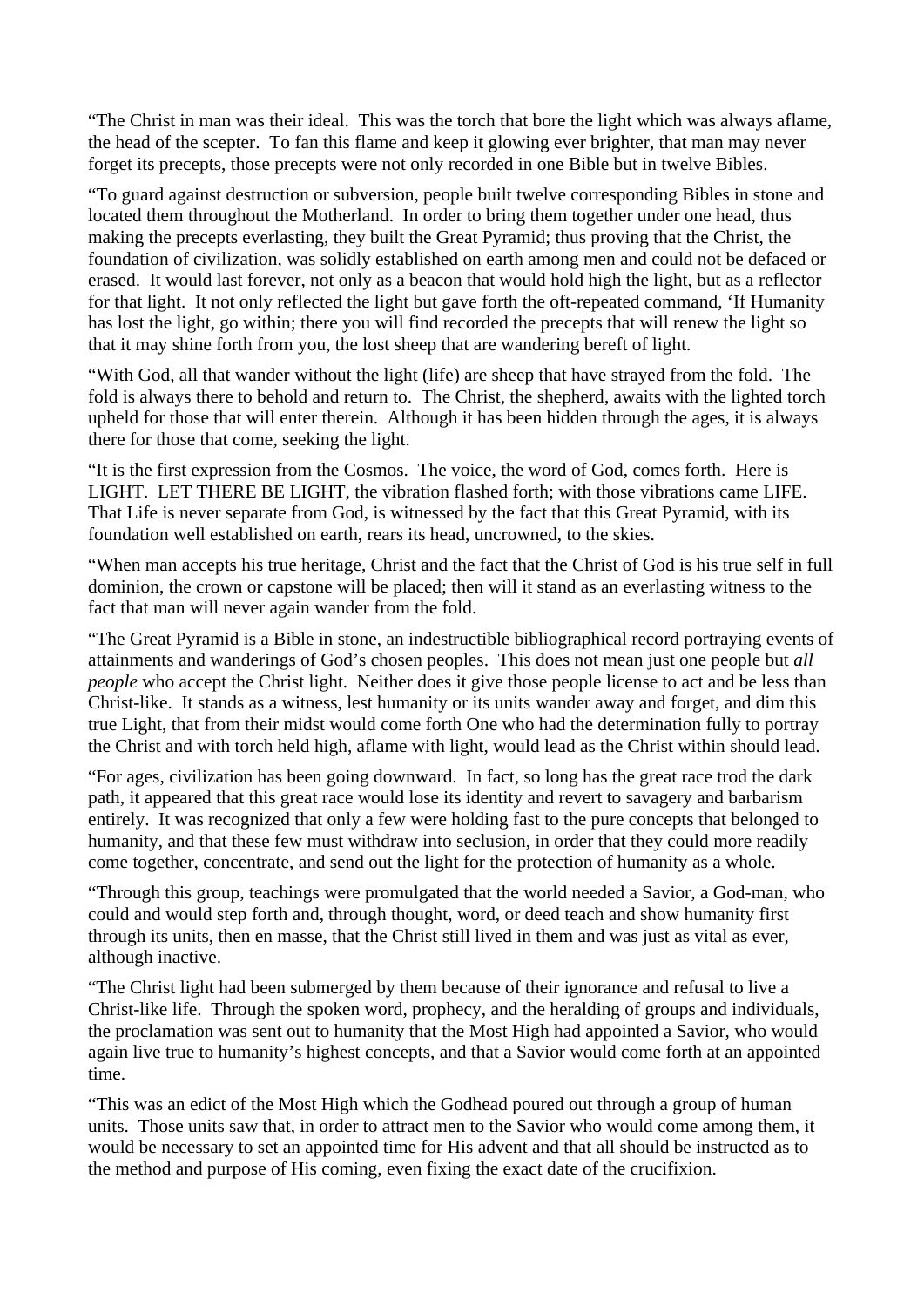"This was not only necessary in order to give His teachings greater weight and vitality, but it was necessary to bring humanity's thoughts back to a focal or central point, as the majority were wandering entirely after strange gods. Humanity had gone so far afield that spiritual death was imminent. Thus, it was proclaimed that the Body of this Messiah or Savior would be slain and that his body would be placed in a rock-hewn tomb and a complete resurrection would follow. Thus, humanity would again be shown that they could turn from being the 'sons of men' and become the Sons of God—the Christ of God always dwelling One with God. Thus, by living the God life, man would never go back into the welter; peace and good will would reign on earth. It was also written that this condition did exist and was before all things and that He would teach them man's true heritage. Thus He did exist and was the Hidden One of the ages; and through the precepts that He taught, flowed the fountain of God's providence and the full fruits of the earth that were for man's free use.

"There prophecies had become paganized and subverted before the advent of Jesus; and this subversion has extended to this day, leading many to believe that the basic elements of Christianity had been borrowed from previous religions, instead of knowing that it has always stood forth and accomplished humanity's highest ideal.

"The body of the mother, the one who would bring forth and nourish this Christ Child, and the body of the father who would stand as a physical protector, were also prepared for this immaculate birth, each complete yet united as one, to watch over this child who would grow into maturity among those he would teach.

"The mother was Mary and the father was Joseph, both representing the descendants of David, the true light-bearer; from the seed of Abraham, meaning Ah Brahm, the bearer of the complete light from the great Cosmos.

"The sons of man had reverted so low in the scale that the vibrations of their bodies were below those of the animal. By stepping forth and presenting the long-forgotten Christ, He knew full well they would attempt to ravage his body in a greater degree than the animal would. Unless human perceptions are guided by the Christ light, they will sink lower than the animal.

"He knew He must be so definitely at-one with the Christ in His dominion that they could not touch Him unless He chose. Thus, He was fearless in choosing the role. Such an One choosing this role must be humble, knowing fully that such is the role that all have followed through their Christ life.

"This gathering consolidates this idea more definitely. You can observe the silent influence wielded through the thousands of humble souls gathered here. You can calculate this fully by taking for the basis of your deductions the fact that one man, standing forth in his Godhead, giving forth in fullest measure, conquers the world and death is no more. Add to this the influence of one more who is as powerful, the influence of the two is four-fold greater than the one. Then multiply this by the numbers gathered here and you can realize the power that is radiating forth to the whole world from this multitude.

"With such a power center in full radiation, the world is reborn, revitalized, and renewed instantly, whether the units of humanity realize it or not. Such an assembly has gathered in stated locations throughout the world every twelve years, far down the ages, long before Neptune threw off her mantle of God. Their numbers were less in the earlier days, but the radiations going out from the groups have attracted others without an audible word being spoken.

"The first small group grew into a multitude; then one from that multitude formed another group, and so on, until twelve groups were formed; and this is the twelfth or last group, making thirteen in all. This group has assembled to consolidate and unite the twelve with the first group, making thirteen united into one complete group, yet meeting as the original groups have met, in different places, to facilitate the accessibility of the assembling places.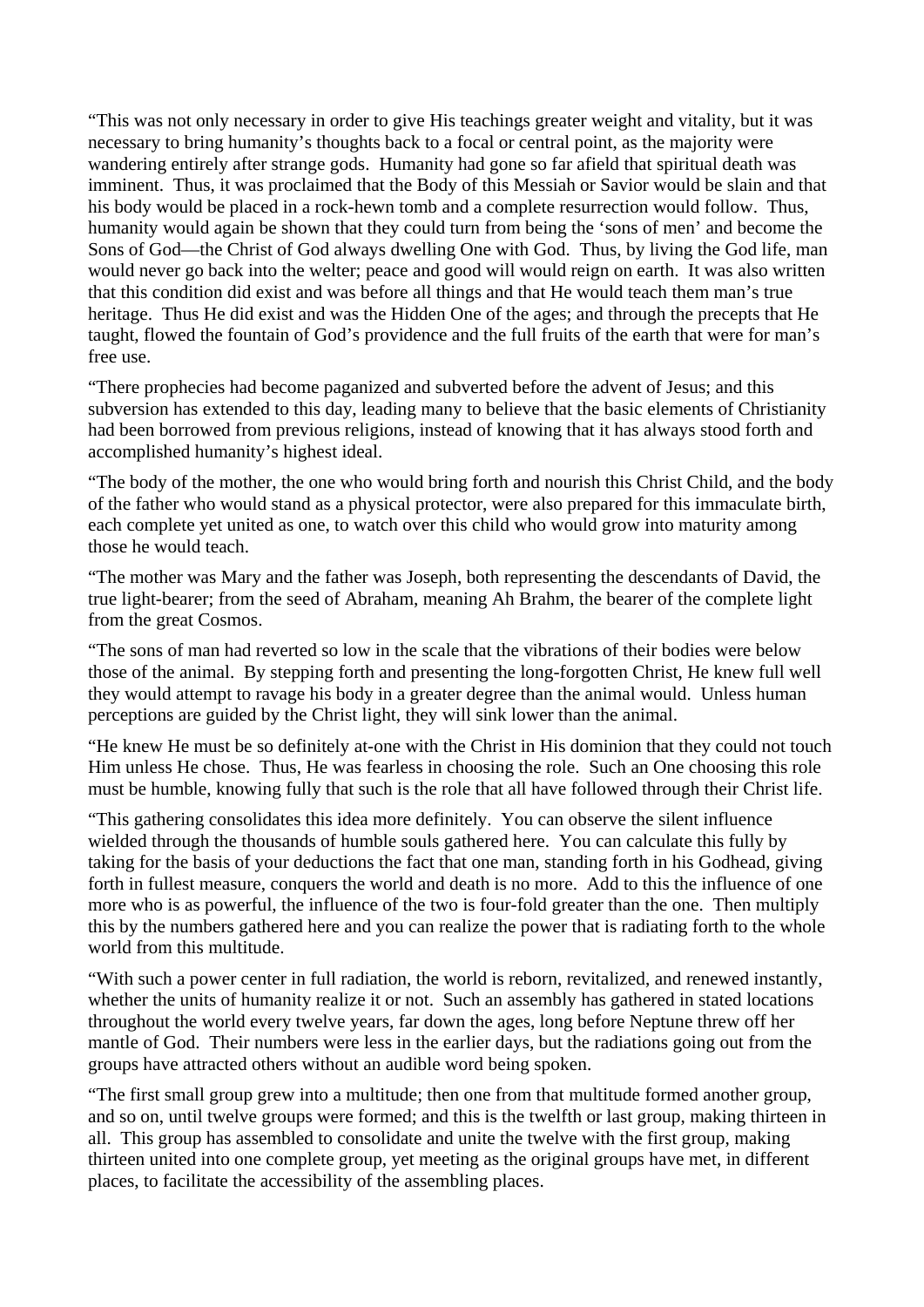"There is no attempt at definite organization; neither are there any hard and fast rules adhered to. It is only organized as each individual is organized within and, through that organization, is drawn to one of the groups. The location of the assemblies has never been revealed to people in general, which proves that there has been no attempt at organization.

"The assembly which will gather at twelve o'clock tomorrow will fully consolidate all the groups under the first group, the twelve building a pyramid symbolizing the completion of the Christ ideal in man, the thirteenth constituting the capstone or crown.

"All the thirteen groups will assemble as separate groups in the same location as before; yet the assembling of one or all of the groups will be the same as though all were meeting with the head group, which will be accomplished tomorrow.

"Aside from just assembling for consolidation of the thirteen groups into one group, twelve from each of the twelve groups will go out to assist in forming twelve more groups. Multiply this by twelve, which will be one hundred and forty-four groups. When these groups are augmented by other units of humanity, they will again branch out into groups of twelve. Thus a pyramid formed of groups in the order of twelve will be erected until it encompasses the earth.

"The only requisite necessary to become one or a part of these groups is first to present the Christ ideal to yourself, then give forth Christ to the world in thought, word and deed. You are then one with this whole great group and where you meet God, they must meet with you, in your home, your own sanctuary, be it in the most remote part of the world, on the mountain peak, or in the busy marts of trade. One with God is the determining factor always. The instant you lift your thought to the Christ, your body responds to the Christ vibration; then you respond to the same vibratory influence that is emanating from this vast throng and the multiplied energy of its numbers picks up your Christ ideal and spreads it broadcast to the whole world; and your influence is carried on and on with the combined whole in a great tidal wave of thought.

"Thus, instead of remaining in the former seclusion, these precepts will become world-wide. To such a group there need be no head, save the Great Godhead of the whole human race; no form, no sect, no creed is necessary.

"Declare you are the Christ and command the self to live true to this ideal concept in thought, word and deed; thus you do conceive and bring forth the Christ. These vibrations once established are never diminished, though the unit or individual be unconscious of their existence; but if you keep on and on, you will become conscious of these vibrations—which is a far greater experience than any other could be. Thus, the focal point which is established is true and can never be erased and to this point every human unit must eventually come. To such the whole wide vista of the Universe is opened and there are no restrictions added to or imposed upon the individual. The vista imposed by the human vision may be outside these vibrations, but it may be brought within the range of vibratory vision. There may not appear to be an individual here within the vibratory ray which the human vision imposes, but each is here and we recognize him. You, who have walked or ridden all the way, have at times glimpsed this fact or you would not be here.

"With such a united humanity, can the battle of Gog and Magog or Armageddon be fought? Can man-made manifestations of law bring forth a force that will trample over God Law, which is ruling above and co-existing with all force? Here but one God-man need say, 'NO,' and it will be accomplished, as all are in unison and respond in unison. No force need be exerted. The force to harm that those in the lower vibrations are sending out can be concentrated and returned to them with true love and blessing. If they resist, they will but destroy themselves; and those who are returning the love force need not so much as lift a hand.

"These groups stand as the Great Pyramid has stood, indestructible down through the ages, as a witness, in stone, to humanity that the Christ in man was fully established long before man's advent, and that man as the Christ has never been separated from the Godhead. That this Great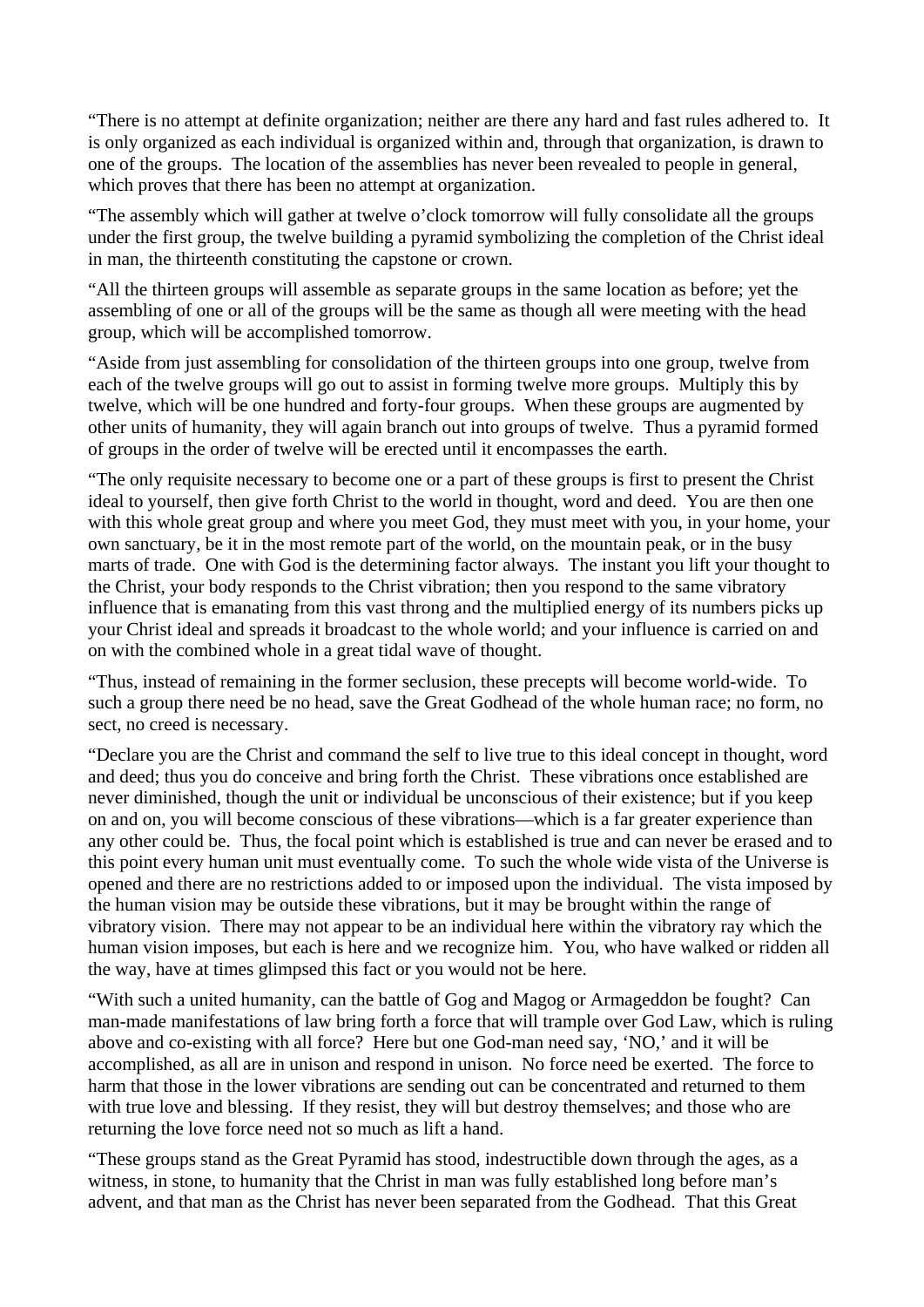Pyramid is such a witness is fully established by its age and purity of form, construction, and intellectual value. It has been preserved and mentioned as the Great Pyramid throughout millennia. All the scientific information that is imbedded in the huge mass was not placed there for the advancement of science, as men must be well versed in science in order to interpret its knowledge.

"Its great antiquity and wonderful structure have set it aside as a mystery to mankind. Within its mass is exposed the secret of the Universe; each delineation is in precise terms and methods of exact science. This was pre-ordained and is working toward the harmonious consummation of man standing forth as the Christ of God, completely amalgamated with God. The culmination of this accomplishment will place the capstone upon the Great Pyramid."

# Chapter XVIII

As the RISHI finished, a number of people walked toward our camp and Jesus was in the group. We had noted that they had gathered on the slope of the ridge a short distance from the camp but had supposed that they were gathering for a private conference, as these gatherings were in evidence all about the countryside.

As they approached, Weldon arose, stepped forward, and clasped both of Jesus' hands. There was no need for an introduction, as they were all close friends of the Rishi and Jesus. As for ourselves, we felt like little atoms ready to take root in any niche where soil presented itself.

All gathered around our campfire. Weldon asked Jesus if he would talk to us of the Bible. This met with a most hearty approval from all and Jesus began:

"Let us consider David's prayer in the twenty-third psalm, 'The Lord is my shepherd, I shall not want.' You will note this was not a prayer of supplication. Do you not see that the real meaning implies that the One great Principle is leading us into the way we should go, or Great Principle goes before on our pathway, and thus we make the crooked places straight? This Principle prepares our pathway as a shepherd does for his trusting and dependent sheep; thus we can say, 'Where Our Father leads I am unafraid.'

"The good shepherd knows where everything is located that is good for his sheep; thus we can say, 'I shall not want.' With David we can say, 'I cannot want,' for I AM is guarded against every ill.

"Every want of our physical nature is supplied. Not only shall we be well fed in the green pastures but there will be an abundance to spare. We rest in complete assurance that every desire is already fulfilled and provided for. We can let go of every weary sense and say, with David, 'He maketh me to lie down in green pastures, He leadeth me beside still waters.' The blue of their quiet depths gives great peace to our minds and our troubled consciousness is stilled.

"With body and mind at rest, the heavenly inspiration of the most high Principle floods our souls with the pure light of life and power. The light within us glows with the glory of my Lord, the law wherein we are all one. This radiant light of spirit renews our understanding; we stand revealed to our true selves, so that we know ourselves as one with the Infinite and each is sent from this Principle to manifest the perfection of the Father Principle. In the quiet calm of our souls, we are restored to our pure selves and know that we are whole; thus, 'He restoreth my soul. Yea though I walk through the valley of the shadow of death, I will fear no evil.' In the fullness of the bounty of this God Principle, what can we fear? Here we rest our physical natures, God quiets our minds, God rests our souls, God illumines us for service; therefore, with this perfect preparation from within, what outer tests could cause us to fear that any evil thing could harm us? God is in the midst of every one of us; to each he is an ever-present help in time of trouble. In Him we live and move and have our being. We say with one voice, 'All is well.'

"Now each can say, 'God love leads me directly into the fold. I am shown the right path and corrected when I stray from this fold. The power of God love attracts me to my good; thus all that would harm is shut from me.'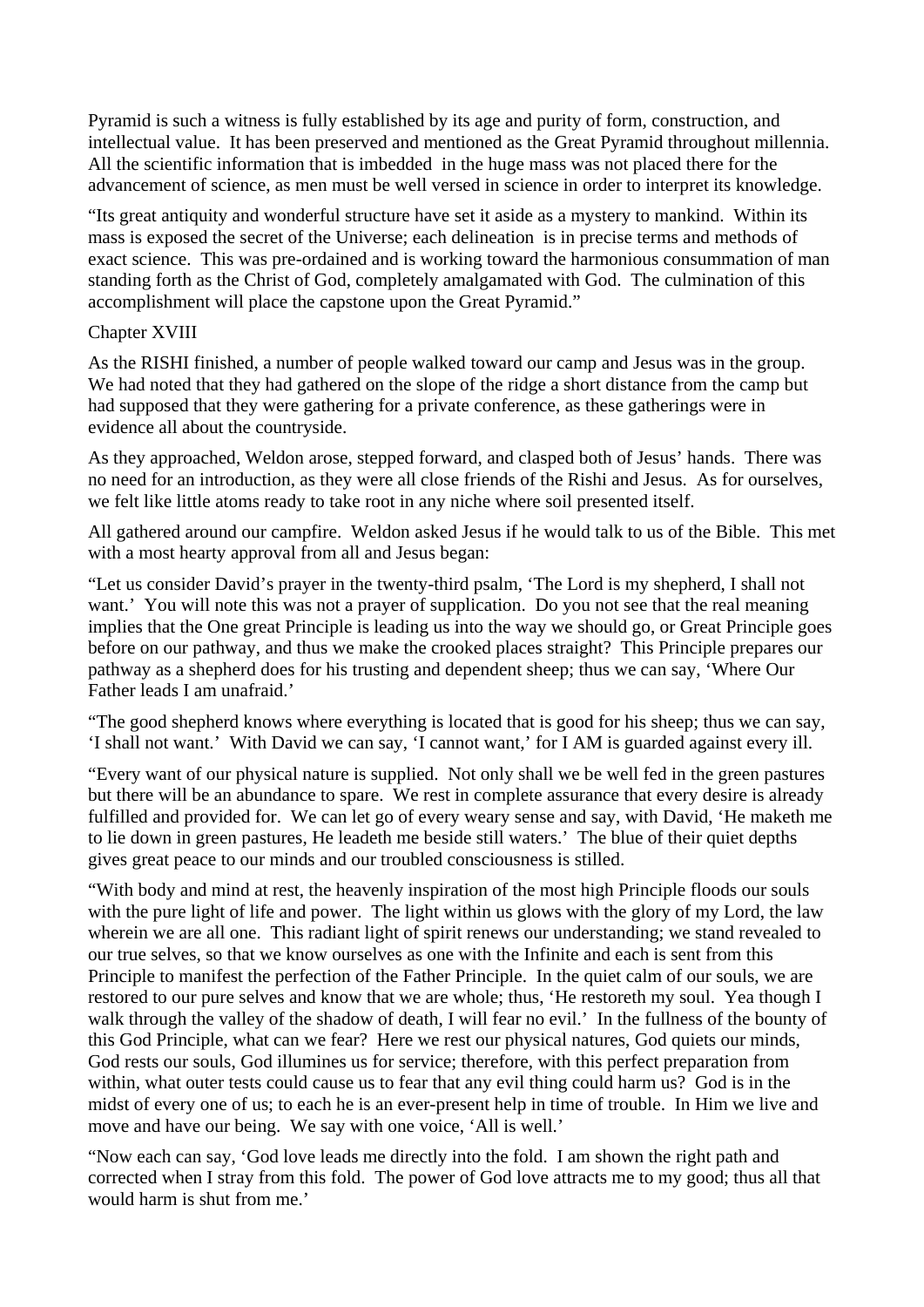"Now, with David, each can say, 'For thou art with me, thy rod and thy staff they comfort me.'

"In first taking up this work and perceiving the truths or the fundamental scientific facts underlying all life and the way of attaining thereto, you take the first step, and the exhilaration and enlightenment are so far beyond anything you have hitherto experienced that you decide to go on in the work. Then doubts, fears, and discouragements are allowed to creep in and your on-going seems to be retarded. You struggle first one way, then another, and you seem to be losing ground. The struggle seems to be too great for human beings to accomplish and you begin to look at the failures all about you.

"You say God's children are dying on every hand and none within your generation has accomplished the ideal of everlasting and eternal life, peace, harmony, and perfection which I idealize. You say that accomplishment must come after death; so you let go and find for a time that it is much easier to drift on and on with the human tide on the downward trend.

"Again, the race consciousness has had another setback; another who had a great spiritual enlightenment and understanding and could have succeeded, has failed and the race consciousness has another binding hold upon humanity. Generation after generation gives it a still greater and tenacious grip. Is it any wonder that human nature becomes weak and frail; and each in turn follows on and on, in the same eternal treadmill, the blind following the blind, on and on into eternal oblivion; and into the great vortex, where not only the body is forced into dissolution and decay, but the soul is ground between the never-relenting millstones of human perception and mistakes?

"If you would realize, as I did and as so many have done, that it is far easier to work out your own problem in one earthly experience than it is to go on and on and accumulate a race consciousness of good and evil that soon becomes an encrusted shell; that has been added to, layer by layer, upon an encrustation by each succeeding experience, until it takes superhuman force and sledge-hammer blows to break the shell and release your true self.

"Until you do break the shell and release your true self, you will continue to be ground in the same vortex. You can work until you have released yourself sufficiently to get a glimpse of the horizon's 'grander view.' Here again you cease to struggle, your mental vision is cleared, but your body is still encased in the shell. Realize that the newborn chick, when its head is free from its shell, must still go on with the struggle. It must be entirely free from its old shell or environment before it can grow into the new, which it has sensed and perceived as soon as it has broken a hole through the shell once encasing the egg from which it grew.

"You fail utterly to see that I, as a boy working at the carpenter's bench with my father, perceived that there was a higher life for the God-born so-called human being than to be born into a human existence for a short time and, during that short existence, be ground between the millstones of man-made laws, superstitions, and conventions and thus struggle on through that existence for perhaps three score years and ten, then pass on to a heaven and a glorious reward of harps and psalm singing that could have no logical existence except in the gullible minds of those preyed upon by the priesthood of my day.

"You fail utterly to see that, after this great awakening or realization within myself, it took long days and nights of struggle in seclusion and silence, all alone, right within myself and with myself. Then, when the self was conquered, it took the far greater and more bitter experiences of personal contact with those I loved dearly and to whom I wished to show the light that I had perceived; knowing it was the light that burns so brightly, lighting the path of every child of God that is created or that comes into the world.

"You fail utterly to see the great temptation that beset me to go on and be the carpenter I might have been and thence live the short span of life allotted to man by hierarchy and orthodoxy; instead of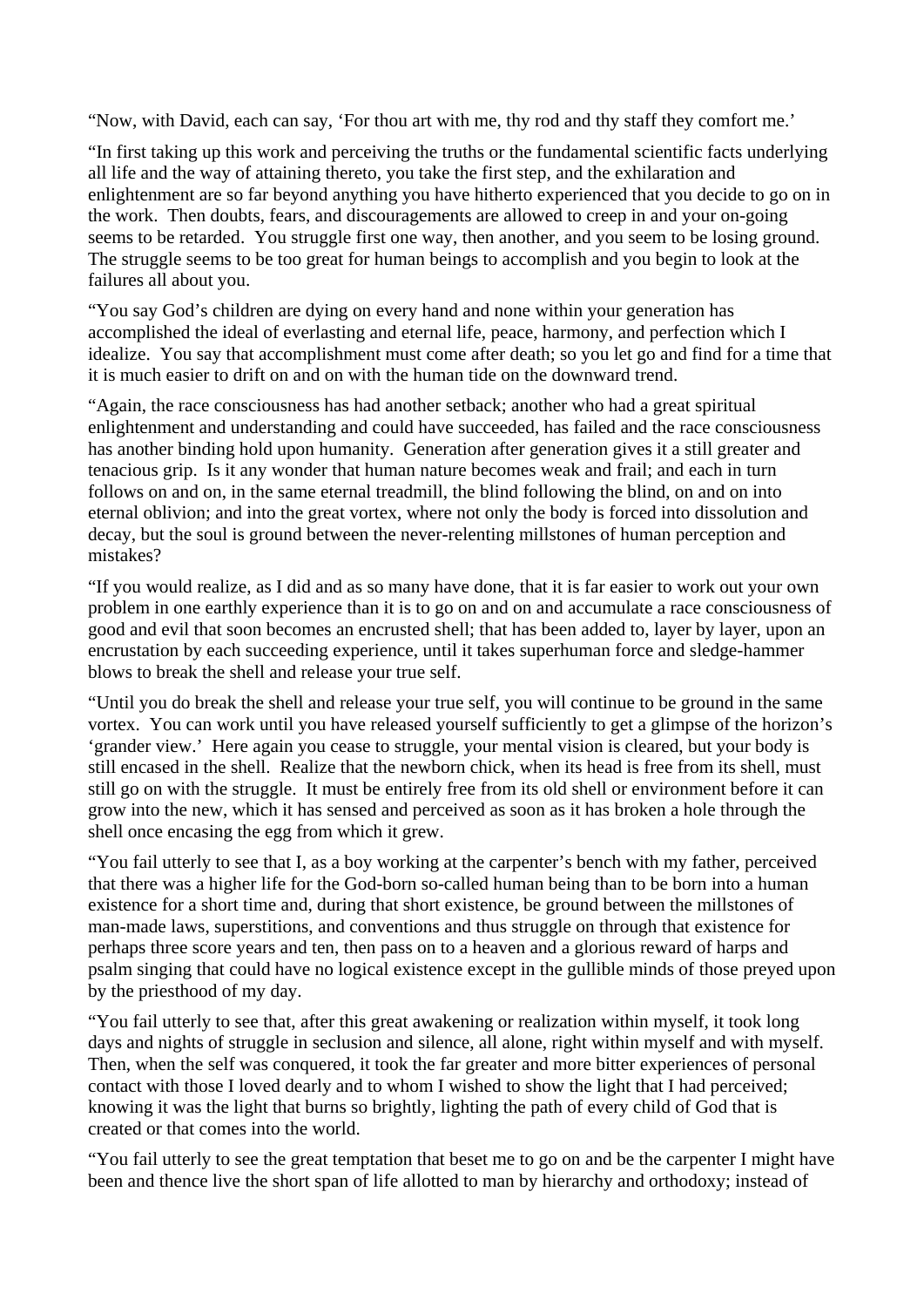taking up a life which perception had only given me a glimpse of, thus allowing me to see through the murk and mire of superstition, discord, and disbelief.

"You fail utterly to follow the bodily anguish, the ignominious insults that were heaped upon me by my own kin alone, aside from those to whom I strove to show the light I had perceived. You failed to see that this took a will stronger than my own, which sustained me through these trials. How little you can know of the trials and struggles, temptations, and defeats that beset me. How, at times, I struggled on and on with clenched fists and set teeth, seeing and knowing that the light was there; although there seemed to be but one last flickering ray and, at times, it seemed that that last ray had gone out and a shadow was cast in its place. Even then, something within me was ever strong and dominant, that, back of the shadow, the light was as bright as ever. I went on and cast aside the shadow and found the light burning even brighter because of the temporary dimming. Even when the shadow proved to be the cross and I could see beyond; the final awakening of a triumphant morn that passed beyond the understanding of mortal man, still immersed in fear, doubts, and superstitions. It was the very urge of this perception that sent me on, determined to drink the cup to the fullest draft, that I might know by actual experience and contact whereof I spoke; that man by the free will of God, coupled with his own free thought and pure motive, could prove for himself alone that God is divine; and that man, His true son, born in His image and likeness, is as truly divine as the Father is divine; and that this divinity is the true Christ that every man sees and perceives, is in himself and in all of God's children.

"This true Christ is the light that lights every child that comes into the world. It is the Christ of God our Father, in, through, and by whom we all have everlasting life, light, love, and true brotherhood—the true Fatherhood, the true Sonship, of God and man.

"In the light of this true understanding or Truth, you do not need a king, a queen, a crown, a pope or a priest. You, in the true perception, are the king, the queen, the pope, the priest; and none but yourself and God stand alone. You expand this true perception to take in the whole Universe of form and shape; and with your God-given creative ability, you surround them with the perfection that God sees and surrounds them with."

### ADDENDUM

The word *Arya* means cultured, refined, noble.

*Aryavarta* was the land wherein the people gave great heed to race culture.

*Arya-bhava* was the ancient name for the highest virtue.

*Arya-marga* was the path to noble life.

These precepts had been handed down through eons of time.

In ancient India, culture was most human in its outlook, the thought being "great men for a great country"; hence we find a great people, complete brotherhood, true love and reverence for each human unit, truly humble souls knowing that all are God. This could in no way become another name for strife and contention; it must become the dominant factor in its essential relationship toward the building of true world consciousness.

The Aryans dreamed and philosophized; yet their dreams were most real. They not only dreamed of God, they knew that God was actually enthroned in the hearts and lives of all mankind, as the true and beautiful in every human unit.

Is there an intelligent man that does not have such a philosophy, a viewpoint or attitude toward that world? What better attitude could there be than viewing the world through the eyes of the Godman? Is it not through this attitude that all humanity lives richer and more harmonious lives?

The Aryan message is, "Build up your manhood and womanhood and you build up all humanity." By so doing, you avoid the so-called sins against the body. Through the accomplishment of this